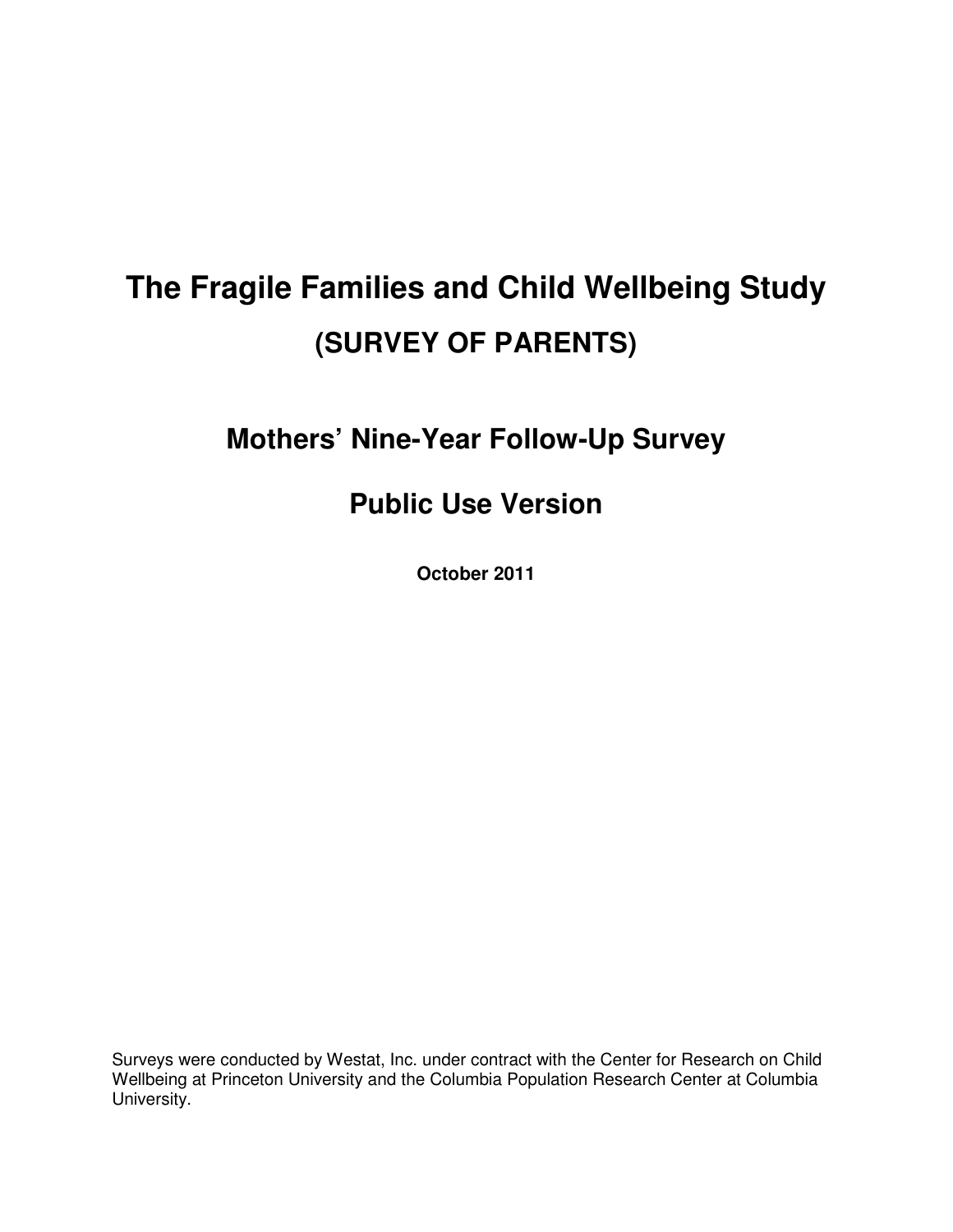## **TABLE OF CONTENTS**

 $\overline{a}$ 

| <b>SECTION</b>                                                       | <b>PAGE</b> |
|----------------------------------------------------------------------|-------------|
|                                                                      |             |
| SECTION A: CORE MOTHER INTERVIEW: FAMILY CHARACTERISTICS, HH ROSTER, |             |
|                                                                      |             |
|                                                                      |             |
|                                                                      |             |
|                                                                      |             |
|                                                                      |             |
|                                                                      |             |
|                                                                      |             |
|                                                                      |             |
|                                                                      |             |
|                                                                      |             |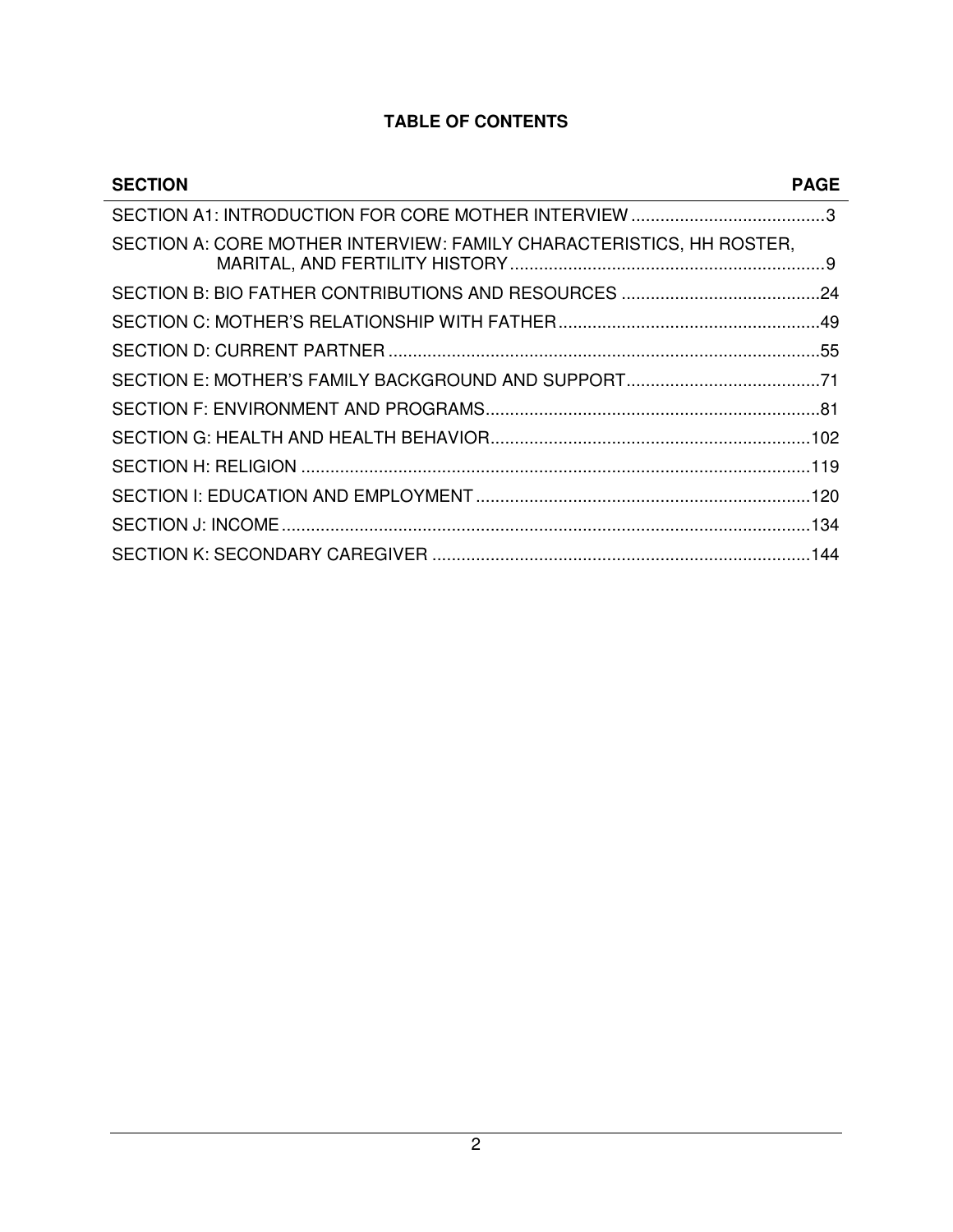## **SECTION A1 : INTRODUCTION FOR CORE MOTHER INTERVIEW**

INTRO. (As I mentioned,) {This part of the Year 9 Survey, the Mother's Interview/The Year 9 Mother Interview} will take about an hour. I will ask you questions about you and {CHILD} and your household. Please be as accurate as possible. {You may recognize some questions from previous interviews, but it is important for us to ask them again.} All mothers participating in the study are asked the very same questions. Occasionally, I may have to ask a question that does not apply to you or may seem sensitive in nature. Although it's important for us to get answers to all the questions we ask, if you do not want to answer a particular question, just tell me. Please remember that all your answers are confidential.

Do you have any questions before we begin?

First, I'd like to ask you some questions about {CHILD}.

#### **A2. CONFIRM FROM SCREENER: HOW MUCH OF THE TIME DOES {CHILD} LIVE WITH THE RESPONDENT?**

A3. How many months ago did {he/she} stop living with you {most of the time}?

IF LESS THAN A MONTH, ENTER ZERO.

#### |\_\_\_|\_\_\_|\_\_\_| ENTER NUMBER OF MONTHS

| NOT APPLICABLE: NEVER LIVED<br>WITH CHILD ALL OR MOST OF |  |
|----------------------------------------------------------|--|
|                                                          |  |
|                                                          |  |
|                                                          |  |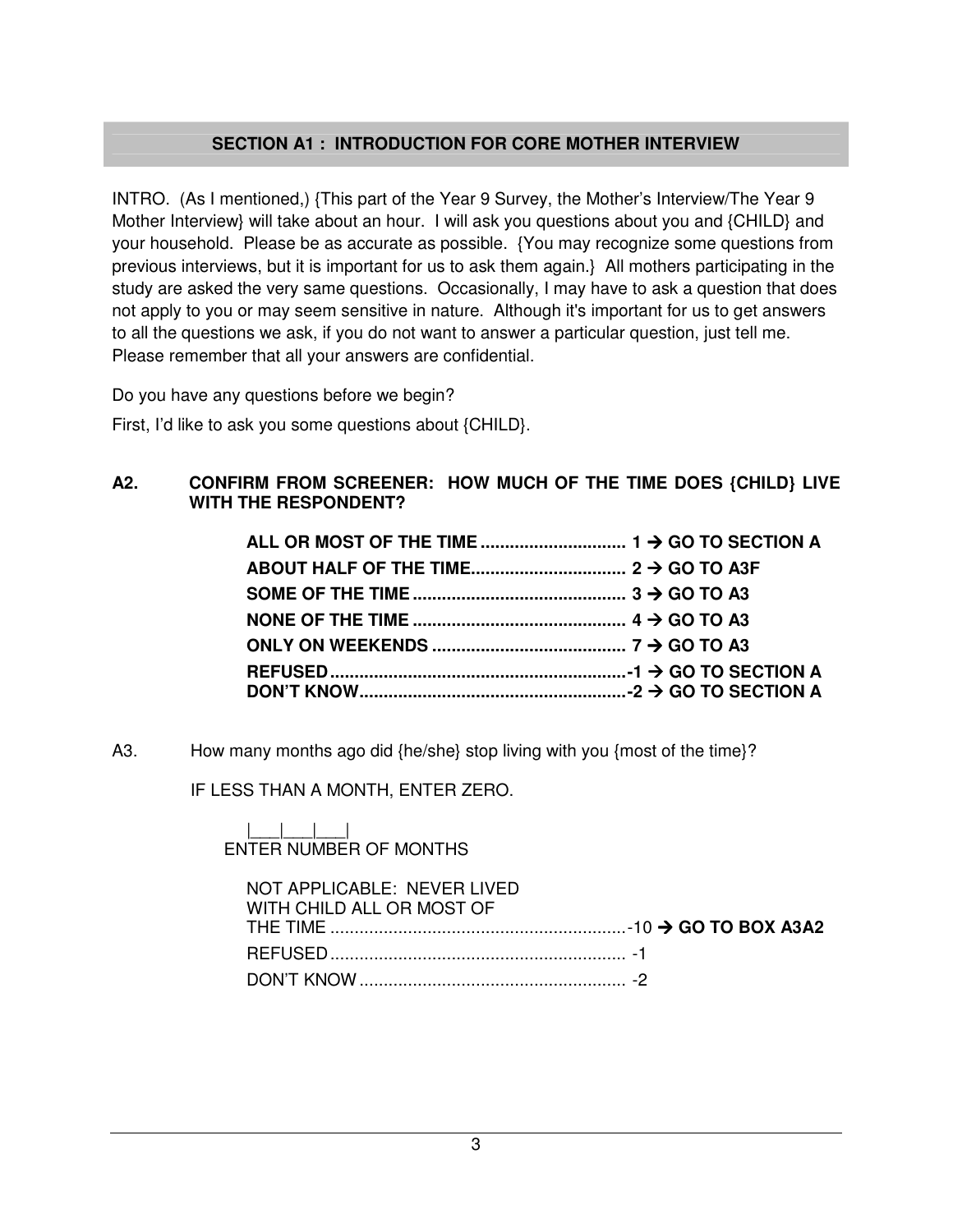A3A1. What are the main reasons {he/she} stopped living with you {most of the time}? Was it because…

## CODE ALL THAT APPLY

| a3a1_1   | You had a legal custody agreement that {he/she}     |
|----------|-----------------------------------------------------|
|          |                                                     |
| $a3a1_2$ | You voluntarily gave up custody of {CHILD}, 2       |
| a3a1_3   | You had an informal agreement that someone else     |
|          |                                                     |
| a3a1_4   | Child Protective Services, another agency, or       |
|          | the court removed {CHILD} from your home,4          |
| a3a1_5   |                                                     |
| a3a1 6   | {He/She} was old enough to leave home,6             |
| $a3a1-7$ | {CHILD} needed to live closer to {his/her} school,7 |
| $a3a1_8$ |                                                     |
| a3a1_9   |                                                     |
| a3a1_10  |                                                     |
| a3a1_11  | There were problems with neighborhood safety, 11    |
| a3a1_12  | {CHILD} was taken by {his/her} other parent or      |
|          |                                                     |
| a3a1_91  | Was there another reason? (SPECIFY)91               |
| a3a1_101 | MOTHER HAD DRUG/ALCOHOL ISSUES101                   |
| a3a1_102 | MOTHER'S WORK/SCHEDULE INTERFERED102                |
| a3a1_103 | MOTHER WAS INCARCERATED103                          |
| a3a1_104 | CUSTODY AGREEMENT TEMPORARY104                      |
| a3a1_105 | N/A - MOM LIVES WITH CHILD105                       |
| a3a1_106 |                                                     |
|          |                                                     |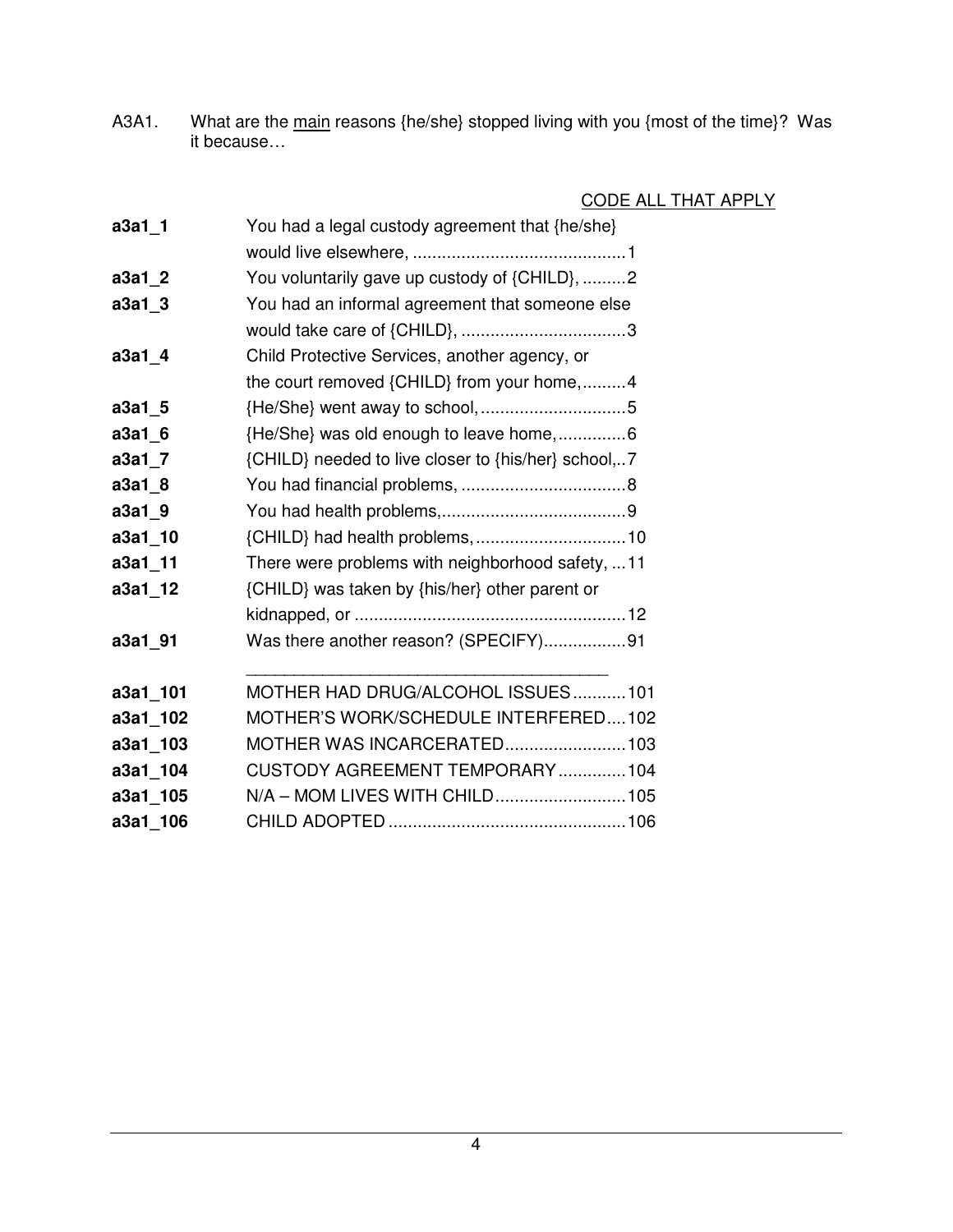#### **BOX A3A2**

**IF PCG=BIOFATHER IN THE PCG IDENTIFIER IN THE SCREENER, GO TO A3C.** 

**ELSE IF PCG= NON-PARENT AND RELATIONSHIP = MATERNAL GRANDPARENT(S), PATERNAL GRANDPARENT(S), OTHER RELATIVES OR FRIEND IN THE PCG IDENTIFIER IN THE SCREENER, GO TO A3B1A.** 

**ELSE IF PCG=NON-PARENT AND RELATIONSHIP=FOSTER CARE IN THE PCG IDENTIFIER IN THE SCREENER, GO TO A3B.** 

**ELSE IF PCG=NON-PARENT AND RELATIONSHIP = OTHER, SPECIFY IN THE PCG IDENTIFIER IN THE SCREENER, GO TO A3B1A.** 

**ELSE IF PCG= "NOT MOTHER" IN THE PCG IDENTIFIER GO TO A3D.** 

A3B. Are {CHILD}'s foster parents related to you?

**GO TO A3C** 

A3B1A. Does {NAME OF NON-PARENT IN PCG IDENTIFIER} receive any kind of payment for taking care of {CHILD}?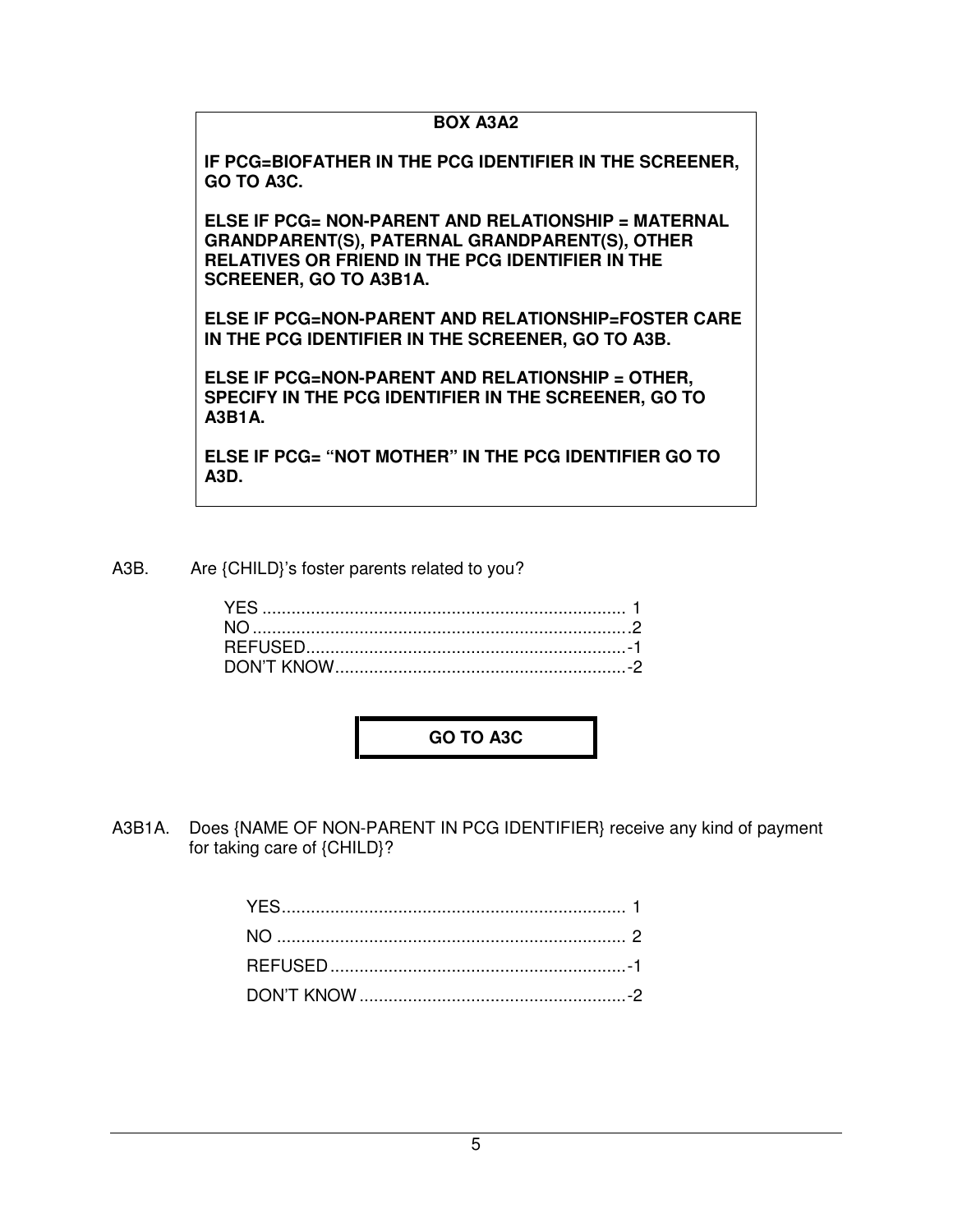A3C. About how many months has {CHILD} been living {with {his/her} father/with {his/her} foster parents/with {NAME OF NON-PARENT IN PCG IDENTIFIER}?

IF LESS THAN ONE MONTH, ENTER ZERO.

| ENTER NUMBER OF MONTHS |  |
|------------------------|--|
| 0 H                    |  |
| <u>RFFUSFI)</u>        |  |
|                        |  |

A3D. Do you expect {CHILD} to live with you {again} during the coming year?

A3E. About how many days did you see {CHILD} in the past 30 days?

| $\mathbf{1}$ and $\mathbf{1}$ |  |
|-------------------------------|--|
| ENTER NUMBER OF DAYS          |  |
| 0.R                           |  |
|                               |  |
|                               |  |

#### **BOX A3E1**

IF A3E = 0, -1 or -2, GO TO A3E2.

ELSE, GO TO SECTION A.

A3E2. Have you seen {CHILD} in the last year?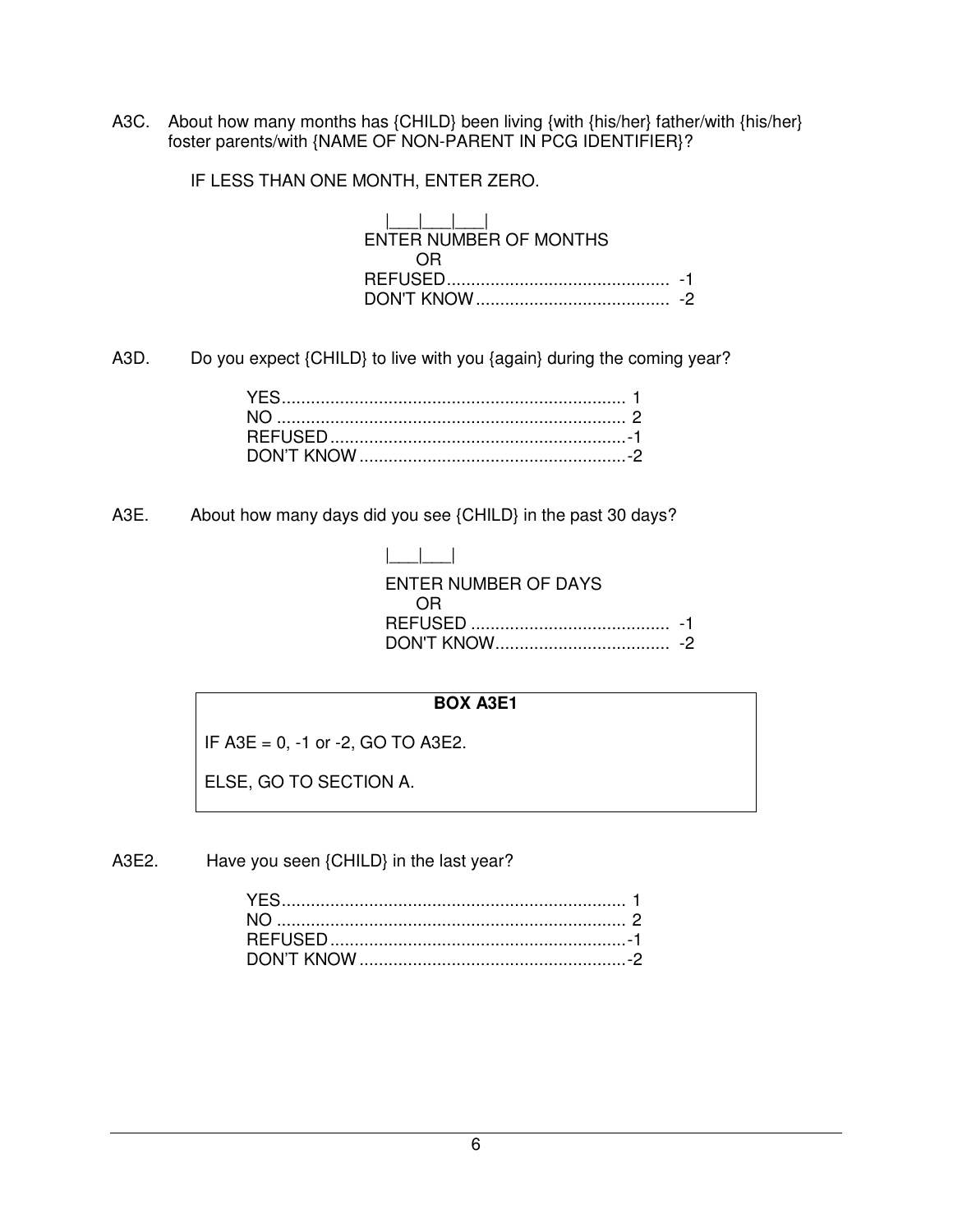## **BOX A3E2**

GO TO SECTION A

A3F. Who does {CHILD} live with when {he/she} is not living with you?

IF MORE THAN ONE ARRANGEMENT, PROBE FOR PERSON CHILD SPENDS THE MOST TIME WITH.

|                            | CODE ONE |
|----------------------------|----------|
|                            |          |
|                            |          |
| PATERNAL GRANDPARENT(S)  3 |          |
|                            |          |
|                            |          |
|                            |          |
|                            |          |
|                            |          |
|                            |          |

A3G. How many days did {CHILD} live with you out of the past 30 days?

PROBE: By live, we mean that {he/she} slept or stayed overnight in your home.

| $\mathbf{1}$ $\mathbf{1}$ $\mathbf{1}$ |  |
|----------------------------------------|--|
| ENTER NUMBER OF DAYS                   |  |
| 0.R                                    |  |
|                                        |  |
|                                        |  |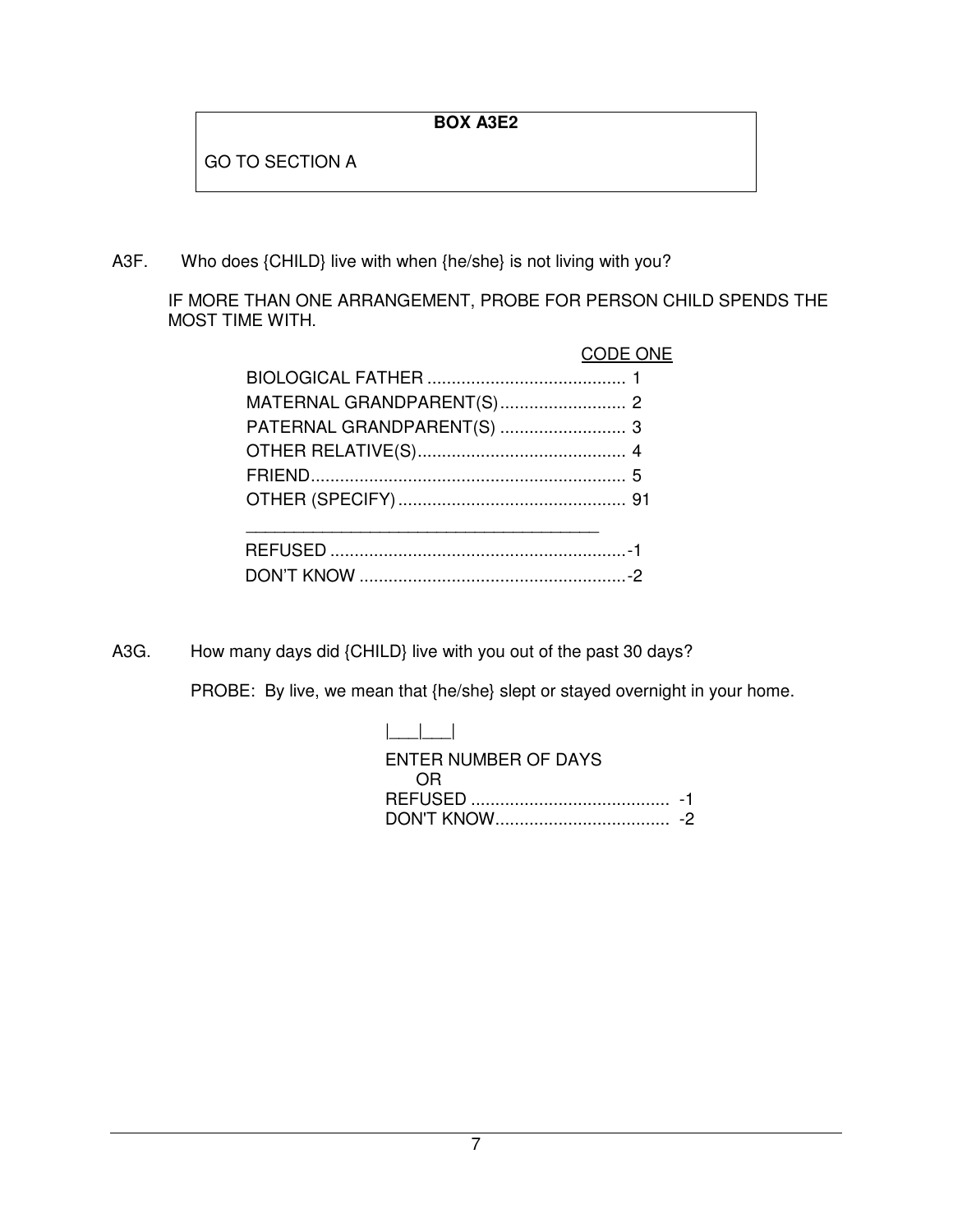A3I. What are the main reasons {he/she} doesn't live with you all of the time?

|        | <u>CODE ALL THAT APPLY</u>                          |  |
|--------|-----------------------------------------------------|--|
| a3i_1  | You had a legal custody agreement that {he/she}     |  |
|        |                                                     |  |
| a3i_2  | You voluntarily gave up custody of {CHILD}, 2       |  |
| a3i_3  | You had an informal agreement that someone else     |  |
|        |                                                     |  |
| a3i 4  | Child Protective Services, another agency, or       |  |
|        | the court removed {CHILD} from your home,4          |  |
| a3i 5  |                                                     |  |
| a3i 6  |                                                     |  |
| a3i_7  | {CHILD} needed to live closer to {his/her} school,7 |  |
| a3i 8  |                                                     |  |
| a3i_9  |                                                     |  |
| a3i_10 |                                                     |  |
| a3i 11 | There were problems with neighborhood safety,  11   |  |
| a3i_12 | {CHILD} was taken by {his/her} other parent or      |  |
|        |                                                     |  |
| a3i 91 | Was there another reason? (SPECIFY)91               |  |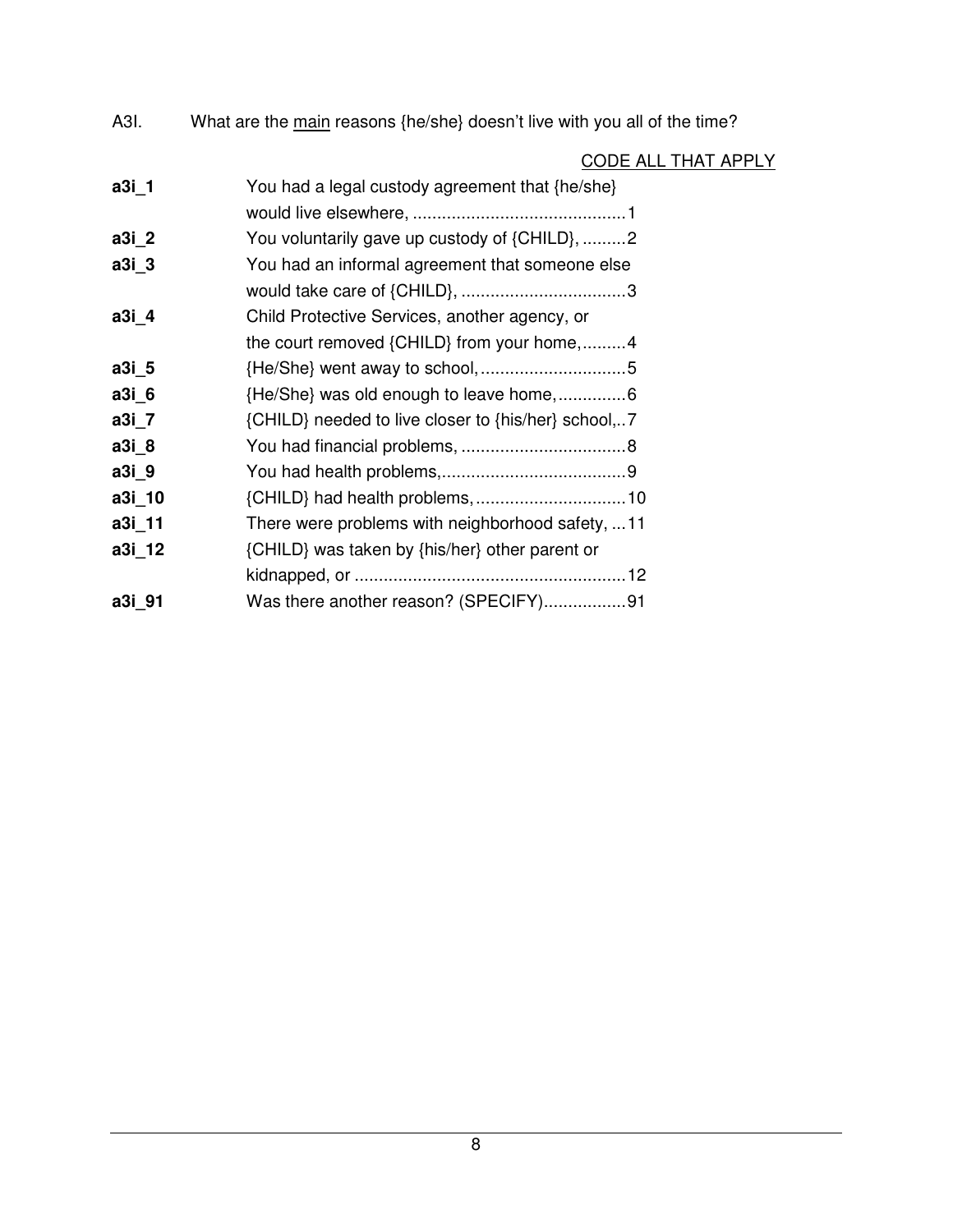#### **SECTION A: CORE MOTHER INTERVIEW**

Now I'd like to ask some questions about your household and relationships.

#### **BOX A4**

IF THE PRELOAD SHOWS THAT THE FATHER IS DECEASED AND THERE IS COMPLETE INFORMATION ABOUT DATE AND CAUSE OF DEATH, GO TO A5.

ELSE, GO TO A4.

A4. First, what is your relationship with {CHILD}'s biological father {FATHER} now? Are you…

| FATHER DECEASED, VOLUNTEERED-14 → GO TO A4B |  |
|---------------------------------------------|--|
|                                             |  |
|                                             |  |

#### A4B. **OFFER CONDOLENCES.** When did {FATHER} die?

| <u> Francisco III e a provincia de la provincia de la provincia de la provincia de la provincia de la provincia </u><br>ENTER MONTH |  |
|-------------------------------------------------------------------------------------------------------------------------------------|--|
| - OR                                                                                                                                |  |
|                                                                                                                                     |  |
|                                                                                                                                     |  |

A4B2. When did {FATHER} die?

| ENTER YEAR |
|------------|
| OR.        |
|            |
|            |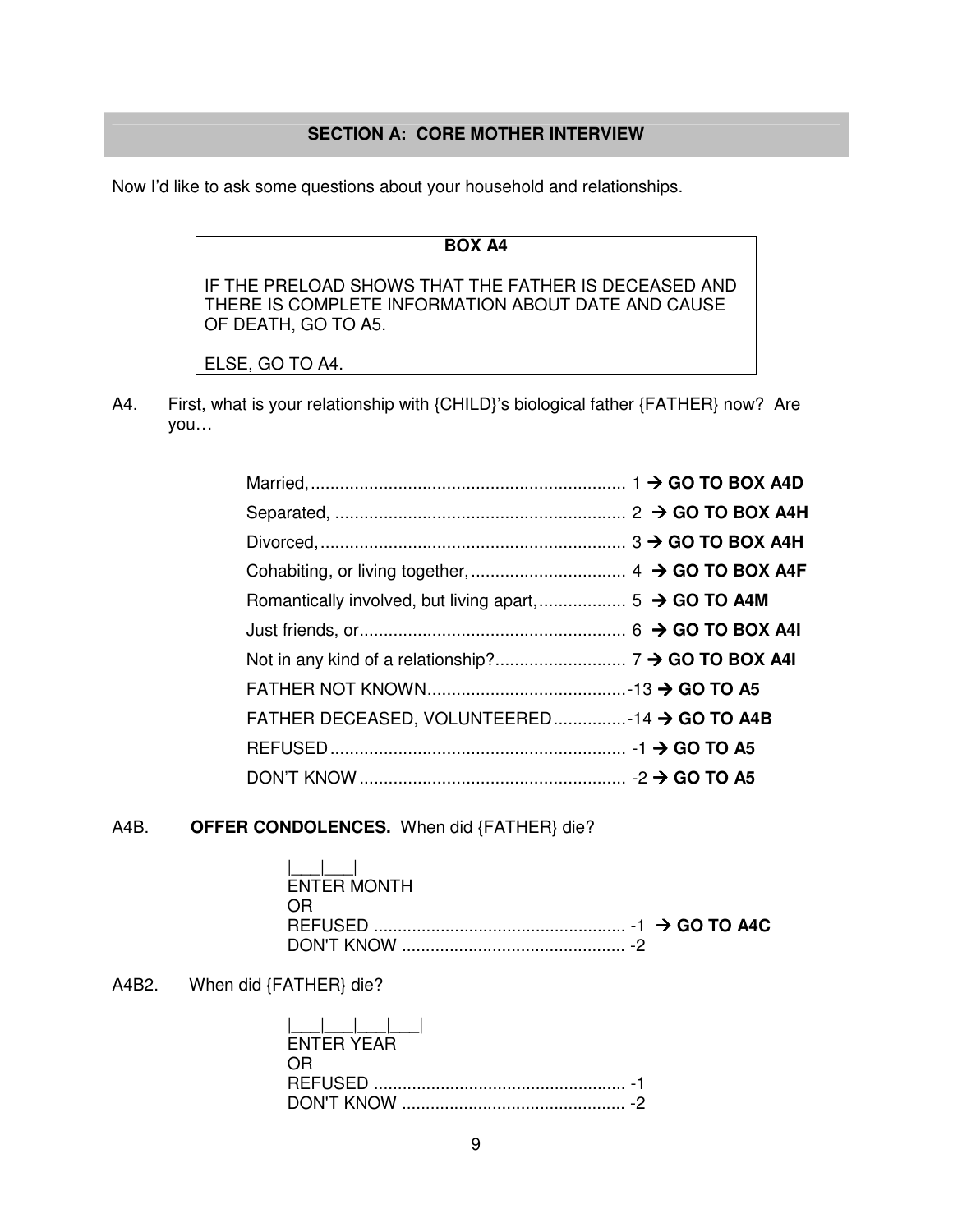A4C. What was the cause of his death?

#### **BOX A4D**

IF THE FATHER IS DECEASED (A4 = -14), GO TO A5.

ELSE, IF THE MOTHER AND FATHER WERE UNMARRIED AT THE LAST INTERVIEW (AS INDICATED BY THE PRELOAD), BUT ARE MARRIED NOW (A4=1 IN CURRENT INTERVIEW), GO TO A4E1.

ELSE, GO TO BOX A4F.

A4E1. When did you and {FATHER} get married?

PROBE: Do you know the month?

| المساحيل    |  |  |
|-------------|--|--|
| ENTER MONTH |  |  |
| OR.         |  |  |
|             |  |  |
|             |  |  |

A4E2. When did you and {FATHER} get married?

PROBE: Do you know the year?

| $\begin{array}{ c c c c c }\n\hline\n\quad & \quad \quad -\end{array}$ $\begin{array}{ c c c c }\n\hline\n\quad & \quad \quad +\end{array}$ GO TO A5 |  |
|------------------------------------------------------------------------------------------------------------------------------------------------------|--|
| <b>FNTFR YFAR</b>                                                                                                                                    |  |
| OR.                                                                                                                                                  |  |
| REFUSED $\ldots$ $\ldots$ $\ldots$ $\ldots$ $\ldots$ $\ldots$ $\ldots$ $\ldots$ $\ldots$ $\ldots$ $\ldots$ $\ldots$ $\ldots$ $\ldots$ GO TO A5       |  |
|                                                                                                                                                      |  |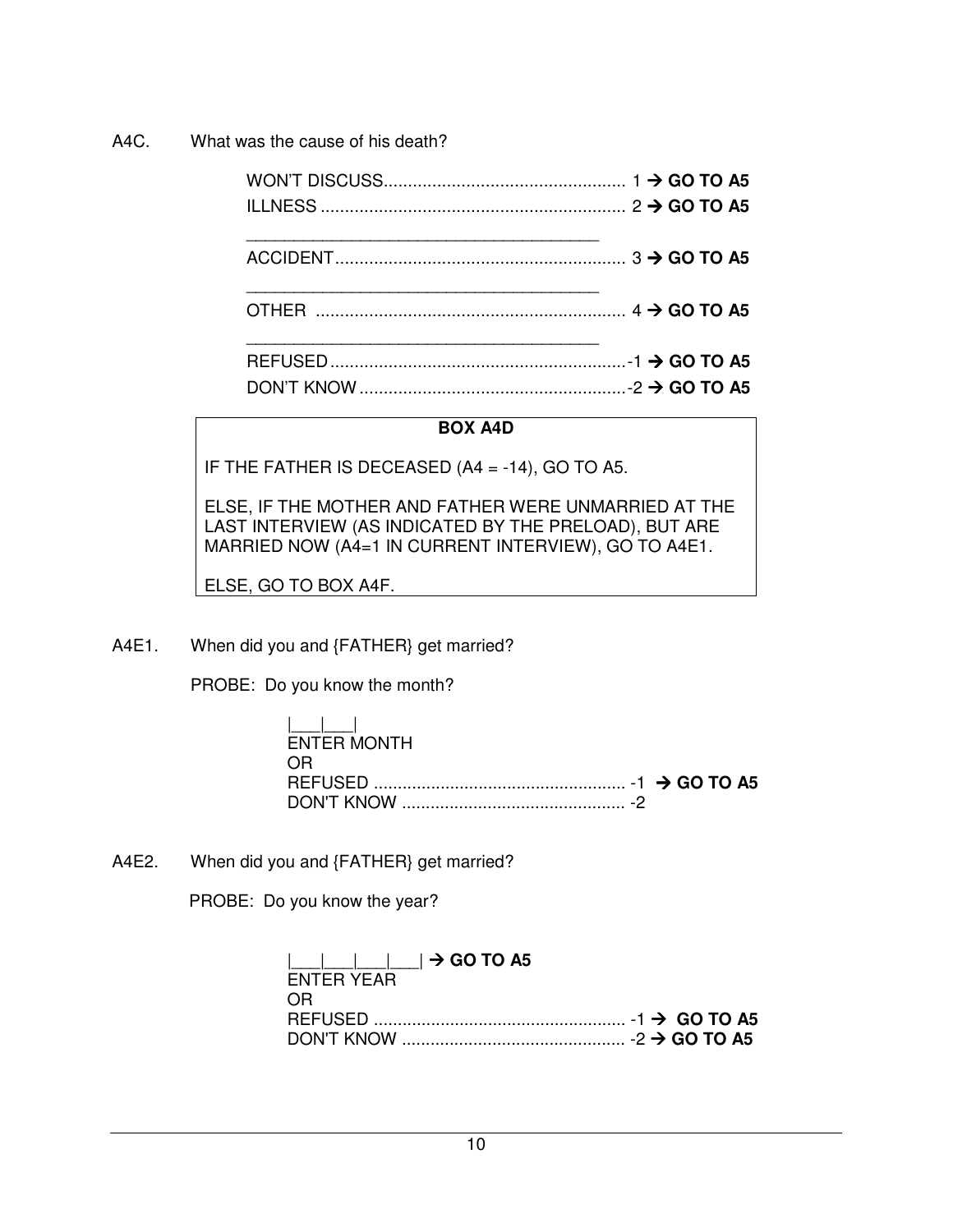#### **BOX A4F**

IF THE MOTHER AND FATHER WERE LIVING APART AT THE LAST INTERVIEW ACCORDING TO PRELOADED INFORMATION, BUT ARE LIVING TOGETHER NOW (A4=4 IN CURRENT INTERVIEW), GO TO A4G1.

ELSE, GO TO BOX A4H.

A4G1. When did you and {FATHER} start living together?

PROBE: Do you know the month?

|\_\_\_|\_\_\_| ENTER MONTH OR REFUSED ..................................................... -1 **GO TO A5** DON'T KNOW ............................................... -2

A4G2. When did you and {FATHER} start living together?

PROBE: Do you know the year?

| $\begin{array}{ c c c c c }\n\hline\n\quad & -  & -  & \rightarrow \text{GO TO A5}\n\end{array}$ |  |
|--------------------------------------------------------------------------------------------------|--|
| <b>FNTFR YFAR</b>                                                                                |  |
| OR.                                                                                              |  |
|                                                                                                  |  |
|                                                                                                  |  |

#### **BOX A4H**

IF THE MOTHER AND FATHER WERE MARRIED AT THE LAST INTERVIEW ACCORDING TO THE PRELOAD, BUT ARE SEPARATED OR DIVORCED NOW (A4=2 OR 3 IN CURRENT INTERVIEW), GO TO A4H1.

ELSE, GO TO BOX A4I.

A4H1. When did you and {FATHER} get {separated/ divorced}?

PROBE: Do you know the month?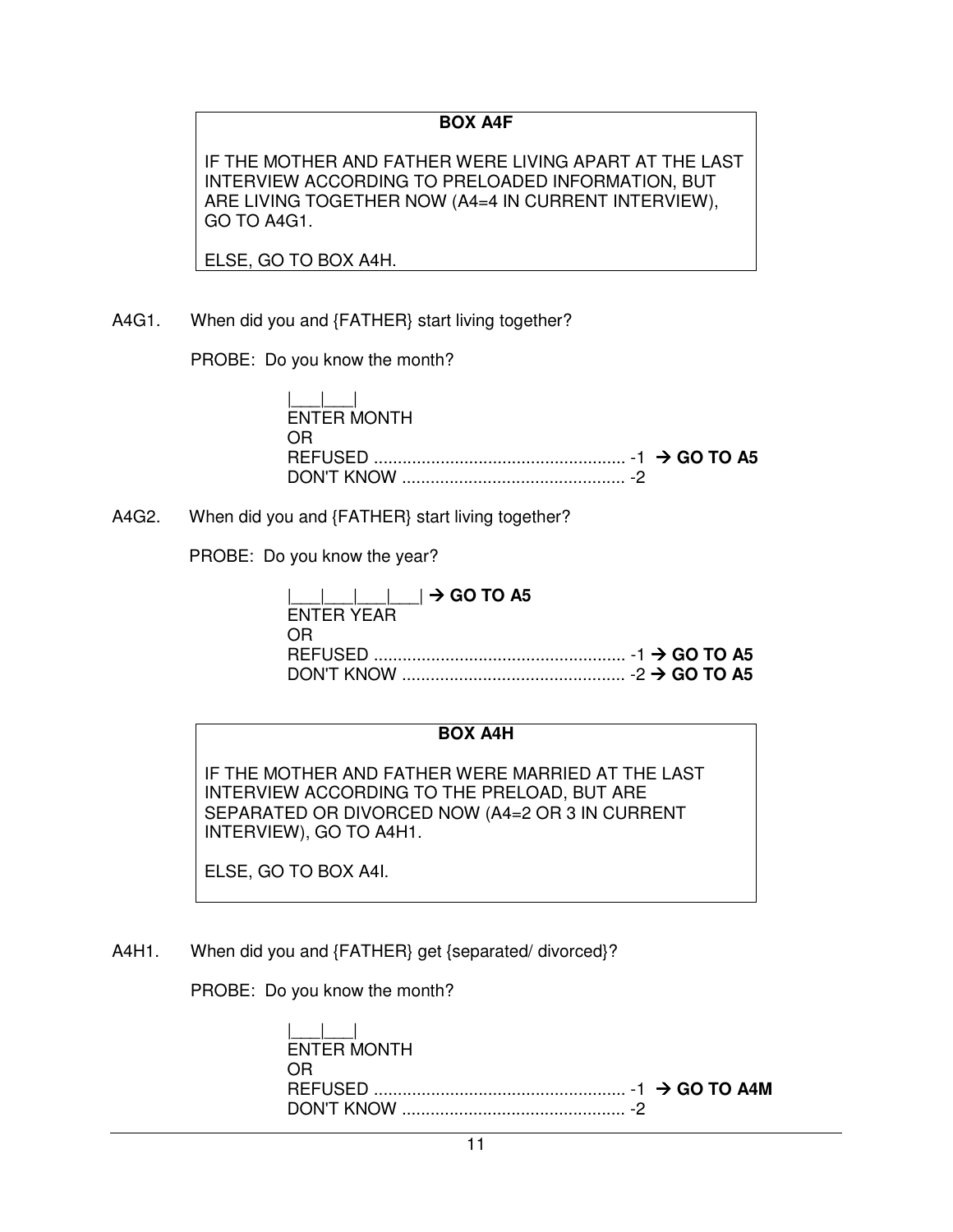A4H2. When did you and {FATHER} get {separated/ divorced}?

PROBE: Do you know the year?

 $|\quad| \rightarrow$  GO TO A4M ENTER YEAR OR REFUSED ..................................................... -1 **GO TO A4M** DON'T KNOW ............................................... -2 **GO TO A4M**

#### **BOX A4I**

IF THE MOTHER AND FATHER WERE ROMANTICALLY INVOLVED (NOT MARRIED) AT LAST INTERVIEW ACCORDING TO THE PRELOADED INFORMATION, BUT ARE NOT IN A RELATIONSHIP NOW (A4=6 OR 7 IN CURRENT INTERVIEW), GO TO A4J1.

ELSE, GO TO BOX A4L.

A4J1. When did your romantic relationship with {FATHER} end?

PROBE: Do you know the month?

| المساحطة    |  |
|-------------|--|
| ENTER MONTH |  |
| OR.         |  |
|             |  |
|             |  |

A4J2. When did your romantic relationship with {FATHER} end?

PROBE: Do you know the year?

| الطاحط الطاط |  |
|--------------|--|
| FNTFR YFAR   |  |
| OR.          |  |
|              |  |
|              |  |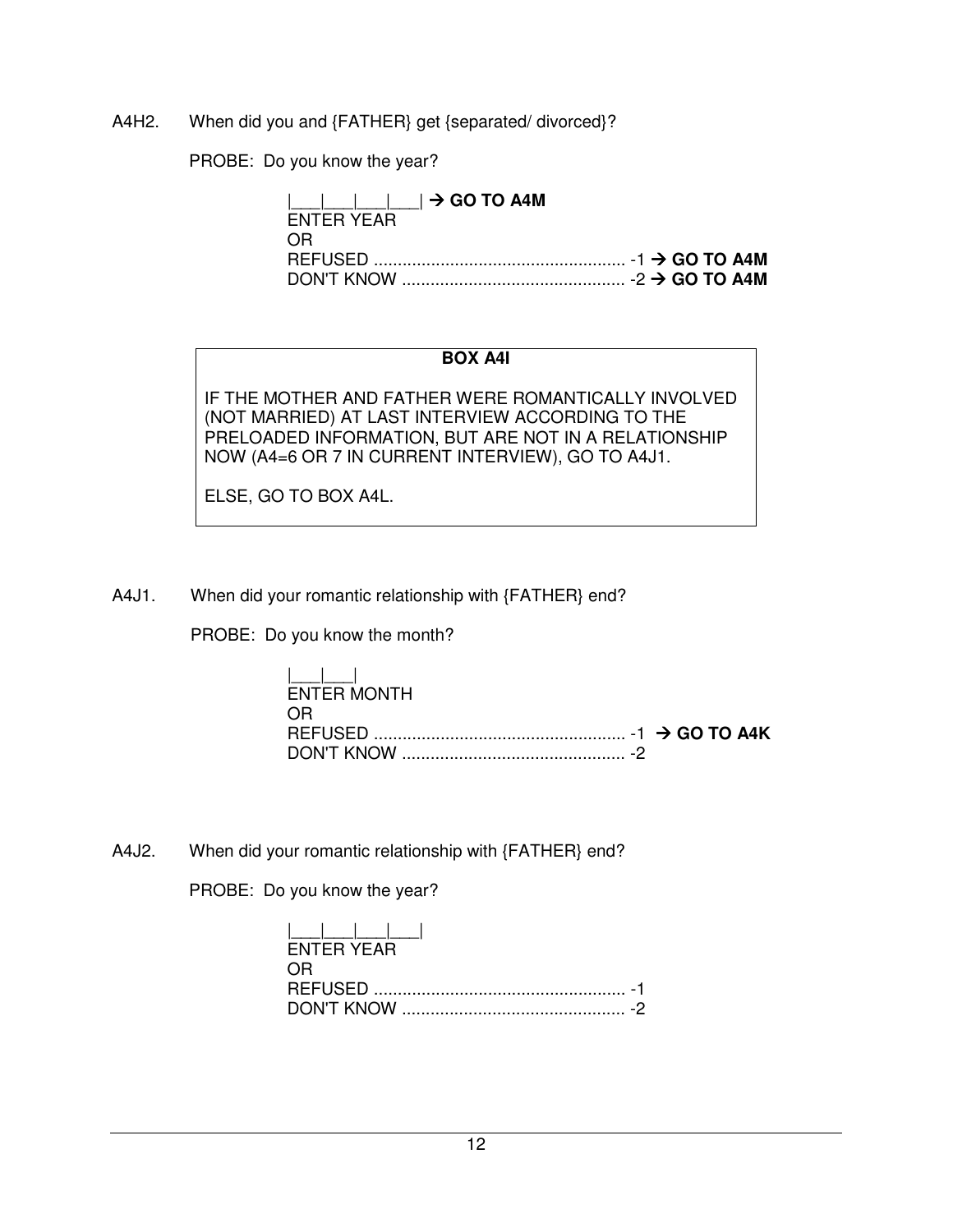A4K. Please tell me why your romantic relationship ended.

CODE ONE

| FINANCIAL REASONS (DON'T HAVE                                                                          |  |
|--------------------------------------------------------------------------------------------------------|--|
| DISTANCE (DON'T LIVE IN SAME TOWN)2                                                                    |  |
| MOTHER'S INCARCERATION 3                                                                               |  |
|                                                                                                        |  |
| RELATIONSHIP REASONS (DON'T GET<br>ALONG, TOO YOUNG, NOT IN LOVE, NOT<br>MATURE ENOUGH, TOO DIFFERENT, |  |
|                                                                                                        |  |
|                                                                                                        |  |
|                                                                                                        |  |
|                                                                                                        |  |

| DON'T KNOW |  |
|------------|--|

## **BOX A4L**

IF THE MOTHER AND FATHER ARE MARRIED OR LIVE TOGETHER  $[(A4 = 1) \text{ OR } A4=4]$ , GO TO A5.

ELSE, GO TO A4M.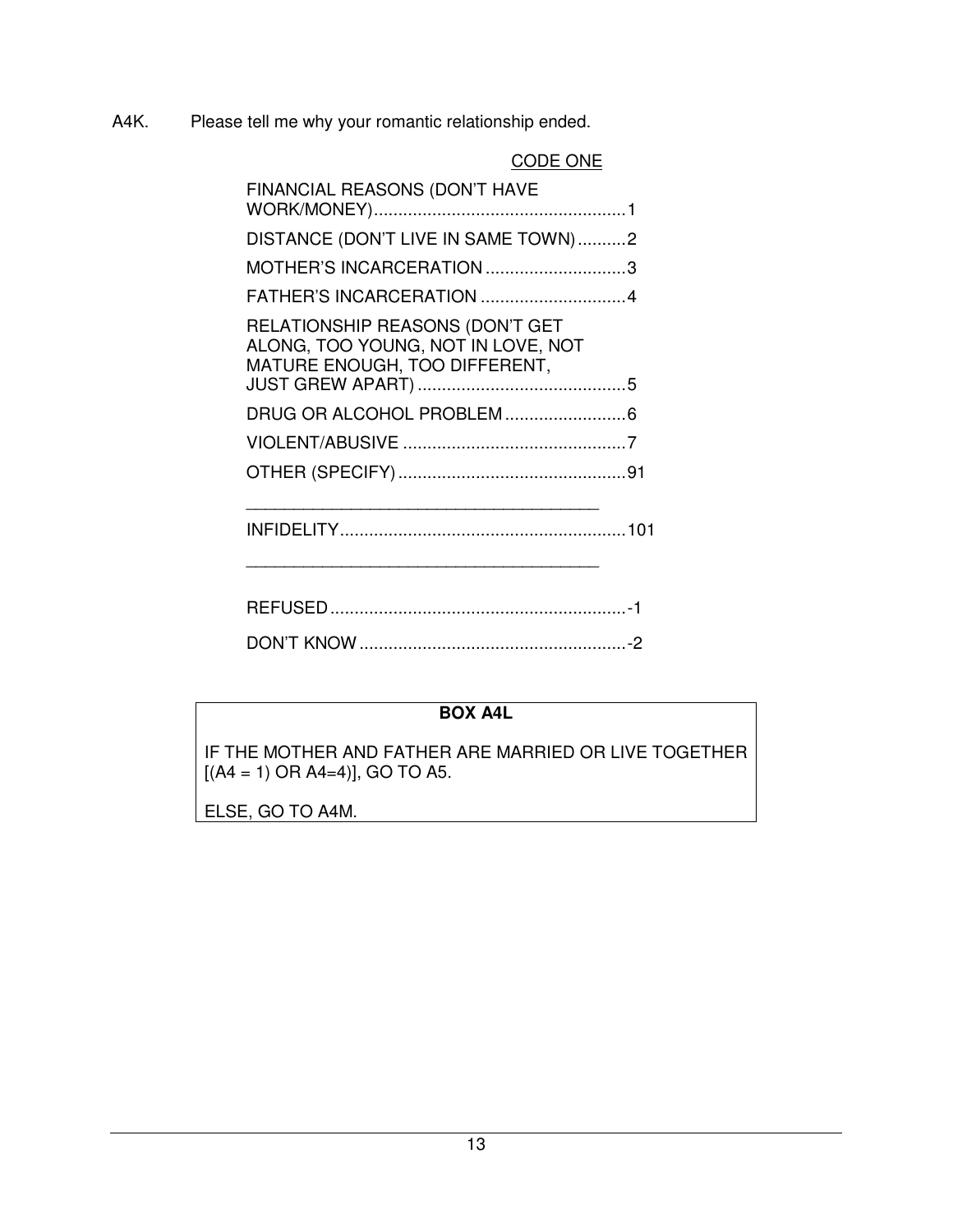A4M. How often do you and {FATHER} see or talk to each other? Is it . . .

| FATHER DECEASED, VOLUNTEERED14 |  |
|--------------------------------|--|
|                                |  |
|                                |  |

A5. Not including yourself {and CHILD}, how many people are currently living with you?

{Please do not include {CHILD} in your answer}.

 IF RESPONDENT NOT IN JAIL, SHELTER, OR HOMELESS, READ: Please include people who sleep in (your/this) home most nights.

| RESPONDENT {AND CHILD}, {LIVE/LIVES}         |  |
|----------------------------------------------|--|
|                                              |  |
|                                              |  |
| RESPONDENT LIVES IN JAIL -10 → GO TO BOX A5K |  |
| RESPONDENT LIVES IN A SHELTER                |  |
|                                              |  |
|                                              |  |

A51. [Not including yourself {and CHILD}, how many people are currently living with you?]

 IF RESPONDENT NOT IN JAIL, SHELTER, OR HOMELESS, READ: Please include people who sleep in (your/this) home most nights.

 |\_\_\_|\_\_\_| ENTER NUMBER OF PEOPLE OR REFUSED ......................................... -1 DON'T KNOW .................................... -2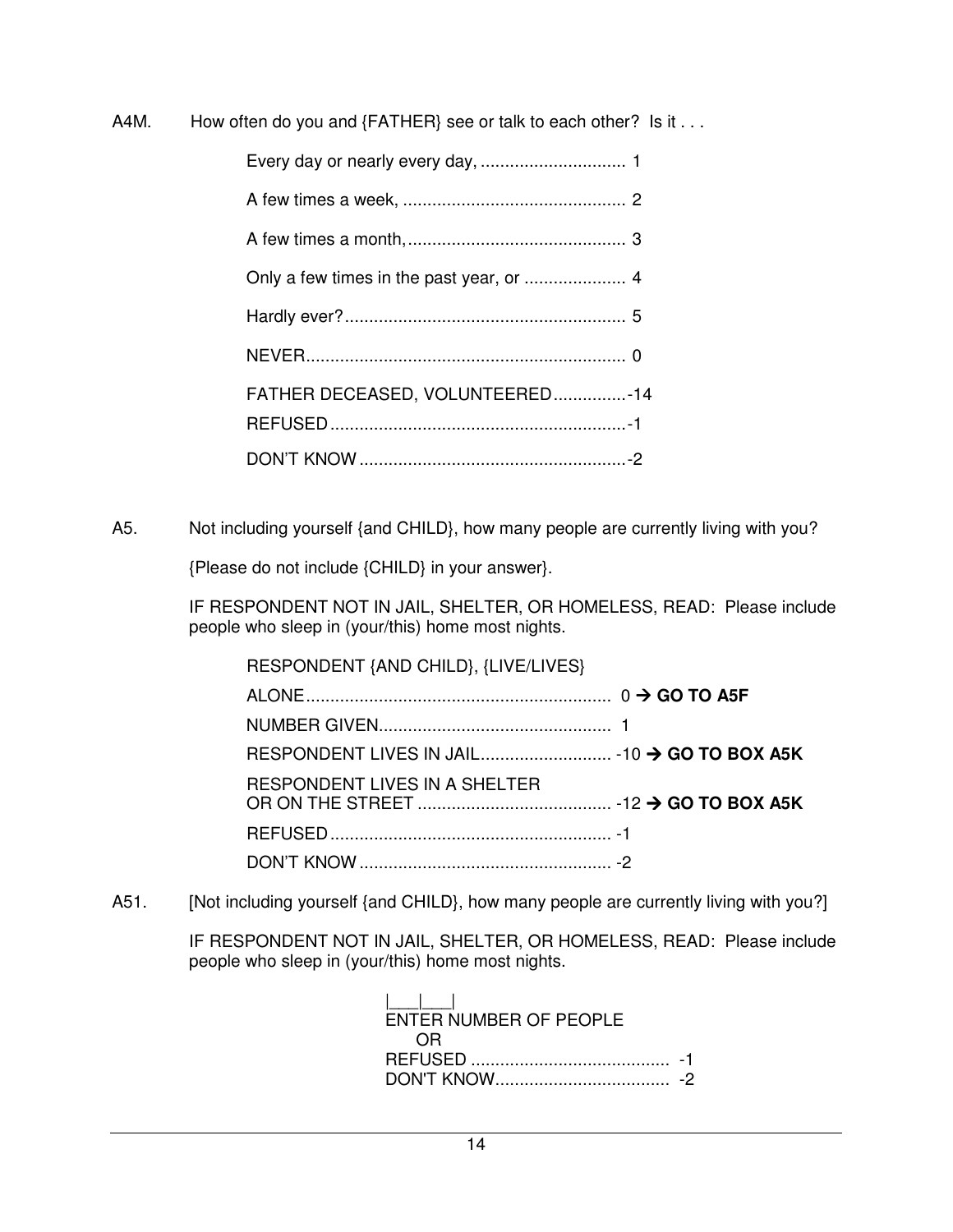#### **HOUSEHOLD MATRIX**

A5A. So you said that one other person lives with you {and {CHILD}. What is that person's first name?

I'd like to make a list of these {NUMBER} people who currently live with you. Please tell me the first names of everyone currently living with you, starting with the oldest and ending with the youngest. Please do not include yourself {or {CHILD}}.

What is the {first/next} person's name? **(not included in data release)**

PROBE: Is there anyone else who usually lives with you? PROBE: What is the name of the next oldest person who usually lives with you?

- Note: The household matrix includes gender, age, relationship, and current working status for up to 11 members.
- A5B. Is {NAME} male or female? **(note: variables named a5b01 through a5b11 in data files)**

ENTER GENDER OF {NAME}.

A5C. What is {his/her} age? **(note: variables named a5c01 through a5c11 in data files)**

> ROUND AGE OF CHILDREN BETWEEN BIRTH AND 5 MONTHS TO "0". ROUND AGE OF CHILDREN BETWEEN 6 MONTHS AND A YEAR TO "1".

| $\Box$ $\Box$ $\rightarrow$ GO TO A5D                                                                                        |  |
|------------------------------------------------------------------------------------------------------------------------------|--|
| ENTER AGE OF {NAME}.                                                                                                         |  |
| 0R                                                                                                                           |  |
| REFUSED $\ldots$ $\ldots$ $\ldots$ $\ldots$ $\ldots$ $\ldots$ $\ldots$ $\ldots$ $\ldots$ $\ldots$ $\ldots$ $\ldots$ $\ldots$ |  |
|                                                                                                                              |  |

#### A5C2. Is {NAME}. . .

**(note: variables named a5c01a through a5c11a in data files)**

| <b>REFUSED</b> |  |
|----------------|--|
|                |  |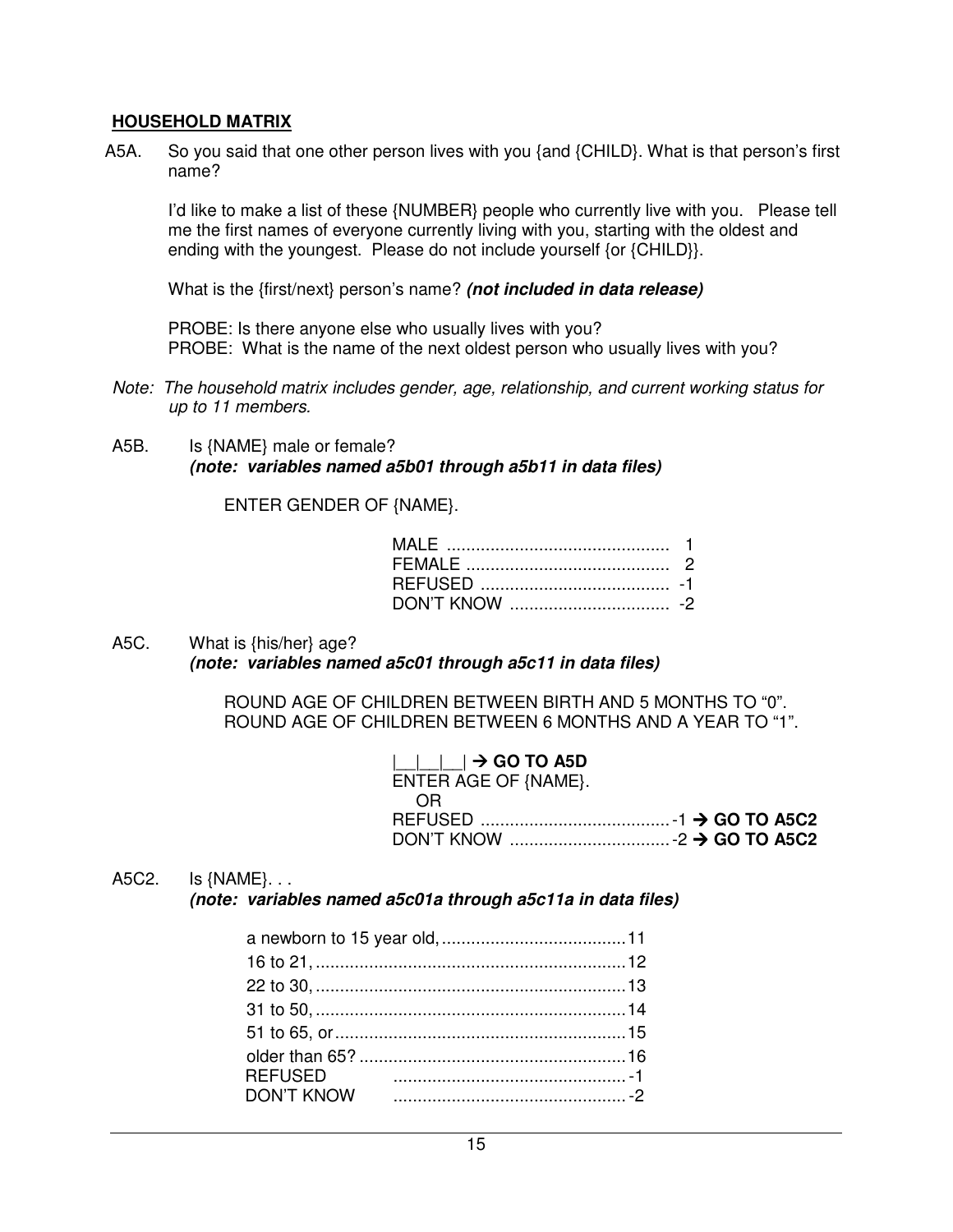| A5D. | What is {NAME}'s relationship to you?<br>(note: variables named a5d01 through a5d11 in data files) |  |
|------|----------------------------------------------------------------------------------------------------|--|
|      |                                                                                                    |  |
|      |                                                                                                    |  |
|      |                                                                                                    |  |
|      |                                                                                                    |  |
|      |                                                                                                    |  |
|      |                                                                                                    |  |
|      |                                                                                                    |  |
|      |                                                                                                    |  |
|      |                                                                                                    |  |
|      | <b>GRANDMOTHER OF</b>                                                                              |  |
|      |                                                                                                    |  |

| <b>GRANDMOTHER OF</b> |  |
|-----------------------|--|
|                       |  |
| <b>GRANDFATHER OF</b> |  |
|                       |  |
|                       |  |
|                       |  |
|                       |  |
|                       |  |
|                       |  |
|                       |  |
|                       |  |
|                       |  |
|                       |  |

## **BOX A5D2**

FOR EACH HOUSEHOLD MEMBER WHOSE AGE IS 16 OR OLDER, ASK A5E.

ELSE, GO TO BOX A5K.

#### A5E. Is {NAME} currently working? **(note: a5e01 through a5e11 in data files)**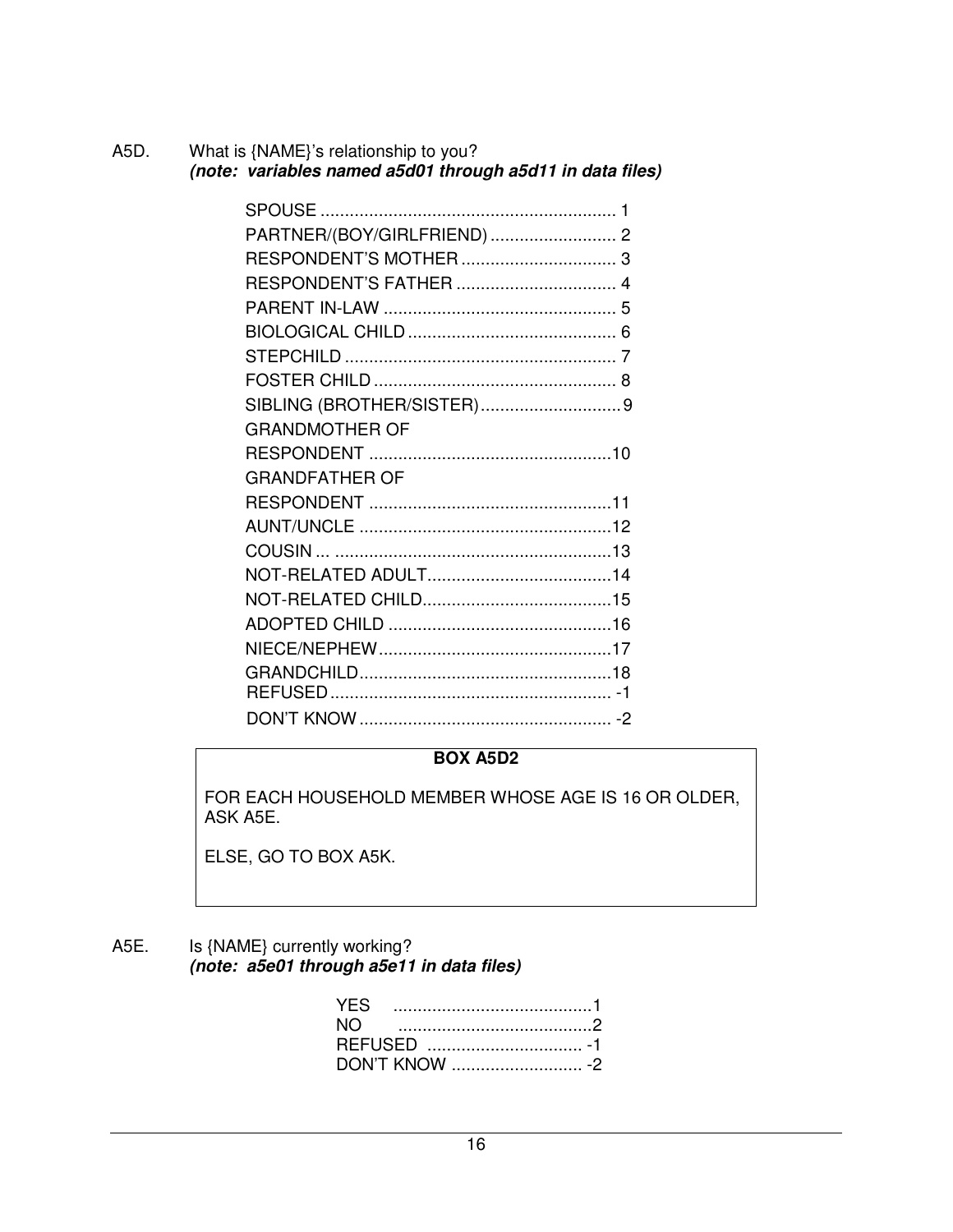## **BOX A5K**

IF THE FOCAL CHILD LIVES APART FROM THE MOTHER (A2 = 3, 4, OR 7), GO TO A6A.

ELSE, ASK A6.

A6. Do you have any biological children that are living apart from you?

A6A. {Including {CHILD},} {how/How} many biological children do you have that are living apart from you?

| $\mathbf{1}$ $\mathbf{1}$ $\mathbf{1}$<br>ENTER NUMBER OF BIOLOGICAL NON-RESIDENT<br>CHII DREN |  |
|------------------------------------------------------------------------------------------------|--|
| OR                                                                                             |  |
|                                                                                                |  |
|                                                                                                |  |

A6B. What is the first name of the {first/second/third/fourth/fifth/sixth/seventh/eighth/ninth/tenth biological child {,other than {CHILD} who is not living with you? **(names not included in data release)**

> {DO NOT INCLUDE {CHILD}. {CHILD}'S NAME IS LISTED IN ANOTHER PART OF THE INTERVIEW.}

PROBE: You may use your child's initials if you wish.

 IF RESPONDENT RELUCTANT TO PROVIDE NAME: I just need a way to refer to this child for later questions.

 IF RESPONDENT REFUSES TO GIVE NAME: Alright, let's refer to the child as child (1, 2, ETC…).

 CAPI INSTRUCTIONS: IF A2 NE 1 OR 2, PRELOAD THE FOCAL CHILD'S NAME IN A6B AND AGE IN A6C.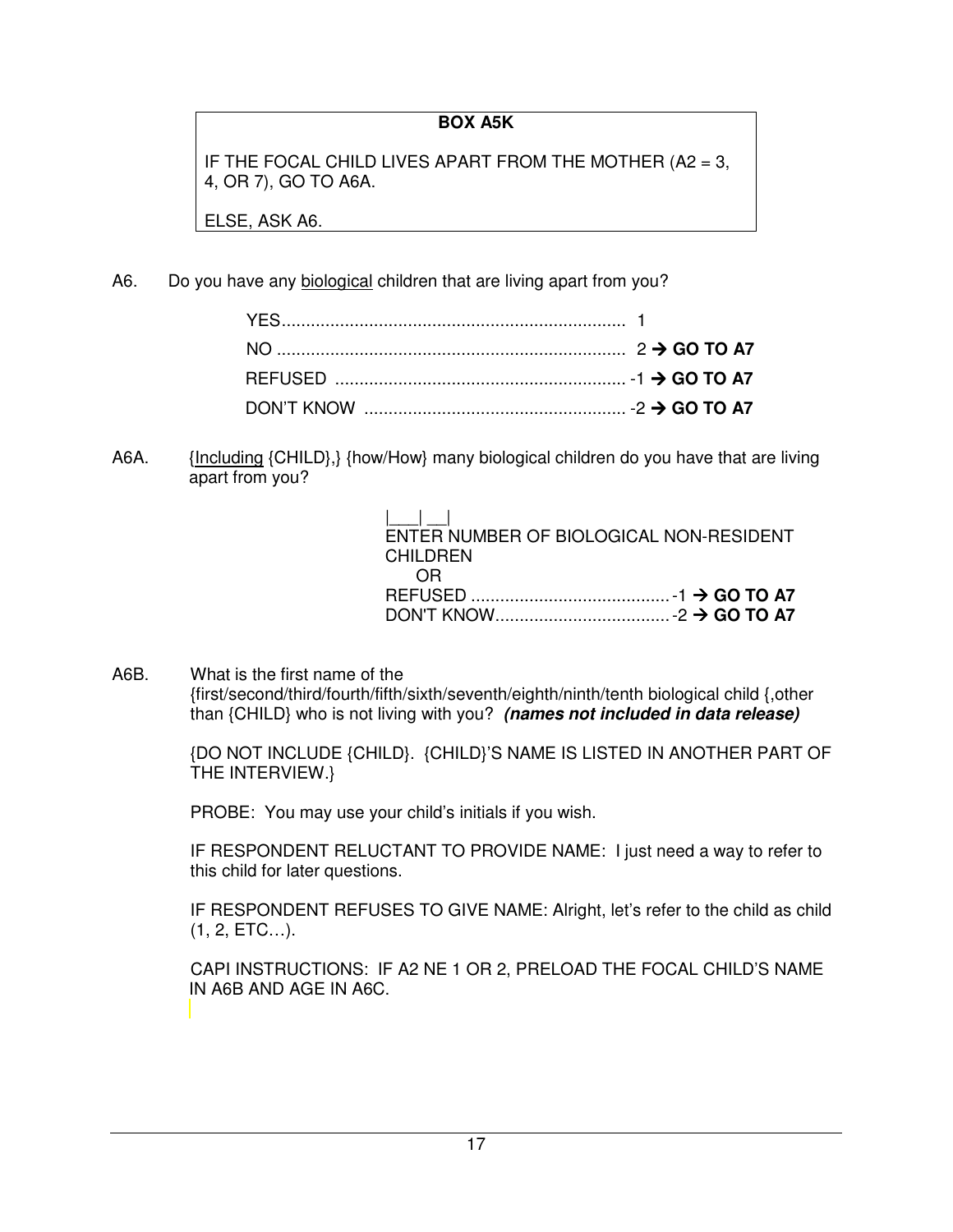A6C. How old is {NAME IN A6B}? **(note: variables named a6c01 through a6c10 in data files)**

> ROUND AGE OF CHILDREN BETWEEN BIRTH AND 5 MONTHS TO "0". ROUND AGE OF CHILDREN BETWEEN 6 MONTHS AND A YEAR TO "1".

| ENTER AGE OF {NAME IN A6B}.<br>OR) |  |
|------------------------------------|--|
|                                    |  |

#### **BOX A6D**

IF THERE IS ONLY ONE CHILD WHO DOES NOT LIVE WITH THE RESPONDENT (A6A=1), GO TO A6F. ELSE GO TO A6E.

A6E. Do your biological children who do not live with you all live in the same place? {INCLUDE THE FOCAL CHILD IN THIS ANSWER.}

#### **BOX A6E1**

**LOOP**: ASK A6F AND A6G FOR UP TO THREE CHILDREN, OTHER THAN THE PRELOADED FOCAL CHILD IF APPLICABLE, FROM A6B. IF A6E = 1, LOOP ONLY ONCE.

A6F. Who {is {NAME IN A6B}/are they} currently living with? **(note: variables named a6f01 through a6f03 in data files)**

| LIVES ALONE OR WITH ROOMMATE5 |  |
|-------------------------------|--|
|                               |  |
|                               |  |
|                               |  |
|                               |  |
|                               |  |
|                               |  |
|                               |  |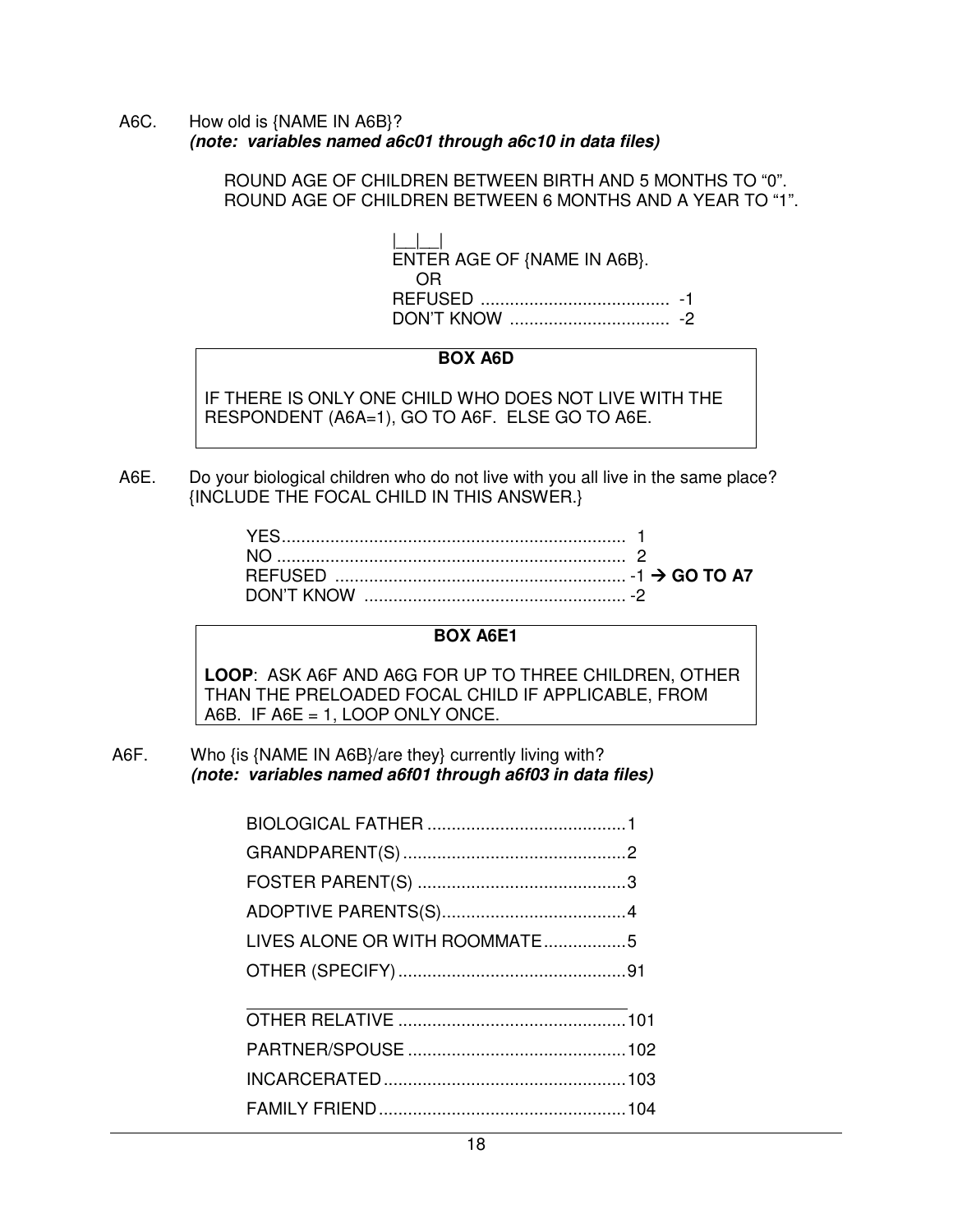GROUP HOME ..................................................... 105

A6G. What is the reason {{NAME IN A6B} is/they are} no longer living with you? **(note: variables named a6g01\_1/a6g02\_1/a6g03\_1 through a6g01\_104/a6g02\_104/a6g03\_104 in data files)**

#### CODE ALL THAT APPLY

| You had a legal custody agreement that           |
|--------------------------------------------------|
| the {child/children} would live elsewhere, 1     |
| You voluntarily gave up custody, 2               |
| You had an informal agreement that someone else  |
| would take care of the {child/children}, 3       |
| Child Protective Services, another agency, or    |
| the court removed the {child/children} from      |
|                                                  |
| The {child/children} went away to school, 5      |
| The {child was/children were} old enough to      |
|                                                  |
| The {child/children} needed to live closer to    |
|                                                  |
|                                                  |
|                                                  |
| The {child/children} had health problems, 10     |
| There were problems with neighborhood safety, 11 |
| The {child was/children were} was taken by       |
| his/her} another parent or kidnapped, or 12      |
| Was there another reason? (SPECIFY)91            |
|                                                  |
| CHILD WANTED TO LIVE ELSEWHERE 102               |
| COULD NOT HANDLE CHILD 103                       |
| MOTHER HAD DRUG PROBLEMS 104                     |
|                                                  |
|                                                  |
|                                                  |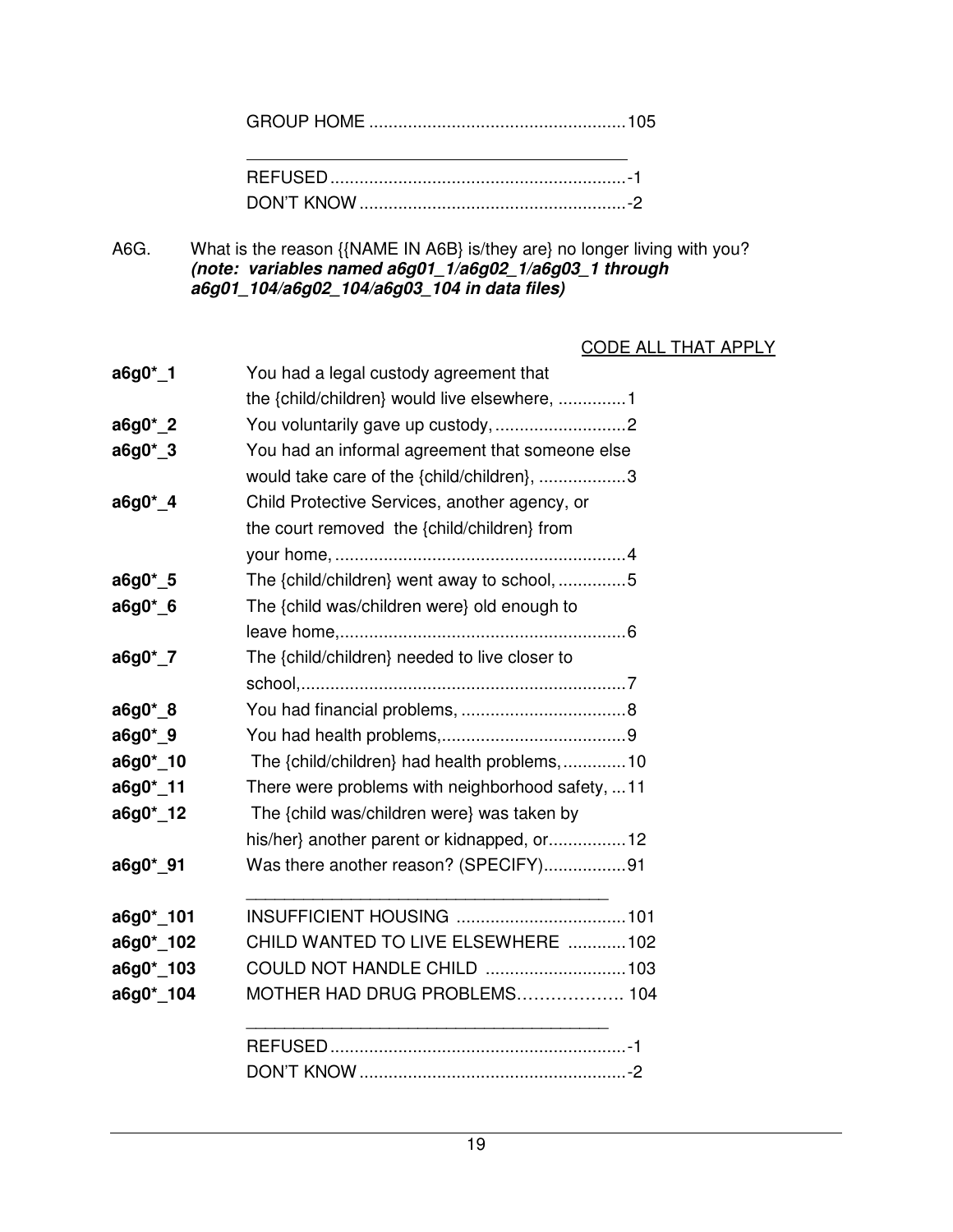## **BOX A6H**

**END LOOP**: IF (ONLY ONE NAME WAS GIVEN IN A6B) OR [(MORE THAN ONE NAME WAS GIVEN IN A6B) AND THE CHILDREN LIVE TOGETHER ELSEWHERE (A6E = 1)], GO TO A7.

ELSE, ASK A6F AND A6G FOR UP TO THREE CHILDREN FROM A6B, NOT COUNTING THE FOCAL CHILD.

A7. Did you have any children that have died?

A7A. How many of your children have died?

| ENTER NUMBER OF CHILDREN WHO DIED |  |
|-----------------------------------|--|
| OR                                |  |
|                                   |  |
|                                   |  |

#### **BOX A7B**

IF THE QUESTIONS ABOUT BIOLOGICAL CHILDREN IN THE HOUSEHOLD WERE REFUSED, NOT KNOWN, OR NOT ASKED AND THE QUESTIONS ABOUT CHILDREN OUT OF THE HOUSEHOLD WERE REFUSED/NOT KNOWN [(A5D = -1, -2, OR NOT ASKED) AND [(A6 = -1 OR -2) OR (A6A = -1 OR -2)], GO TO BOX A9.

ELSE, GO TO A8B.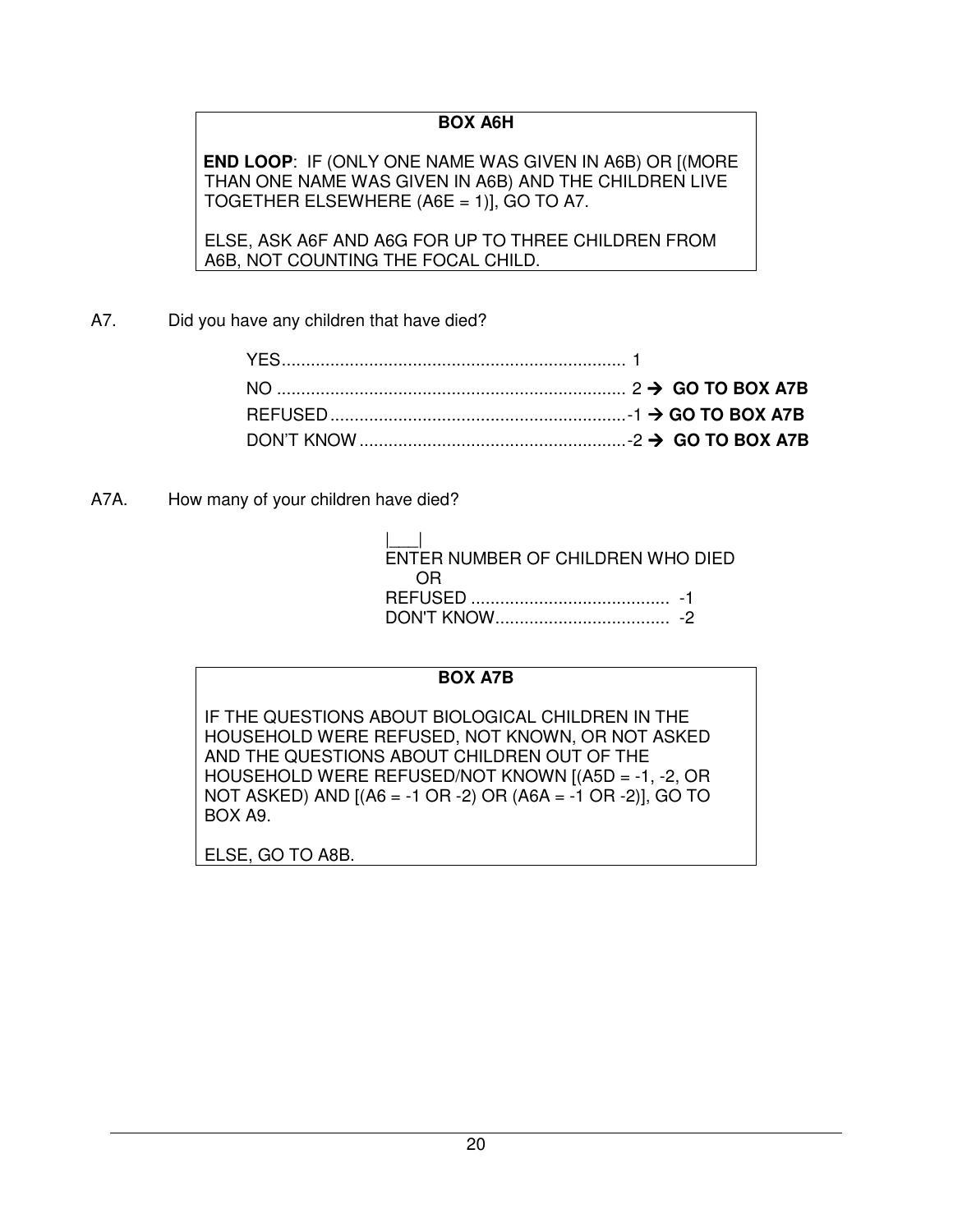A8B. {Now, I'd like to ask you for {the first name of {BIO CHILD 1}'s father/the first names of your biological children's fathers}}. What is {BIO CHILD N}'s father's name?  **(note: names not included in data release; variables named a8b01 through a8b10 in data files)** 

 1. {NAME OF FOCAL CHILD'S FATHER FROM PRELOAD} 2. {NAME OF FATHER FROM PREVIOUS ASKING OF A8B} . . N. {NAME OF FATHER FROM PREVIOUS ASKING OF A8B} 91. ADD NEW NAME

A8F. What was your relationship with the father of {BIO CHILD N} at the time of that child's birth? Were you . . .

**(note: variables named a8f01 through a8f10 in data files)**

| Romantic, but not living   |  |
|----------------------------|--|
|                            |  |
| <b>FATHER NOT</b>          |  |
| <b>VOLUNTEERED, FATHER</b> |  |
|                            |  |
|                            |  |

#### **BOX A9**

IF THE MOTHER AND FATHER ARE CURRENTLY MARRIED AND/OR LIVING TOGETHER ALL OR MOST OF THE TIME (A4=1 OR 4), GO TO SECTION B.

ELSE, GO TO A10.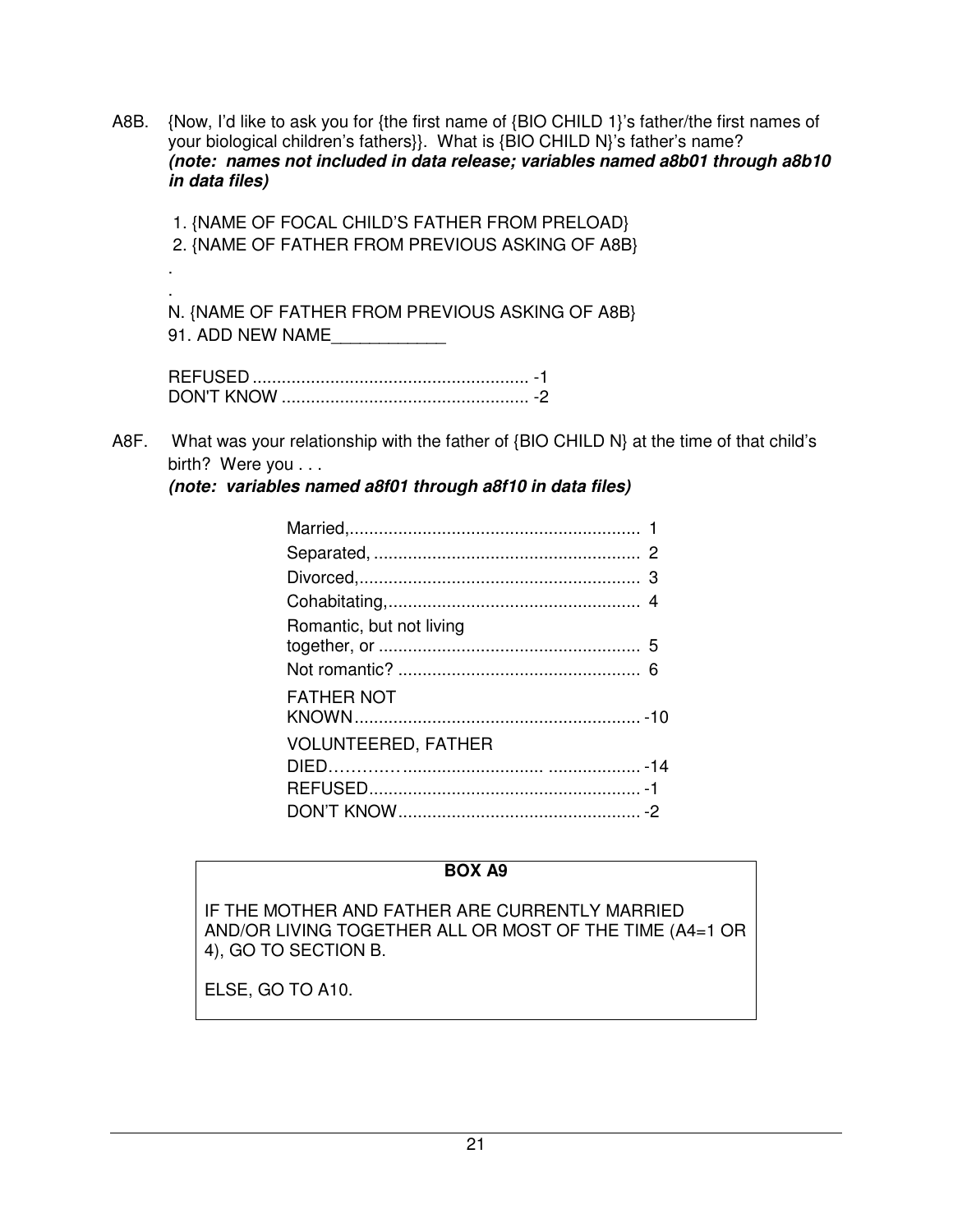A10. {Since {DATE OF LAST INTERVIEW},/During the last four years,}, {How/how} many romantic relationships have you had that lasted for at least one month?

> PROBE: Please count all romantic relationships you have had that lasted for at least one month, including those with a father to your children.

A101. [{Since {DATE OF LAST INTERVIEW},/During the last four years,}, {How/how} many romantic relationships have you had that lasted for at least one month?]

> PROBE: Please count all romantic relationships you have had that lasted for at least one month, including those with a father to your children.

 |\_\_\_|\_\_\_| ENTER NUMBER OF RELATIONSHIPS  $\rightarrow$  GO TO A11 OR REFUSED ......................................... -1 DON'T KNOW .................................... -2

A10A. I just need to have a range. Can you tell me if it was ...

A11. {Since {DATE OF LAST INTERVIEW},/During the last four years,} {Have/have} you lived together with {this partner/any of your partners} in {this relationship/these relationships} for one month or more?

> PROBE: Please count all partners you have lived with for one month or more, including any who are fathers to your children.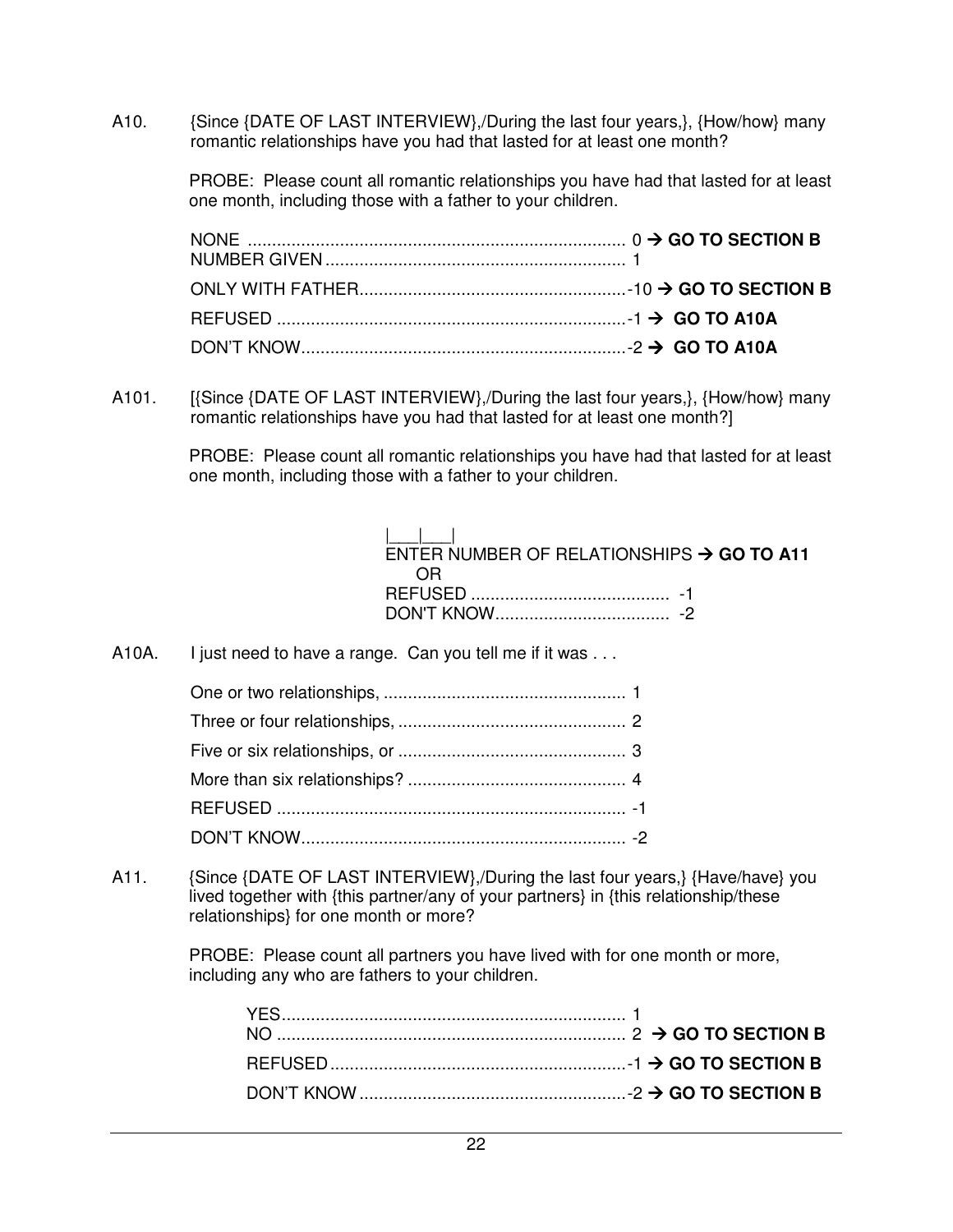## **BOX A11A1**

IF A101 = 1 (ONE RELATIONSHIP) GO TO SECTION B. ELSE, GO TO A11A.

A11A. {Since {DATE OF LAST INTERVIEW},/During the last four years,} {How/how} many different partners have you lived with for one month or more?

> PROBE: Please count all partners you have lived with for one month or more, including any who are fathers to your children.

 |\_\_\_|\_\_\_| ENTER NUMBER OF PARTNERS OR REFUSED ........................................ -1 DON'T KNOW .................................. -2

#### **BOX A11A2**

IF A11A = 1, GO TO SECTION B.

ELSE, GO TO A11B.

A11B. Did you marry any of these partners?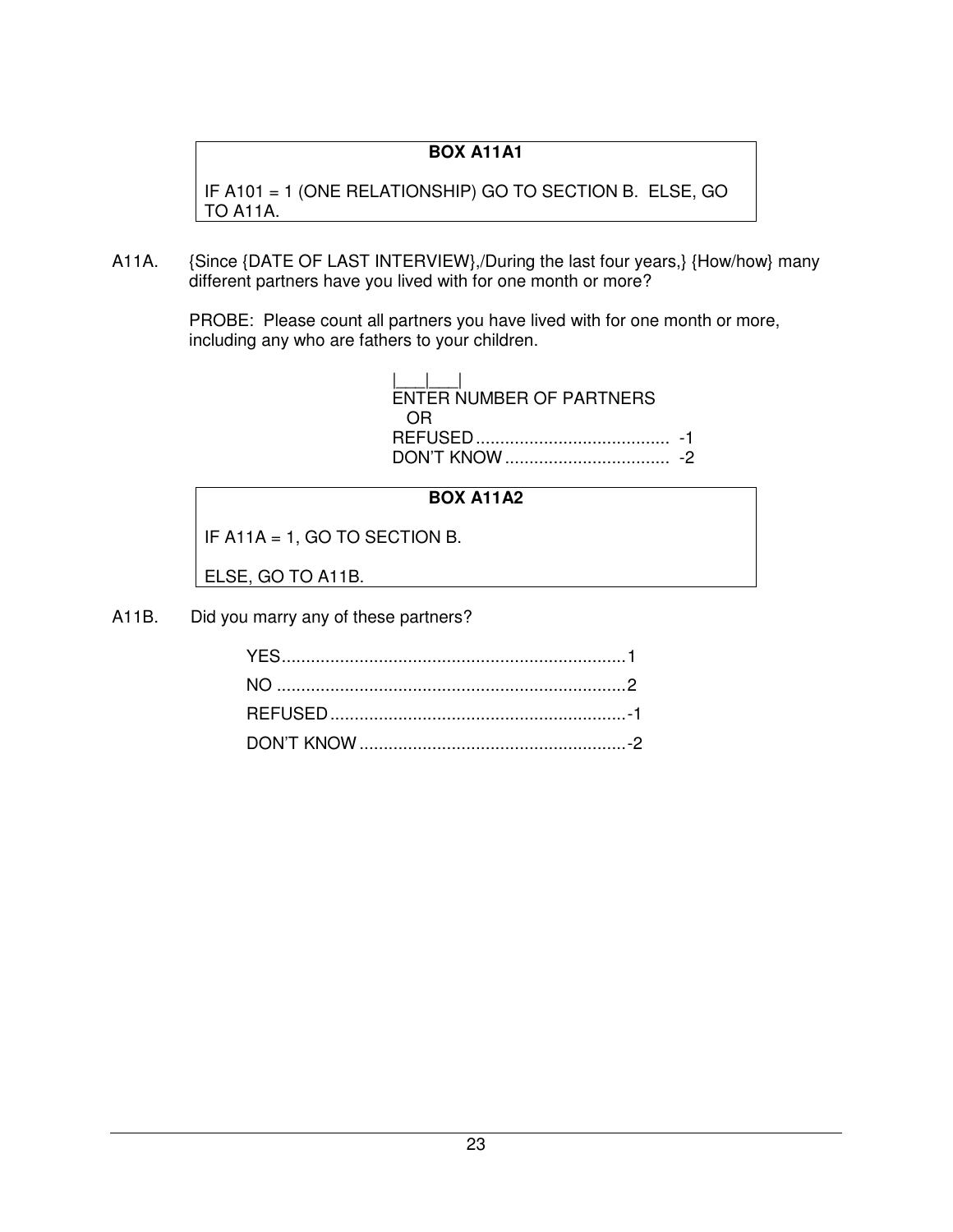## **SECTION B: BIO FATHERS CONTRIBUTIONS AND RESOURCES**

#### **BOX B1**

IF THE MOTHER AND FATHER ARE MARRIED OR LIVE TOGETHER (A4 = 1 OR 4), GO TO B2E.

ELSE, GO TO BOX B1A.

#### **BOX B1A**

IF THE FATHER IS DECEASED OR UNKNOWN [THE PRELOAD INDICATES THIS OR (A4=-13 OR -14) OR (A4M =-14)], GO TO SECTION C.

ELSE, IF FATHER HAS PRIMARY CUSTODY OF THE CHILD (PCG=BIO FATHER), GO TO B23.

ELSE, GO TO B2.

B2. Now, I'd like to ask you some questions about {FATHER} and his relationship to {CHILD}.

Has {FATHER} seen {CHILD} in the last year?

| FATHER DOESN'T KNOW ABOUT CHILD3 $\rightarrow$ GO TO SECTION C |  |
|----------------------------------------------------------------|--|
|                                                                |  |
|                                                                |  |

B2A. During the past 30 days, on how many days has {FATHER} seen {CHILD}?

| ENTER NUMBER OF DAYS |  |
|----------------------|--|
| 0 H                  |  |
|                      |  |
|                      |  |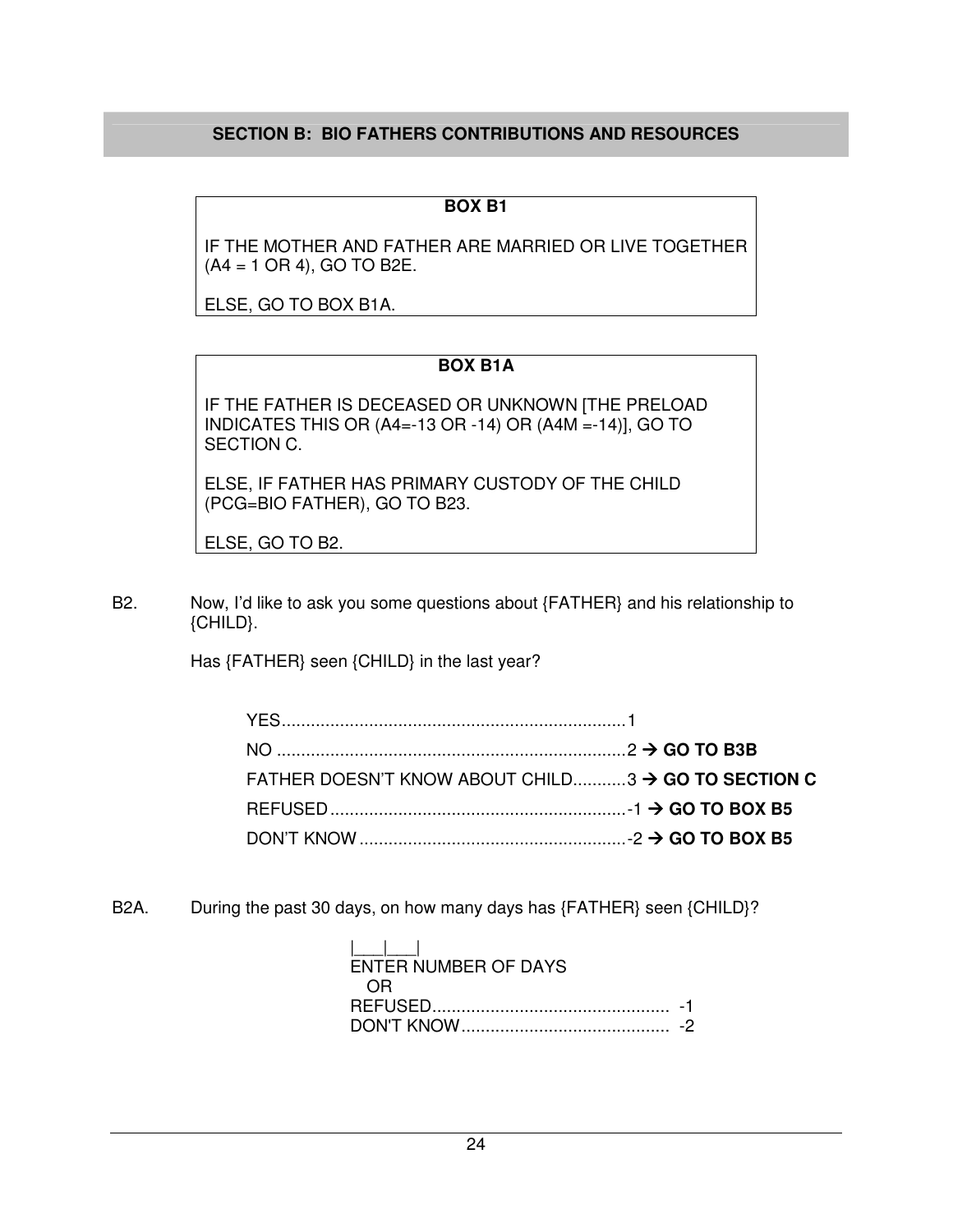B2B. Has {CHILD} stayed overnight with {FATHER} during the last twelve months?

B2C. How many nights altogether has {CHILD} spent with {FATHER} during the last twelve months?

PROBE: You can just give us an estimate.

| .<br>ENTER NUMBER OF NIGHTS $\rightarrow$ GO TO B2D |  |
|-----------------------------------------------------|--|
| OR)                                                 |  |
|                                                     |  |
|                                                     |  |

B2C1. I just need a range. Would you say...

## **BOX B2D**

IF THE FATHER SAW CHILD IN THE PAST YEAR (B2 = 1), GO TO B2E.

ELSE, GO TO BOX B3A.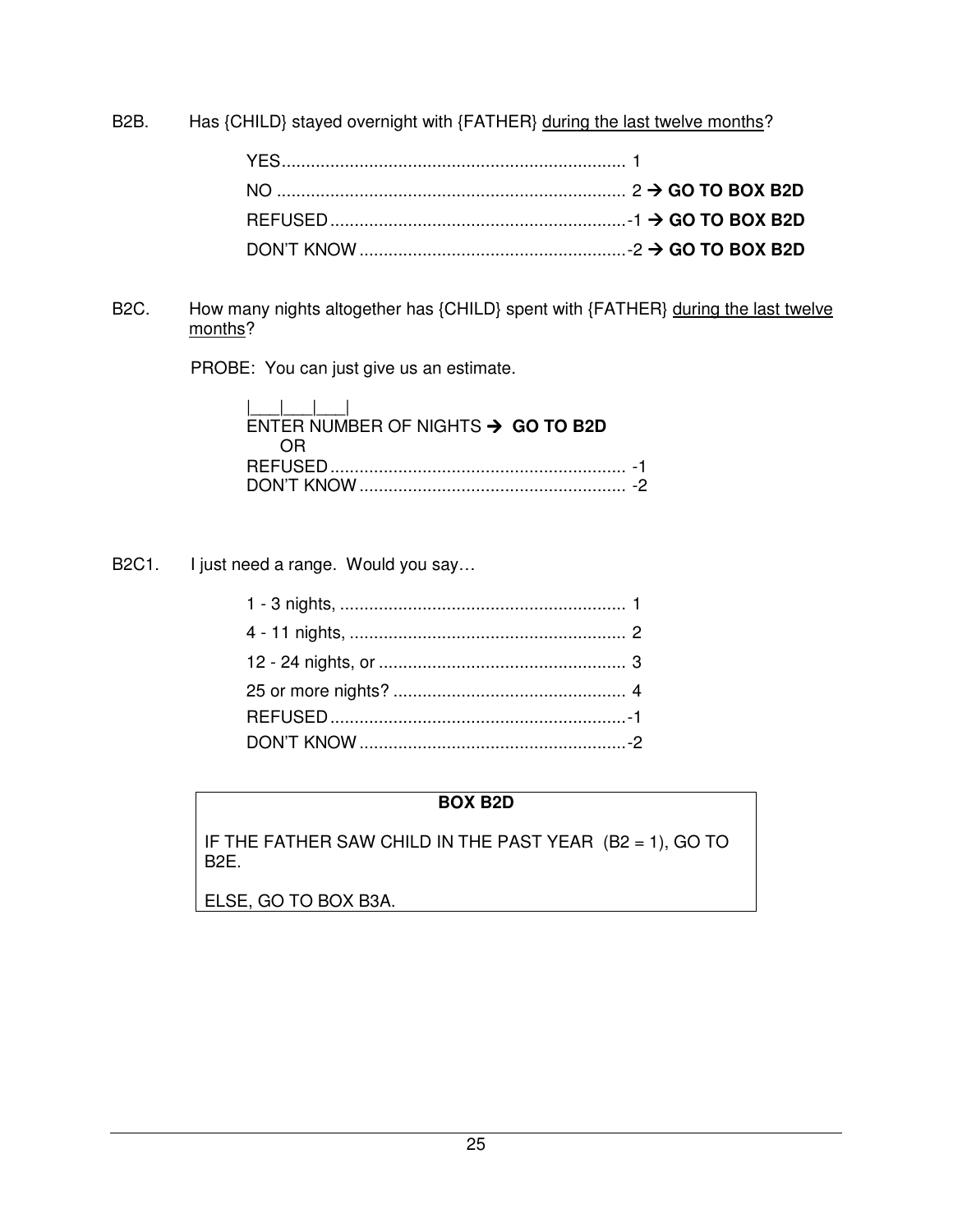B2E. Please think about the kind of father you feel that {FATHER} is to {CHILD}. Would you say that he is . . .

| <b>FATHER DOESN'T KNOW</b><br>ABOUT CHILD (VOLUNTEERED) 14 → GO TO SECTION C |  |
|------------------------------------------------------------------------------|--|
|                                                                              |  |
|                                                                              |  |

B3. In the past month, how often has {FATHER} spent one or more hours a day with {CHILD}?  $W$ as it  $\ldots$ 

#### **BOX B3A**

IF THE FATHER SAW CHILD FREQUENTLY (B3 = 1 OR 2) OR IT WAS REFUSED/NOT KNOWN HOW OFTEN THE FATHER SAW THE CHILD (B3 = -1 OR -2), GO TO B4.

ELSE, GO TO B3B.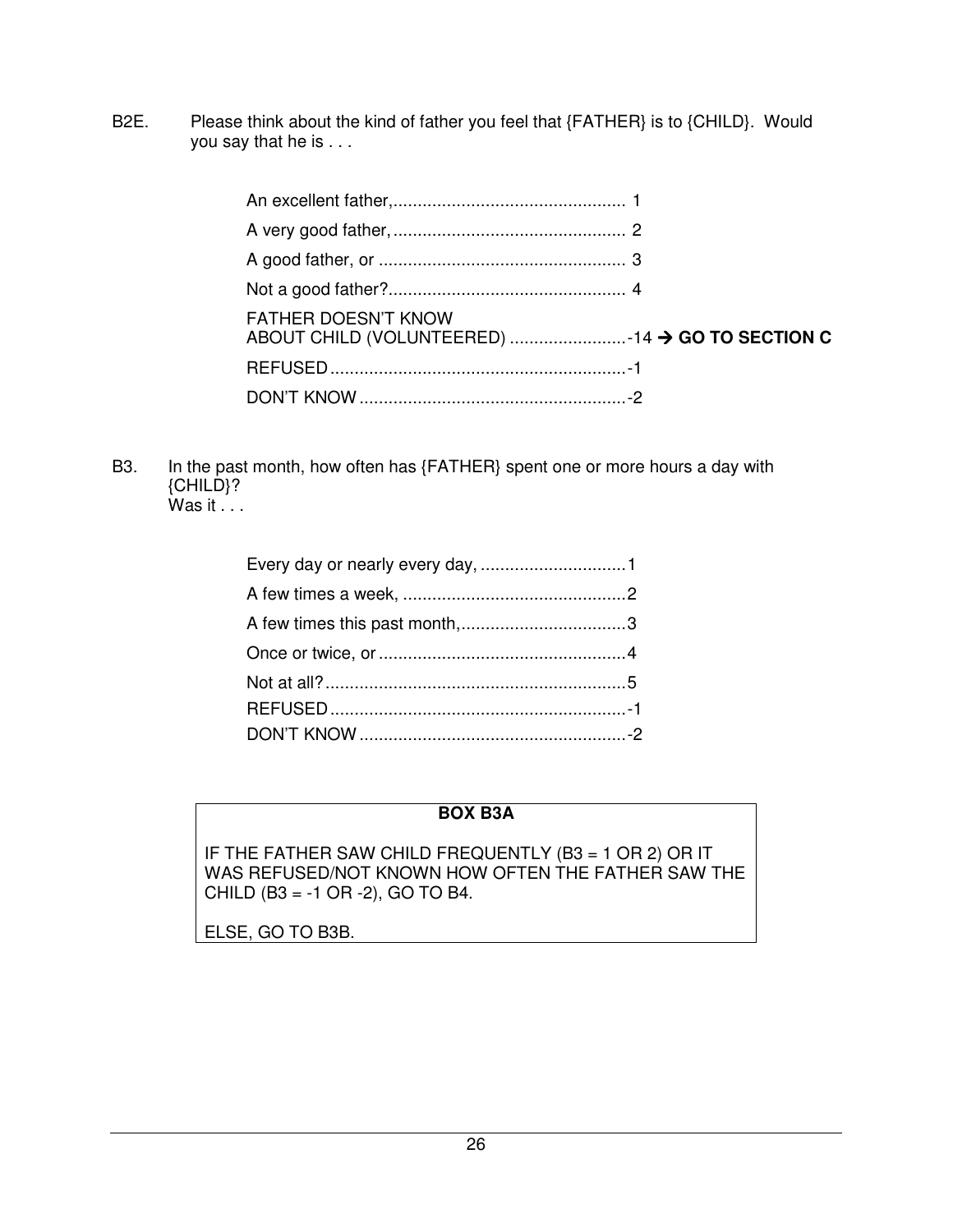B3B. What is the main reason {FATHER} doesn't see {CHILD} more often?

IF MORE THAN ONE REASON, PROBE FOR MAIN REASON.

## CODE ONE

| <b>MOTHER DOESN'T WANT FATHER</b>   |  |
|-------------------------------------|--|
| <b>FATHER DOES NOT WANT TO SEE/</b> |  |
| CHILD DOESN'T WANT TO SEE FATHER 3  |  |
| FATHER LIVES TOO FAR AWAY4          |  |
| FATHER DOESN'T HAVE ENOUGH TIME     |  |
| <b>FATHER DOESN'T HAVE</b>          |  |
|                                     |  |
| <b>FATHER'S CURRENT</b>             |  |
| <b>MOTHER'S CURRENT</b>             |  |
|                                     |  |
|                                     |  |

| LEGAL CONSTRAINTS ON FATHER'S TIME 102 |  |
|----------------------------------------|--|
| MOTHER CANNOT FIND/CONTACT FATHER 103  |  |
| FATHER'S HEALTH/SUBSTANCE USE104       |  |
| FATHER HAD INADEQ. HOUSING/TRANS 105   |  |

| וואד דיואר | $\overline{\phantom{a}}$ |
|------------|--------------------------|

\_\_\_\_\_\_\_\_\_\_\_\_\_\_\_\_\_\_\_\_\_\_\_\_\_\_\_\_\_\_\_\_\_\_\_\_\_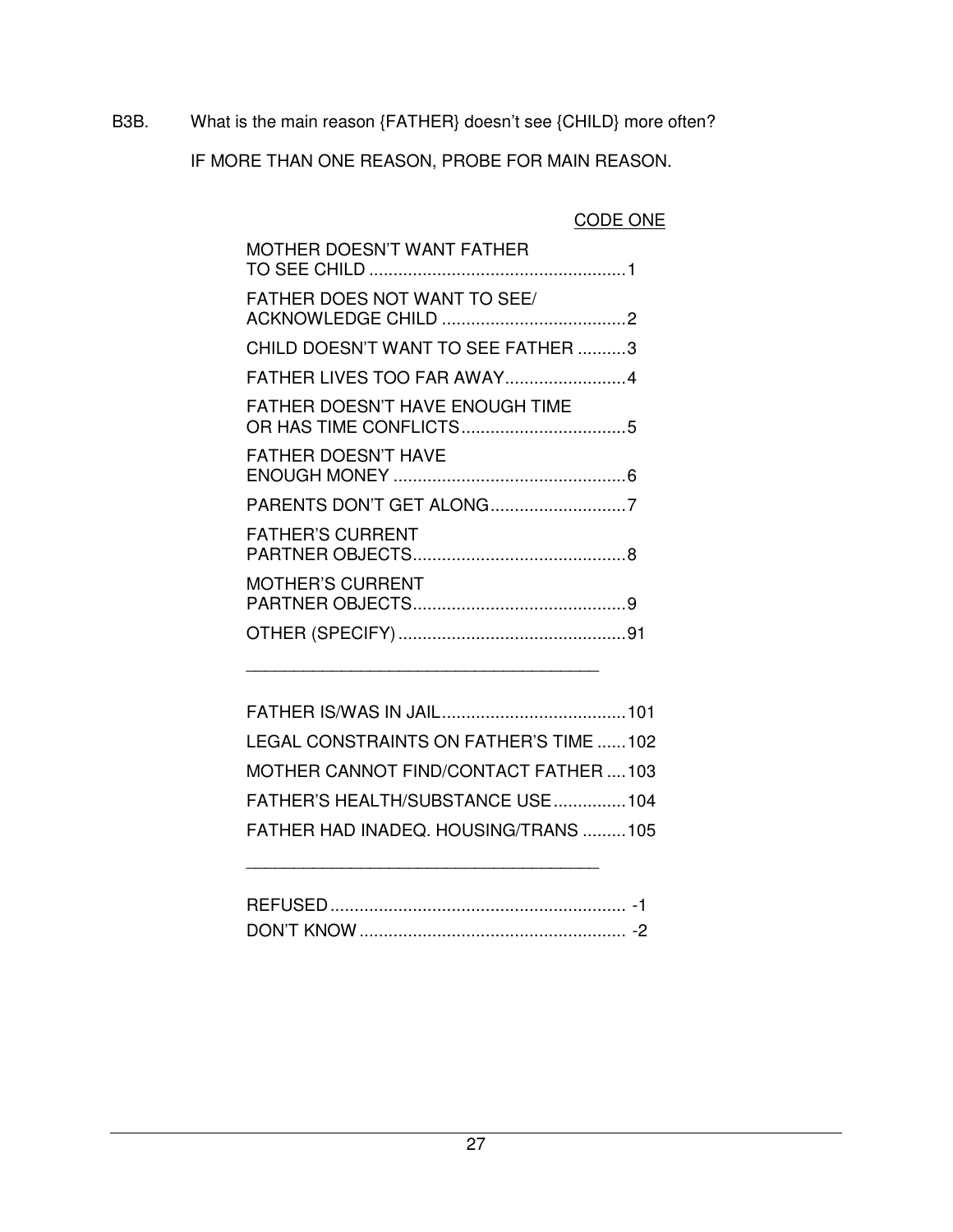B4. Have you ever asked {FATHER} to spend more time with {CHILD}?

B4A. Have you ever refused to let {FATHER} see {CHILD}?

## **BOX B5**

| IF PATERNITY WAS ESTABLISHED AT ANY PREVIOUS<br>INTERVIEW, ANY OF THE FOLLOWING VARIABLES EQUAL ONE,<br>GO TO BOX B7.<br>$m1b2 == 1$ OR |
|-----------------------------------------------------------------------------------------------------------------------------------------|
| $m2c8a = 1$ (has father's legal paternity been established?) OR                                                                         |
| $f2c6 = 1$ (has legal paternity been established?) OR                                                                                   |
| m3c9 = 1 (INT CHK: HAS PATERNITY BEEN ESTABLISHED?) OR                                                                                  |
| $m3c8 = 1$ (parent's married at last interview) OR                                                                                      |
| $m3c10a = 1$ (Has father's legal paternity been established?) OR                                                                        |
| $f3c8 = 1$ (parent's married at last interview) OR                                                                                      |
| f3c9 = 1 (INT CHK: WAS PATERNITY ESTABLISHED AT LAST<br><b>INTERVIEW?) OR</b>                                                           |
| $f3c10a = 1$ (Has your legal paternity been established?) OR                                                                            |
| $m4c8 = 1$ (parent's married at last interview) OR                                                                                      |
| $m4c9 = 1$ (Was paternity established at last interview?) OR                                                                            |
| $m4c10a = 1$ (Has father's legal paternity been established?) OR                                                                        |
| $f4c8 = 1$ (parent's married at last interview) OR                                                                                      |
| $f4c9 = 1$ (Was paternity established at last interview?) OR                                                                            |
| $f4c10a = 1$ (Has your legal paternity been established?)                                                                               |
| ELSE. GO TO B6A.                                                                                                                        |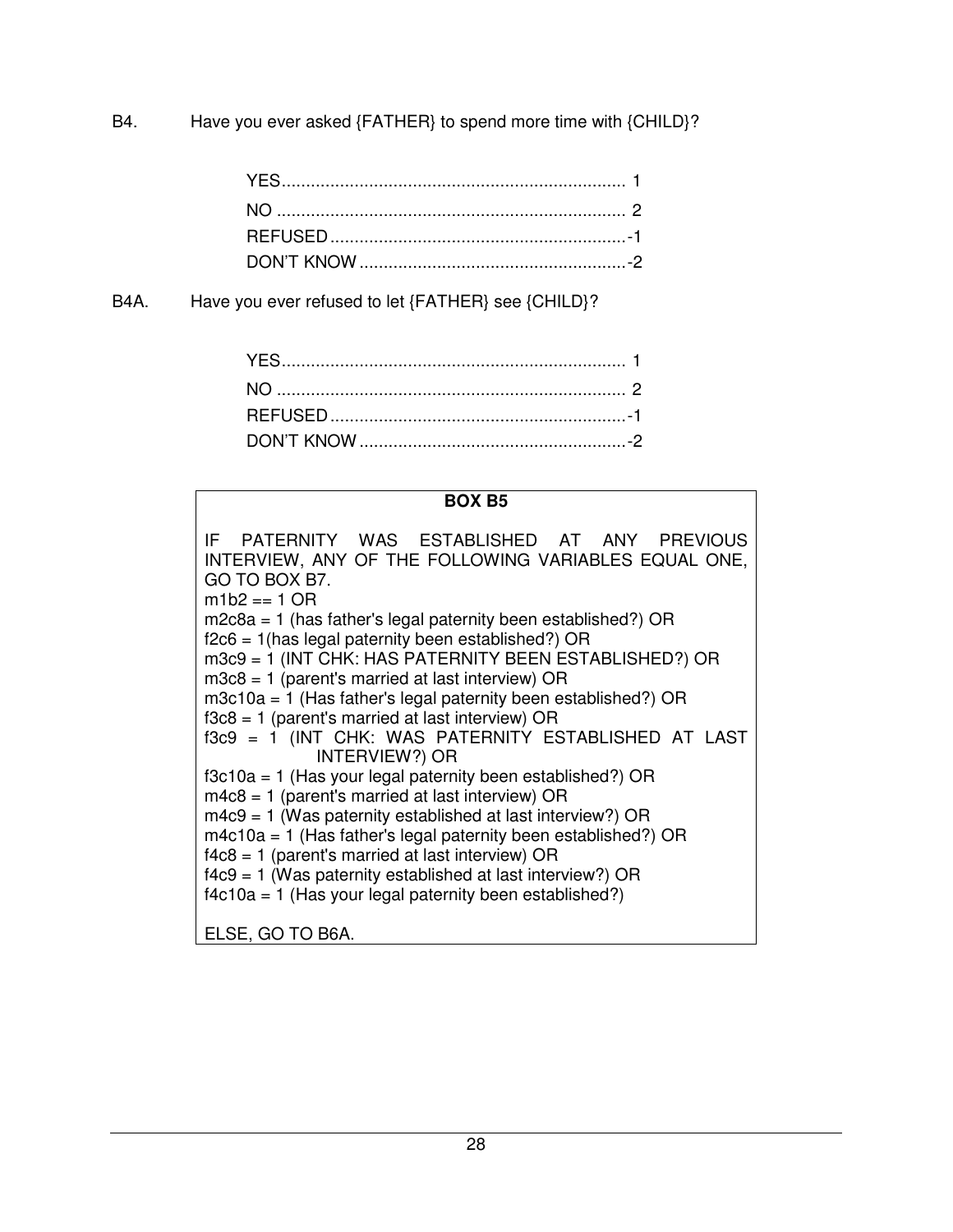B6A. My next questions are about the legal arrangements you and {FATHER} have regarding {CHILD}. Has {FATHER}'s legal paternity been established? That is, did he sign any document that identifies him as the legal father of {CHILD}? Or, has a court ruled that he is the father?

| DON'T KNOW $\ldots$ $\ldots$ $\ldots$ $\ldots$ $\ldots$ $\ldots$ $\ldots$ $\ldots$ $\ldots$ $\ldots$ $\ldots$ $\ldots$ $\ldots$ $\ldots$ GO TO BOX B7 |  |
|-------------------------------------------------------------------------------------------------------------------------------------------------------|--|

B6A1. What is the primary reason that legal paternity has not been established?

IF MORE THAN ONE REASON, PROBE FOR MAIN REASON

| DON'T WANT THE STATE/LEGAL<br>SYSTEM INVOLVED/PREFER TO |  |
|---------------------------------------------------------|--|
| MOTHER DOESN'T WANT THE                                 |  |
| FATHER DOESN'T WANT TO BE                               |  |
|                                                         |  |

 FATHER HAS AVOIDED TESTING ...................... 101 FATHER IS UNAWARE OF/DENIES CHILD ......... 102

| <b>REFUSED</b> |  |  |
|----------------|--|--|
|                |  |  |

#### **BOX B6A1**

GO TO BOX B7.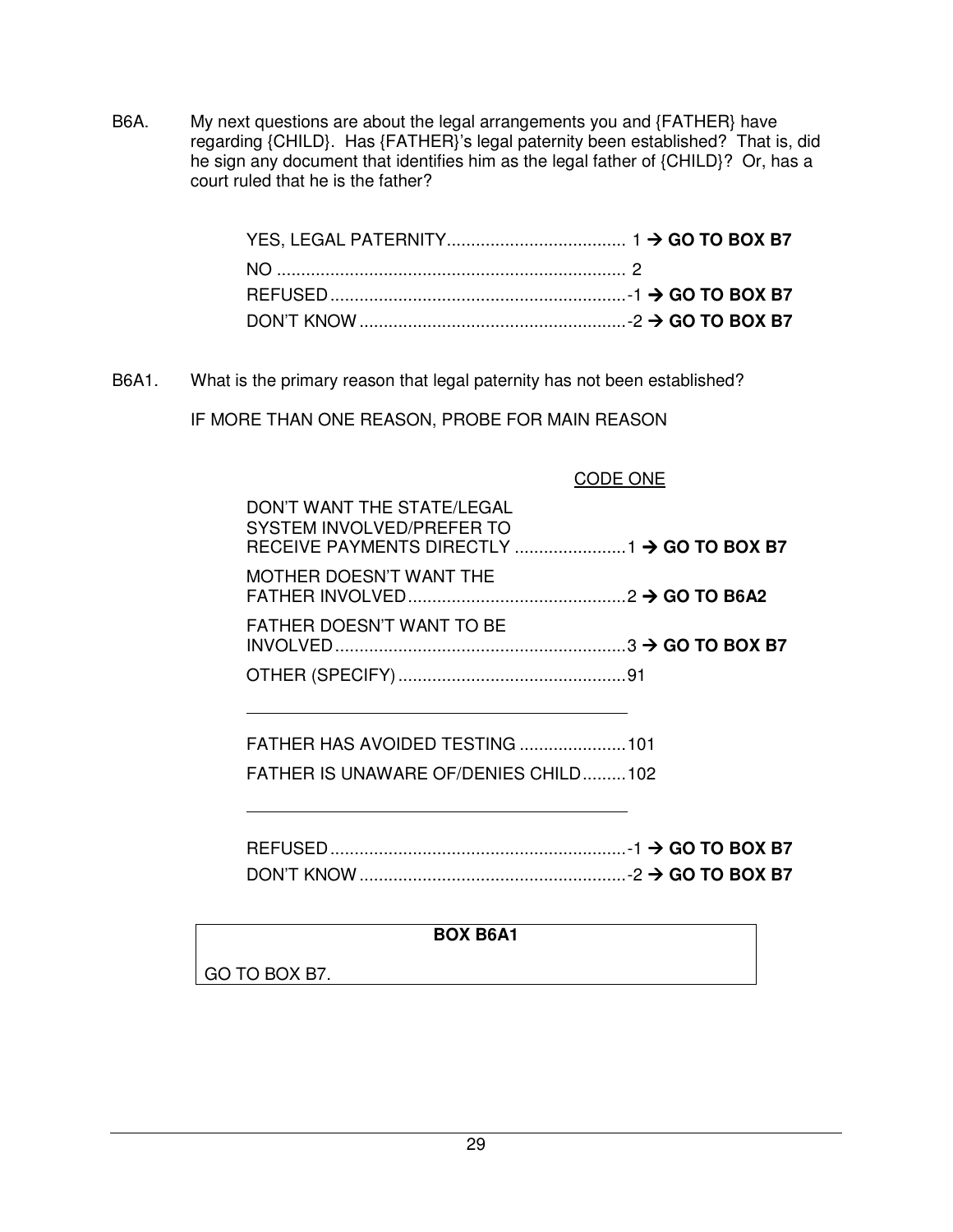B6A2. Why don't you want the father involved?

|                   |                                                       | CODE ALL THAT APPLY |
|-------------------|-------------------------------------------------------|---------------------|
| b6a2 1            | FINANCIAL REASONS/FATHER NOT                          |                     |
| b6a22             | <b>MOTHER DOESN'T GET</b>                             |                     |
| b6a2 <sub>3</sub> | FATHER NOT A GOOD PARENT/<br>FATHER A BAD INFLUENCE 3 |                     |
| $b6a2$ 4          |                                                       |                     |
| b6a2 91           |                                                       |                     |

#### **BOX B7**

IF THE MOTHER AND FATHER ARE MARRIED (A4=1), GO TO B23.

ELSE, IF THE MOTHER AND FATHER HAD A LEGAL AGREEMENT OR CHILD SUPPORT ORDER AT THE PREVIOUS INTERVIEW (AS INDICATED BY THE PRELOAD), GO TO B11.

ELSE, IF THE MOTHER AND FATHER LIVE TOGETHER (A4=4), GO TO B8A.

ELSE, IF THE MOTHER AND FATHER SPLIT UP SINCE THE LAST INTERVIEW/DURING LAST FOUR YEARS (IF PRELOAD INDICATES THAT THE RELATIONSHIP IN THE LAST INTERVIEW WAS MARRIED, AND A4 = 2 OR 3 IN THE CURRENT INTERVIEW), OR IF IT WAS REFUSED/NOT KNOWN WHETHER LEGAL PATERNITY WAS ESTABLISHED (B6A = -1 OR -2) OR IF THE FATHER'S LEGAL PATERNITY WAS ESTABLISHED BASED ON PRELOAD OR B6A=1, GO TO B8A.

ELSE, GO TO B21.

B8A. Next I have some questions about financial contributions {FATHER} might make to help support {CHILD}.

> Do you have a legal agreement or child support order that requires {FATHER} to provide financial support to {CHILD}?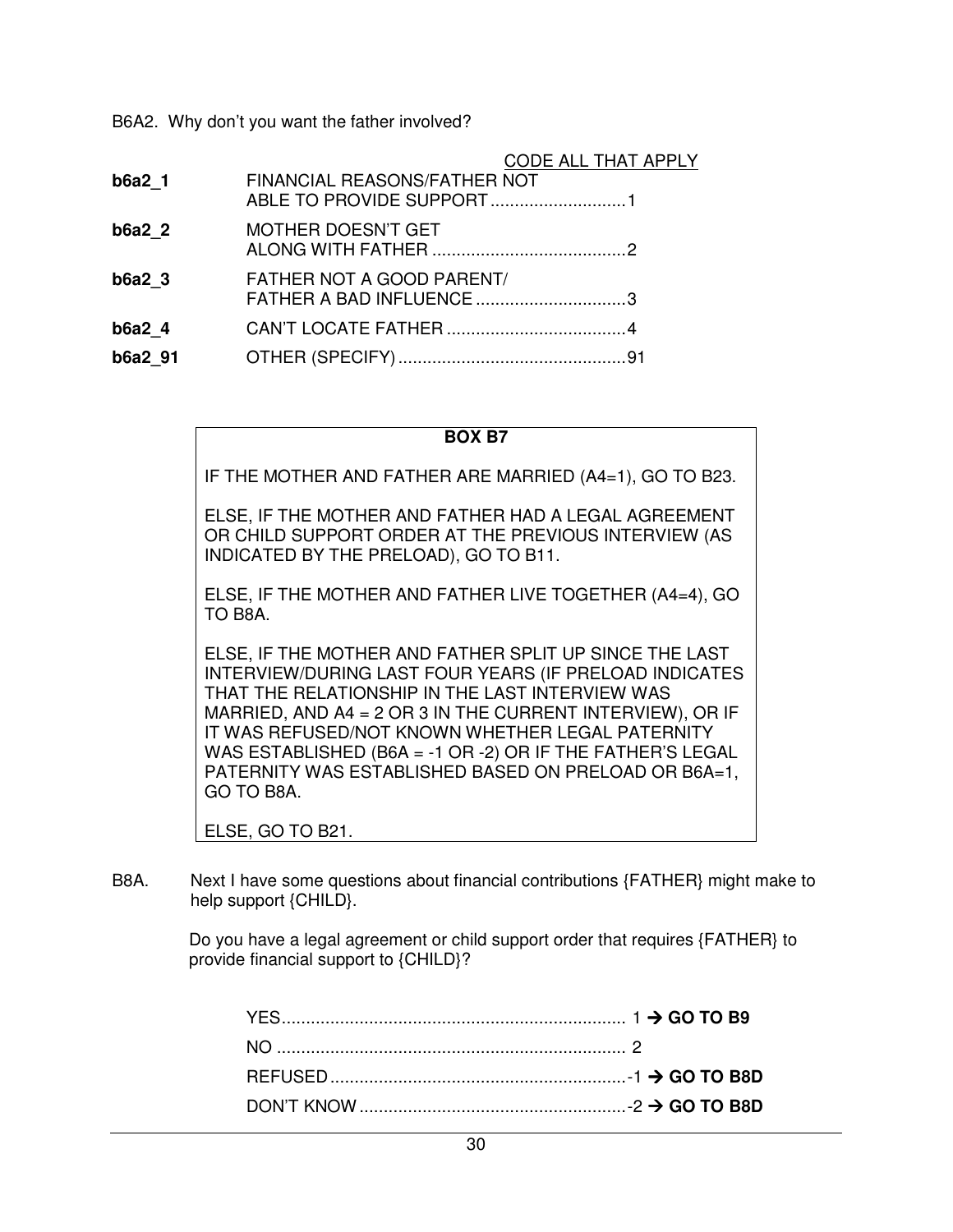B8B. What is the primary reason that you do not have a child support order?

IF MORE THAN ONE REASON, PROBE FOR MAIN REASON.

CODE ONE

| DON'T WANT THE STATE/LEGAL<br>SYSTEM INVOLVED/PREFER TO |  |
|---------------------------------------------------------|--|
| MOTHER DOESN'T WANT THE FATHER                          |  |
| THE FATHER DOESN'T WANT TO BE                           |  |
|                                                         |  |

| FATHER LIVES WTH MOTHER AND CHILD  101 $\rightarrow$ GO TO B8D |  |
|----------------------------------------------------------------|--|
| FATHER HAS NO INCOME TO SEND  102 $\rightarrow$ GO TO B8D      |  |
| MOTHER TRIED BUT WAS UNSUCCESSFUL  103 $\rightarrow$ GO TO B8D |  |
| MOTHER DOES NOT BELIEVE IT WOULD                               |  |
|                                                                |  |
|                                                                |  |

|                 | <b>BOX B8B1</b> |  |
|-----------------|-----------------|--|
| O TO B8D.<br>GO |                 |  |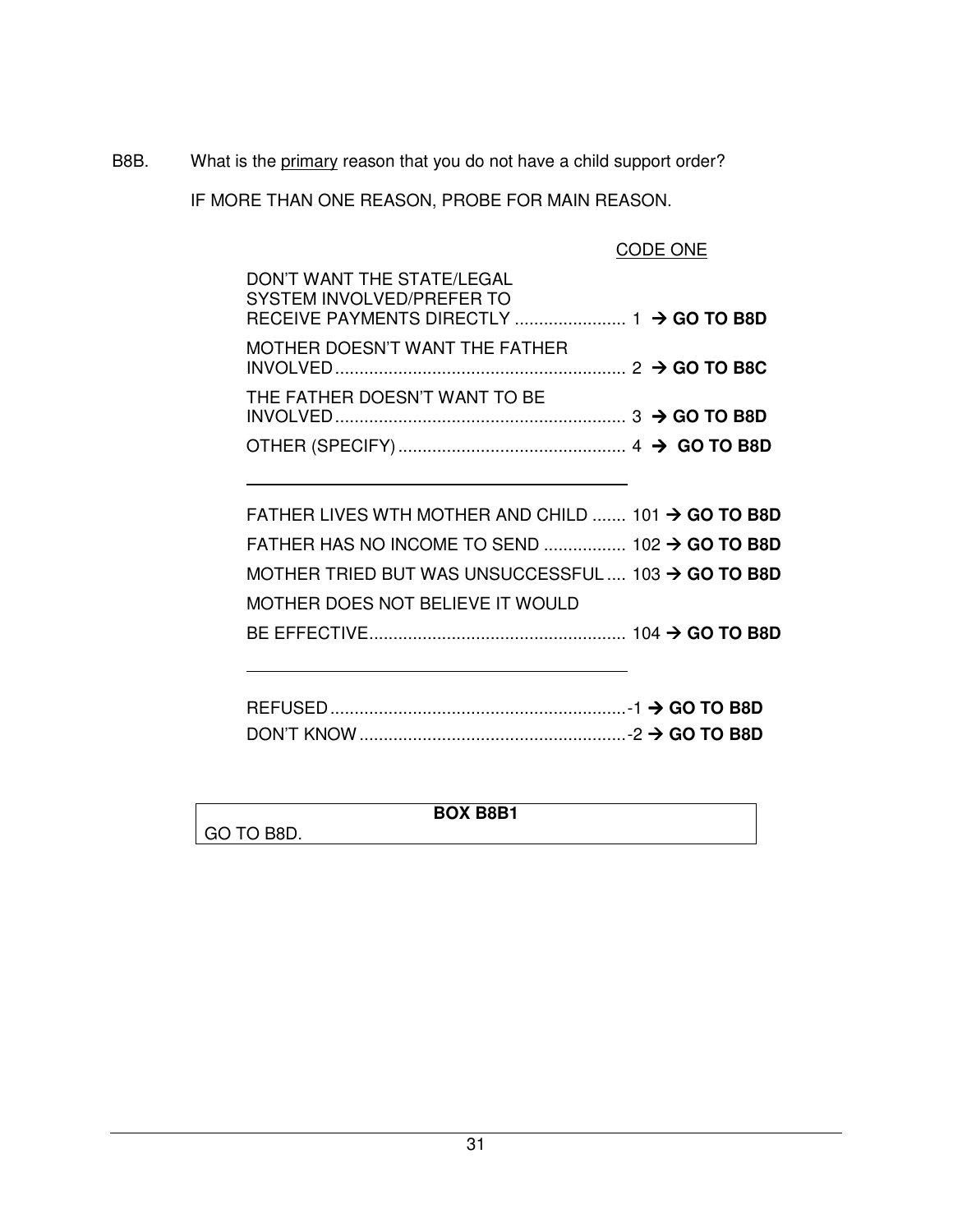B8C. Why don't you want the father involved?

#### CODE ALL THAT APPLY

| b8c 1   | FINANCIAL REASONS/FATHER NOT                                 |  |
|---------|--------------------------------------------------------------|--|
| $b8c$ 2 | <b>MOTHER DOESN'T</b>                                        |  |
| $b8c$ 3 | <b>FATHER NOT A GOOD PARENT/</b><br>FATHER A BAD INFLUENCE 3 |  |
| $b8c$ 4 |                                                              |  |
| b8c 91  |                                                              |  |
|         |                                                              |  |

| - |  |
|---|--|
|   |  |

B8D. Have you ever contacted a child support enforcement office, a department of social services, welfare office, or any government agency to find out about child support?

## **BOX B8E**

| שטח השט    |  |
|------------|--|
| GO TO B21. |  |

B9. When was that legal agreement first reached?

 $\Gamma$ 

| المساحطا    |  |
|-------------|--|
| ENTER MONTH |  |
| OR          |  |
|             |  |
|             |  |

┑

B91. When was that legal agreement first reached?

| ENTER YEAR |  |
|------------|--|
| OR.        |  |
|            |  |
|            |  |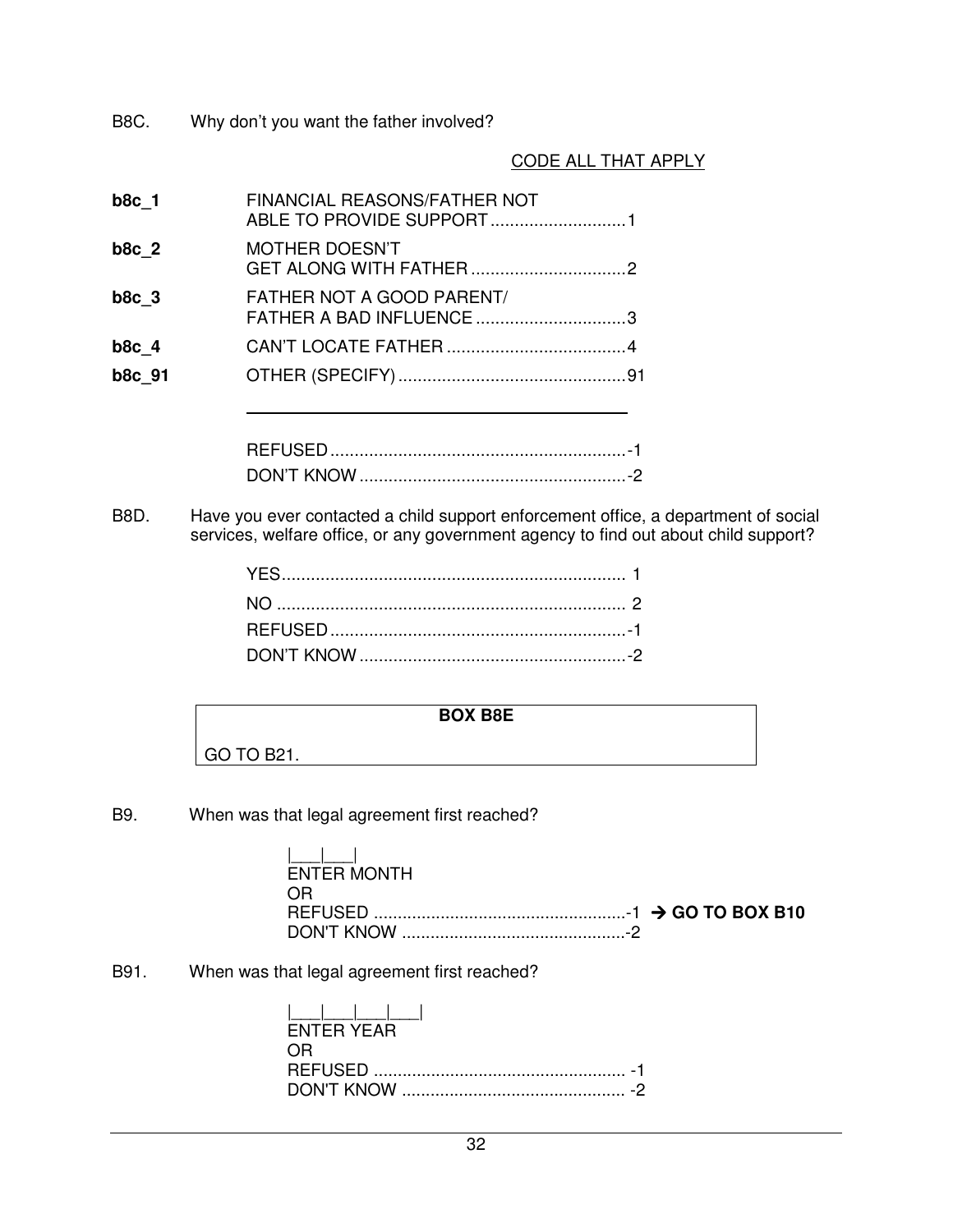## **BOX B10**

IF MOTHER HAS ANY CHILDREN (OTHER THAN THE FOCAL CHILD) BY THE FATHER (ANY A8B = 1), GO TO B10A.

ELSE, GO TO B11.

B10A. Is your legal agreement just for {CHILD} or is it for {your other child/any of your other children} as well?

B11. {The last time we interviewed you, you told us that you have a legal agreement or child support order that requires {FATHER} to provide financial support for {CHILD}.} Have there been any changes to the original agreement since it was reached?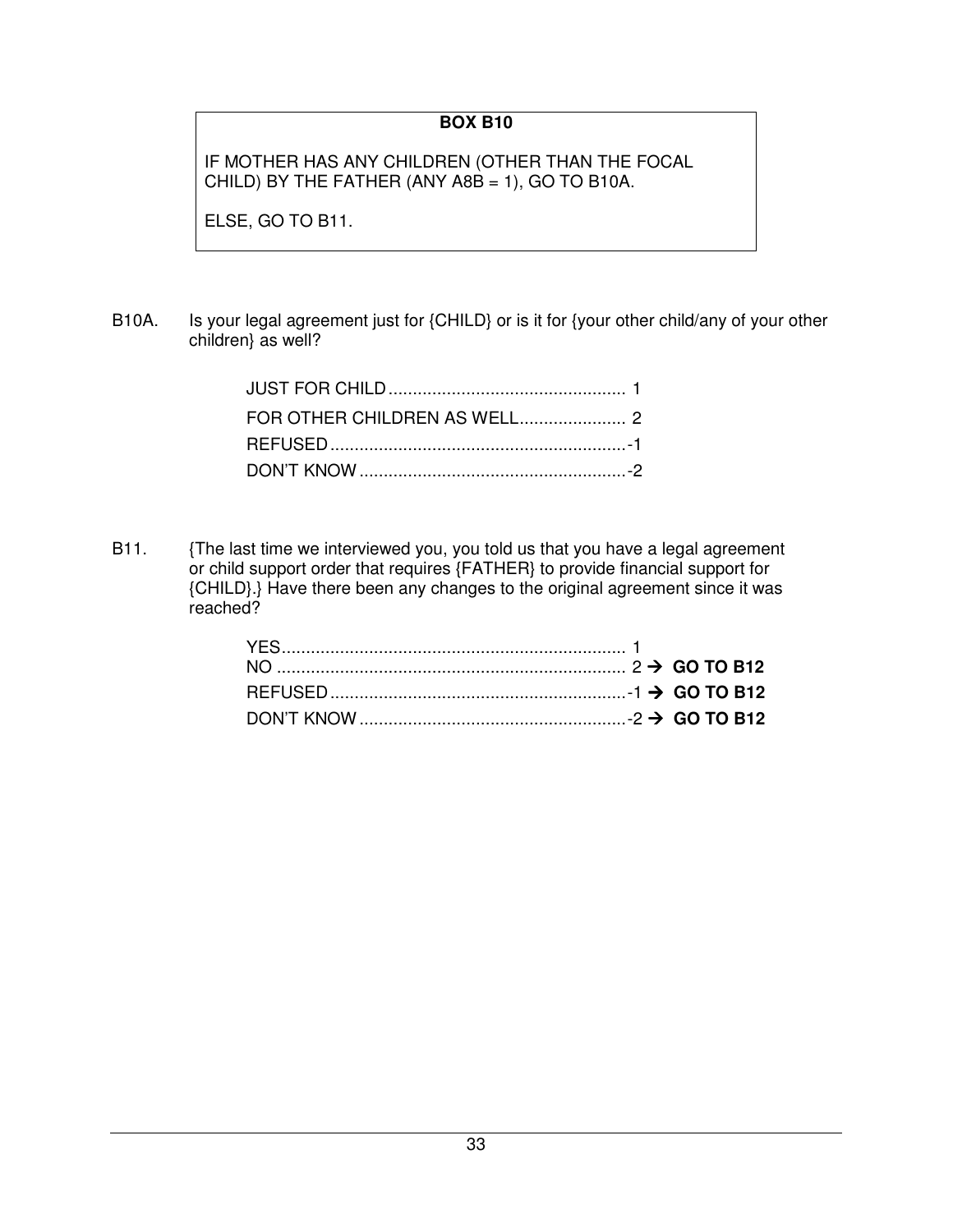B11A. Why was the original agreement changed?

|                                    | CODE ALL THAT APPLY |
|------------------------------------|---------------------|
|                                    |                     |
| <b>CHANGE IN FATHER'S ECONOMIC</b> |                     |
| <b>CHANGE IN MOTHER'S ECONOMIC</b> |                     |
|                                    |                     |
|                                    |                     |
| CHANGE IN CUSTODY/VISITATION  101  |                     |
|                                    |                     |
| FATHER NOT PAYING FULL AMOUNT103   |                     |
| PARENTS GOT BACK TOGETHER  104     |                     |
|                                    |                     |

|  | - |
|--|---|
|  |   |

B11B1. When was the original agreement changed?

\_\_\_\_\_\_\_\_\_\_\_\_\_\_\_\_\_\_\_\_\_\_\_\_\_\_\_\_\_\_\_\_\_\_\_\_\_

| ENTER MONTH |  |
|-------------|--|
| OR.         |  |
|             |  |
|             |  |

B11B2. [When was the original agreement changed?]

| $\frac{1}{2}$ . $\frac{1}{2}$ . $\frac{1}{2}$ . $\frac{1}{2}$ . $\frac{1}{2}$<br>ENTER YEAR |  |
|---------------------------------------------------------------------------------------------|--|
| OR.                                                                                         |  |
|                                                                                             |  |
|                                                                                             |  |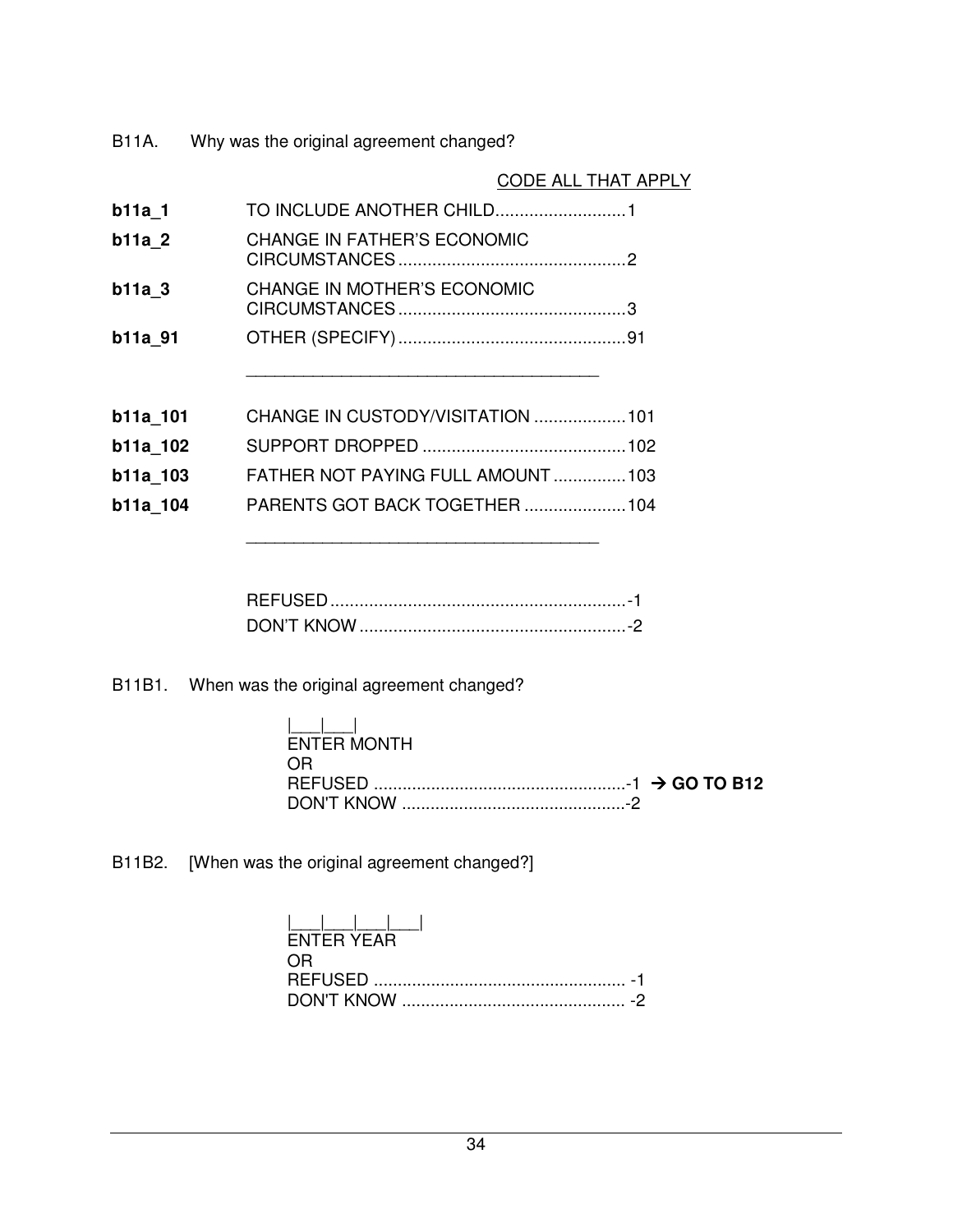B12. How much are the payments supposed to be per month?

| NONE/PAYMENTS LEGALLY |  |  |
|-----------------------|--|--|
|                       |  |  |
|                       |  |  |
|                       |  |  |

B12A. How much are the payments supposed to be per month?

IF ZERO ENTERED FOR AMOUNT, GO TO B14.

| $$ $ $ $ , $ $ $ $ $ $ $ $<br><b>FNTER AMOUNT OF PAYMENT</b> |  |  |
|--------------------------------------------------------------|--|--|
| - OR                                                         |  |  |
|                                                              |  |  |
|                                                              |  |  |

B12B. How much are the payments supposed to be per month?

\_\_\_\_\_\_\_\_\_\_\_\_\_\_\_\_\_\_\_\_\_\_\_\_\_\_\_\_\_\_\_\_\_\_\_\_\_

ENTER UNIT.

| NONE/PAYMENTS LEGALLY |  |
|-----------------------|--|
|                       |  |
|                       |  |
|                       |  |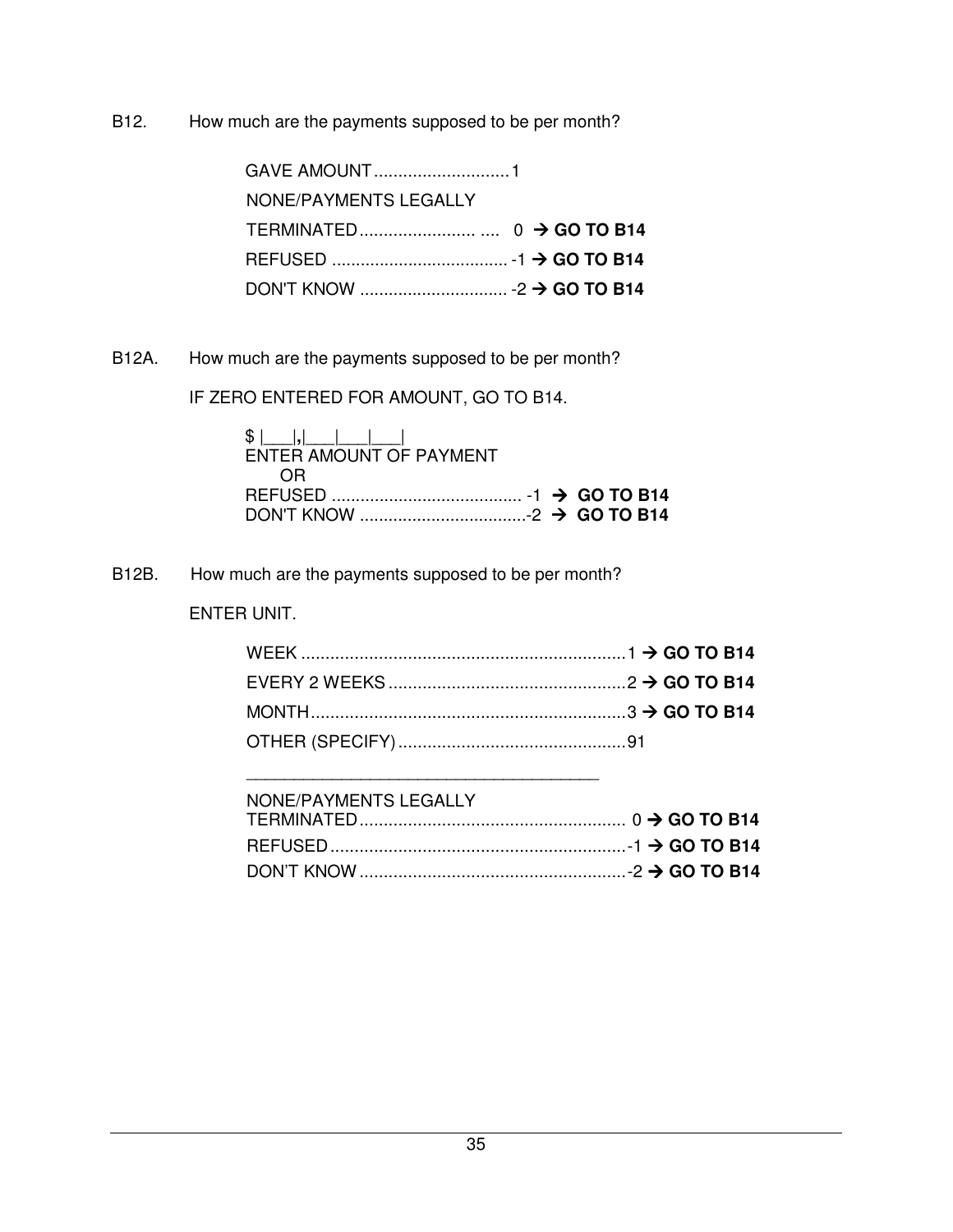B14. Are payments supposed to be received directly from {FATHER}, from the court, from a welfare or child support agency, or from some other source?

| $FATHER$ $\rightarrow$ GO TO B15                         |  |
|----------------------------------------------------------|--|
|                                                          |  |
| WELFARE OR CHILD SUPPORT AGENCY3 $\rightarrow$ GO TO B15 |  |
|                                                          |  |

B15. How often does {FATHER} pay on time? Is it . . .

\_\_\_\_\_\_\_\_\_\_\_\_\_\_\_\_\_\_\_\_\_\_\_\_\_\_\_\_\_\_\_\_\_\_\_\_\_

\_\_\_\_\_\_\_\_\_\_\_\_\_\_\_\_\_\_\_\_\_\_\_\_\_\_\_\_\_\_\_\_\_\_\_\_\_

B16. How much of this legally agreed upon child support has {FATHER} actually paid {since {MONTH IN B11B1} {YEAR IN B11B2}/since {MONTH IN B9} {YEAR IN B91}/in the past year}? Would you say he has paid….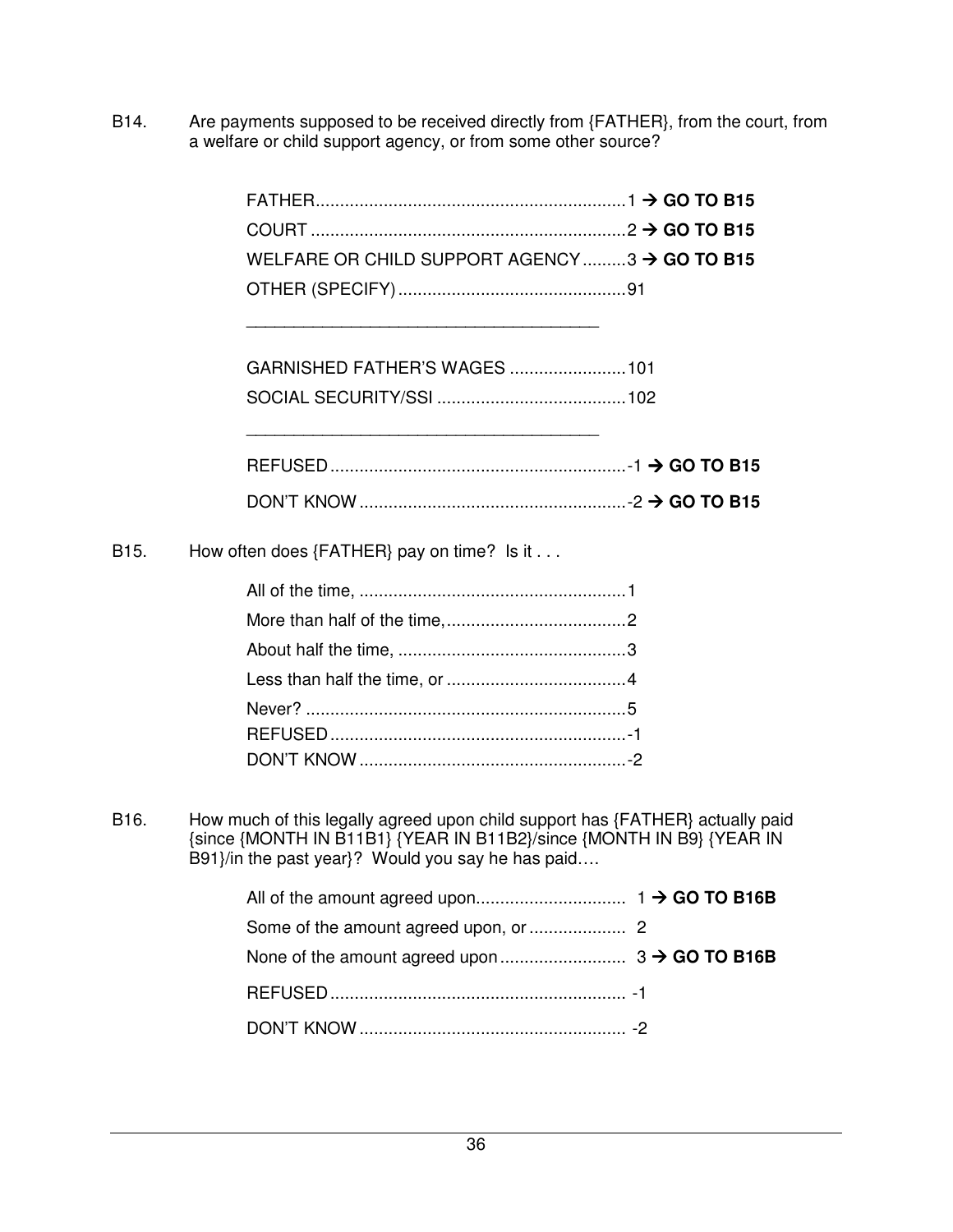B16A. Can you tell me approximately how much he has paid? Was it . . .

B16B. {Since {MONTH IN B11B1} {YEAR IN B11B2},/Since {MONTH IN B9} {YEAR IN B91,/In the past year,} has {FATHER} given money or other financial support to you directly {instead of/in addition to} paying formal child support?

B16C. {Not including money that {FATHER} paid as part of the formal child support,} {How/how} much money did you receive from {FATHER} {since {MONTH IN B11B1} {YEAR IN B11B2}/since {MONTH IN B9} {YEAR IN B91}/in the past year}?

PROBE: You can just give us an estimate.

| $\vert$ $\vert$ , $\vert$ $\vert$ $\vert$ $\vert$ $\vert$ $\rightarrow$ GO TO B17<br>351 |  |
|------------------------------------------------------------------------------------------|--|
| <b>ENTER AMOUNT</b>                                                                      |  |
| 0 H                                                                                      |  |
|                                                                                          |  |
|                                                                                          |  |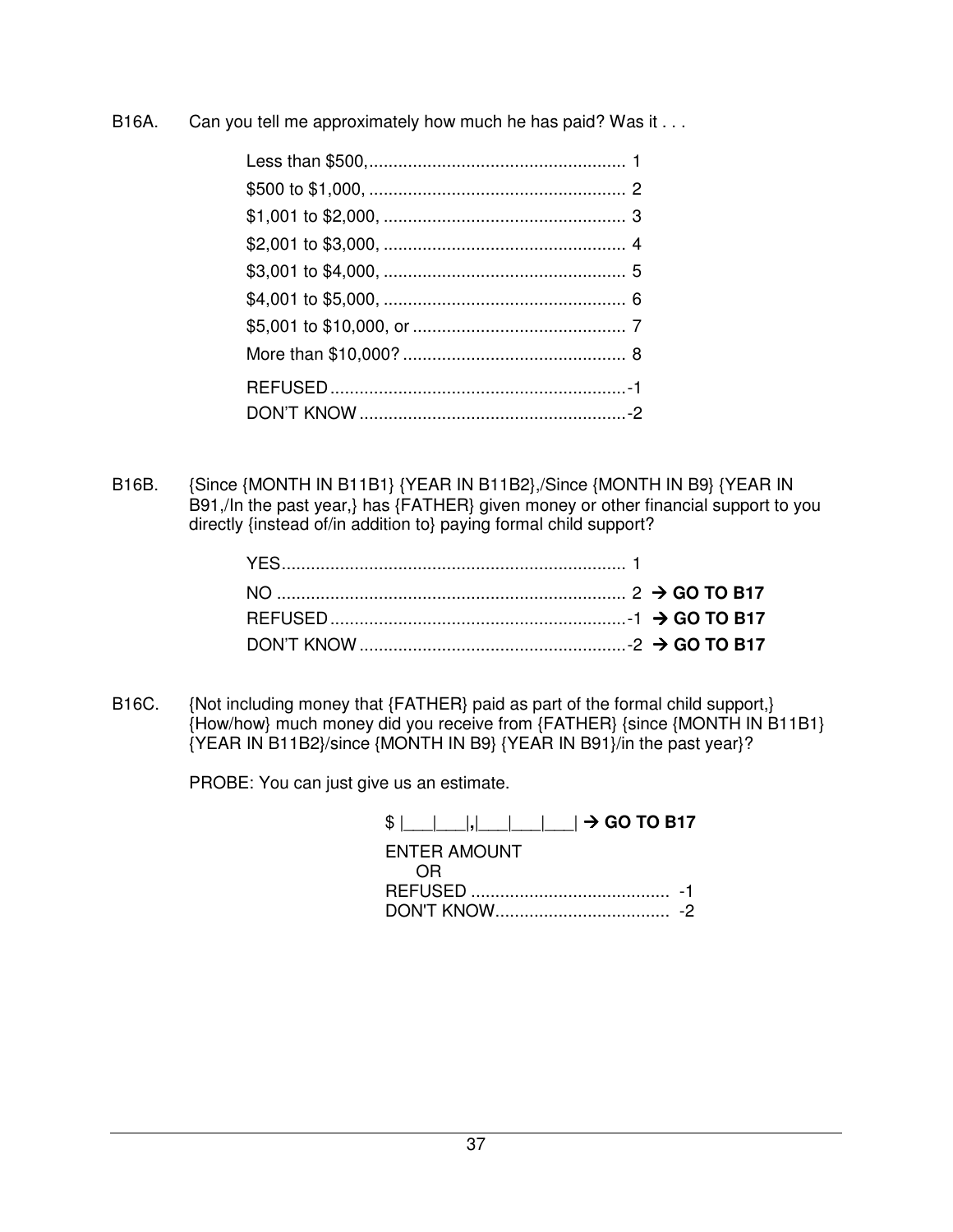B16D. I just need a range. Can you tell me if it was . . .

B17. Does {FATHER} have any arrears on the child support that he is supposed to pay to you, or does he owe anything to the welfare department for unpaid monthly support or for reimbursing medical costs?

> PROBE: Arrears is unpaid child support that the father owes to the mother or to the child support agency.

B17A. What is the amount of the arrears?

PROBE: You can just give us an estimate.

| $ $ $ $ , $ $ , $ $ $ $ $ $ $ $ $ $ $\rightarrow$ GO TO B17C<br><b>ENTER AMOUNT</b> |  |
|-------------------------------------------------------------------------------------|--|
|                                                                                     |  |
|                                                                                     |  |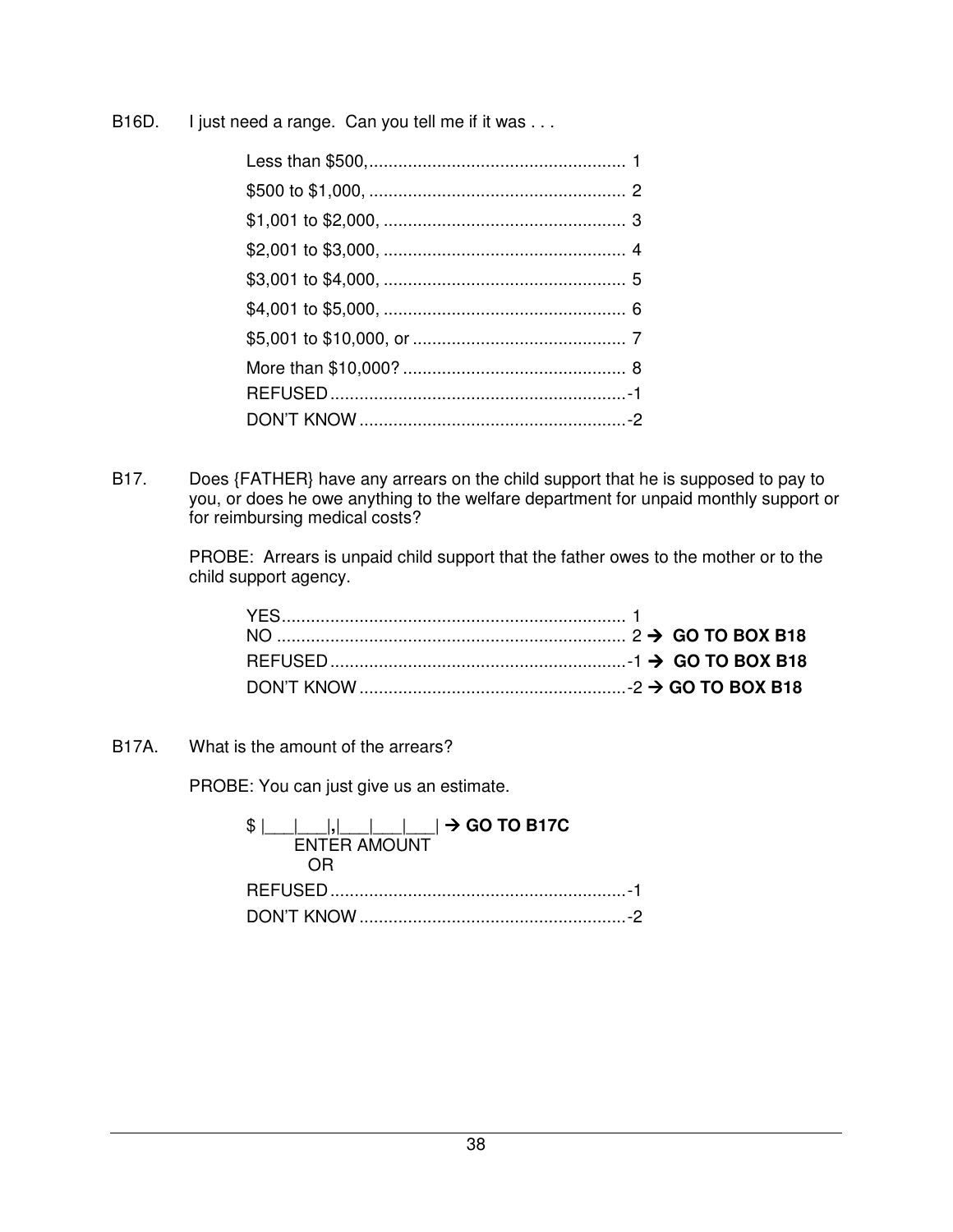B17B. I just need to have a range. Can you tell me if it is . . .

B17C. Has any action been taken by a welfare office, court, or judge to try to get {FATHER} to pay the child support he owes?

| B17D.   | What action has been taken?                                  |                     |
|---------|--------------------------------------------------------------|---------------------|
|         |                                                              | CODE ALL THAT APPLY |
| b17d 1  |                                                              |                     |
| b17d 2  | <b>SEIZED FATHER'S</b>                                       |                     |
| b17d 3  | <b>SUSPENDED FATHER'S</b>                                    |                     |
| b17d 4  | SEIZED FATHER'S LIQUID ASSETS 4                              |                     |
| b17d 5  | PUT A LIEN ON FATHER'S                                       |                     |
| b17d 6  | SUSPENDED FATHER'S BUSINESS,<br>PROFESSIONAL OR OCCUPATIONAL |                     |
|         |                                                              |                     |
| b17d 7  | SENT FATHER TO PRISON OR JAIL7                               |                     |
| b17d 8  |                                                              |                     |
| b17d 91 |                                                              |                     |
|         |                                                              |                     |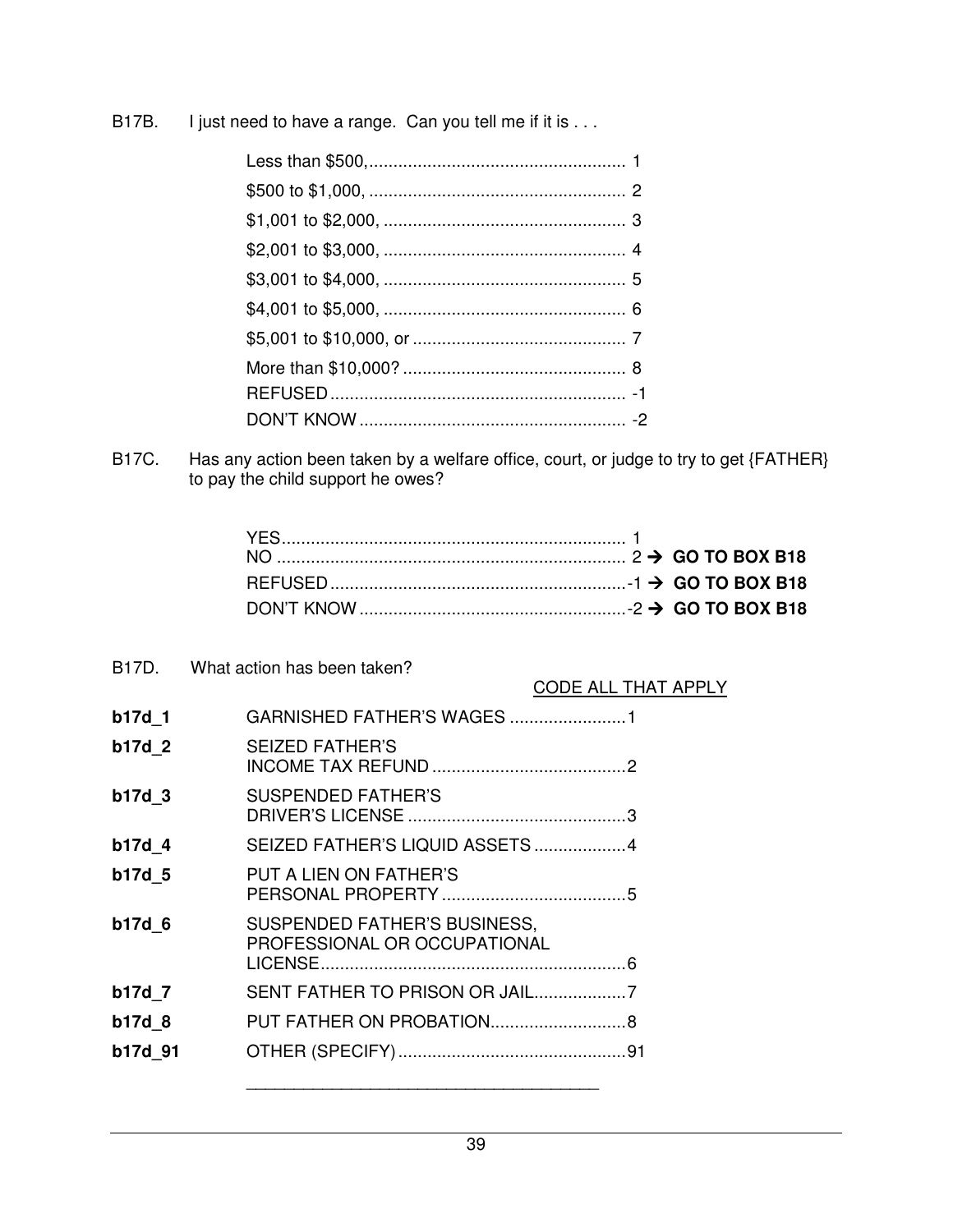| b17d 101 | WARRANT FOR FATHER'S ARREST 101 |  |
|----------|---------------------------------|--|
| b17d 102 |                                 |  |
| b17d 103 |                                 |  |
| b17d 104 |                                 |  |
| b17d 105 |                                 |  |

# **BOX B18**

IF MOTHER AND FATHER ARE MARRIED OR LIVE TOGETHER (A4  $= 1$  OR 4), GO TO BOX B19.

ELSE, GO TO B18A.

B18A. Does the child support agreement specify anything about visits between {CHILD} and {FATHER}?

B18B. How many days per month is {CHILD} supposed to spend with {FATHER}?

\_\_\_\_\_\_\_\_\_\_\_\_\_\_\_\_\_\_\_\_\_\_\_\_\_\_\_\_\_\_\_\_\_\_\_\_\_

\_\_\_\_\_\_\_\_\_\_\_\_\_\_\_\_\_\_\_\_\_\_\_\_\_\_\_\_\_\_\_\_\_\_\_\_\_

| GAVE NUMBER OF DAYS PER MONTH $1 \rightarrow$ GO TO B18C |  |
|----------------------------------------------------------|--|
|                                                          |  |

| PERIODICALLY BUT NOT MONTHLY $\ldots$ $\ldots$ $\ldots$ $\ldots$ 102 $\rightarrow$ GO TO BOX B19 |  |
|--------------------------------------------------------------------------------------------------|--|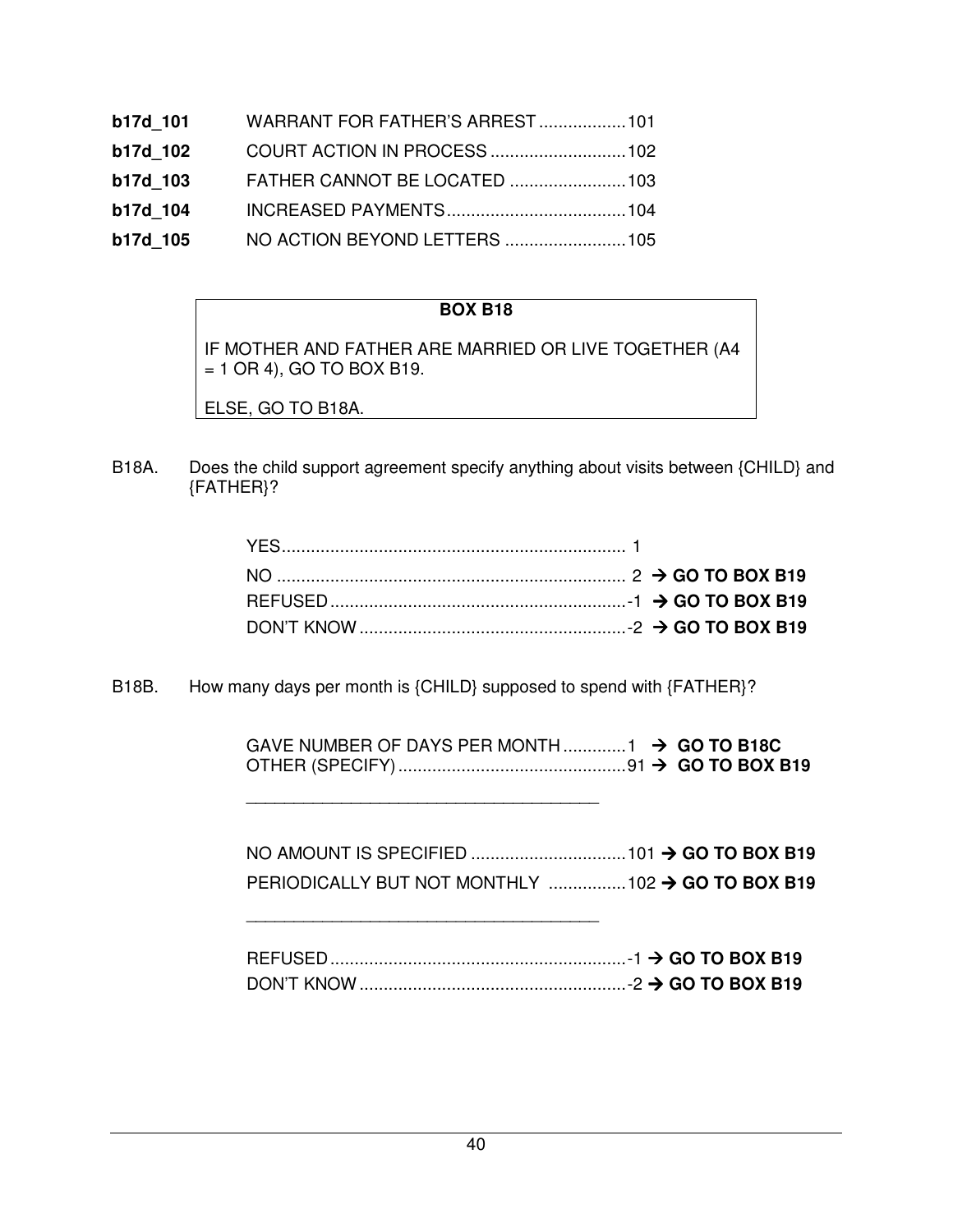B18C. [How many days per month is {CHILD} supposed to spend with {FATHER}?]

IF THE ANSWER IS "NONE" ENTER ZERO.

 $|_{-}|$  ENTER NUMBER OF DAYS OR REFUSED ..................................................... -1 DON'T KNOW ............................................... -2

#### **BOX B19**

IF [MOTHER AND FATHER ARE CURRENTLY MARRIED (A4 = 1)] OR [MOTHER HAS A FORMAL AGREEMENT WITH FATHER (THE PRELOAD INDICATES THAT MOTHER AND FATHER HAD A LEGAL AGREEMENT OR CHILD SUPPORT ORDER AT PREVIOUS INTERVIEW OR IN CURRENT INTERVIEW B8A = 1)], GO TO BOX B21C.

ELSE, GO TO B21.

B21. Has {FATHER} paid anything toward {{CHILD}/your children}'s support in the past twelve months?

B21A. How much was paid for {{CHILD}/your children}'s support in the past twelve months?

|              | $\frac{1}{2}$ $\frac{1}{2}$ $\frac{1}{2}$ $\frac{1}{2}$ $\frac{1}{2}$ $\frac{1}{2}$ GO TO BOX B21C |
|--------------|----------------------------------------------------------------------------------------------------|
| ENTER AMOUNT |                                                                                                    |
| 0R           |                                                                                                    |
|              |                                                                                                    |
|              |                                                                                                    |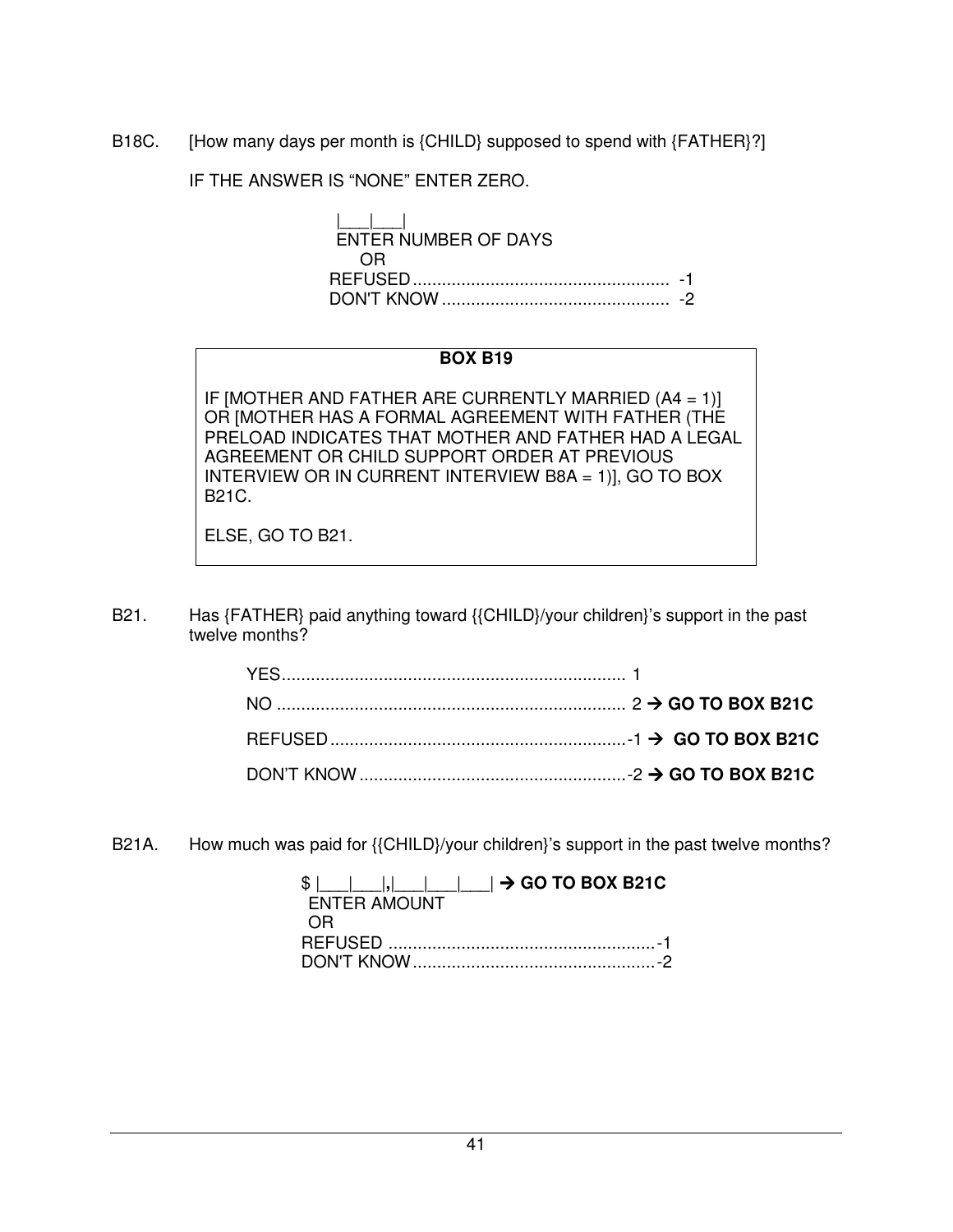**B21B.** I just need to have a range. Can you tell me if it is . . .

# **BOX B21C**

IF MOTHER AND FATHER ARE MARRIED (A4 = 1), GO TO B23.

ELSE, GO TO B22.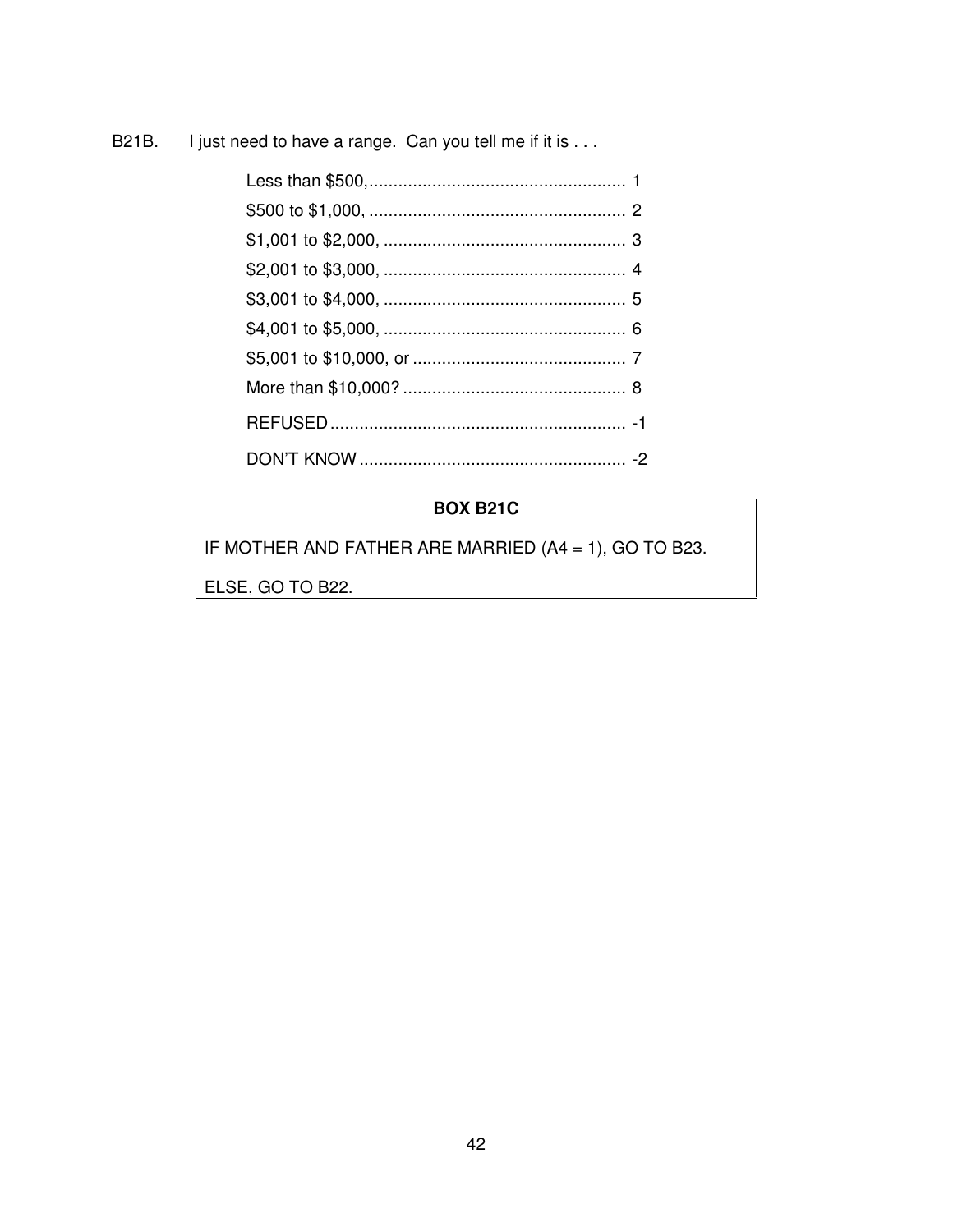B22. I am going to read you a list of things that children need. Please tell me how often {FATHER} buys or pays for these for {CHILD}. How often does {FATHER} buy…

| PROBE: Is it often, sometimes, rarely or never? |  |  |  |  |
|-------------------------------------------------|--|--|--|--|
|-------------------------------------------------|--|--|--|--|

|              |                                                                                                              | <b>OFTEN</b> | <b>SOMETIMES</b> | <b>RARELY</b> | <b>NEVER</b>   | <b>REF</b> | <b>DK</b> |
|--------------|--------------------------------------------------------------------------------------------------------------|--------------|------------------|---------------|----------------|------------|-----------|
| <b>B22A.</b> | Clothes for {CHILD}? Is it often,<br>sometimes, rarely or never? Is it often,<br>sometimes, rarely or never? | 1            | $\overline{2}$   | 3             | $\overline{4}$ | $-1$       | $-2$      |
| <b>B22B.</b> |                                                                                                              | $\mathbf 1$  | $\overline{2}$   | 3             | $\overline{4}$ | $-1$       | $-2$      |
| <b>B22C.</b> |                                                                                                              | $\mathbf{1}$ | $\overline{2}$   | 3             | $\overline{4}$ | $-1$       | $-2$      |
| B22D.        |                                                                                                              | 1.           | $\overline{2}$   | 3             | 4              | $-1$       | $-2$      |
| <b>B22E.</b> | Camp or school tuition for {CHILD}?                                                                          | $\mathbf{1}$ | $\overline{2}$   | 3             | $\overline{4}$ | $-1$       | $-2$      |
| <b>B22F.</b> | School supplies for {CHILD}?                                                                                 | 1.           | $\overline{2}$   | 3             | 4              | -1         | $-2$      |
| <b>B22G.</b> | Entertainment items for {CHILD} such as<br>videos, computer games, music CDs?                                | 1            | $\overline{2}$   | 3             | $\overline{4}$ | $-1$       | $-2$      |
| B22H.        | Personal items (haircuts, etc) ?                                                                             | 1            | $\overline{2}$   | 3             | 4              | $-1$       | $-2$      |
| B22I.        | Anything else? (SPECIFY) ______________                                                                      | $\mathbf{1}$ | $\overline{2}$   | 3             | $\overline{4}$ | $-1$       | $-2$      |
| B22 101.     | CANDY, JUNK FOOD, INCIDENTALS                                                                                | 1            | $\overline{2}$   | 3             | 4              | $-1$       | $-2$      |
| B22 102.     | <b>HEALTH AND MEDICAL SUPPLIES</b>                                                                           | 1            | $\overline{2}$   | 3             | $\overline{4}$ | $-1$       | $-2$      |
| B22 103.     | ALLOWANCE OR SPENDING MONEY                                                                                  | 1            | $\overline{2}$   | 3             | 4              | $-1$       | $-2$      |
| B22 104.     | SPECIAL EVENTS OR OUTINGS                                                                                    | 1            | $\overline{2}$   | 3             | $\overline{4}$ | $-1$       | $-2$      |
| B22 105.     | SPORTS OR EXTRACURRICULAR                                                                                    | 1            | $\overline{2}$   | 3             | $\overline{4}$ | $-1$       | $-2$      |
| B22 106.     | <b>EVERYTHING/WHATEVER S/HE</b><br><b>WANTS</b>                                                              | 1            | $\overline{2}$   | 3             | $\overline{4}$ | $-1$       | $-2$      |
| B22 107.     | <b>BIOFATHER LIVES WITH CHILD</b>                                                                            | 1            | $\overline{2}$   | 3             | $\overline{4}$ | $-1$       | $-2$      |
| B22 108.     | <b>TRANSPORTATION COSTS</b>                                                                                  |              | 2                | 3             | 4              | $-1$       | $-2$      |

B23. Has {FATHER} had any children with another woman {since {DATE OF LAST INTERVIEW}/during the last four years}?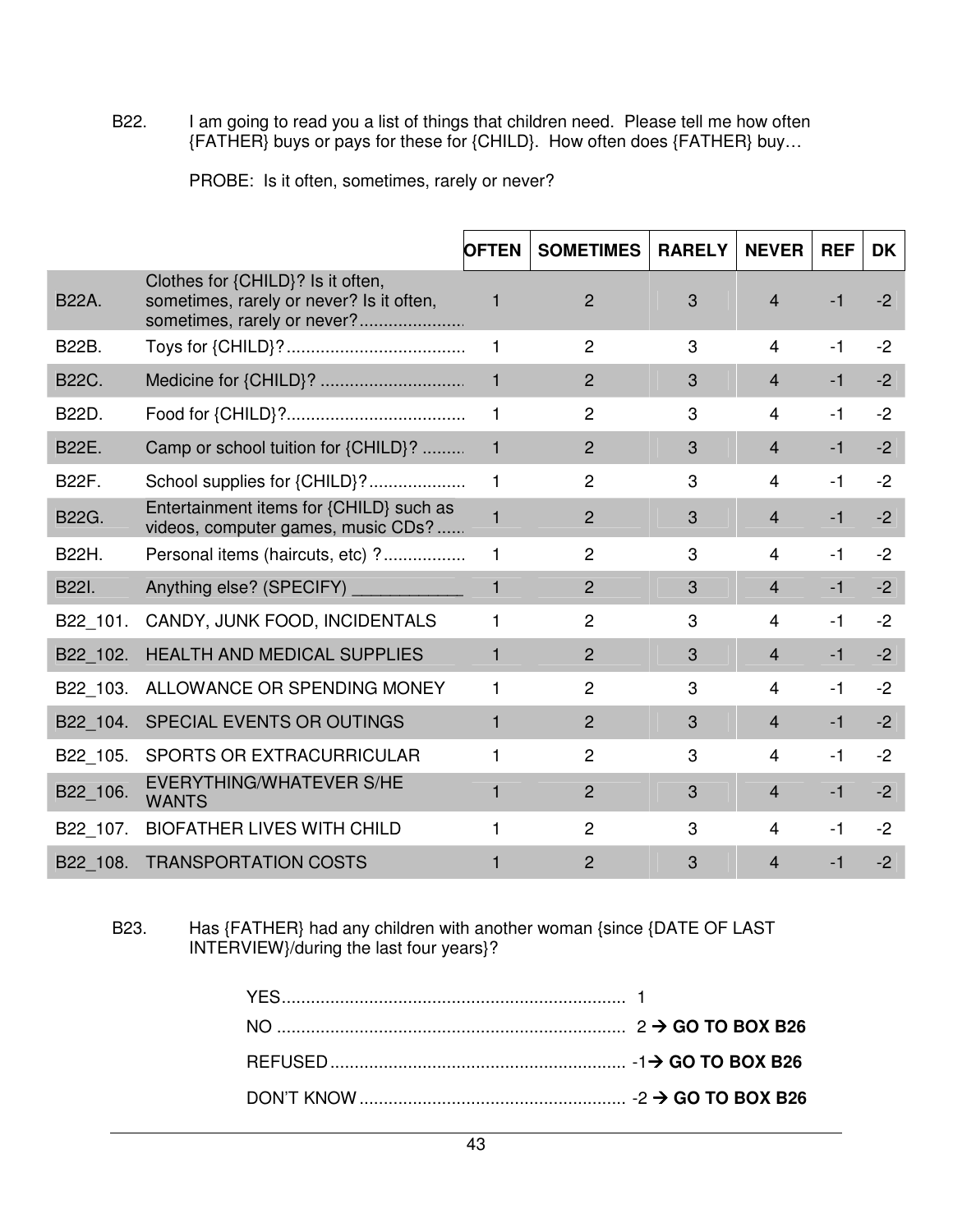B24. How many children did {FATHER} have with other women {since {DATE OF LAST INTERVIEW}/during the last four years}?

| ENTER THE NUMBER OF OTHER CHILDREN |
|------------------------------------|
|                                    |
|                                    |
|                                    |

B24A. Does {FATHER} live with {this child he had with another woman/any of the children he's had with other women}?

B25. Does he pay child support for {that/any of these} {child/children}?

## **BOX B26**

IF MOTHER AND FATHER ARE MARRIED OR LIVE TOGETHER (A4  $= 1$  OR 4), GO TO B29.

ELSE, GO TO B27.

B27. Is {FATHER} living with or married to another woman?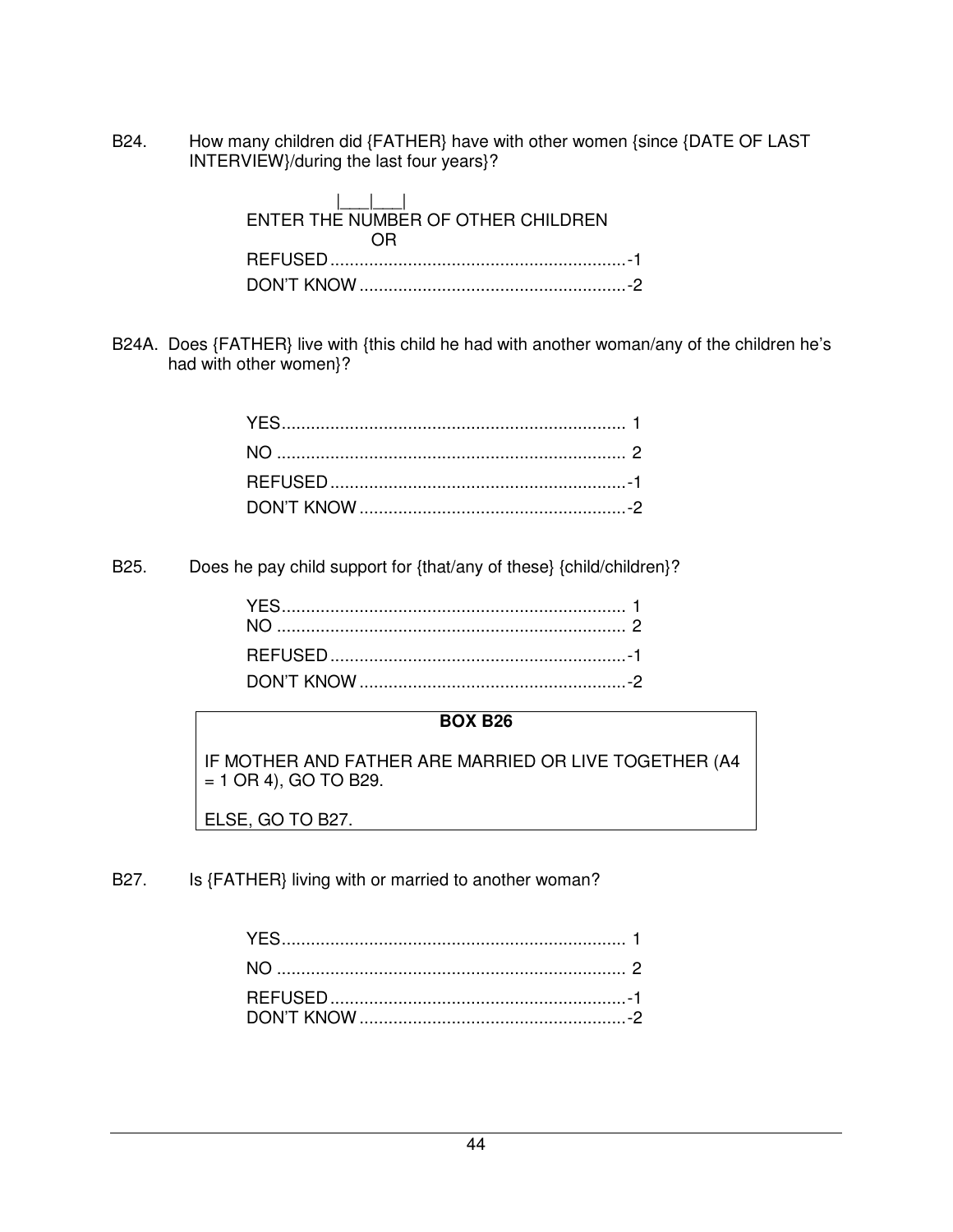B28A. Approximately how many miles from your home does {FATHER} live?

 IF MOTHER IS IN A JAIL OR SHELTER, DEFINE THE HOME AS THE MOTHER'S RESIDENCE WHERE SHE LIVES MOST OF THE TIME WHEN SHE IS NOT IN JAIL OR IN THE SHELTER. IF THERE IS NO OTHER RESIDENCE, DEFINE THE HOME AS THE JAIL OR SHELTER.

B29. What was {FATHER} doing most of last week—working at a regular job, going to school, or something else?

| REFUSED. |  |
|----------|--|
|          |  |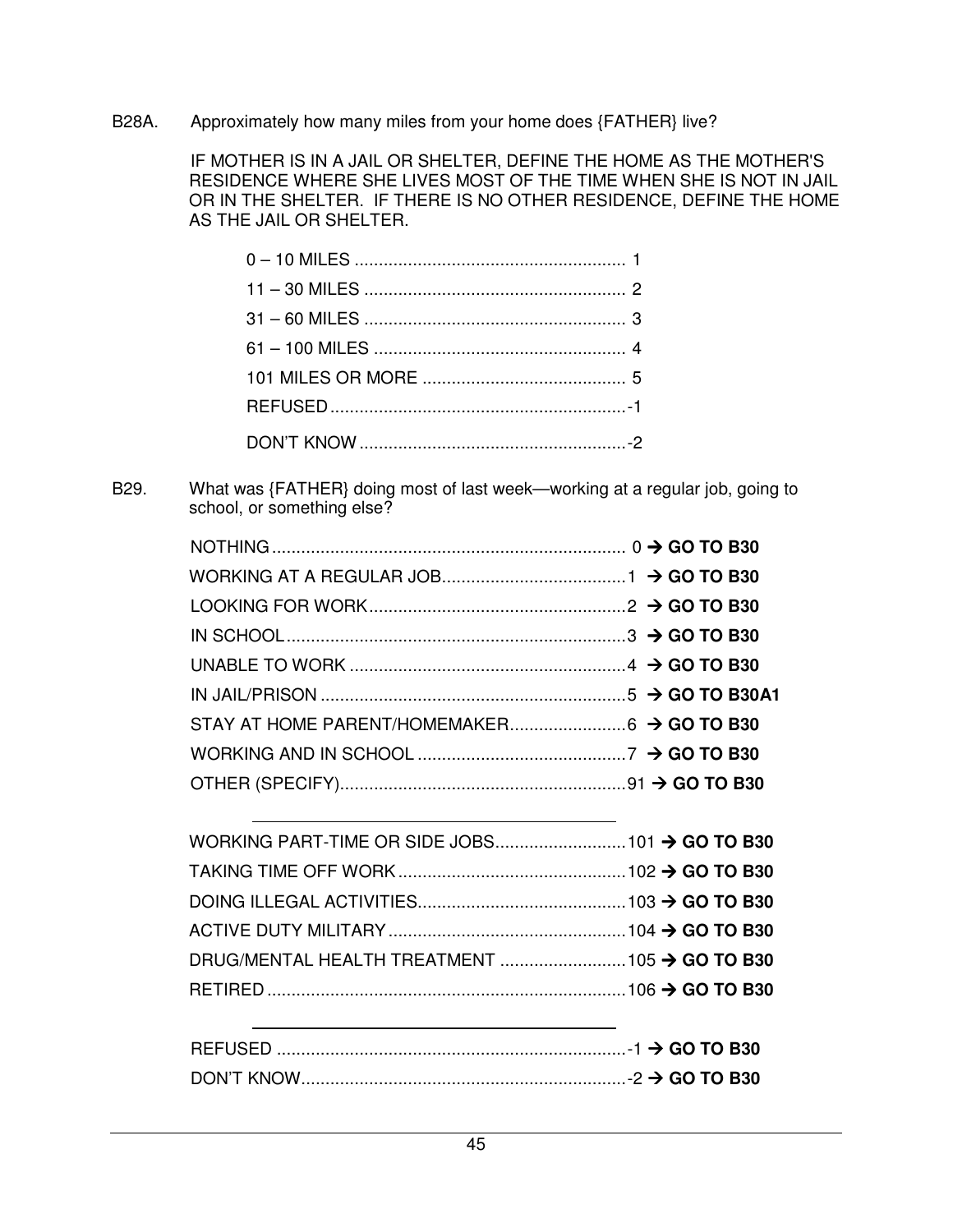B30. Has {FATHER} spent any time in jail {since [DATE OF 1 YEAR INTERVIEW OR BASELINE INTERVIEW (WHICH EVER IS LATER)]/in the past six years}?

> CAPI INSTRUCTION: IF THE RESPONDENT WAS INTERVIEWED IN THE THREE YEAR ROUND OF DATA COLLECTION, DISPLAY "in the past six years". ELSE, IF THE RESPONDENT HAS BEEN INTERVIEWED IN THE 1 YEAR INTERVIEW OR BASELINE INTERVIEW, DISPLAY "{since {DATE OF 1 YEAR INTERVIEW or BASELINE INTERVIEW }}" WHICH EVER IS LATER, USING THE INTERVIEW DATE SHOWN IN THE PRELOAD. ELSE, USE A NULL DISPLAY.

B30A1. [What {is/was} {FATHER} in jail for?]

IF "ASSAULT," PROBE FOR AGGRAVATED OR SIMPLE ASSAULT.

|                                                                                                                                                |                | <b>CODE ALL</b><br><b>THAT APPLY</b> |
|------------------------------------------------------------------------------------------------------------------------------------------------|----------------|--------------------------------------|
| AGGRAVATED ASSAULT/RAPE/MURDER (An attack on a person with a<br>weapon or hands, e.g., battery, rape, aggravated assault, manslaughter)        | 1              | $b30a1_1$                            |
| SIMPLE ASSAULT (Attack without a weapon that results in no injury or a minor                                                                   | $\overline{2}$ | b30a1 2                              |
| ROBBERY/THEFT/LARCENY (Taking something from someone with or without<br>using a weapon; forgery, fraud, embezzlement, bad checks; shoplifting) | 3              | b30a1 3                              |
| POSSESSION, USE, OR SALE OF MARIJUANA, COCAINE, OR OTHER                                                                                       | 4              | b30a1 4                              |
| MAJOR TRAFFIC OFFENSE (Driving under the influence of alcohol or other                                                                         | 5              | b30a1 5                              |
|                                                                                                                                                |                | <b>b30a1 6</b>                       |
|                                                                                                                                                |                | $b30a1$ 7                            |
|                                                                                                                                                |                | <b>b30a1 8</b>                       |
| MINOR INFRACTIONS (Tickets, disturbing peace, unspecified misdemeanors)  9                                                                     |                | b30a1 9                              |
|                                                                                                                                                |                |                                      |
|                                                                                                                                                |                |                                      |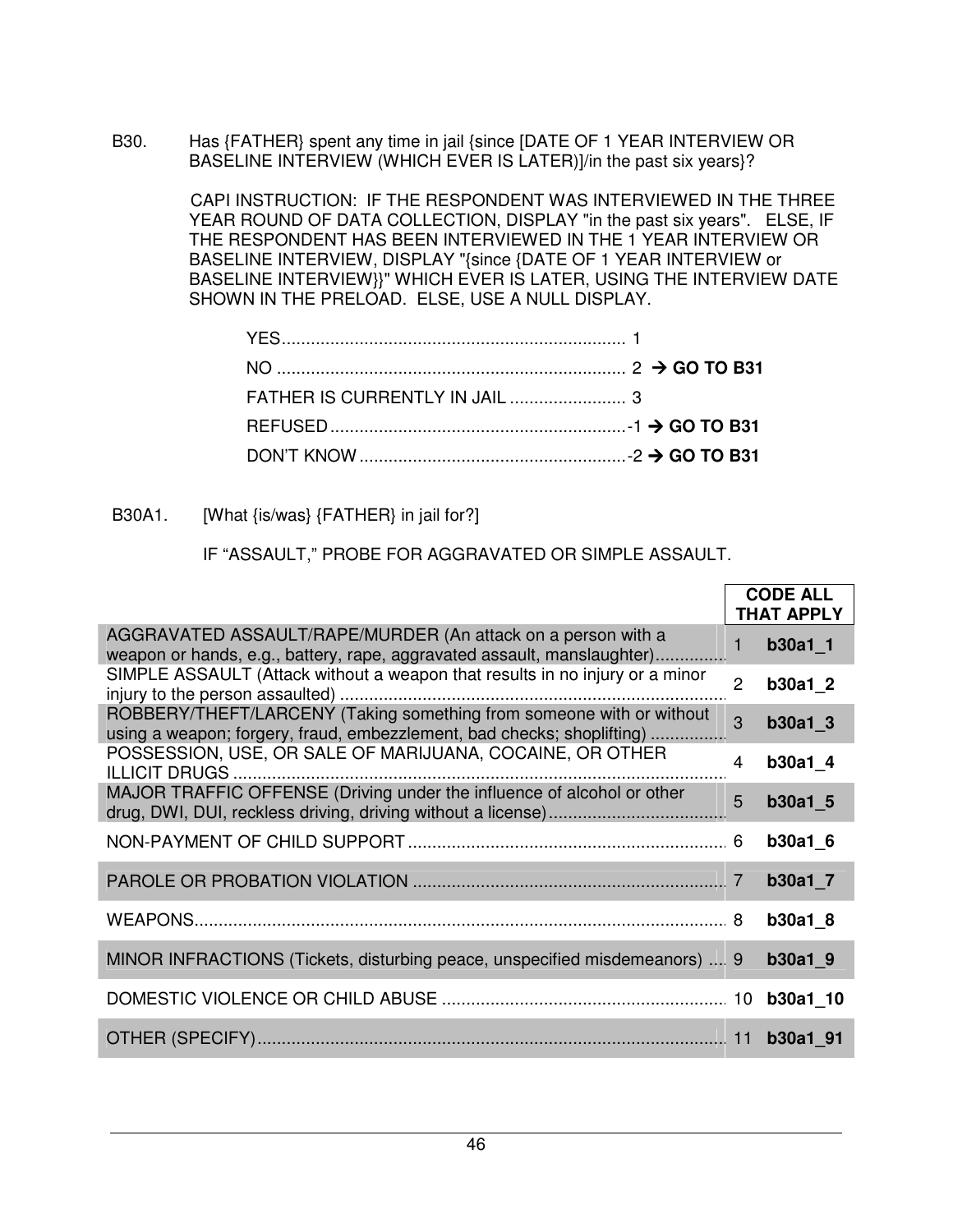#### **BOX B30B**

IF FATHER IS CURRENTLY IN JAIL (B29 = 5 OR B30 = 3), GO TO B30D1.

ELSE, GO TO B30C.

B30C. How long did he spend in (jail/prison)?

 ACCEPT ESTIMATE OF THE NUMBER OF YEARS, MONTHS, WEEKS, OR DAYS.

| $\Box$              |  |
|---------------------|--|
| <b>ENTER NUMBER</b> |  |
| - OR                |  |
|                     |  |
|                     |  |

B30C1. How long did he spend in (jail/prison)?

ENTER UNIT.

B30D1. When did {FATHER} go to (jail/prison)?

PROBE: Do you know the month he went?

|\_\_\_|\_\_\_| ENTER MONTH OR REFUSED ..................................................... -1 **GO TO B30E1** DON'T KNOW ............................................... -2

B30D2. When did {FATHER} go to (jail/prison)?

PROBE: Do you know the year he went?

| <b>FNTFR YFAR</b> |  |
|-------------------|--|
| OR.               |  |
|                   |  |
|                   |  |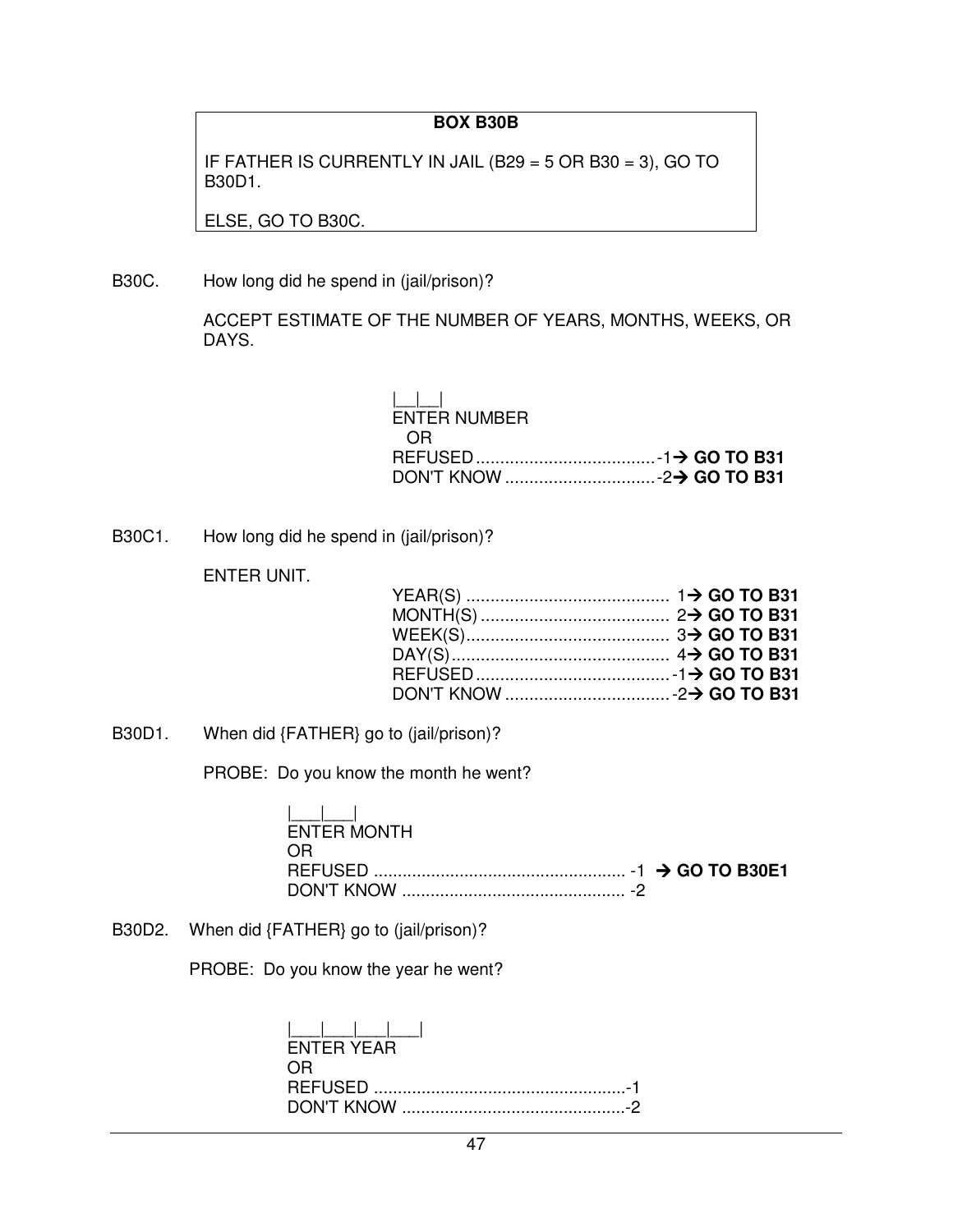B30E1. When will {FATHER} be released from (jail/prison)?

PROBE: Do you know the month?

| المساحطة<br>ENTER MONTH |  |
|-------------------------|--|
| OR.                     |  |
|                         |  |
|                         |  |

B30E2. When will {FATHER} be released from (jail/prison)?

PROBE: Do you know the year?

| ENTER YEAR |
|------------|
| OR.        |
|            |
|            |

B31. Does {FATHER} have any physical or mental health conditions that limit the kind or amount of work he can do?

B31A. Has a doctor or other health professional ever told {FATHER} that he has or had asthma?

B32. Does {FATHER} have problems such as keeping a job or getting along with family and friends because of alcohol or drug use?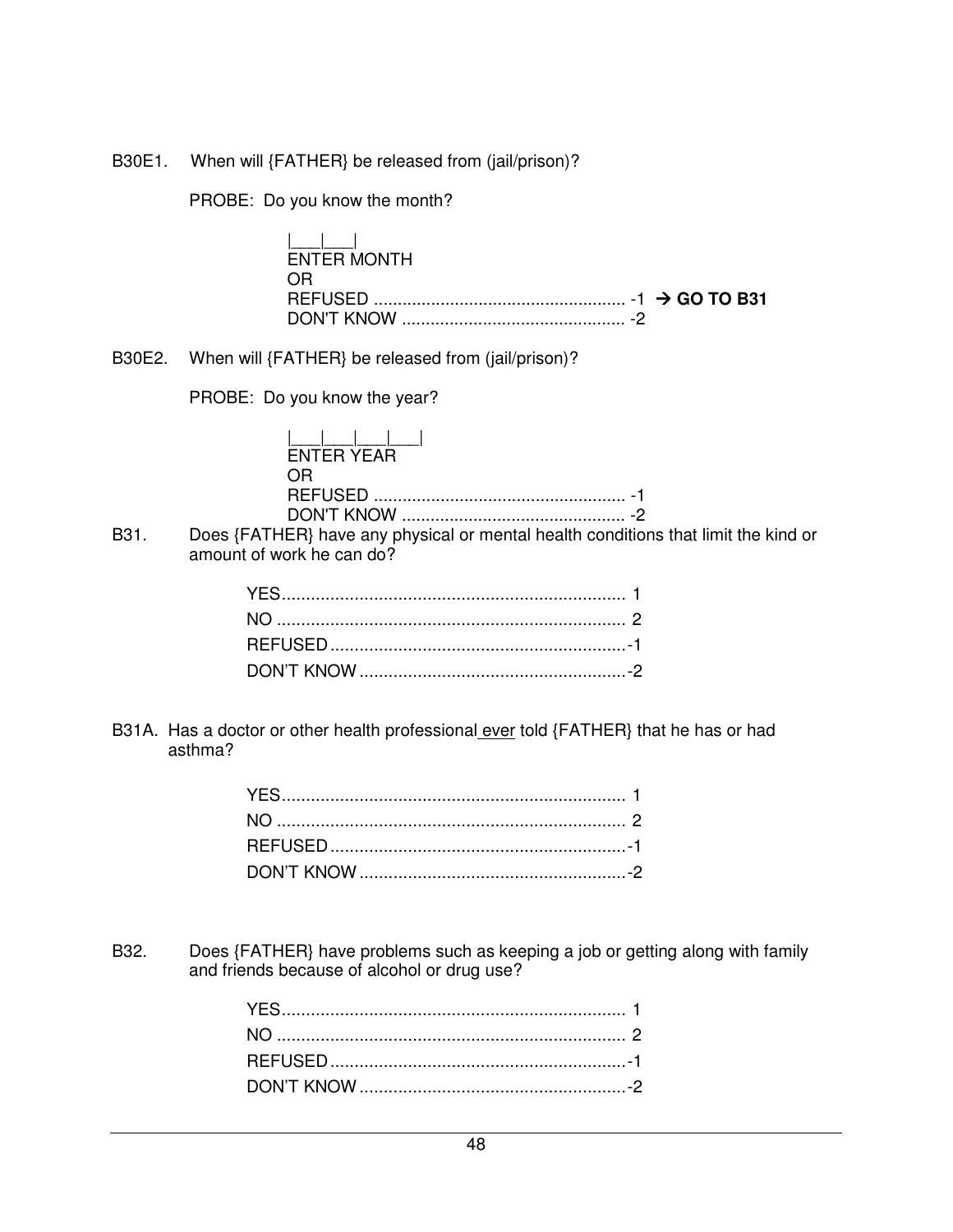#### **SECTION C: MOTHER'S RELATIONSHIP WITH FATHER (FOR MOTHERS WHO ARE OR WERE IN A RELATIONSHIP)**

#### **BOX C0**

IF THE FATHER IS DEAD OR UNKNOWN [(THE PRELOAD INDICATES THAT HE IS DECEASED) OR (A4 = -13 OR -14) OR  $(A4M = -14)$ ], GO TO SECTION D.

ELSE, GO TO C1.

C1. Now I'd like to ask you some questions about your relationship with {FATHER}. In general, would you say that your relationship with him is excellent, very good, good, fair, or poor?

C1A-F. The next question is about things fathers may do with their children. For each activity that fathers may do, please tell me how important this activity is to you.

> PROBE: Would you say that is Very Important, Somewhat Important, or Not Important?

|                                                                                                          | <b>VERY</b><br><b>IMPORTANT</b> | <b>SOMEWHAT</b><br><b>IMPORTANT</b> | <b>NOT</b><br><b>IMPORTANT</b> | <b>REF</b> | DK.  |
|----------------------------------------------------------------------------------------------------------|---------------------------------|-------------------------------------|--------------------------------|------------|------|
| A. Provide regular financial support?<br>Would you say that is Very<br>Important, Somewhat Important, or |                                 |                                     |                                |            |      |
| B. Teach children about life?                                                                            |                                 | 2                                   | 3                              | -1         | -2   |
| C. Provide direct care, such as child<br>care, transportation, tending                                   |                                 | 2                                   | 3                              | -1         |      |
| D. Show love and affection?                                                                              |                                 | 2                                   | 3                              | -1         | -2   |
|                                                                                                          |                                 | $\overline{2}$                      | 3                              | $-1$       | $-2$ |
| F. Serve as an authority figure?                                                                         |                                 | 2                                   | 3                              | -1         | -2   |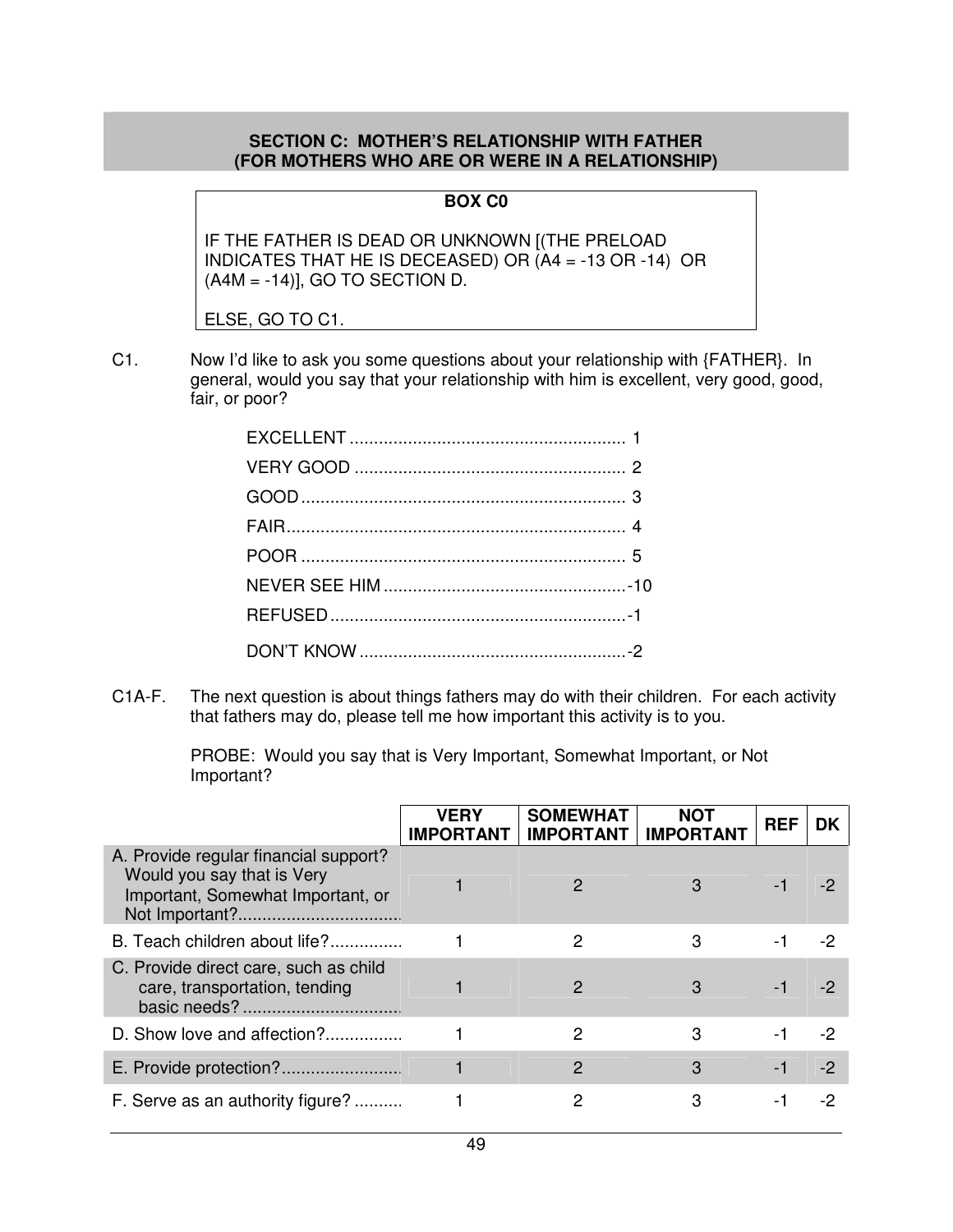# **BOX C2**

IF THE FATHER SAW CHILD IN THE LAST YEAR (B2 = 1) OR THE MOTHER AND FATHER ARE MARRIED OR COHABITATING (A4=1 OR 4) OR THE FATHER HAS PRIMARY CUSTODY OF THE CHILD (PCG=BIO FATHER), GO TO C2.

ELSE, GO TO BOX C4.

C2. The following questions are about how parents work together in raising a child. Please tell me how often the following statements are true for you and {FATHER}.

PROBE: Would you say it's always true, sometimes true, rarely true, or never true?

 CAPI INSTRUCTION: DISPLAY "The…{FATHER}." AND "PROBE:…true?" IN SQUARE BRACKETS FOR C2B – C2H.

|                   |                                                                                                                                                                      | <b>ALWAYS</b><br><b>TRUE</b> | <b>SOMETIMES</b><br><b>TRUE</b> | <b>RARELY</b><br><b>TRUE</b> | <b>NEVER</b><br><b>TRUE</b> | <b>REF</b> | <b>DK</b> |
|-------------------|----------------------------------------------------------------------------------------------------------------------------------------------------------------------|------------------------------|---------------------------------|------------------------------|-----------------------------|------------|-----------|
| C <sub>2</sub> A. | When {FATHER} is with<br>{CHILD}, he acts like the<br>father you want for your<br>child. Would you say it's<br>always true, sometimes<br>true, rarely true, or never | ٦                            | $\overline{2}$                  | 3                            | $\overline{4}$              | $-1$       | $-2$      |
| C <sub>2</sub> B. | You can trust {FATHER} to<br>take good care of {CHILD}                                                                                                               | $\mathbf{1}$                 | $\overline{c}$                  | 3                            | $\overline{4}$              | $-1$       | $-2$      |
| C <sub>2</sub> C. | He respects the schedules<br>and rules you make for<br>{CHILD}                                                                                                       | $\mathbf{1}$                 | $\overline{2}$                  | 3                            | $\overline{4}$              | $-1$       | $-2$      |
| C <sub>2</sub> D. | He supports you in the<br>way you want to raise<br>{CHILD}                                                                                                           | 1                            | $\overline{2}$                  | 3                            | $\overline{4}$              | $-1$       | $-2$      |
| C <sub>2</sub> E. | You and {FATHER} talk<br>about problems that come<br>up with raising {CHILD}                                                                                         | $\mathbf{1}$                 | $\overline{2}$                  | 3                            | $\overline{4}$              | $-1$       | $-2$      |
| C <sub>2</sub> F. | You can count on<br>{FATHER} for help when<br>you need someone to look<br>after {CHILD} for a few                                                                    | 1                            | 2                               | 3                            | $\overline{4}$              | $-1$       | $-2$      |
| C <sub>2</sub> G. | You respect {FATHER}'s<br>wishes about how {CHILD}<br>should be raised                                                                                               | $\mathbf{1}$                 | $\overline{2}$                  | 3                            | $\overline{4}$              | $-1$       | $-2$      |
| C <sub>2</sub> H. | You are critical of the<br>things {FATHER} does<br>with {CHILD}                                                                                                      | 1                            | $\overline{c}$                  | 3                            | 4                           | $-1$       | $-2$      |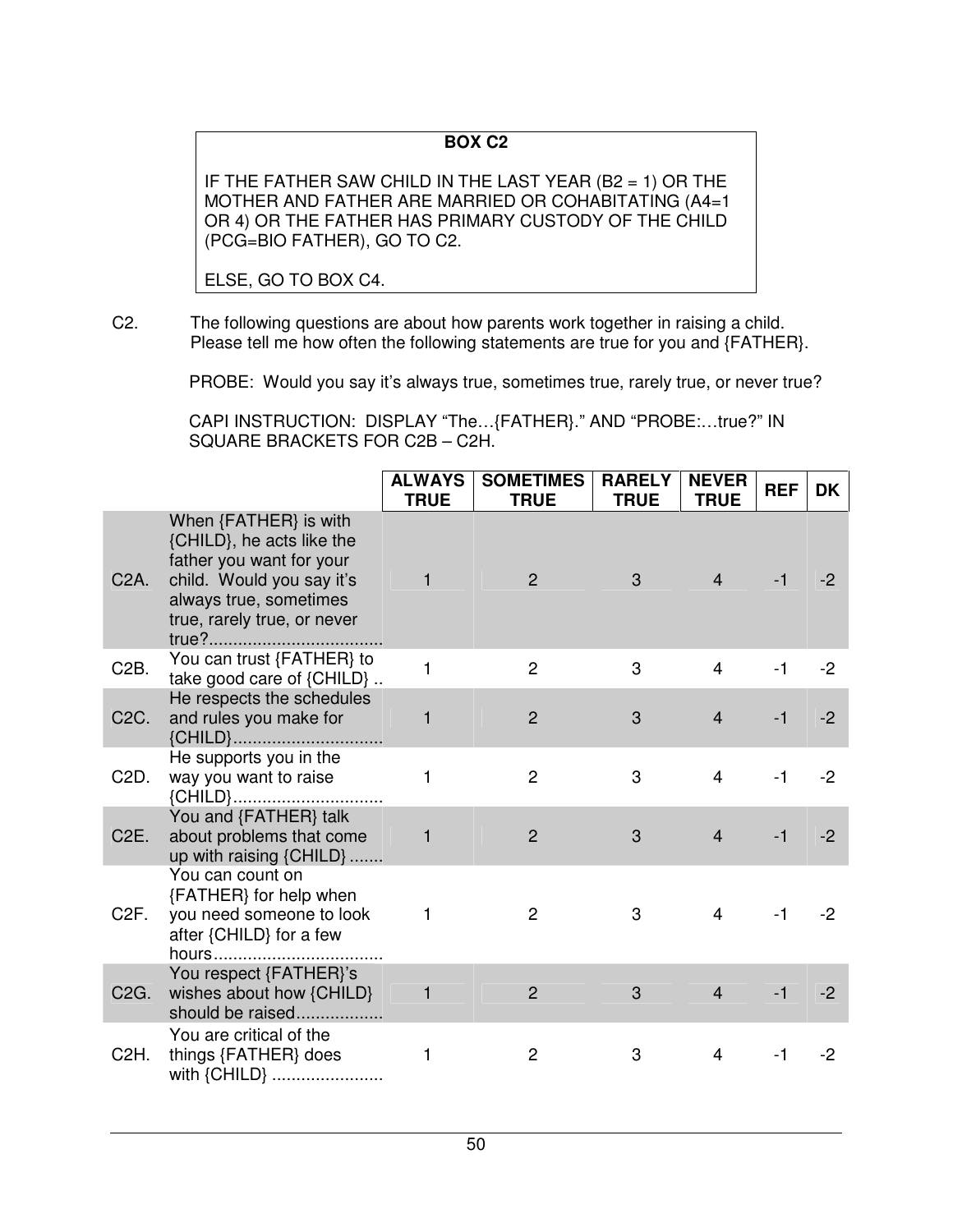C3. Fathers can help in many different ways. Please tell me how often {FATHER} helps you with the following:

|                   | r robe. Trodia you cay no noipo you marano ononi, comoannoo, raroiy, or novor .                                                                       |              |                           |   |              |            |           |  |  |
|-------------------|-------------------------------------------------------------------------------------------------------------------------------------------------------|--------------|---------------------------|---|--------------|------------|-----------|--|--|
|                   |                                                                                                                                                       | <b>OFTEN</b> | <b>SOMETIMES   RARELY</b> |   | <b>NEVER</b> | <b>REF</b> | <b>DK</b> |  |  |
| C <sub>3</sub> A. | How often does he look after<br>{CHILD} when you need to<br>do things? Would you say he<br>helps you with this often,<br>sometimes, rarely, or never? |              | $\mathcal{P}$             | 3 |              |            |           |  |  |
| C <sub>3</sub> B. | How often does he run<br>errands for you like picking<br>things up from the store?                                                                    |              | 2                         | 3 | 4            | -1         | -2        |  |  |
| C3C.              | How often does he fix things<br>around your home, paint, or<br>help make it look nicer in                                                             |              |                           | 3 |              |            |           |  |  |
| C <sub>3</sub> D. | How often does he take<br>{CHILD} places {he/she}<br>needs to go, such as to<br>school or the doctor?                                                 |              |                           | 3 | 4            |            |           |  |  |

PROBE: Would you say he helps you with this often, sometimes, rarely, or never?

| r<br>ш<br>. .<br>v | 9 |
|--------------------|---|

IF THE MOTHER AND FATHER HAVE NO RELATIONSHIP (A4 = 7), GO TO SECTION D.

ELSE, IF THE MOTHER AND FATHER ARE CURRENTLY MARRIED, LIVING TOGETHER, OR ROMANTICALLY INVOLVED WITH EACH OTHER (A4 = 1, 4, 5, -1, OR -2), GO TO C5.

ELSE, GO TO C7.

C5. Sometimes couples have serious problems in their relationship and have thoughts of breaking up. Even people who get along well with their partner sometimes wonder whether their relationship is working out. For the next set of statements, please tell me how often each is true about your relationship with {FATHER} over the past year. First, how often have you …

> PROBE: Would you say that over the past year this was often, sometimes, or never true?

|                   |                                                                                                                                                       | OFTEN   SOMETIMES   NEVER   REF |     | <b>DK</b> |
|-------------------|-------------------------------------------------------------------------------------------------------------------------------------------------------|---------------------------------|-----|-----------|
| C5A               | Thought your relationship with<br>{FATHER} might be in trouble? Would<br>you say that over the past year this was<br>often, sometimes, or never true? |                                 | - 1 |           |
| C <sub>5</sub> B. | You and {FATHER} discussed ending                                                                                                                     |                                 | - 1 |           |
| C5C.              | Talked to a close friend or relative about<br>breaking up with {FATHER}?                                                                              |                                 | - 1 |           |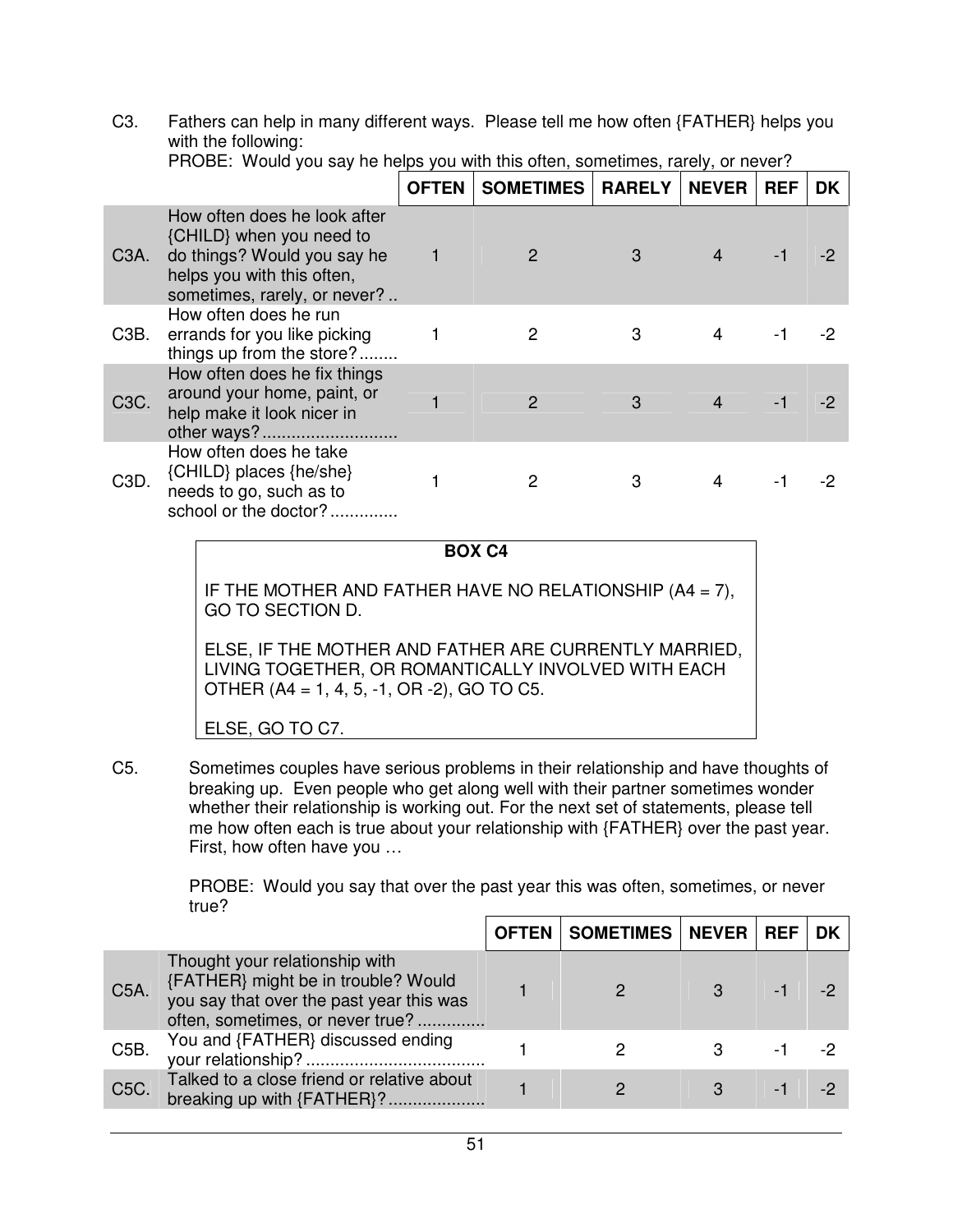C6. Now, think about how {FATHER} behaves towards you. For each statement I read, please tell me how often he behaves this way.

|      |                                                                                                                                              | <b>OFTEN</b> | <b>SOMETIMES</b> | <b>NEVER</b> | <b>REF</b> | DK   |
|------|----------------------------------------------------------------------------------------------------------------------------------------------|--------------|------------------|--------------|------------|------|
| C6A. | First, he is fair and willing to<br>compromise when you have a<br>disagreement. Does {FATHER} behave<br>this way often, sometimes, or never? | 1            | $\overline{2}$   | 3            | $-1$       | $-2$ |
| C6B. | He expresses affection or love for you                                                                                                       | 1            | $\overline{c}$   | 3            | $-1$       | $-2$ |
| C6C. | He insults or criticizes you or your ideas                                                                                                   | $\mathbf{1}$ | $\overline{2}$   | 3            | $-1$       | $-2$ |
| C6D. | He encourages or helps you to do things                                                                                                      | $\mathbf{1}$ | $\overline{2}$   | 3            | $-1$       | $-2$ |
| C6E. | He tries to keep you from seeing or<br>talking with your friends or family                                                                   | 1            | $\overline{2}$   | 3            | $-1$       | $-2$ |
| C6F. | He tries to prevent you from going to                                                                                                        | 1            | $\overline{c}$   | 3            | $-1$       | $-2$ |
| C6G. | He withholds money, makes you ask for<br>money, or takes your money                                                                          | 1            | $\overline{2}$   | 3            | $-1$       | $-2$ |
| C6H. |                                                                                                                                              | 1            | $\overline{c}$   | 3            | $-1$       | $-2$ |
| C6I. | He hits you with a fist or an object that                                                                                                    | 1            | $\overline{2}$   | 3            | $-1$       | $-2$ |
| C6J. | He tries to make you have sex or do<br>sexual things you don't want to do                                                                    | 1            | $\overline{2}$   | 3            | $-1$       | $-2$ |
| C6K. | He withholds sex to try to control your                                                                                                      | 1            | $\overline{2}$   | 3            | $-1$       | $-2$ |
| C6L. | He insults or criticizes you for not taking<br>good enough care of the child or your                                                         | 1            | $\overline{c}$   | 3            | $-1$       | $-2$ |
| C6M. | He throws something at you                                                                                                                   | $\mathbf{1}$ | $\overline{2}$   | 3            | $-1$       | $-2$ |
| C6N. | He pushes, grabs, or shoves you                                                                                                              | 1            | $\overline{2}$   | 3            | $-1$       | $-2$ |
| C6O. | He listens to you when you need                                                                                                              | 1            | $\overline{2}$   | 3            | $-1$       | $-2$ |
| C6P. | He really understands your hurts and                                                                                                         | 1            | $\overline{c}$   | 3            | $-1$       | $-2$ |

PROBE: Does {FATHER} behave this way often, sometimes, or never?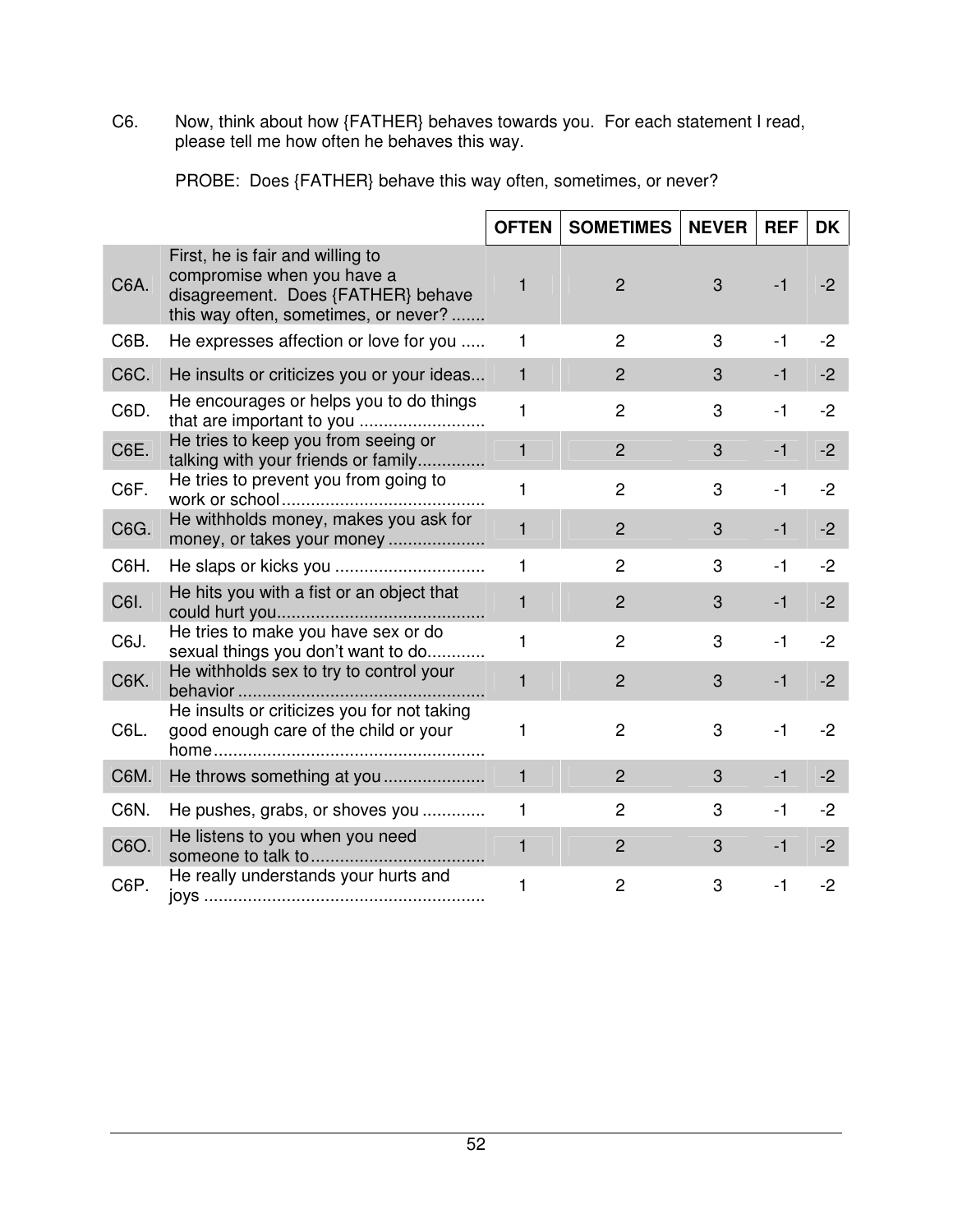C7. Now I have some questions about events that may have happened {since {DATE OF LAST INTERVIEW}/in the last four years}.

> Have you and {FATHER} had a physical fight in front of {CHILD} {since {DATE OF LAST INTERVIEW}/in the last four years}?

| NO CONTACT WITH FATHER DURING |  |  |
|-------------------------------|--|--|
|                               |  |  |
|                               |  |  |

C8A. Have you been seriously hurt in a fight with {FATHER} {since {DATE OF LAST INTERVIEW}/in the last four years}.

| NO CONTACT WITH FATHER DURING |  |
|-------------------------------|--|
|                               |  |
|                               |  |

# **BOX C8A1**

IF [(C7=1) AND (C8A = 2, -1, OR -2)], GO TO C8C. ELSE, IF C7=2 AND  $C8A = 2$ , GO TO C9. ELSE, IF  $C8A = -14$ , GO TO SECTION D. ELSE, GO TO C8B.

C8B. Did you go to the hospital for any of these injuries?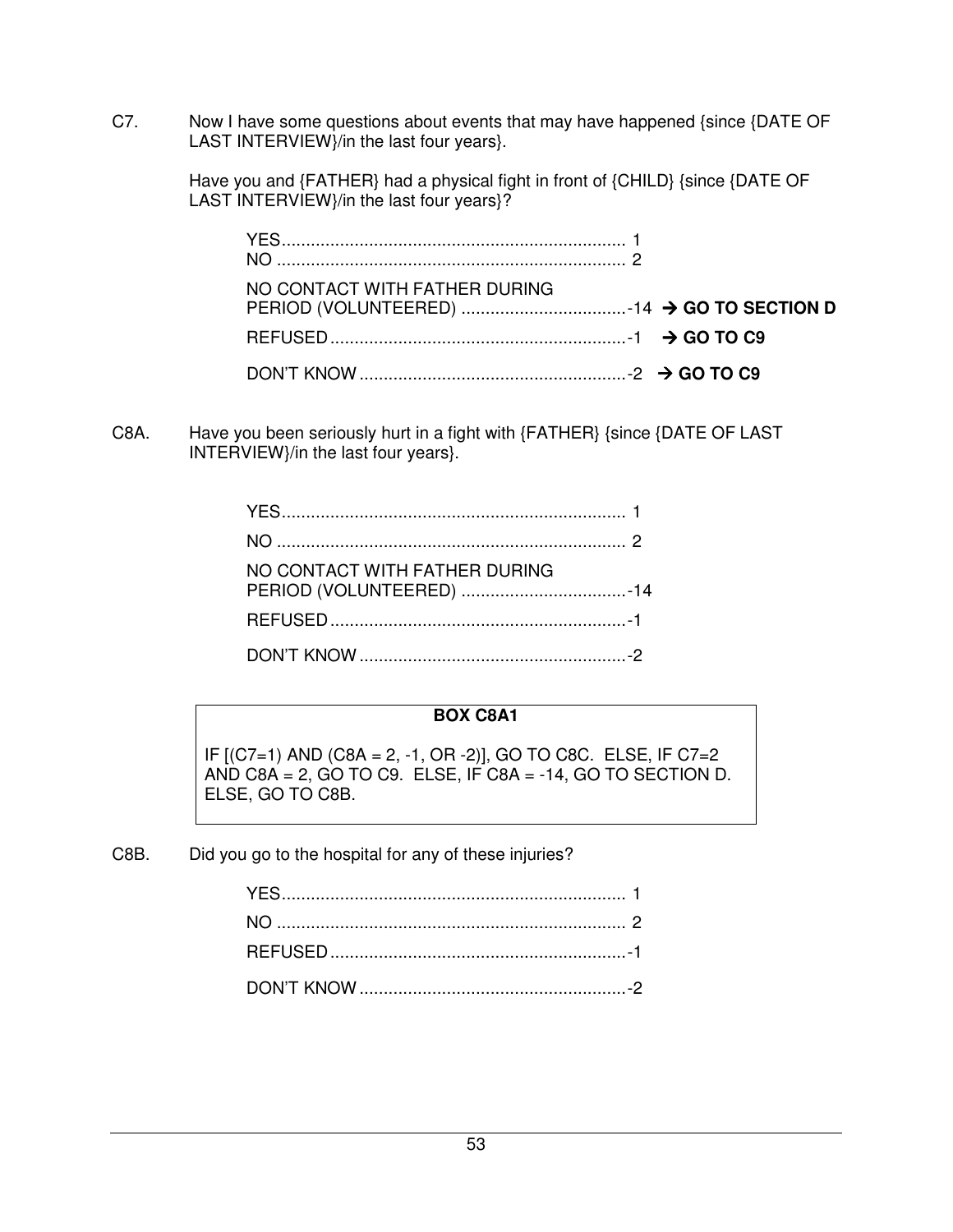C8C. Did you report the incident to the police?

C8D. Did you tell anyone else about this, such as a friend, a minister, a social worker, or someone else?

C8E. Did {FATHER} hurt you in front of {CHILD}?

C9. Sometimes couples have problems because one of the partners has cheated on the other by getting involved sexually with someone else. {During the time you were together as a couple,} Do you think {FATHER} ever cheated on you with another person after {CHILD}'s birth?

C<sub>9</sub>A. Did you ever cheat on {FATHER} with another person after {CHILD}'s birth?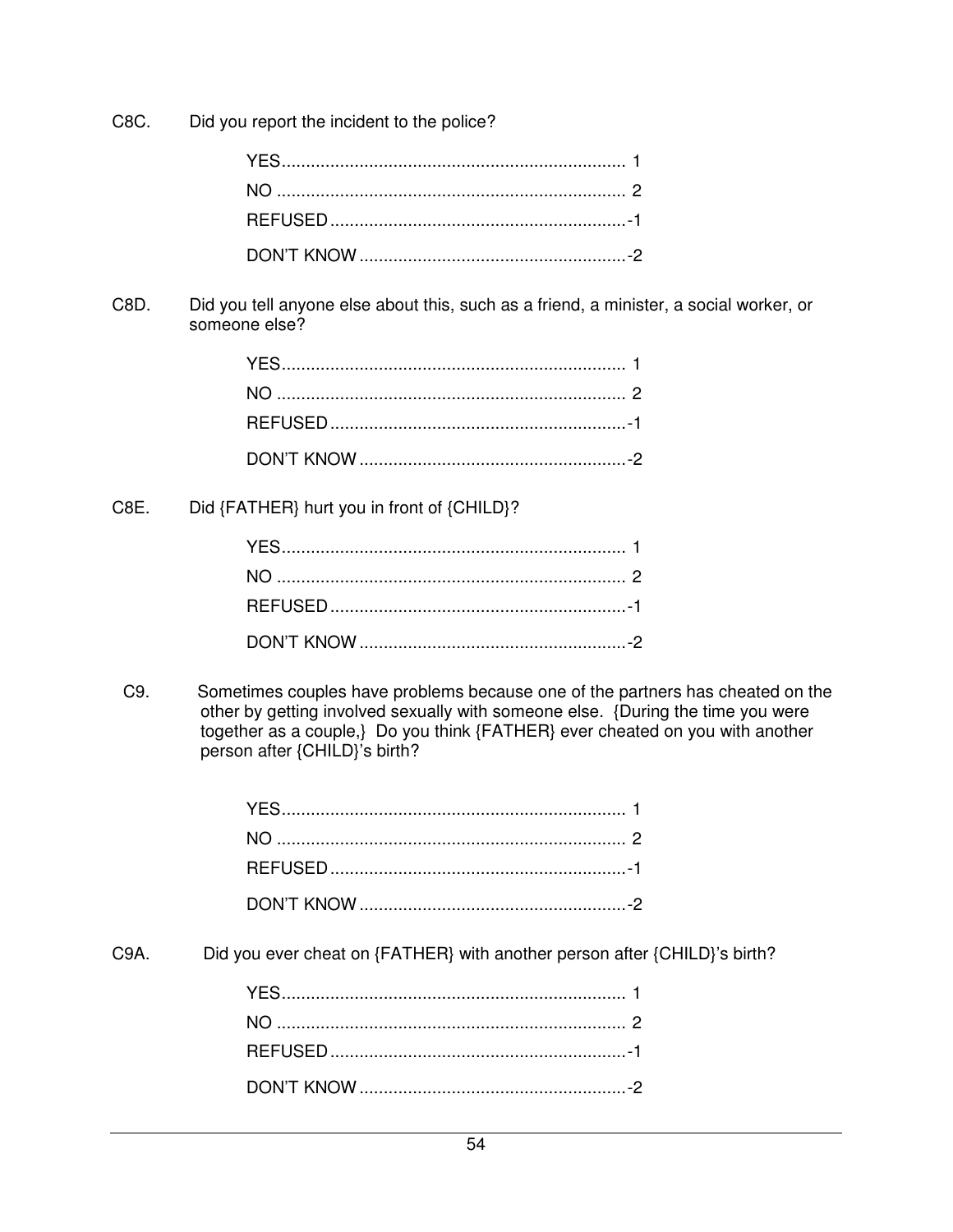## **SECTION D: CURRENT PARTNER**

# **BOX D1**

IF THE MOTHER AND FATHER ARE MARRIED OR LIVING TOGETHER (A4 = 1 OR 4), GO TO SECTION E.

ELSE, GO TO D2.

D2. Are you currently involved in a romantic relationship with someone {other than {FATHER}}?

### D2A2. Is {CURRENT PARTNER} male or female?

# D2B. Are you married to {CURRENT PARTNER}?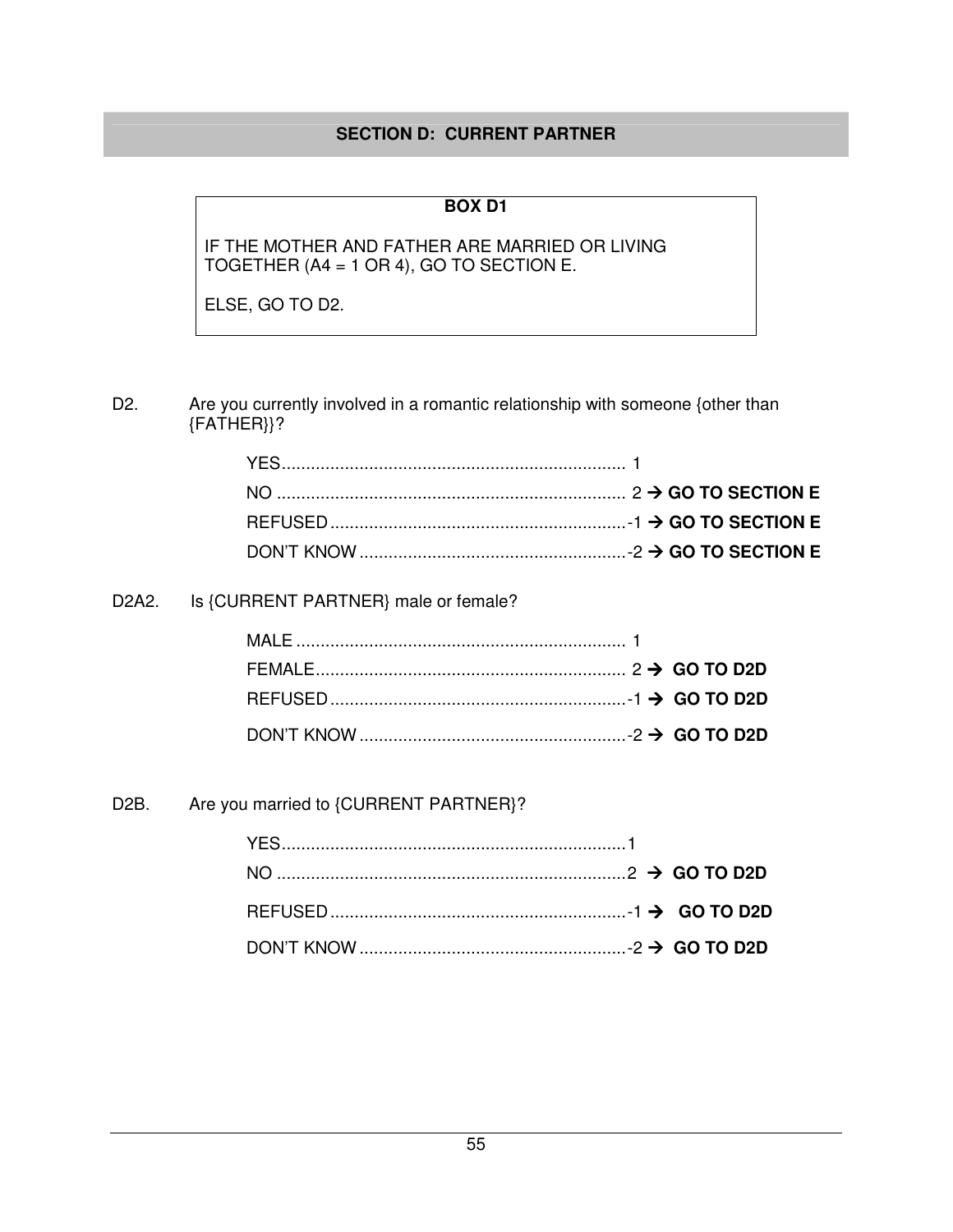D2C1. When did you and {CURRENT PARTNER} get married?

PROBE: Do you know the month?

|\_\_\_|\_\_\_| ENTER MONTH OR REFUSED ..................................................... -1 **GO TO D2D** DON'T KNOW ............................................... -2

D2C2. [When did you and {CURRENT PARTNER} get married?]

PROBE: Do you know the year?

| <b>FNTER YEAR</b> |
|-------------------|
| OR.               |
|                   |
|                   |

D2D. Do you and {CURRENT PARTNER} live together most of the time?

D2E1. When did you and {CURRENT PARTNER} start living together?

PROBE: Do you know the month?

| المساحط المسا      |
|--------------------|
| <b>ENTER MONTH</b> |
| OR.                |
|                    |
|                    |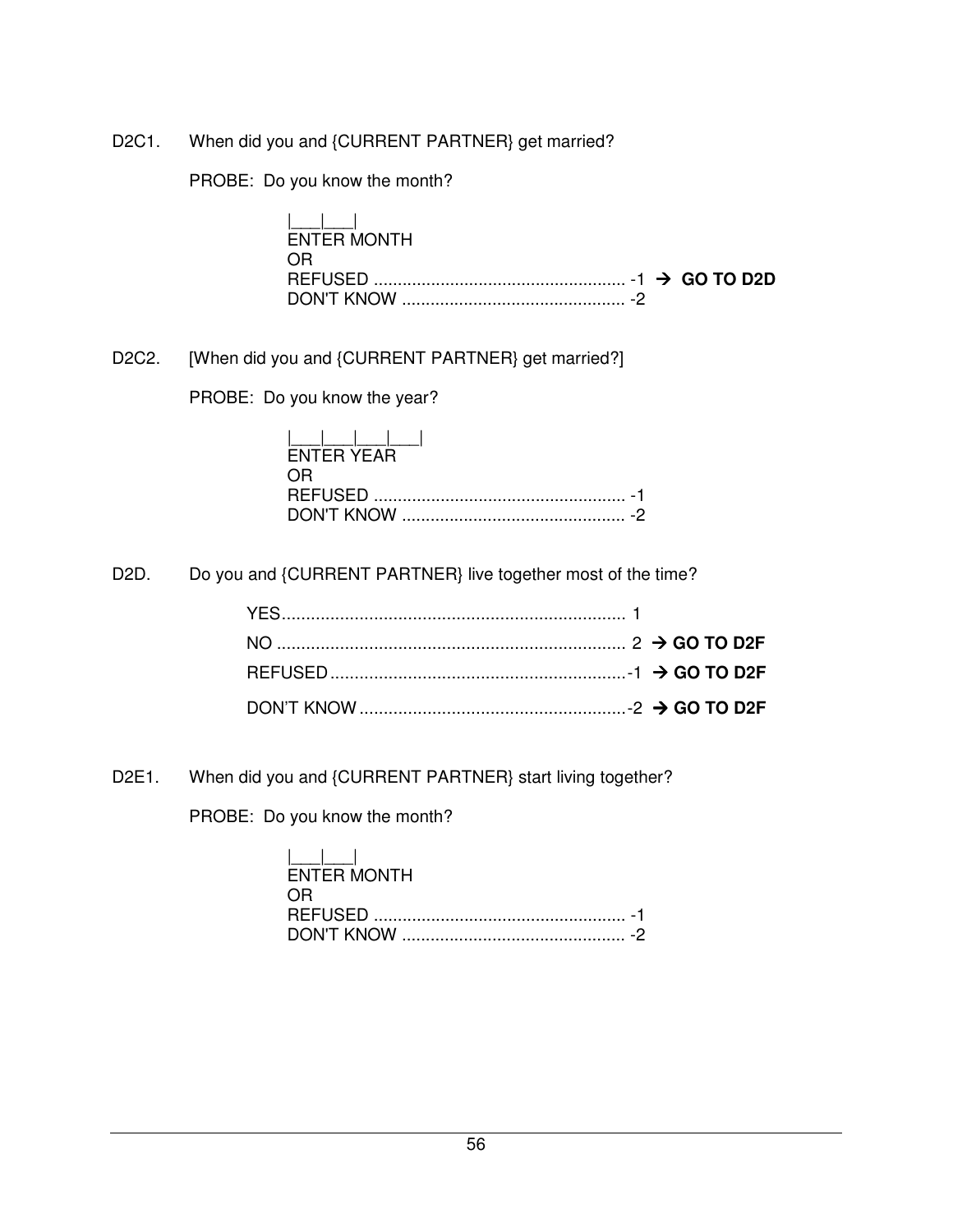## D2E2. [When did you and {CURRENT PARTNER} start living together?]

PROBE: Do you know the year?

| <b>FNTFR YFAR</b> |  |
|-------------------|--|
| OR.               |  |
|                   |  |
|                   |  |

D2F. And, how long have you and {CURRENT PARTNER} been romantically involved?

D2F1. [And, how long have you and **[{CURRENT PARTNER/your partner}** been romantically involved?]

| <b>FNTER YEARS</b> |  |
|--------------------|--|
| 0 H                |  |
|                    |  |

D2F2. [And, how long have you and {CURRENT PARTNER/your partner} been romantically involved?]

> $|1|$  ENTER MONTHS OR REFUSED ..................................................... -1 DON'T KNOW ............................................... -2

## **BOX D2G**

IF THE RESPONDENT HAD A PARTNER AT THE LAST INTERVIEW ACCORDING TO THE PRELOAD, GO TO D2H.

ELSE, GO TO BOX D2I.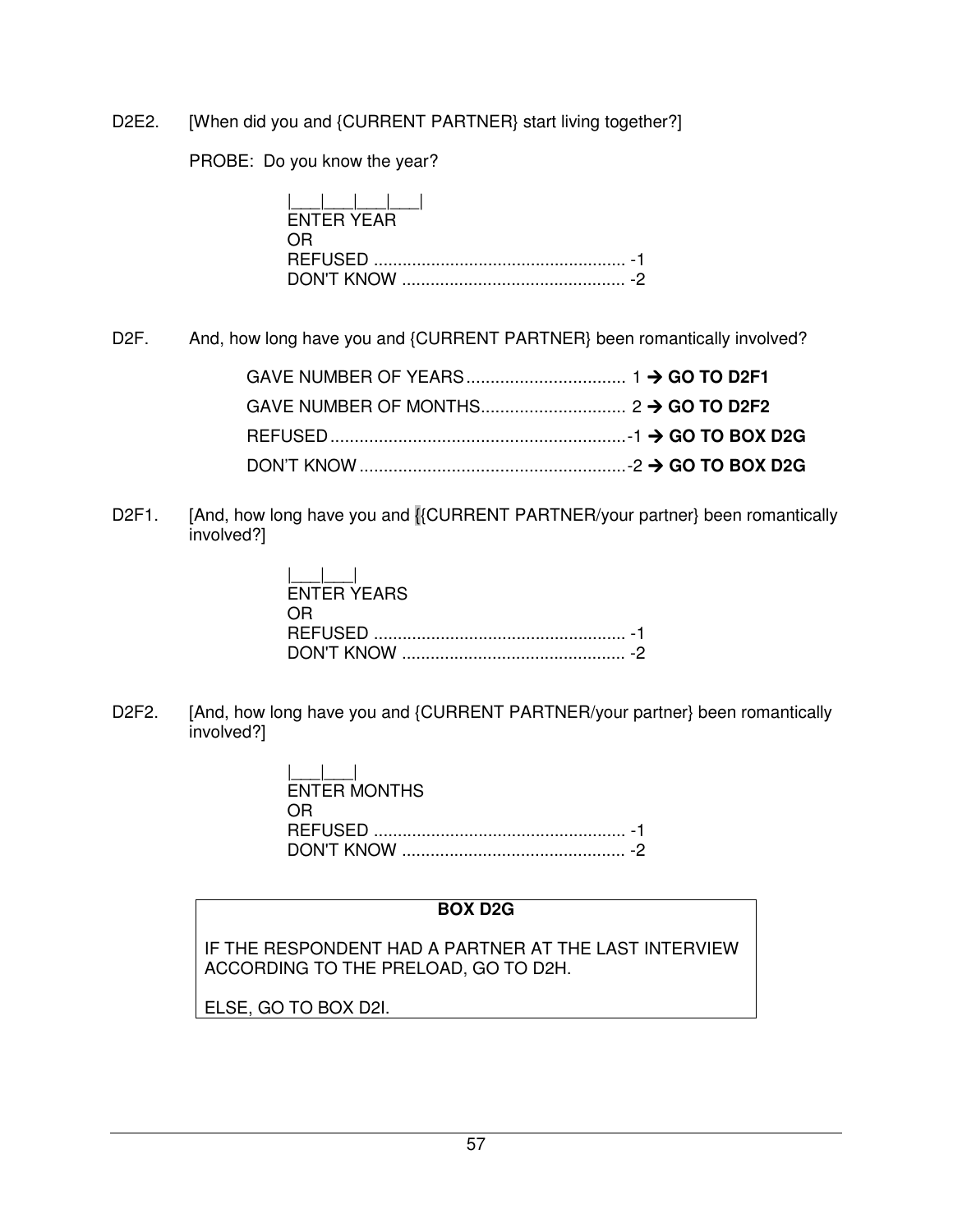D2H. Is this partner the same partner that you reported {at {DATE OF LAST INTERVIEW}}/four years ago}?

# **BOX D2I**

IF MOTHER IS LIVING WITH CURRENT SPOUSE/PARTNER (ANY A5D ANSWER =1 OR 2), THEN GO TO D4.

ELSE, ASK D3.

D3. Now I'd like to ask you some questions about {CURRENT PARTNER}.

First, how old is {CURRENT PARTNER}?

**PROBE:** Your best estimate is fine.

| ENTER THE NUMBER OFYEARS OLD |  |
|------------------------------|--|
| 0 R                          |  |
|                              |  |
|                              |  |

## D4. **NOT FOR PUBLIC RELEASE**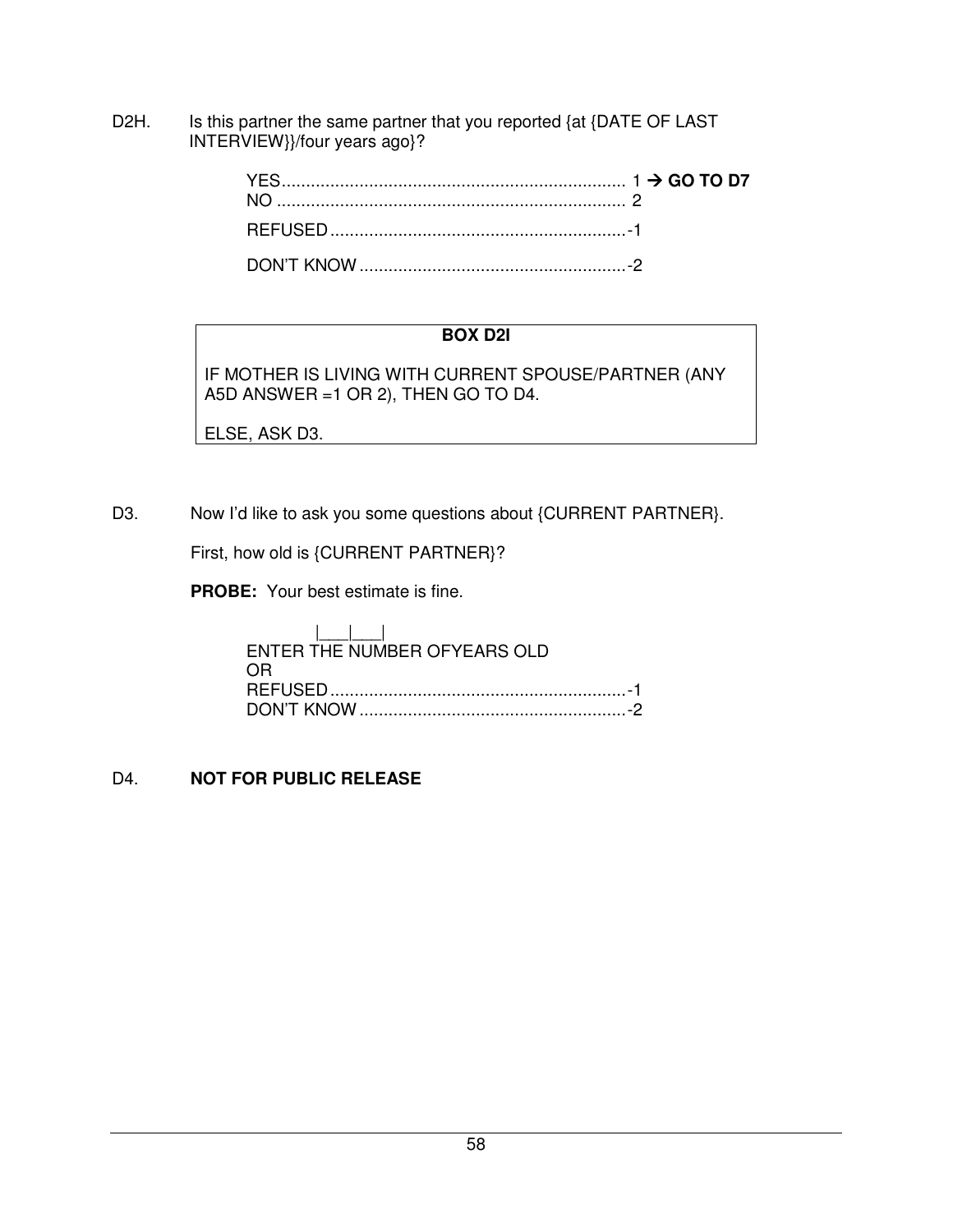D5. Which of the following best describes {CURRENT PARTNER}'s race? Is {he/she/{CURRENT PARTNER} . . .

D5A. Is {CURRENT PARTNER} of Hispanic or Latino origin or descent?

\_\_\_\_\_\_\_\_\_\_\_\_\_\_\_\_\_\_\_\_\_\_\_\_\_\_\_\_\_\_\_\_\_\_\_\_\_\_\_

\_\_\_\_\_\_\_\_\_\_\_\_\_\_\_\_\_\_\_\_\_\_\_\_\_\_\_\_\_\_\_\_\_\_\_\_\_\_\_

D<sub>5</sub>B. Is {he/she/{CURRENT PARTNER} Mexican, Puerto Rican, Cuban, or Other Hispanic?

| OTHER HISPANIC/LATINO (SPECIFY)91→ GO TO D6 |  |
|---------------------------------------------|--|
|                                             |  |

| REFUSED. |  |
|----------|--|
|          |  |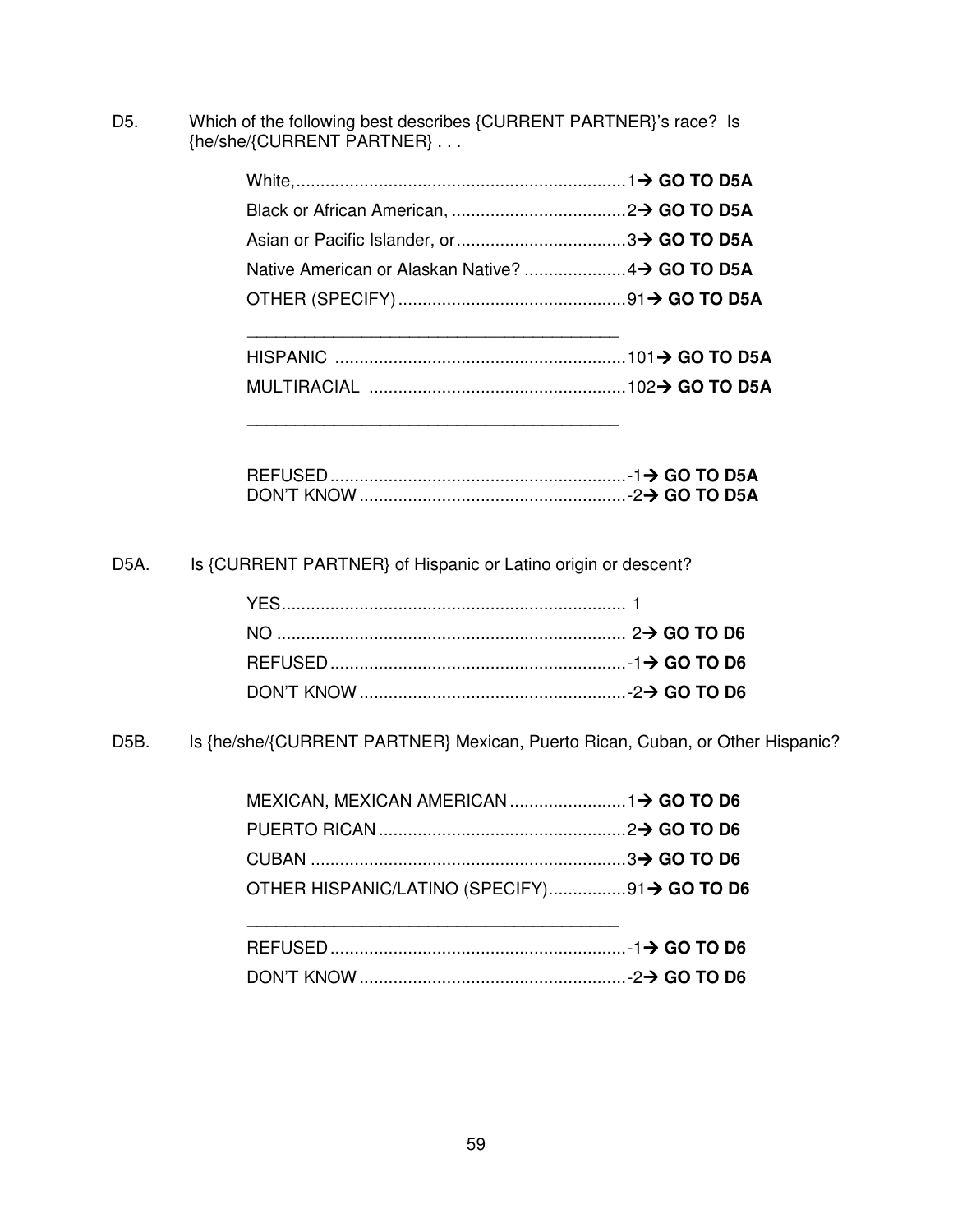D6. What is the highest grade of school {CURRENT PARTNER} has completed, or the highest degree {he/she/{CURRENT PARTNER} has received?

| ELEMENTARY, MIDDLE, OR                      |  |
|---------------------------------------------|--|
| SOME REGULAR HIGH SCHOOL  3→ GO TO D6B      |  |
|                                             |  |
|                                             |  |
|                                             |  |
|                                             |  |
| <b>BUSINESS OR SECRETARIAL</b>              |  |
| VOCATIONAL, TECHNICAL, OR                   |  |
| <b>JUNIOR/COMMUNITY</b>                     |  |
|                                             |  |
|                                             |  |
| <b>GRADUATE OR PROFESSIONAL</b>             |  |
| OTHER TYPE OF SCHOOL (SPECIFY) 91→ GO TO D7 |  |
|                                             |  |

# D6B. ENTER GRADE COMPLETED

| $\mathbf{1}$ and $\mathbf{1}$ |  |
|-------------------------------|--|
| ENTER GRADE                   |  |
| OR.                           |  |
|                               |  |
|                               |  |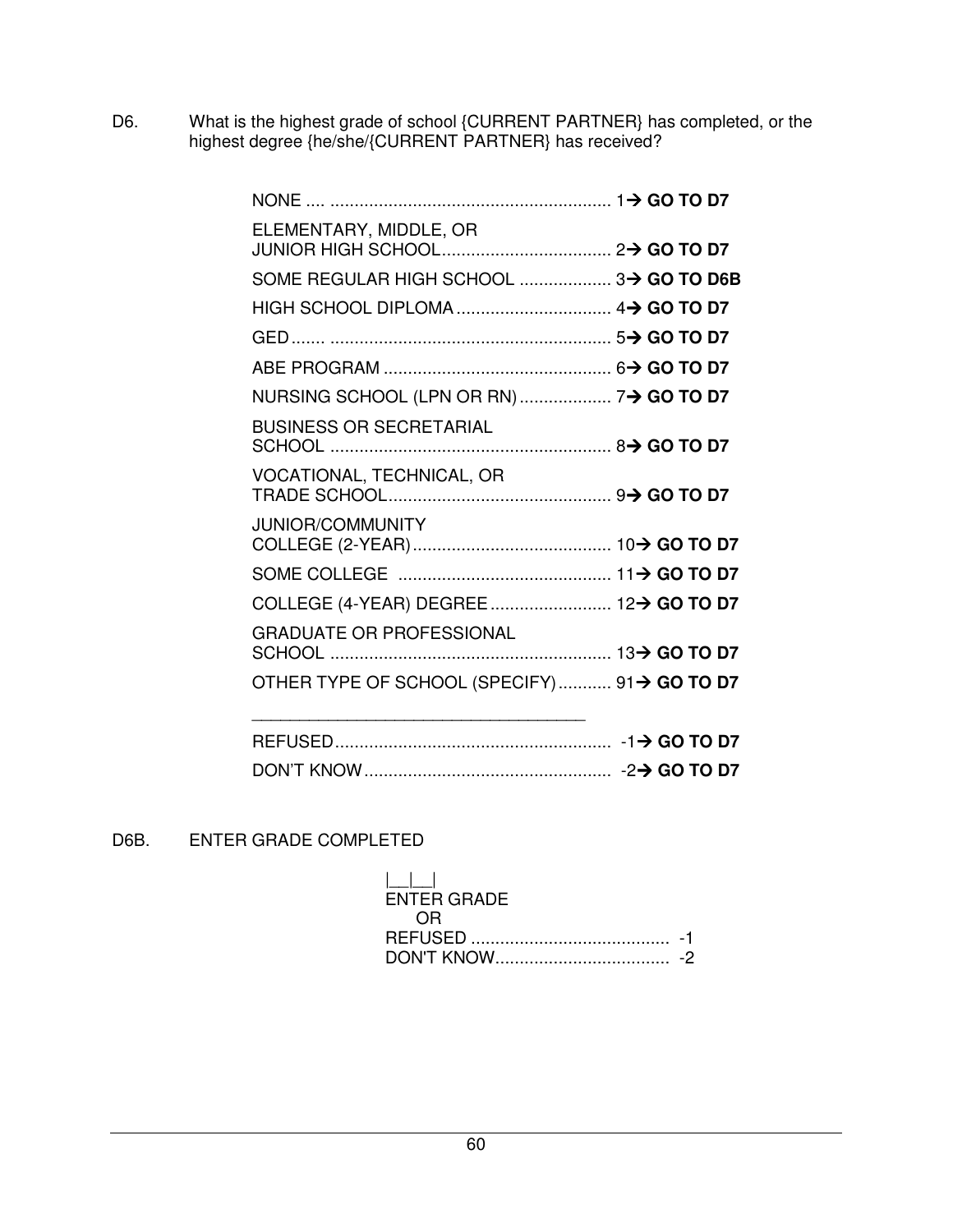D7. What was {CURRENT PARTNER} doing most of last week—working at a regular job, going to school, or something else?

D7A. In what month and year did {he/she/{CURRENT PARTNER} last work at a job lasting two consecutive weeks or more, either full or part-time, for which {he/she/{CURRENT PARTNER} received a regular paycheck?

| NEVER WORKED FOR TWO |  |
|----------------------|--|
|                      |  |
|                      |  |
|                      |  |

D7B. [In what month and year did {he/she/{CURRENT PARTNER} last work at a job lasting two consecutive weeks or more, either full or part-time, for which {he/she/{CURRENT PARTNER} received a regular paycheck?]

> |\_\_\_|\_\_\_| ENTER MONTH OR REFUSED ......................................... -1 **GO TO D8** DON'T KNOW ................................... -2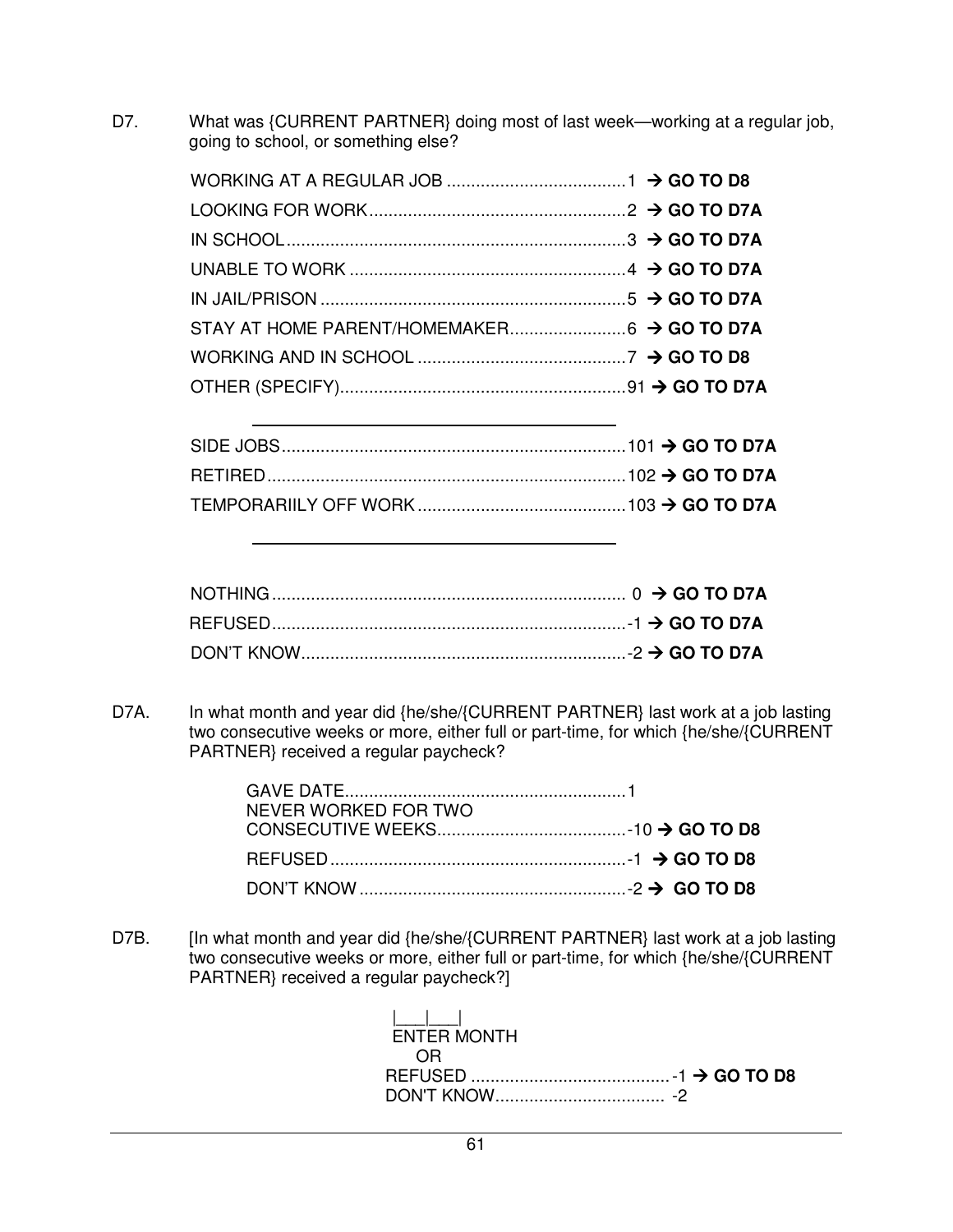D7C. [In what month and year did {he/she/{CURRENT PARTNER}} last work at a job lasting two consecutive weeks or more, either full or part-time, for which {he/she/{CURRENT PARTNER} received a regular paycheck?]

| $\mathbf{1}$ $\mathbf{1}$ $\mathbf{1}$ $\mathbf{1}$ |  |
|-----------------------------------------------------|--|
| <b>FNTER YEAR</b>                                   |  |
|                                                     |  |
|                                                     |  |
|                                                     |  |

D8. Does {CURRENT PARTNER} engage in any activities {other than regular paid employment} in order to generate income, or in exchange for meals, clothing, a place to live or other basic necessities?

D9. Does {CURRENT PARTNER} have any physical or mental health conditions that limit the kind or amount of work {he/she/{CURRENT PARTNER} can do?

D10. Does {CURRENT PARTNER} have problems such as keeping a job or getting along with family and friends because of alcohol or drug use?

D11. Does {CURRENT PARTNER} have any biological children?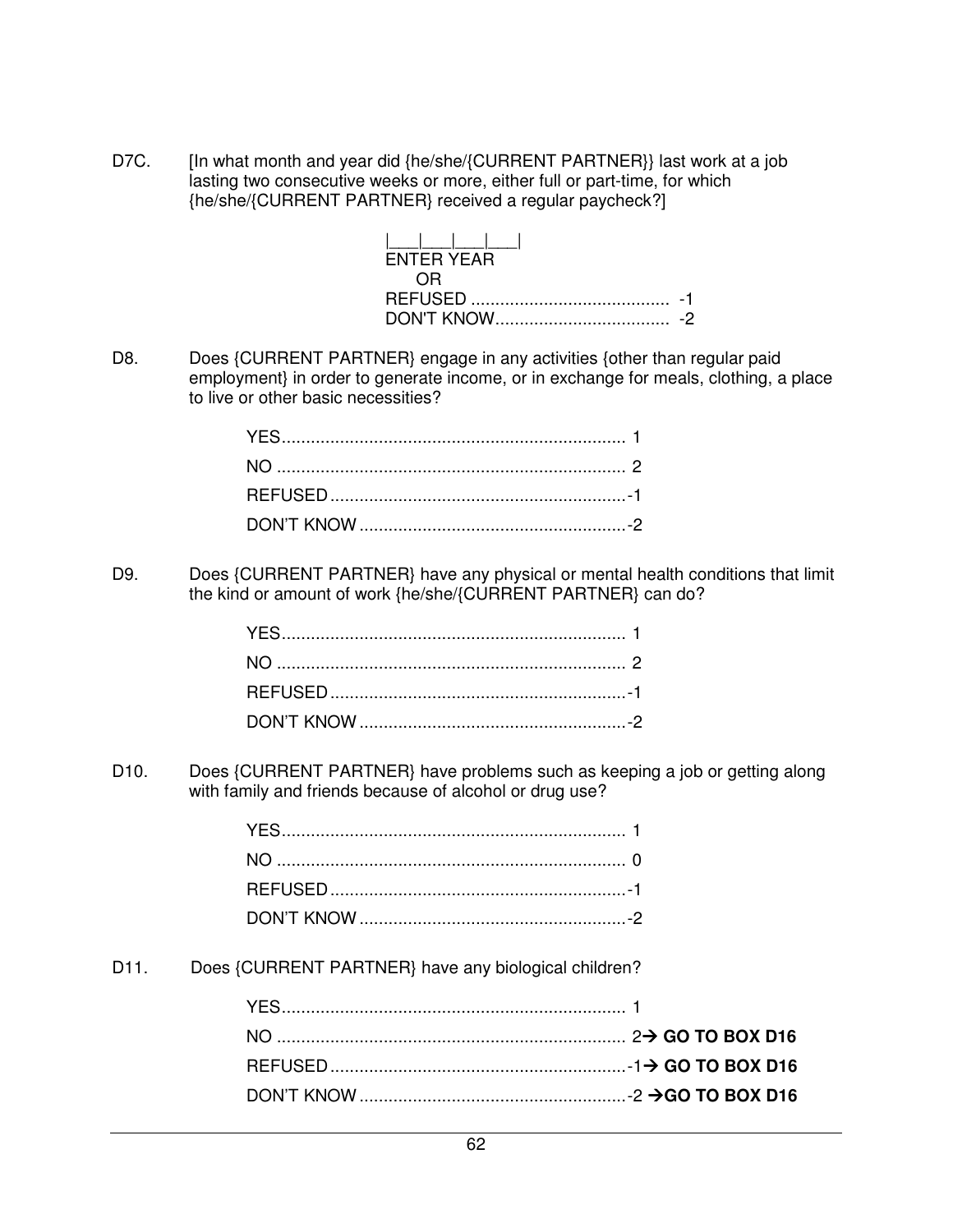D11A. How many biological children does {he/she/{CURRENT PARTNER} have?

 |\_\_\_\_|\_\_\_\_| ENTER NUMBER OF BIOLOGICAL CHILDREN OR REFUSED ......................................... -1 DON'T KNOW .................................... -2

# **BOX D11A1**

IF  $D11A = 1$ , GO TO BOX D11C.

ELSE, GO TO D11B.

D11B. With how many different partners has {CURRENT PARTNER} had biological children?

 |\_\_\_| ENTER NUMBER OF WOMEN OR REFUSED ......................................... -1 DON'T KNOW .................................... -2

## **BOX D11C**

IF THE MOTHER HAS BIOLOGICAL CHILDREN WITH SOMEONE OTHER THAN THE FATHER (ANY A8B CATEGORY GE 2), AND THE CURRENT PARTNER IS MALE (D2A2 = 1), GO TO D11D.

ELSE, GO TO BOX D12.

D11D. Are you the biological mother to {this child/any of these children?}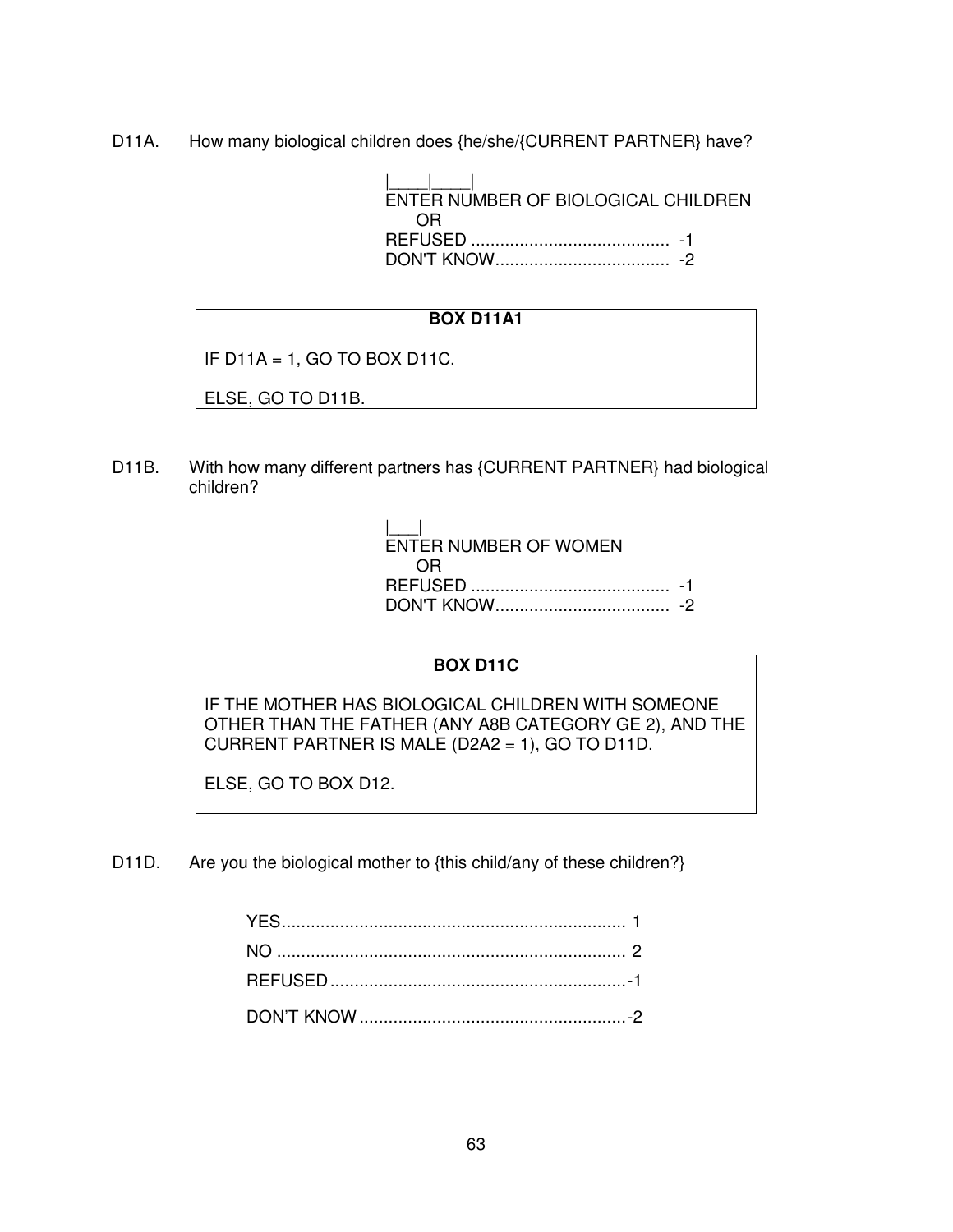# **BOX D12**

IF THE MOTHER AND CURRENT PARTNER LIVE TOGETHER (D2D=1), GO TO D13.

ELSE, GO TO BOX D16.

## D13. {Does this child/Do any of these children} live with you?

#### **BOX D13**

IF THE PARTNER HAS ONE CHILD (D11A = 1), GO TO BOX D16.

ELSE, GO TO D13B.

D13B. Does {CURRENT PARTNER} have any biological children who do not reside with you?

D13C. Are any of these non-resident children under 18 years old?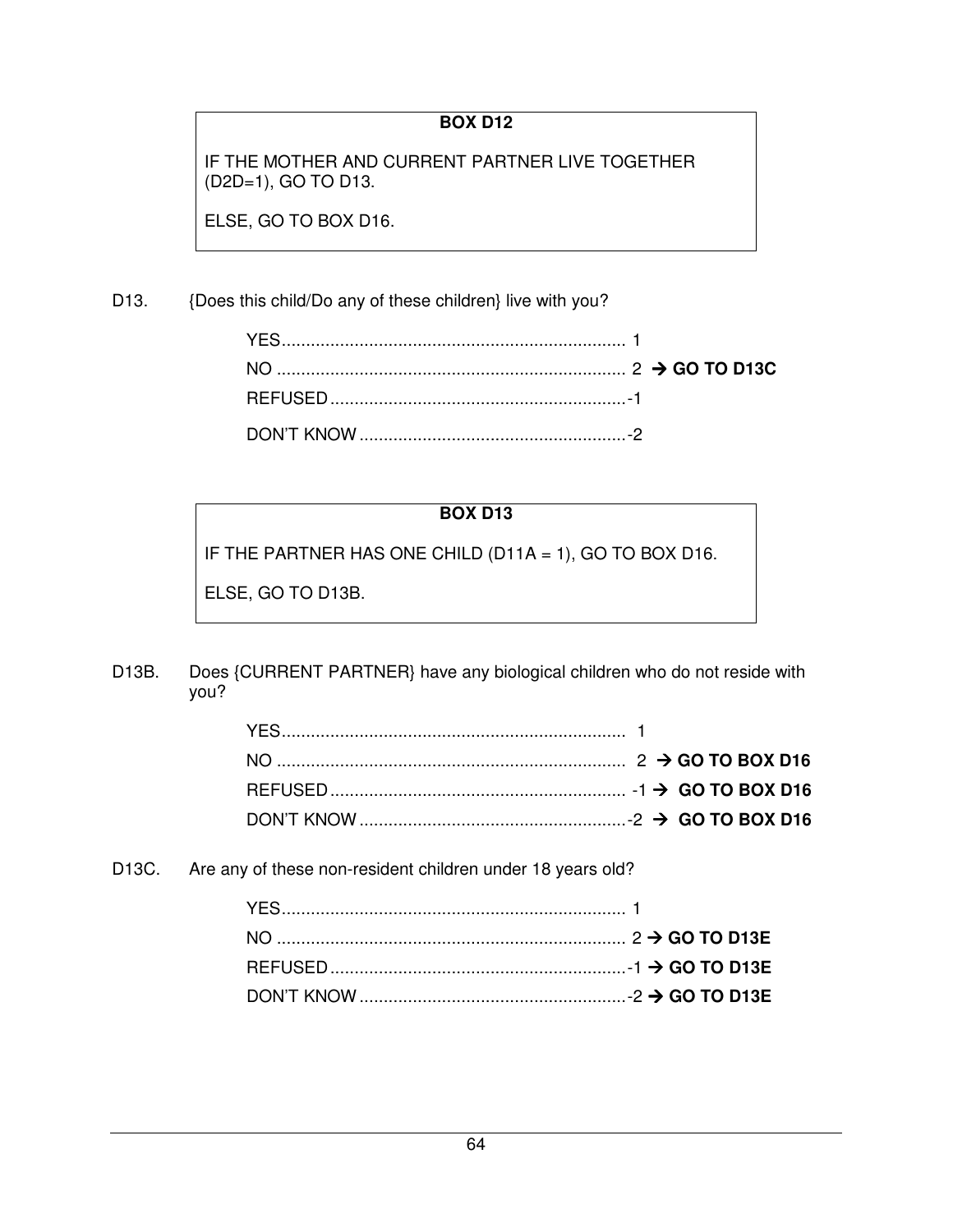D13D. Does {CURRENT PARTNER} pay child support to any of these non-resident children?

D13E. Does {CURRENT PARTNER}visit {his/her/the} nonresident children?

#### **BOX D13E1**

IF PARTNER HAS A BIOLOGICAL CHILD OR CHILDREN WITH ONE PARTNER (D11B=1) AND THE RESPONDENT IS THE BIOLOGICAL MOTHER TO THIS CHILD OR THE CHILDREN (D11D=1), GO TO BOX D16.

ELSE, GO TO D13F.

D13F. How well do you get along with the biological mother of {CURRENT PARTNER}'s other children? Would you say that you and she ….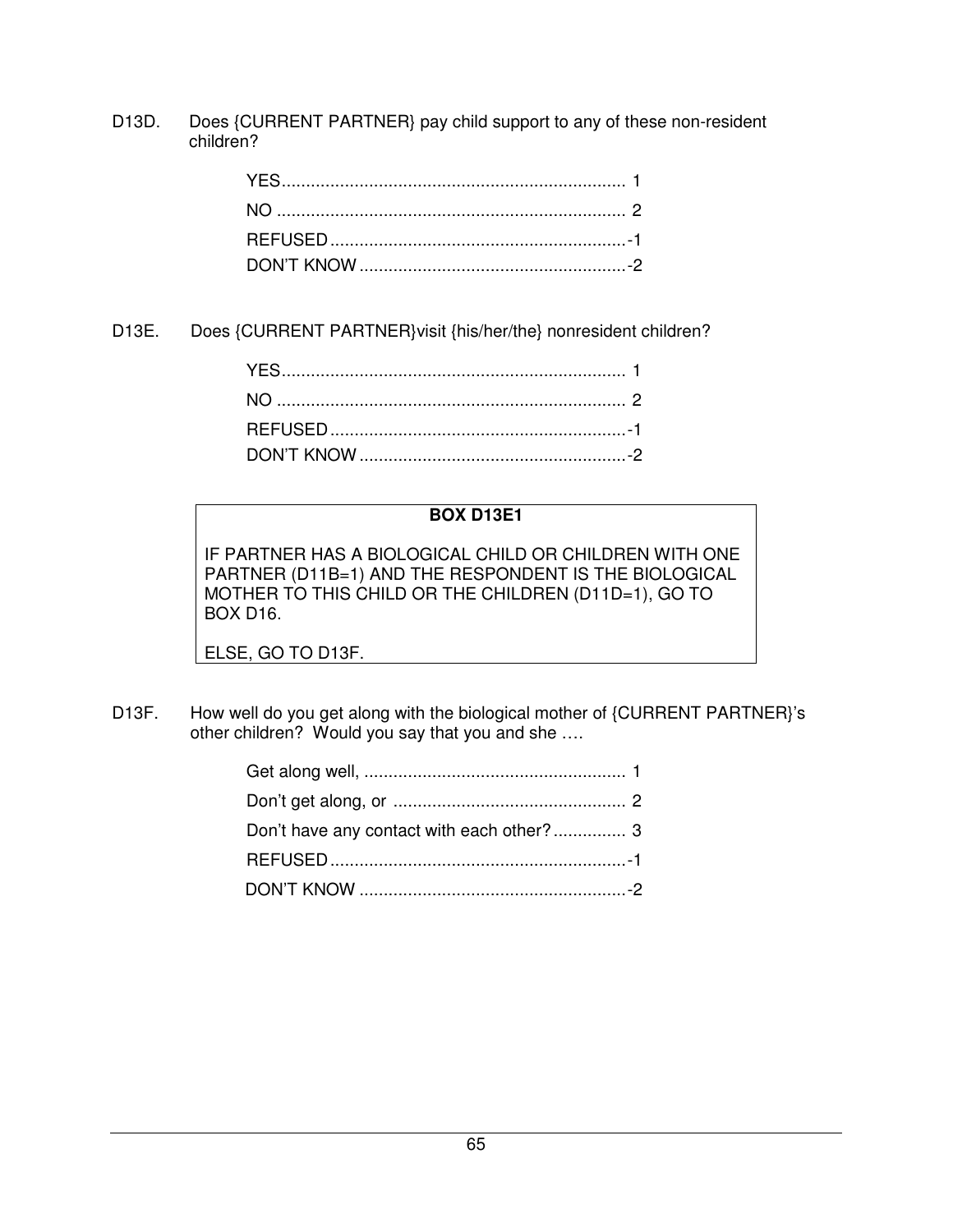## **BOX D16**

IF MOTHER AND CURRENT PARTNER LIVE TOGETHER (D2D = 1), AND THE CHILD LIVES WITH HIS/HER MOTHER (A2 NE 4, -1, OR - 2), GO TO D18.

ELSE, IF THE MOTHER AND CURRENT PARTNER DO NOT LIVE TOGETHER OR IT IS NOT KNOWN/REFUSED WHETHER THEY LIVE TOGETHER (D2D = 2, -1, OR -2), GO TO D19.

ELSE, IF THE MOTHER AND CURRENT PARTNER LIVE TOGETHER (D2D = 1) AND THE CHILD LIVES AWAY FROM HIS/HER MOTHER OR IT IS NOT KNOWN/REFUSED IF THE CHILD LIVES WITH HIS/HER MOTHER  $(A2 = 4, -1, OR -2)$ , GO TO D20.

D18. Partners can help in many different ways. Please tell me how often {CURRENT PARTNER} helps you with the following . . .

 PROBE: Would you say {he/she/{CURRENT PARTNER} helps you with this often, sometimes, rarely, or never?

|       |                                                                                                                                                                                              | <b>OFTEN</b> | <b>SOMETIMES</b> | <b>RARELY</b> | <b>NEVER</b>   | <b>REF</b> | <b>DK</b> |
|-------|----------------------------------------------------------------------------------------------------------------------------------------------------------------------------------------------|--------------|------------------|---------------|----------------|------------|-----------|
| D18A. | How often does<br>{he/she/{CURRENT<br>PARTNER}} look after<br>{CHILD} when you need to<br>do things? Would you say<br>{he/she} helps you with<br>this often, sometimes,<br>rarely, or never? | $\mathbf 1$  | 2                | 3             | 4              | $-1$       |           |
| D18B. | How often does<br>{he/she/{CURRENT<br>PARTNER}} run errands<br>like picking things up from<br>the store?                                                                                     | 1            | 2                | 3             | $\overline{4}$ | $-1$       | -2        |
| D18C. | How often does<br>{he/she/{CURRENT<br>PARTNER}} fix things<br>around your home, paint,<br>or help make it look nicer<br>in other ways?                                                       | 1            | 2                | 3             | $\overline{4}$ | $-1$       |           |
| D18D. | How often does<br>{he/she/{CURRENT<br>PARTNER}} take {CHILD}<br>places {he/she} needs to<br>go, such as to daycare or<br>the doctor?                                                         | 1            | 2                | 3             | $\overline{4}$ | -1         | -2        |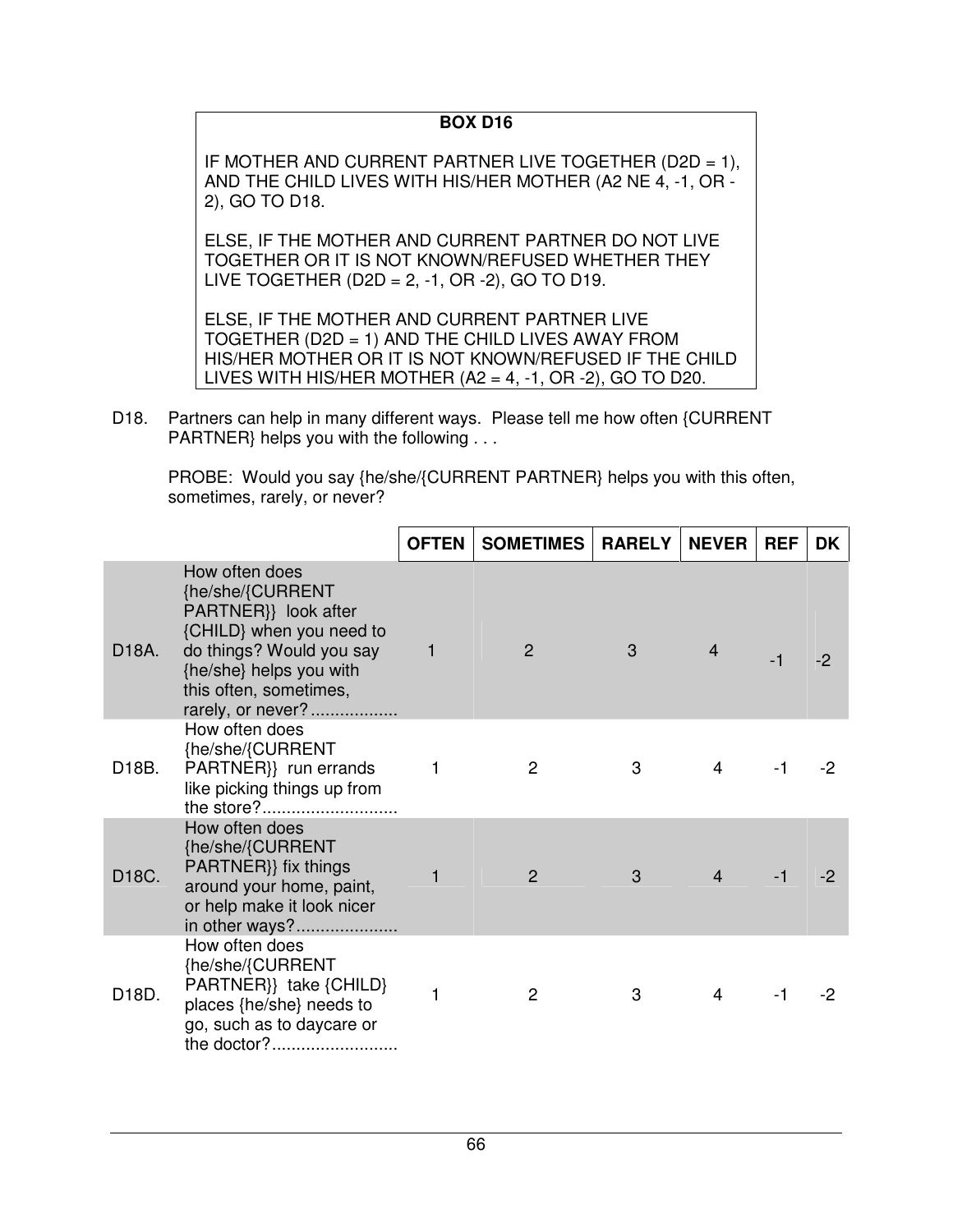D19. The following questions are about the ways in which partners work together in raising a child. Please tell me how often the following statements are true for you and {CURRENT PARTNER}.

PROBE: Would you say it's always true, sometimes true, or rarely true?

|       |                                                                                                                                                                                               | <b>ALWAYS</b><br><b>TRUE</b> | <b>SOMETIMES</b><br><b>TRUE</b> | <b>RARELY</b><br><b>TRUE</b> | <b>REF</b> | DK.  |
|-------|-----------------------------------------------------------------------------------------------------------------------------------------------------------------------------------------------|------------------------------|---------------------------------|------------------------------|------------|------|
| D19A. | When {CURRENT<br>PARTNER}/your partner} is with<br>{CHILD}, {he/she} acts like the<br>kind of parent you want for your<br>child. Would you say it's always<br>true, sometimes true, or rarely | 1                            | 2                               | 3                            | $-1$       | $-2$ |
| D19B. | You can trust {him/her/{CURRENT<br>PARTNER}/your partner} to take<br>good care of {CHILD}                                                                                                     | 1                            | $\overline{2}$                  | 3                            | $-1$       | $-2$ |
| D19C. | {He/She/{CURRENT<br>PARTNER}/your partner} respects<br>the schedules and rules you make                                                                                                       | $\mathbf{1}$                 | $\overline{2}$                  | 3                            | $-1$       | $-2$ |
| D19D. | {He/She/{CURRENT<br>PARTNER}/your partner}<br>supports you in the way you want                                                                                                                | 1                            | 2                               | 3                            | $-1$       | $-2$ |
| D19E. | You and {CURRENT<br>PARTNER}/your partner} talk<br>about problems that come up with                                                                                                           | 1                            | $\overline{2}$                  | 3                            | $-1$       | $-2$ |
| D19F. | You can count on {CURRENT<br>PARTNER}/your partner} for help<br>when you need someone to look<br>after {CHILD} for a few hours                                                                | 1                            | $\overline{c}$                  | 3                            | $-1$       | $-2$ |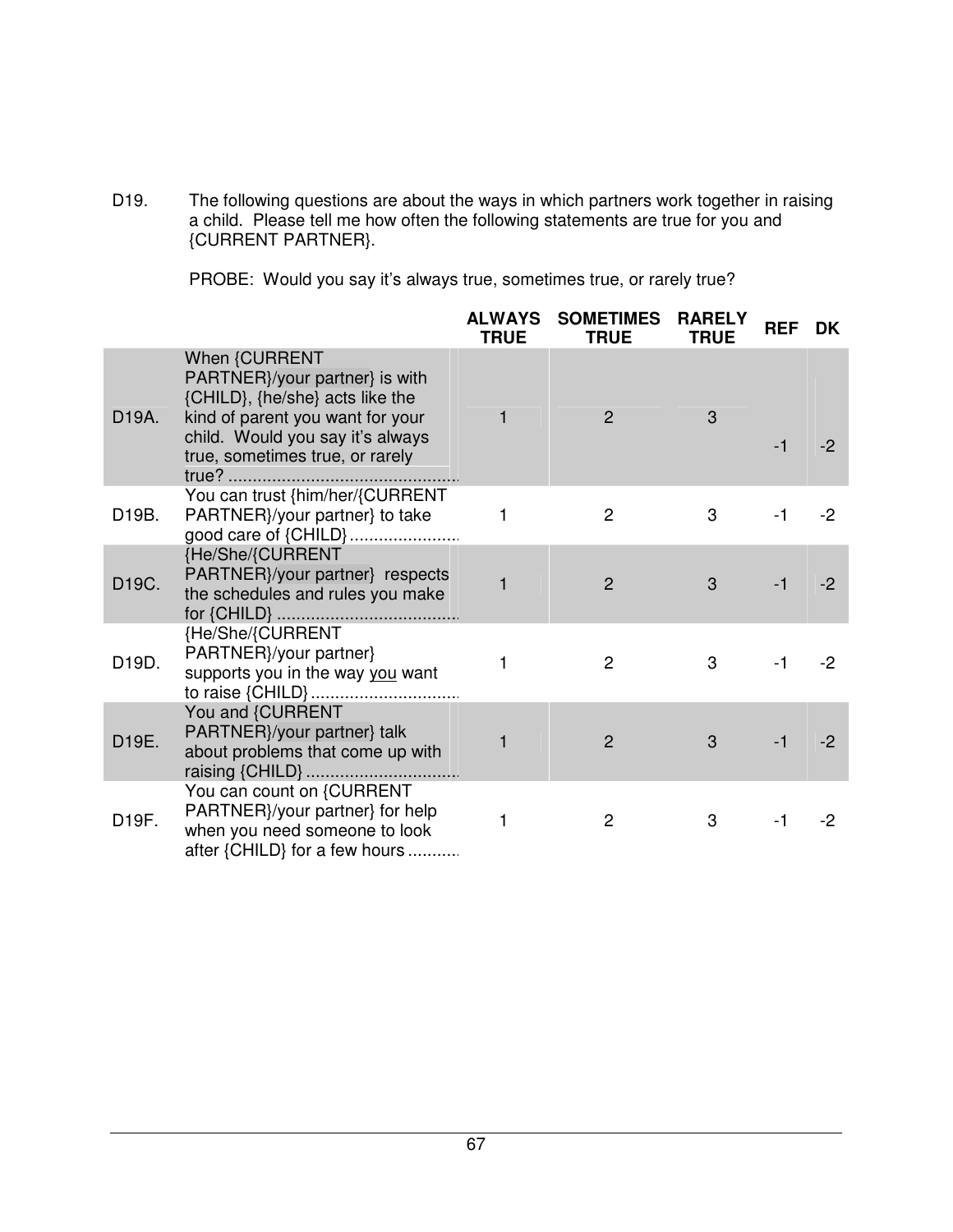D20. Now, think about how {{CURRENT PARTNER}/your partner} behaves towards you. For each statement I read, please tell me how often {he/she/{CURRENT PARTNER}/your partner} behaves this way.

 PROBE: Does {CURRENT PARTNER}/your partner} behave this way often, sometimes, or never?

|       |                                                                                                                                                                                                          | <b>OFTEN</b> | <b>SOMETIMES</b> | <b>NEVER</b> | <b>REF</b> | DK   |
|-------|----------------------------------------------------------------------------------------------------------------------------------------------------------------------------------------------------------|--------------|------------------|--------------|------------|------|
| D20A. | {He/She/{CURRENT PARTNER}/your<br>partner} is fair and willing to<br>compromise when you have a<br>disagreement. Does {{CURRENT<br>PARTNER}/your partner} behave this<br>way often, sometimes, or never? | 1            | $\overline{2}$   | 3            | $-1$       | $-2$ |
| D20B. | {He/She/{CURRENT PARTNER}/your<br>partner} expresses affection or love                                                                                                                                   | 1            | $\overline{c}$   | 3            | $-1$       | $-2$ |
| D20C. | {He/She/{CURRENT PARTNER}/your<br>partner} insults or criticizes you or                                                                                                                                  | 1            | $\overline{2}$   | 3            | $-1$       | $-2$ |
| D20D. | {He/She/{CURRENT PARTNER}/your<br>partner} encourages or helps you to<br>do things that are important to you                                                                                             | 1            | $\overline{2}$   | 3            | $-1$       | $-2$ |
| D20E. | {He/She/{CURRENT PARTNER}/your<br>partner} tries to keep you from seeing<br>or talking with your friends or family                                                                                       | 1            | $\overline{2}$   | 3            | $-1$       | $-2$ |
| D20F. | {He/She/{CURRENT PARTNER}/your<br>partner} tries to prevent you from                                                                                                                                     | 1            | $\overline{c}$   | 3            | $-1$       | $-2$ |
| D20G. | {He/She/{CURRENT PARTNER}/your<br>partner} withholds money, makes you<br>ask for money, or takes your money                                                                                              | 1            | $\overline{2}$   | 3            | $-1$       | $-2$ |
| D20H. | {He/She/{CURRENT PARTNER}/your<br>partner} slaps or kicks you                                                                                                                                            | 1            | $\overline{2}$   | 3            | $-1$       | $-2$ |
| D20I. | {He/She/{CURRENT PARTNER}/your<br>partner} hits you with a fist or an<br>object that could hurt you                                                                                                      | 1            | $\overline{2}$   | 3            | $-1$       | $-2$ |
| D20J. | {He/She/{CURRENT PARTNER}/your<br>partner} tries to make you have sex or<br>do sexual things you don't want to do                                                                                        | 1            | $\overline{c}$   | 3            | $-1$       | $-2$ |
| D20K. | {He/She/{CURRENT PARTNER}/your<br>partner} withholds sex to try to control                                                                                                                               | 1            | $\overline{2}$   | 3            | $-1$       | $-2$ |
| D20L. | {He/She/{CURRENT PARTNER}/your<br>partner} insults or criticizes you for not<br>taking good enough care of the child                                                                                     | 1            | $\overline{c}$   | 3            | $-1$       | -2   |
| D20M. | {He/She/{CURRENT PARTNER}/your<br>partner} throws something at you                                                                                                                                       | 1            | $\overline{2}$   | 3            | $-1$       | $-2$ |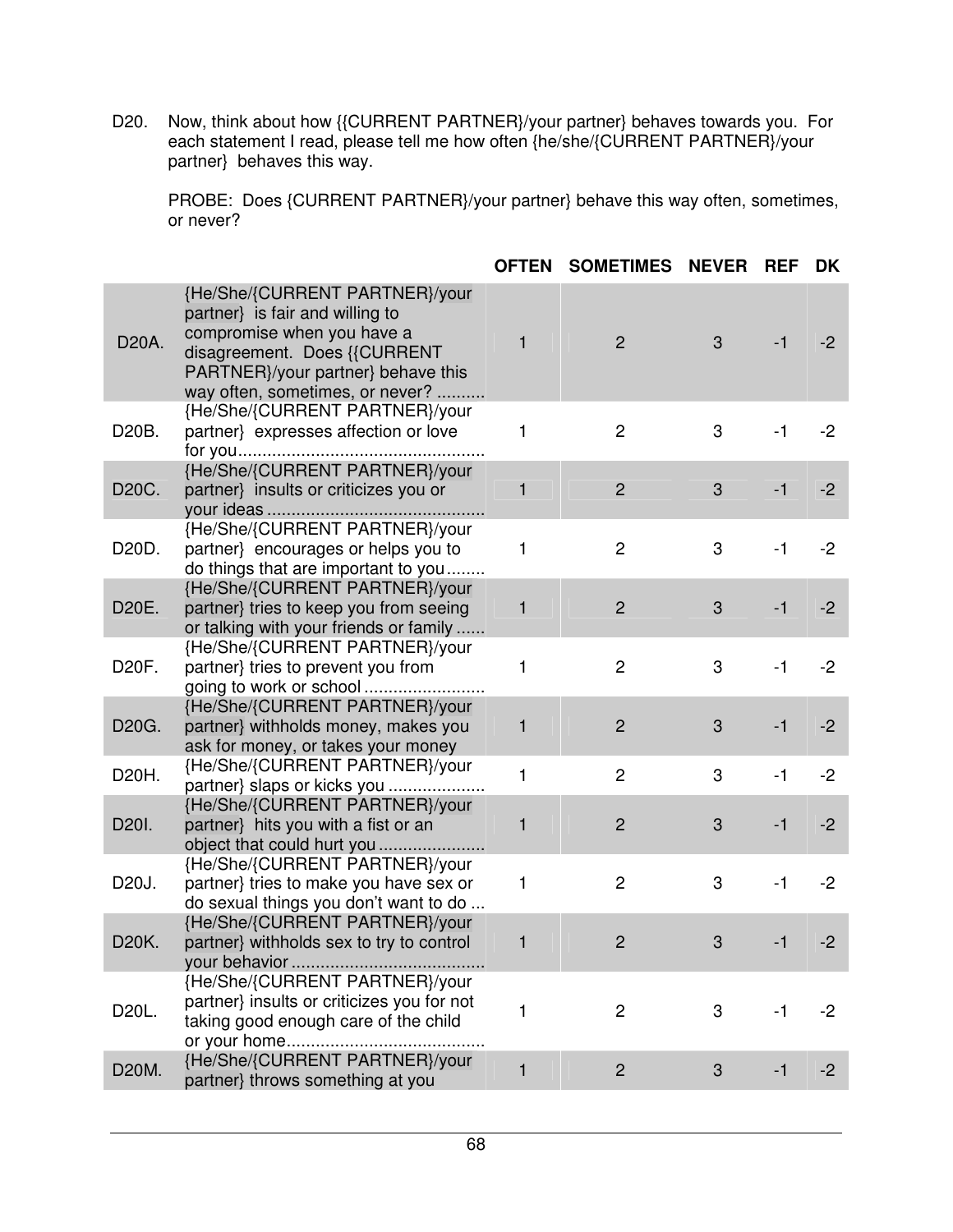| D20N. | {He/She/{CURRENT PARTNER}/your<br>partner} pushes, grabs, or shoves you  |               | $-1$ $-2$ |  |
|-------|--------------------------------------------------------------------------|---------------|-----------|--|
| D20O. | {He/She/{CURRENT PARTNER}/your<br>partner} listens to you when you need  | $\mathcal{P}$ | $-1$ $-2$ |  |
| D20P. | {He/She/{CURRENT PARTNER}/your<br>partner} really understands your hurts | 2             | $-1$ $-2$ |  |

D21. Now I have some questions about events that may have happened in the last 12 months.

Have you and {{CURRENT PARTNER}/your partner} had a physical fight in front of {CHILD} in the last year?

D22. Have you been seriously hurt in a fight with {{CURRENT PARTNER}/your partner} in the last 12 months?

D22A. Did you go to the hospital for these injuries?

D22B. Did you report the incident to the police?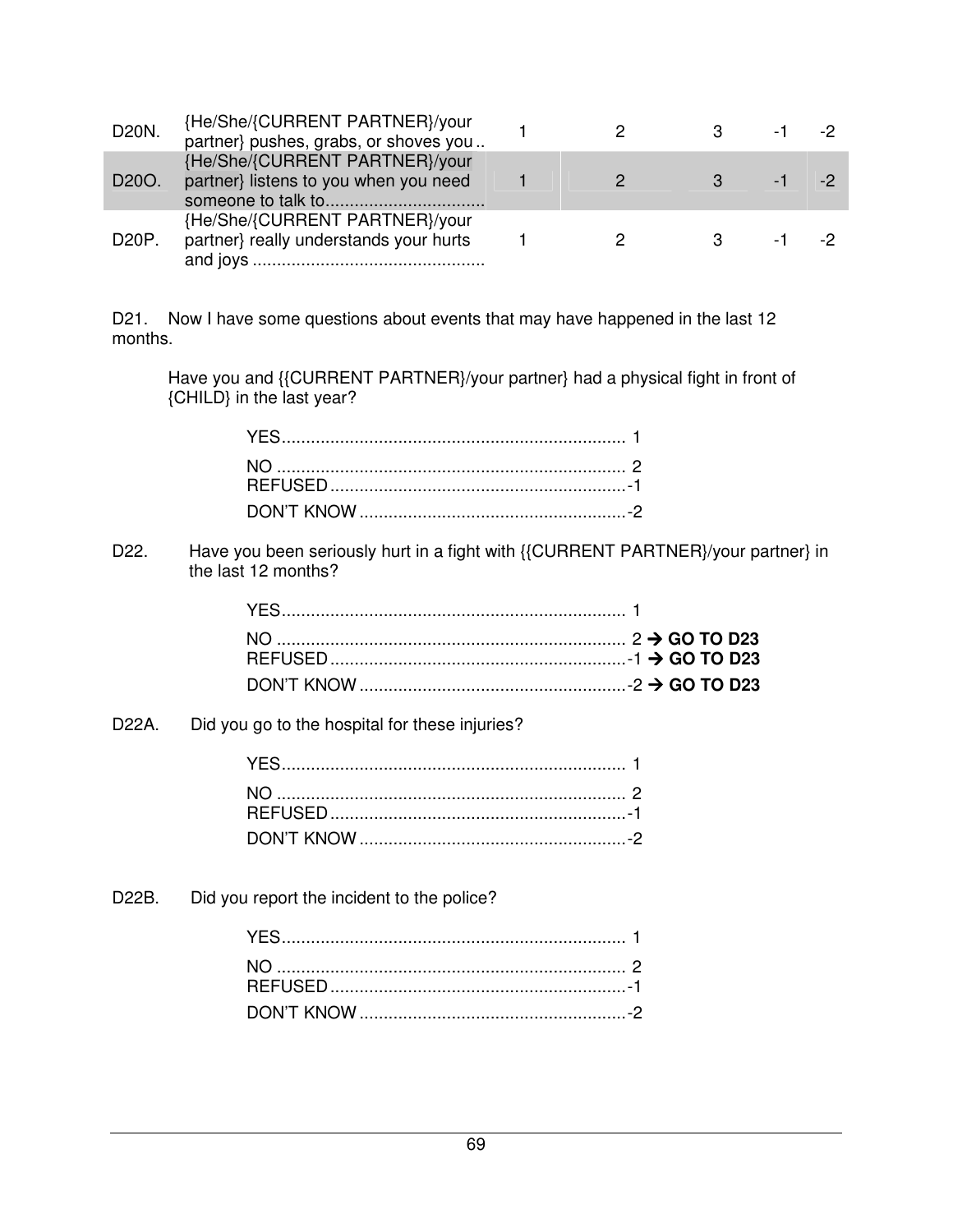Did you tell anyone else about this, such as a friend, a minister, a social worker, or someone else? D22C.

D22D. Did {{CURRENT PARTNER}/your partner} ever hurt you in front of {CHILD}?

D23. Has {{CURRENT PARTNER}/your partner} spent any time in jail or prison?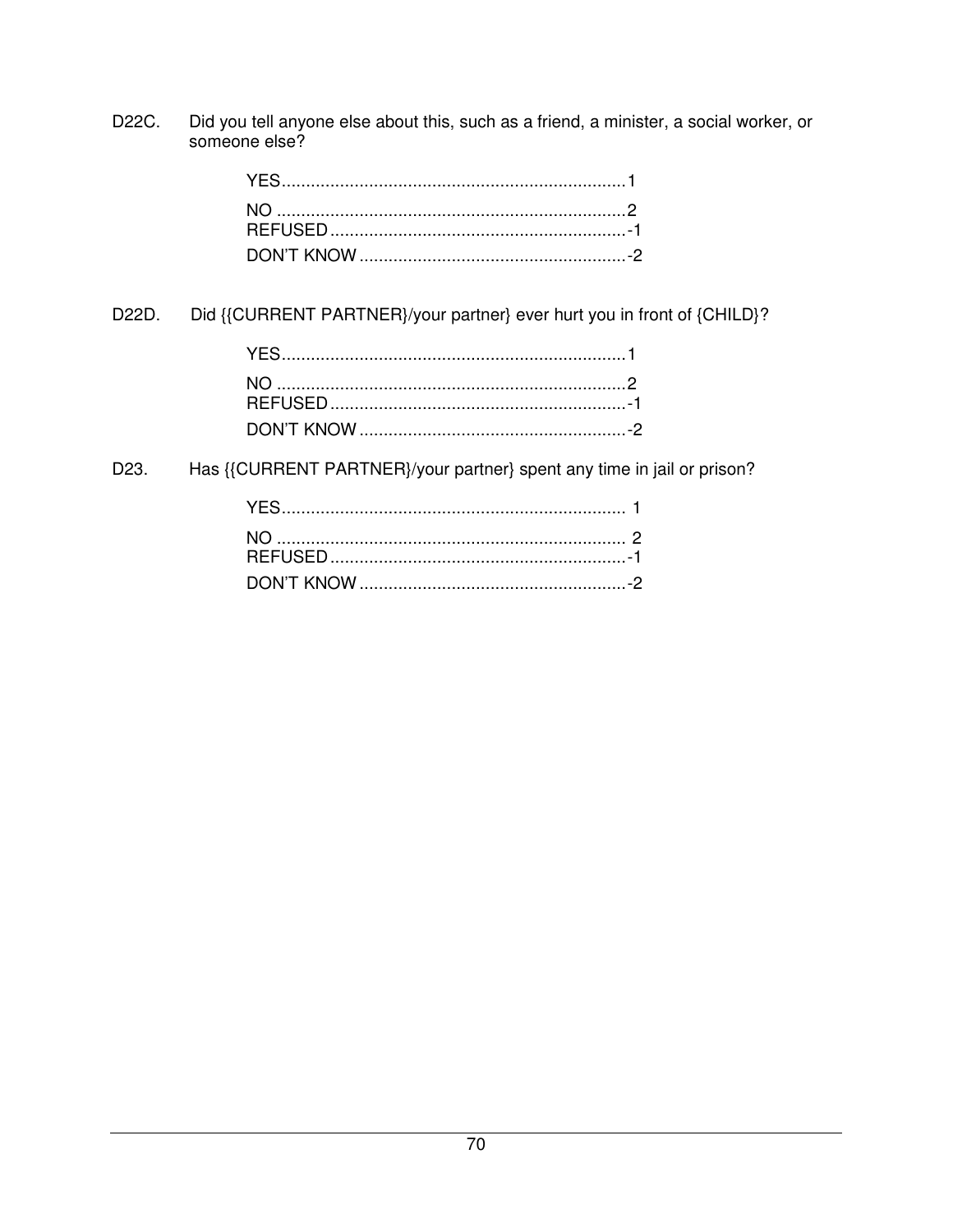# **SECTION E: MOTHER'S FAMILY BACKGROUND AND SUPPORT**

Next, I have a few questions about your parents, your background, and the help you can get from other people.

## **BOX E1**

IF THE MOTHER WAS INTERVIEWED AT ANY FOLLOW UP (1 YR, 3YR OR 5 YR) (INFORMATION FROM PRELOAD), GO TO E1G.

ELSE, GO TO E1A.

E1A. In what country or territory was your father born?

#### E1B. In what country or territory was your mother born?

#### **BOX E1C**

IF BOTH OF THE MOTHER'S PARENTS WERE BORN IN THE UNITED STATES OR A U.S. TERRITORY, GO TO E1E.

ELSE, GO TO E1D.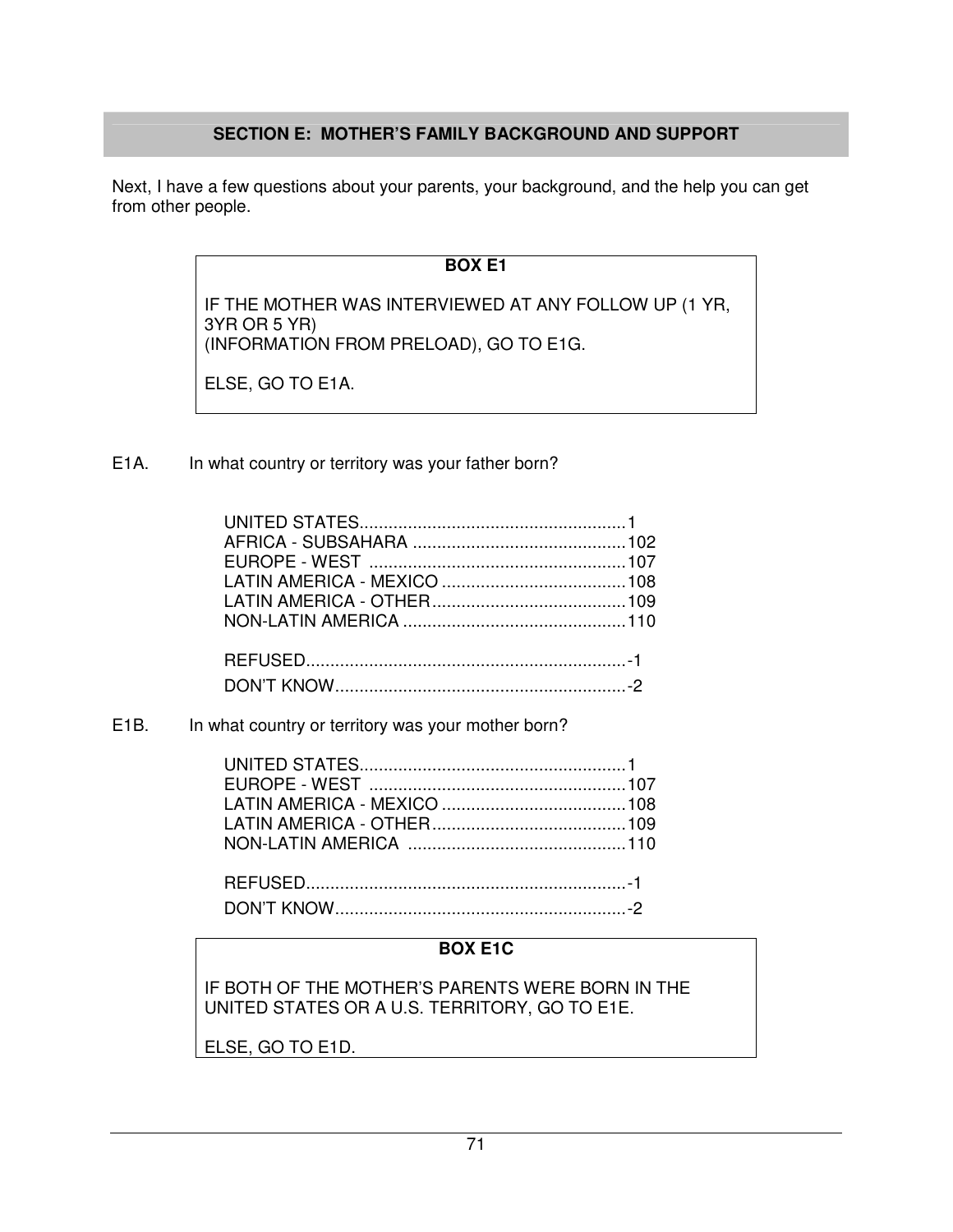E1D. Are you a United States citizen?

E1E. What is the highest grade of school that your biological mother completed?

| <b>NONE</b>                                    |  |
|------------------------------------------------|--|
| ELEMENTARY, MIDDLE, OR                         |  |
| SOME REGULAR HIGH SCHOOL  3 → GO TO E1E1       |  |
|                                                |  |
|                                                |  |
|                                                |  |
|                                                |  |
| <b>BUSINESS OR SECRETARIAL</b>                 |  |
| VOCATIONAL, TECHNICAL, OR                      |  |
| <b>JUNIOR/COMMUNITY</b>                        |  |
|                                                |  |
|                                                |  |
| <b>GRADUATE OR PROFESSIONAL</b>                |  |
| OTHER TYPE OF SCHOOL (SPECIFY)  91 → GO TO E1F |  |
|                                                |  |

| <b>BEFUSED</b> |  |
|----------------|--|
|                |  |

# E1E1. ENTER GRADE COMPLETED

| ENTER GRADE                                   |  |
|-----------------------------------------------|--|
| $\left( \cdot \right)$ $\left( \cdot \right)$ |  |
|                                               |  |
|                                               |  |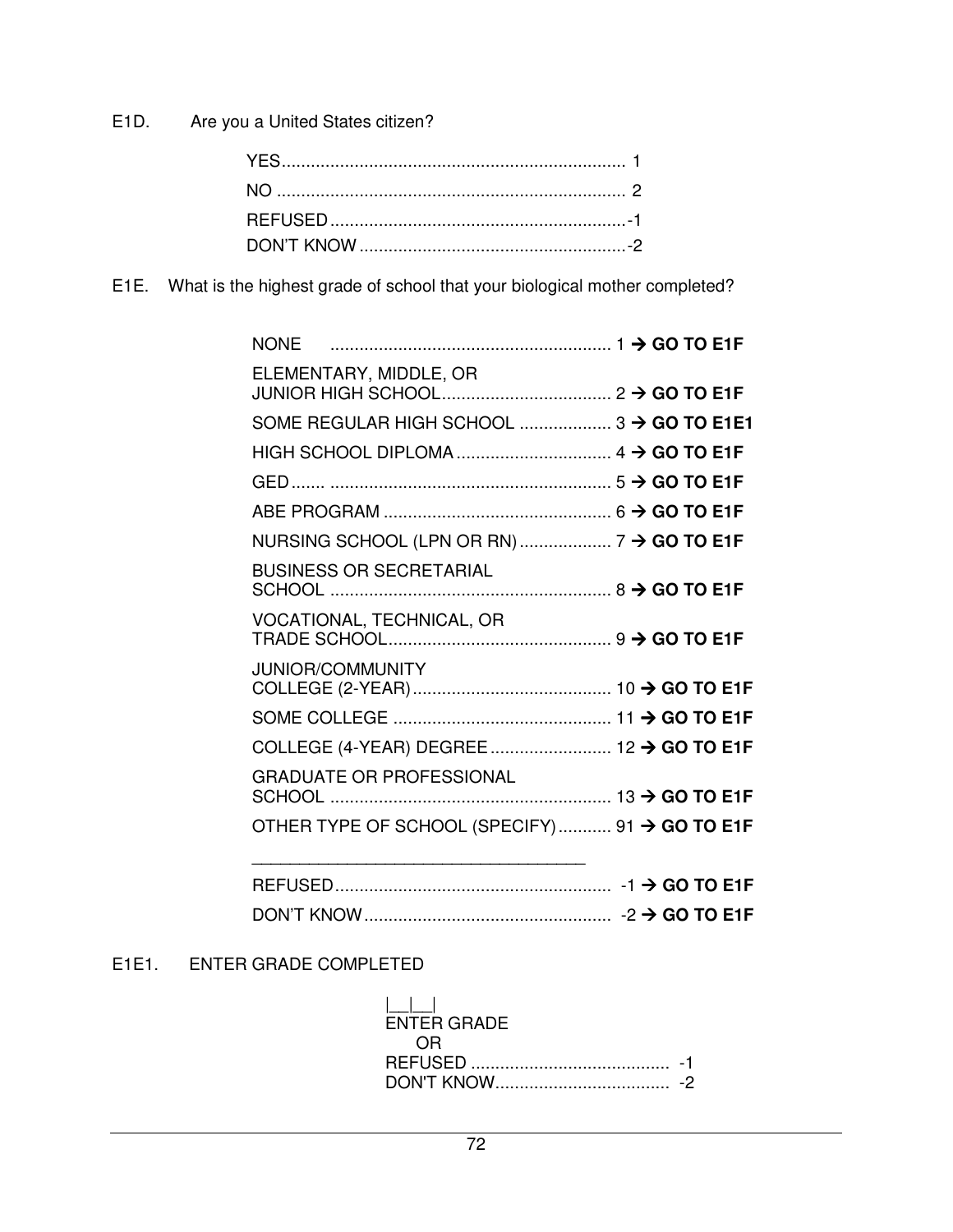E1F. What is the highest grade of school that your biological father completed?

| ELEMENTARY, MIDDLE, OR                      |  |
|---------------------------------------------|--|
| SOME REGULAR HIGH SCHOOL  3 -> GO TO E1F1   |  |
|                                             |  |
|                                             |  |
|                                             |  |
|                                             |  |
| <b>BUSINESS OR SECRETARIAL</b>              |  |
| VOCATIONAL, TECHNICAL, OR                   |  |
| <b>JUNIOR/COMMUNITY</b>                     |  |
|                                             |  |
|                                             |  |
| <b>GRADUATE OR PROFESSIONAL</b>             |  |
| OTHER TYPE OF SCHOOL (SPECIFY) 91→GO TO E1G |  |
|                                             |  |

# E1F1. ENTER GRADE COMPLETED

| $\mathbf{1}$<br><b>ENTER GRADE</b> |  |
|------------------------------------|--|
| OR.                                |  |
|                                    |  |
|                                    |  |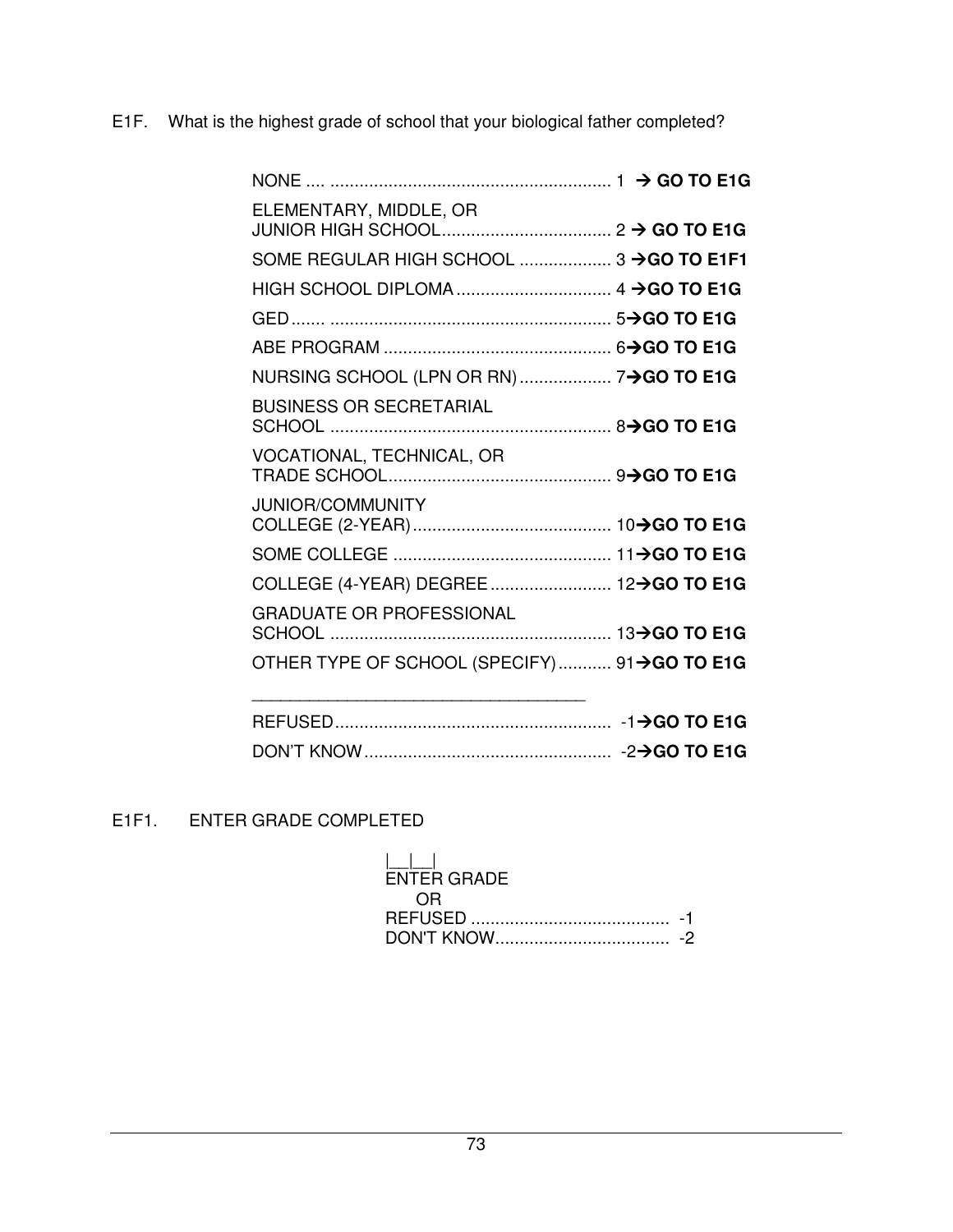E1G. {Now I have a few questions about your parents.} Are both of your parents living?

| NO. BOTH PARENTS DECEASED 4> GO TO BOX E1L |  |
|--------------------------------------------|--|
|                                            |  |
|                                            |  |

E1H. Are your parents currently living together?

E1I. How far away from you {is/are} {the closest /your} {mother/father/parent/parents} living?

| More than two miles but less than 30 miles away, 2 |  |
|----------------------------------------------------|--|
| More than 30 miles but less than 100 miles away, 3 |  |
|                                                    |  |
|                                                    |  |
|                                                    |  |

E1J. How often does {CHILD} see your {parents/mother/father}? Would you say . . .

 IF ONLY ONE GRANDPARENT LIVING, CODE FOR THE LIVING ONE. IF CHILD SEES ONE GRANDPARENT MORE THAN THE OTHER, CODE FOR THE MOST FREQUENT ONE.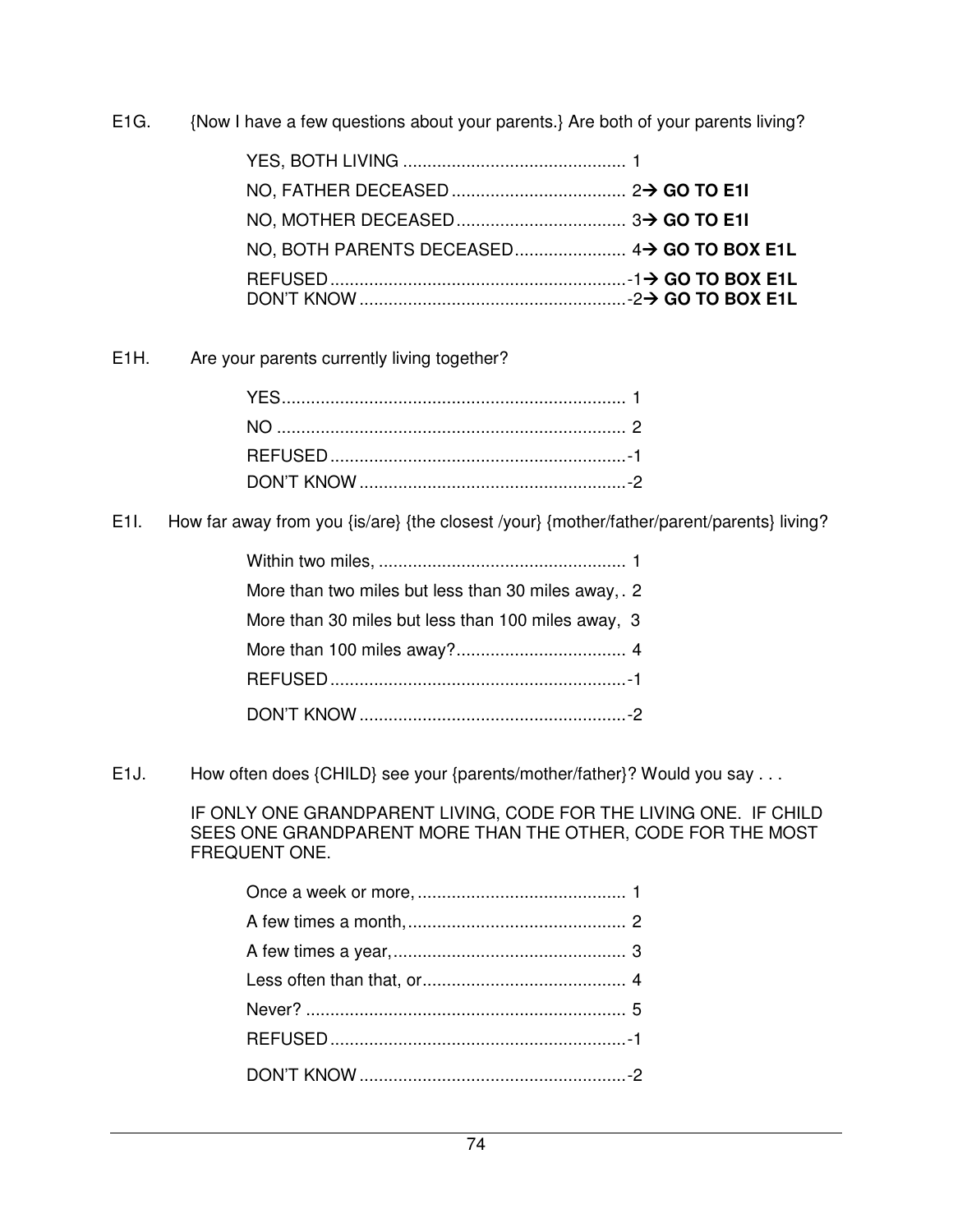E1K. How often does {CHILD} spend the night with your {parents/mother/father}? Would you say . . .

> IF ONLY ONE GRANDPARENT LIVING, CODE FOR THE LIVING ONE. IF CHILD SEES ONE GRANDPARENT MORE THAN THE OTHER, CODE FOR THE MOST FREQUENT ONE.

#### **BOX E1L**

IF MOTHER HAS ANY TYPE OF RELATIONSHIP WITH CHILD'S FATHER (A4=1, 2, 3, 4, 5, OR 6), GO TO E1M.

ELSE, GO TO E2.

E1M. Now I have a few questions about {FATHER'S} parents. Are both of his parents living?

E1N. Are {FATHER}'s parents currently living together?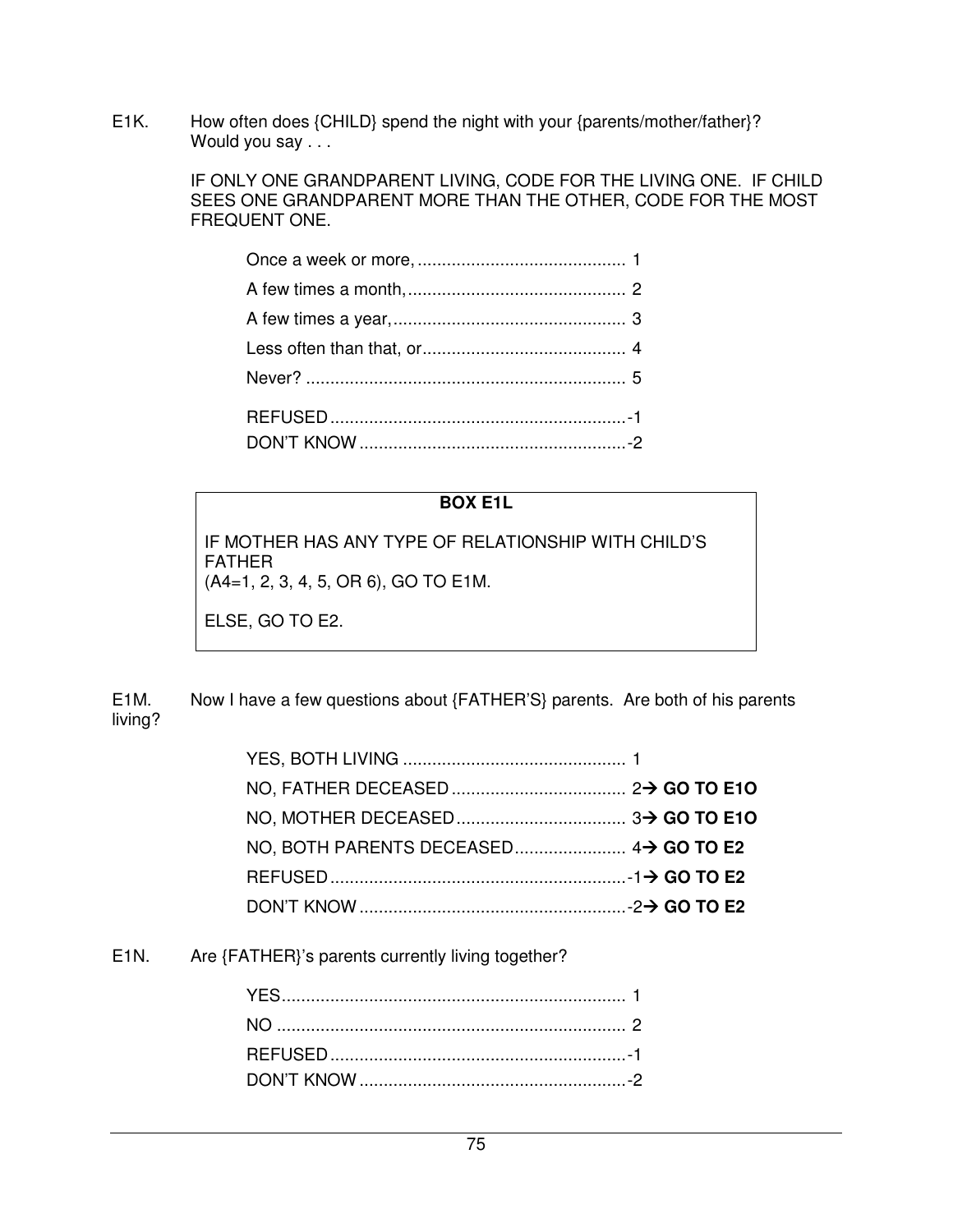E1O. How far away from you {is/are} {the closest /{{FATHER}'s} {mother/father/parent/parents} living?

| More than two miles but less than 30 miles away, 2 |  |
|----------------------------------------------------|--|
| More than 30 miles but less than 100 miles away 3  |  |
|                                                    |  |
|                                                    |  |
|                                                    |  |

E1P. How often does {CHILD} see {FATHER}'s {parents/mother/father}? Would you say . . .

> IF ONLY ONE GRANDPARENT LIVING, CODE FOR THE LIVING ONE. IF CHILD SEES ONE GRANDPARENT MORE THAN THE OTHER, CODE FOR THE MOST FREQUENT ONE.

E1Q. How often does {CHILD} spend the night with {FATHER}'s {parents/mother/father}? Would you say . . .

> IF ONLY ONE GRANDPARENT LIVING, CODE FOR THE LIVING ONE. IF CHILD SEES ONE GRANDPARENT MORE THAN THE OTHER, CODE FOR THE MOST FREQUENT ONE.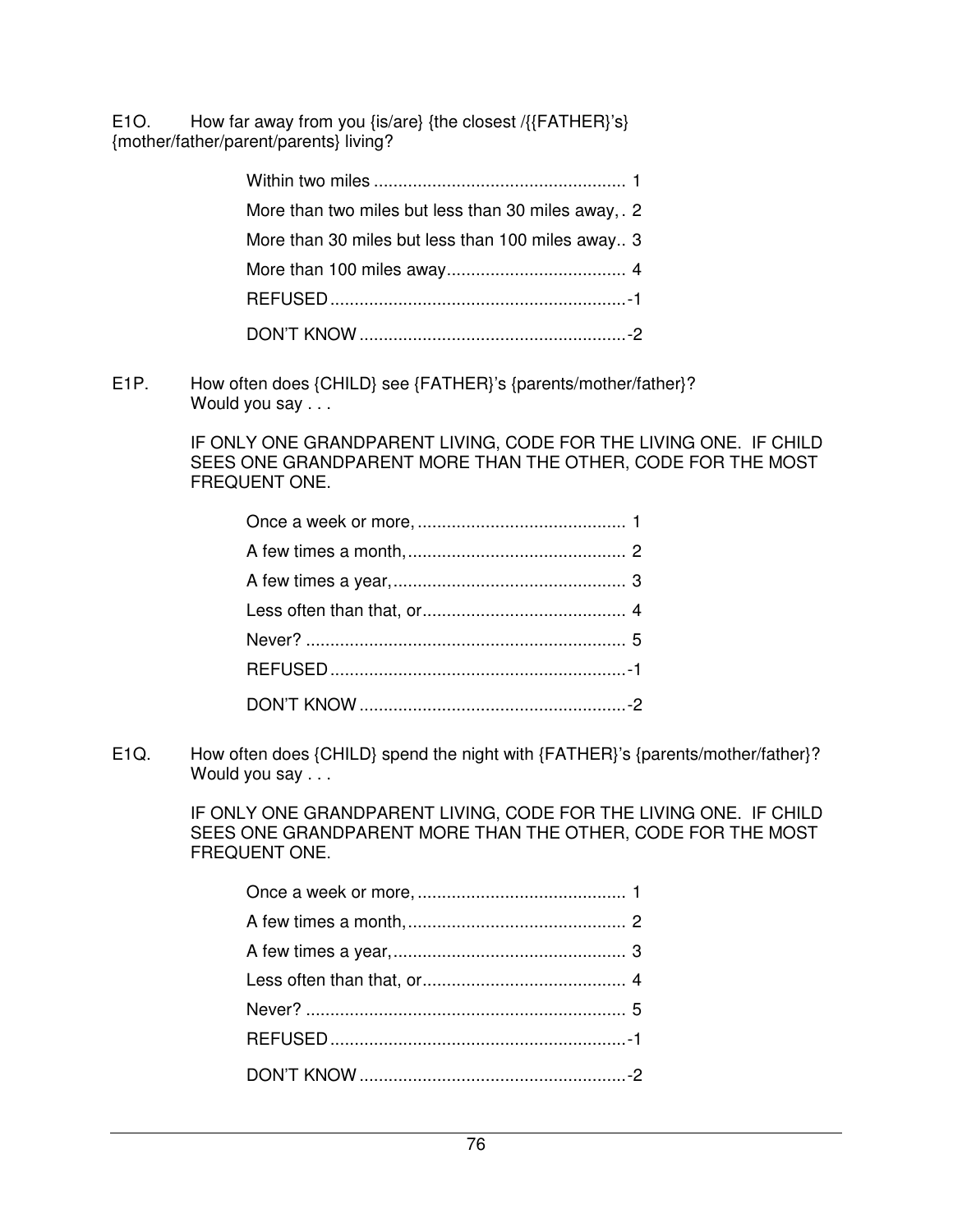E2. In the past twelve months, have you received any financial help or money from anyone other than {FATHER}? Please include your relatives and friends, and his relatives and friends, but don't include help from any government or private agency.

E2A. Who gave you financial help or money?

## **PROBE:** Anyone else?

CODE ALL THAT APPLY

| e2a 1   | RESPONDENT'S PARENTS1         |  |
|---------|-------------------------------|--|
| e2a 2   |                               |  |
| e2a 3   |                               |  |
| e2a 4   |                               |  |
| e2a 5   |                               |  |
| e2a 6   |                               |  |
| e2a 7   |                               |  |
| e2a 91  |                               |  |
|         |                               |  |
|         |                               |  |
| e2a 101 | FATHERS OF OTHER CHILDREN 101 |  |
| e2a 102 |                               |  |

E2B. About how much financial help or money were you given in the past twelve months?

## $\frac{1}{2}$   $\frac{1}{2}$   $\frac{1}{2}$   $\frac{1}{2}$   $\frac{1}{2}$   $\frac{1}{2}$   $\frac{1}{2}$   $\frac{1}{2}$   $\frac{1}{2}$   $\frac{1}{2}$   $\frac{1}{2}$   $\frac{1}{2}$   $\frac{1}{2}$   $\frac{1}{2}$   $\frac{1}{2}$   $\frac{1}{2}$   $\frac{1}{2}$   $\frac{1}{2}$   $\frac{1}{2}$   $\frac{1}{2}$   $\frac{1}{2}$   $\frac{1}{2}$  ENTER AMOUNT **GO TO E3**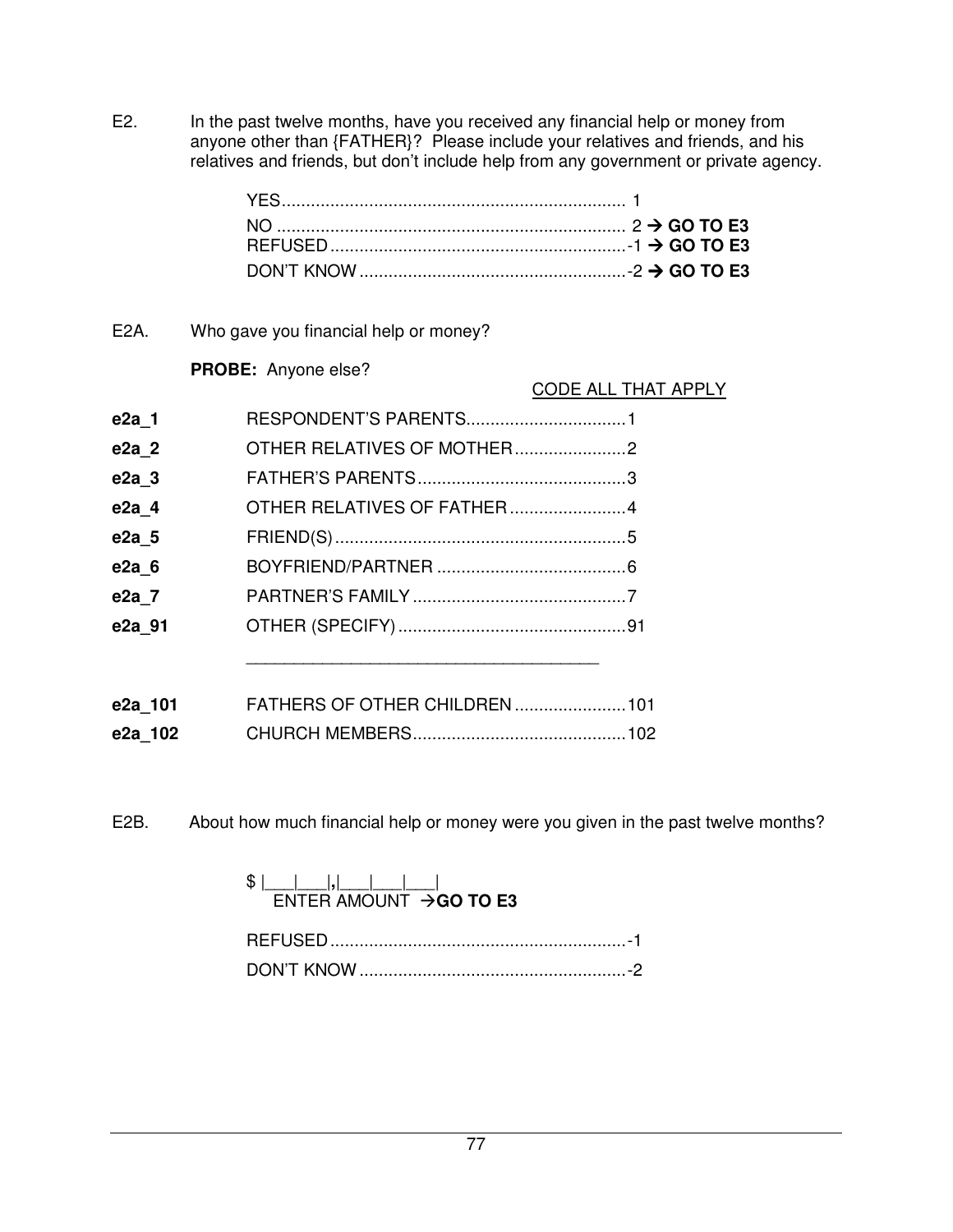I just need to know a range. Can you tell me if it was . . . E<sub>2</sub>C.

Next, I want to ask you about help you could get during this next year if you needed it. E3.

If you needed help during the next year, could you count on someone to . . .

Loan you \$200?

#### What about \$1,000? E3A.

E4. Is there someone you could count on to provide you with a place to live?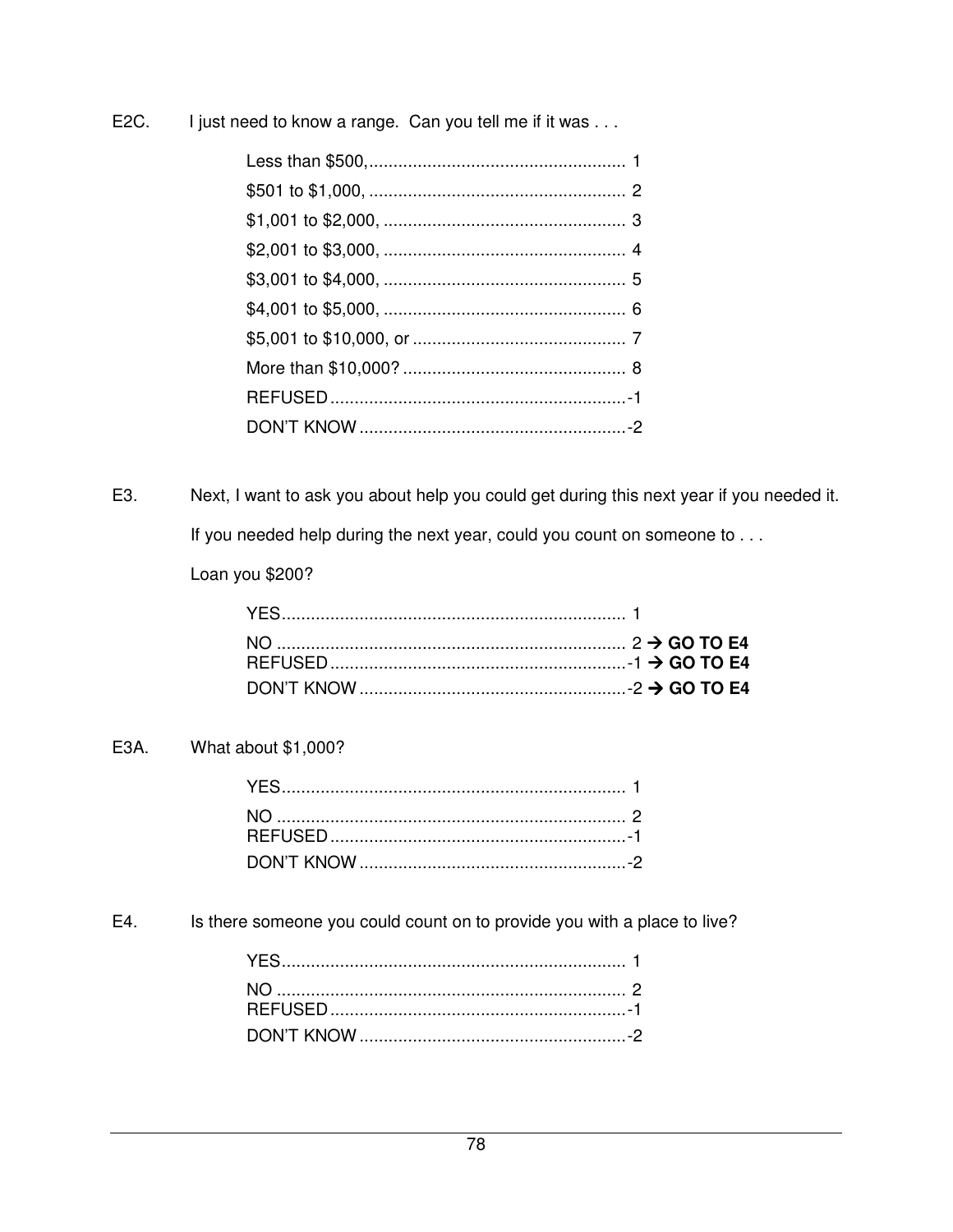E5. Is there someone you could count on to help you with emergency child care?

| NO CHILD(REN)/NO NEED FOR CARE-10 |  |
|-----------------------------------|--|
|                                   |  |

E6. Is there someone you could count on to co-sign for a bank loan with you for \$1,000?

E6A. What about co-signing for \$5,000?

E6B. If {CHILD} wanted to take lessons, join a sport, or do some other extracurricular activity that you couldn't afford, is there someone who would pay for this?

E7. The next question is about emotional support you may get from friends and family {but not including {FATHER}}. Is there any special person you know that you feel very close with—someone you share confidences and feelings with; someone you can depend on?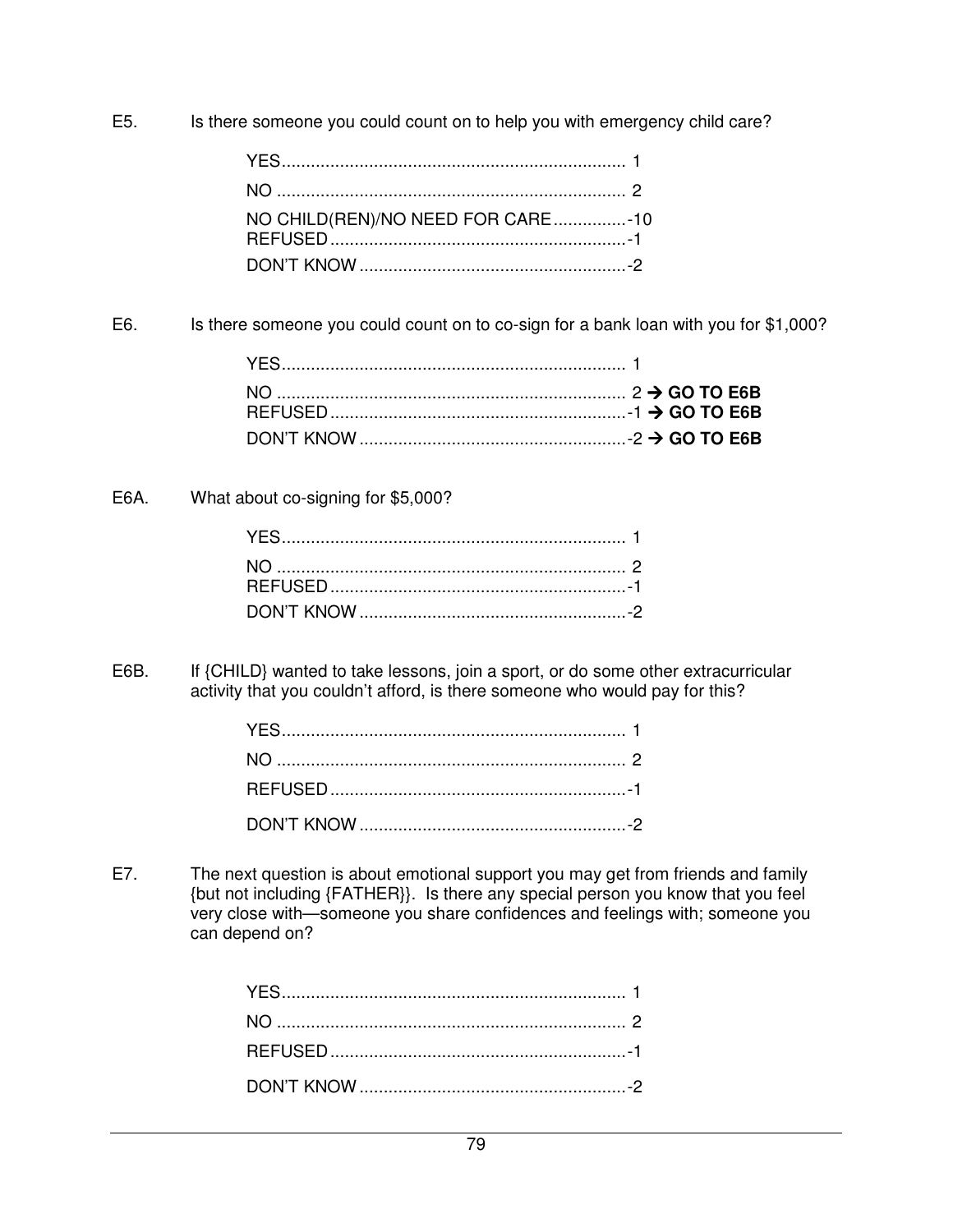E8. Suppose you had a problem, and you were feeling depressed or confused about what to do. Who could you ask for help or advice? Could you ask…

## CODE ALL THAT APPLY

| e8 0 |                                                   |  |
|------|---------------------------------------------------|--|
| e8 1 |                                                   |  |
| e8 2 |                                                   |  |
| e8_3 | {{CHILD}'s father's {parents or} relatives,  3}   |  |
| e8 4 |                                                   |  |
| e8 5 |                                                   |  |
| e8_6 |                                                   |  |
| e8 7 | {Your {partner/spouse}'s parents or relatives? 7} |  |
|      |                                                   |  |

E9. Suppose {CHILD} had a problem. Whom might {he/she} ask for help or advice other than you? Could {he/she} ask…

## CODE ALL THAT APPLY

| {{CHILD}'s father's {parents or} relatives,  3}   |
|---------------------------------------------------|
|                                                   |
|                                                   |
|                                                   |
| {Your {partner/spouse}'s parents or relatives? 7} |
|                                                   |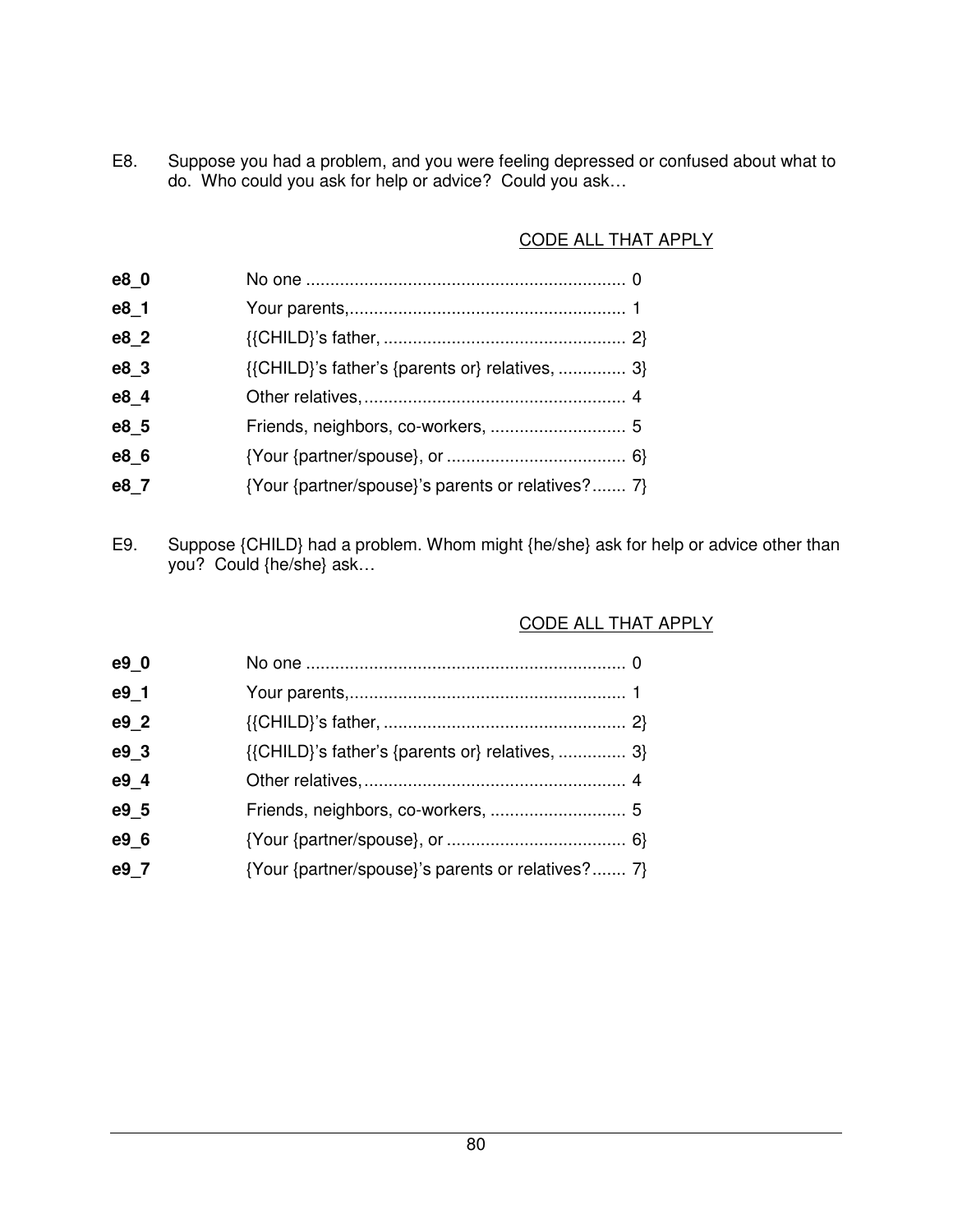## **SECTION F: ENVIRONMENT AND PROGRAMS**

F1. Now I would like to ask you some questions about your housing situation. Have you moved {since {DATE OF LAST INTERVIEW}/in the last four years}?

F1A. How many times have you moved {since {DATE OF LAST INTERVIEW}/in the last four years}?

| ENTER NUMBER OF MOVES |  |
|-----------------------|--|
| 0 R                   |  |
|                       |  |
|                       |  |

F2. What is your current housing situation? Please stop me when I read the statement that describes your situation. Do you . . .

|                                                         | <b>CODE ONE</b> |
|---------------------------------------------------------|-----------------|
|                                                         |                 |
| Live with family or friends who rent and you contribute |                 |
| Live with family or friends who rent but you do         |                 |
|                                                         |                 |
| Live in a house or condo owned by another               |                 |
| Live in temporary housing or a group                    |                 |
| Do you live in some other housing                       |                 |
| <b>HALFWAY HOUSE/TREATMENT</b>                          |                 |
|                                                         |                 |
|                                                         |                 |
|                                                         |                 |
|                                                         |                 |
|                                                         |                 |

DON'T KNOW ....................................................... -2 **GO TO F4**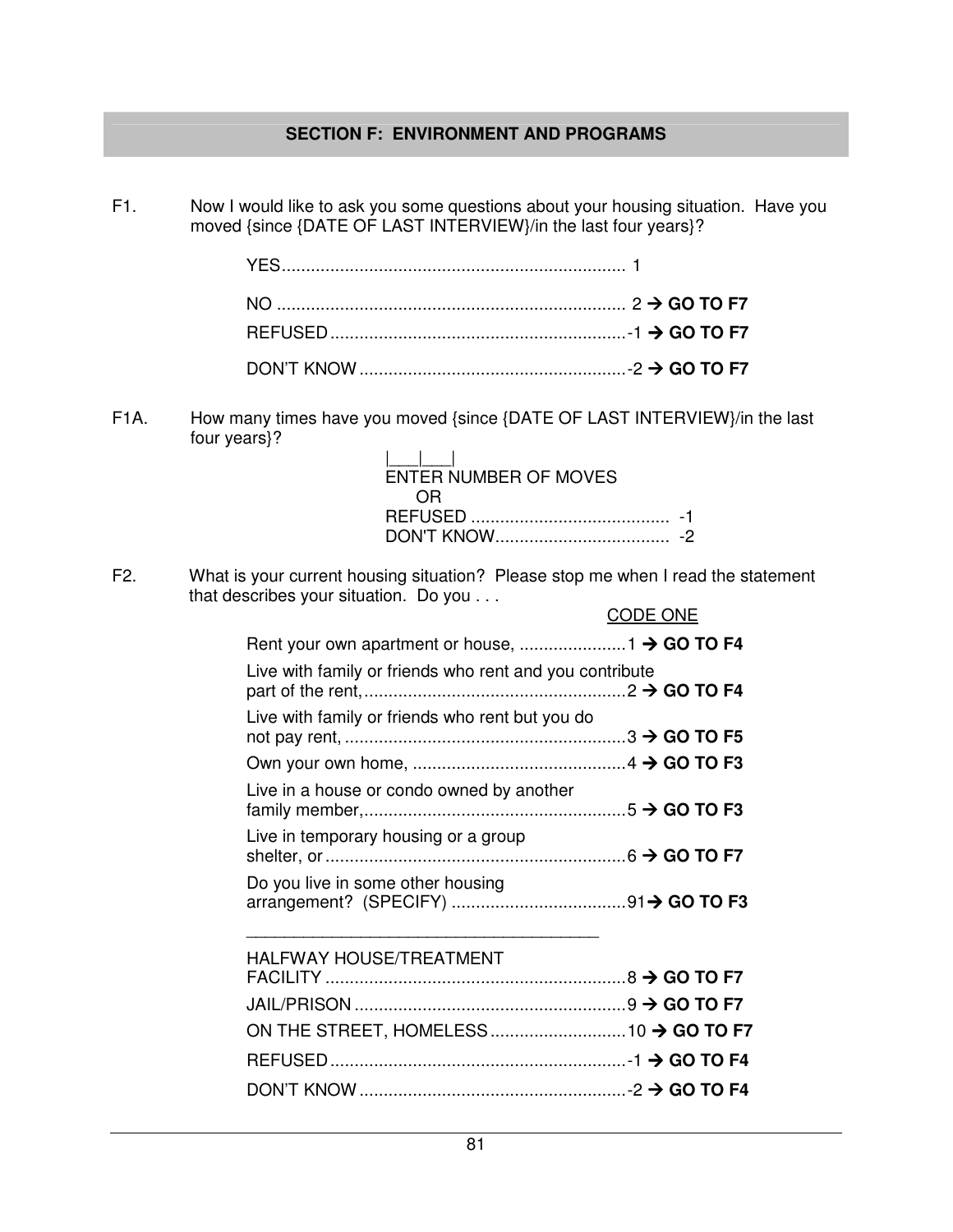F3. Approximately, how much do you think {you/they} could sell this home for today?

| S I<br>$ . $ $ $ $ $ $ $ $ $ $ $ $ $ $ $ $ $<br><b>ENTER AMOUNT</b> |
|---------------------------------------------------------------------|
|                                                                     |
|                                                                     |
|                                                                     |

F3A. Approximately, how much do {you/they} owe on this house?

| <b>ENTER AMOUNT</b> |
|---------------------|
|                     |
|                     |
|                     |

F3B. What are {your/their} monthly mortgage payments? Please include taxes and any insurance payments that are included in the monthly payments.

| <b>ENTER AMOUNT</b> |
|---------------------|
|                     |
|                     |
|                     |

\*Note: If monthly mortgage payments, equal \$0, F3B1 is not asked.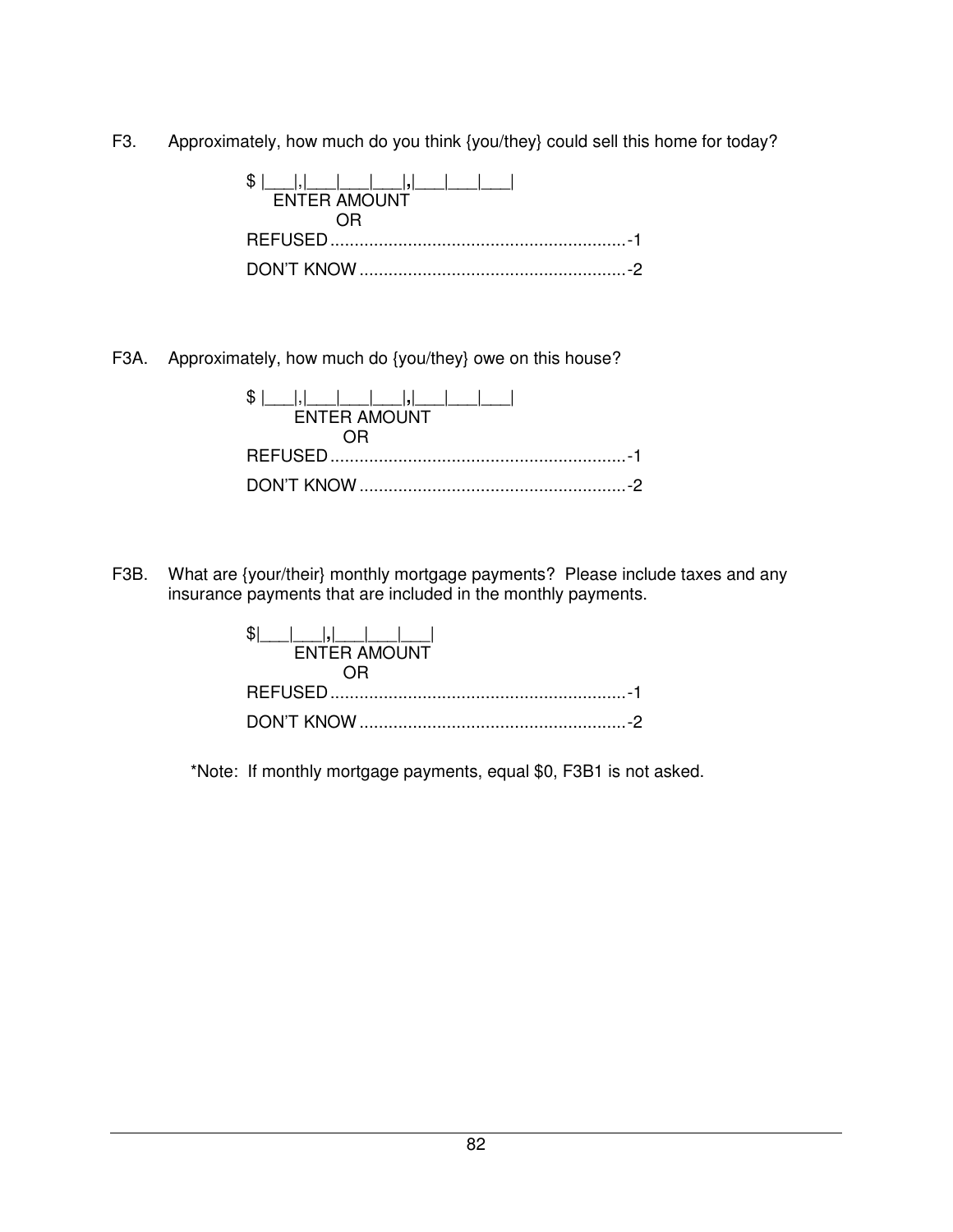F3B1. Whose name is on the mortgage for this house?

CODE ONE

| <b>FATHER'S OR CURRENT PARTNER'S</b>                            |  |
|-----------------------------------------------------------------|--|
| BOTH MOTHER'S NAME AND FATHER'S<br>OR CURRENT PARTNER'S NAMES3  |  |
| FAMILY MEMBER(S) ON THE                                         |  |
| FAMILY MEMBER(S) ON THE FATHER'S<br>OR CURRENT PARTNER'S SIDE 5 |  |
|                                                                 |  |
| MOTHER AND HER RELATIVES  101                                   |  |
|                                                                 |  |

## **BOX F3C**

IF RESPONDENT LIVES IN A HOUSE OR CONDO OWNED BY ANOTHER FAMILY MEMBER (F2=5), GO TO F4.

ELSE, GO TO F7.

F4. How much rent do you pay each month?

IF NO RENT IS PAID, ENTER ZERO.

| $\frac{1}{2}$ $\frac{1}{2}$ $\frac{1}{2}$ $\frac{1}{2}$ $\frac{1}{2}$ $\frac{1}{2}$<br>ENTER AMOUNT PER MONTH |  |
|---------------------------------------------------------------------------------------------------------------|--|
| 0 H                                                                                                           |  |
|                                                                                                               |  |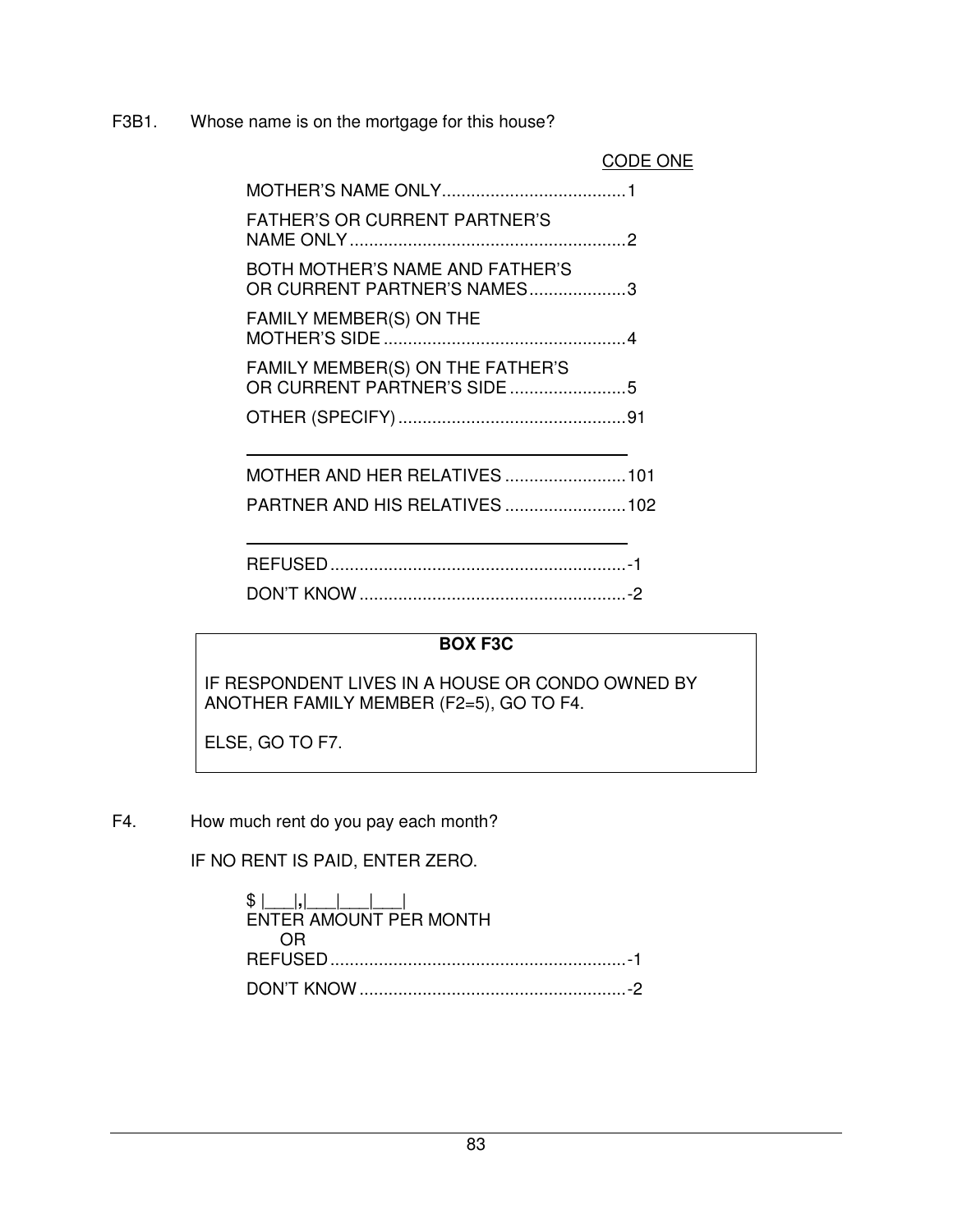## **BOX F4A**

IF RESPONDENT OWNS THEIR OWN HOME OR LIVES IN A HOUSE OR CONDO OWNED BY ANOTHER FAMILY MEMBER [F2=4 OR F2=5], GO TO F5.

ELSE, GO TO F4A.

## F4A. Whose name is on the lease for this (apartment/house/condo)?

| <b>FATHER'S OR CURRENT PARTNER'S</b>                           |  |
|----------------------------------------------------------------|--|
| BOTH MOTHER'S NAME AND FATHER'S<br>OR CURRENT PARTNER'S NAMES3 |  |
| <b>FAMILY MEMBER(S) ON THE</b>                                 |  |
| FAMILY MEMBER(S) ON THE FATHER'S                               |  |
|                                                                |  |
|                                                                |  |

MOTHER AND HER RELATIVES ......................... 101

| NOT APPLICABLE-DOES NOT |  |
|-------------------------|--|
|                         |  |
|                         |  |
|                         |  |

F4B. Are you required to report your income and assets to your landlord on an annual basis?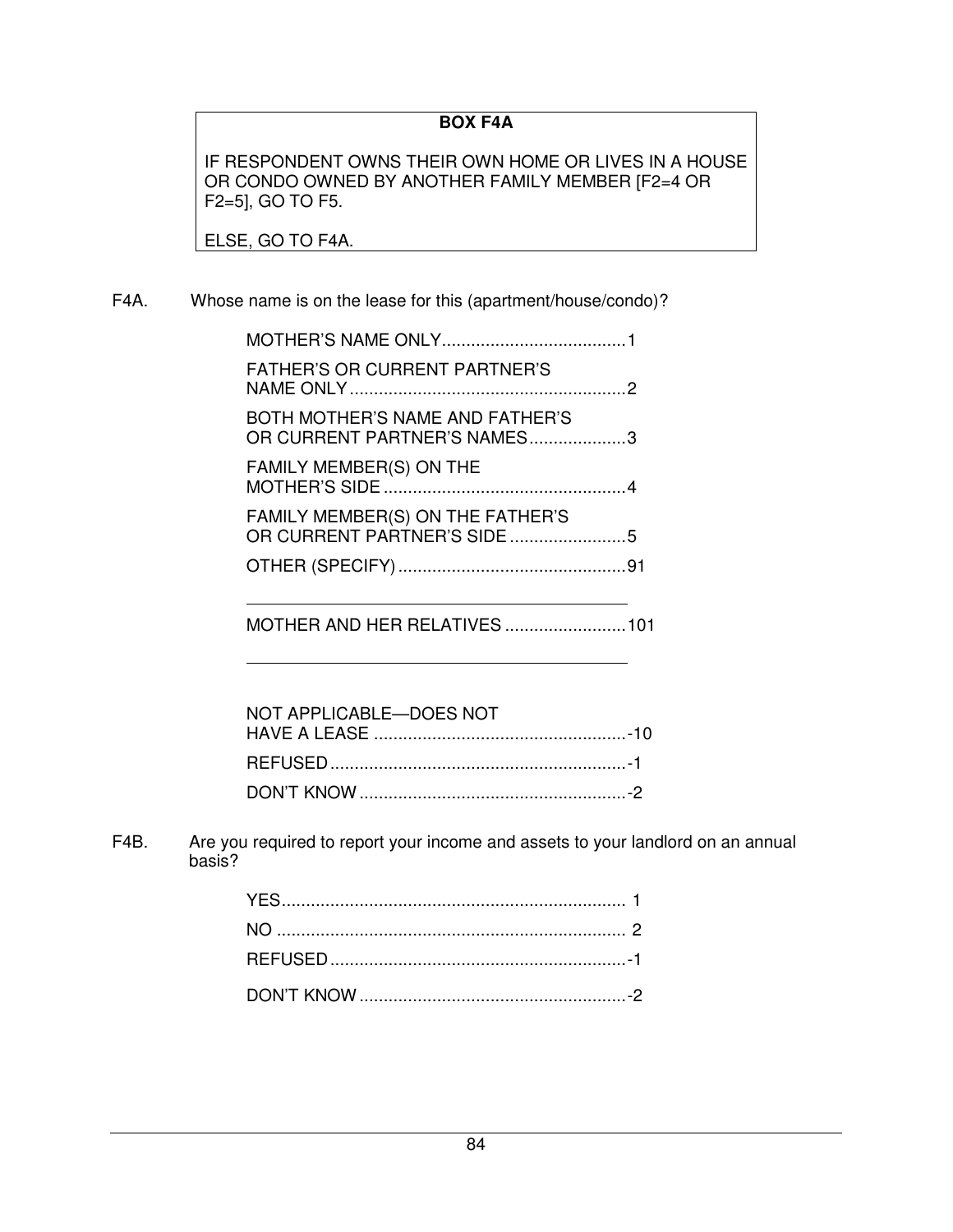F5. Is this home in a public housing project?

#### **BOX F5A**

IF RESPONDENT LIVES WITH FAMILY OR FRIENDS, BUT PAYS NO RENT [(F2=3) OR (F2=5 AND F4=0)], GO TO F7.

ELSE, GO TO F6.

F6. Is the federal, state, or local government helping to pay for your rent?

 PROBE: This help can be in the form of additional money added to your benefits, as a voucher that you give your landlord, or as assistance from Section 8.

 My next questions are about help you may have received from some agencies and government programs.

F7. In the past twelve months, have you received help from any of the following agencies or programs?

|                                                                    |                                                                                                                                                                                  | <b>YES</b> | <b>NO</b> | <b>REF</b> | DK   |
|--------------------------------------------------------------------|----------------------------------------------------------------------------------------------------------------------------------------------------------------------------------|------------|-----------|------------|------|
| <b>F7A.</b>                                                        |                                                                                                                                                                                  |            | 2         | -1         | $-2$ |
| F7B.                                                               | A welfare office or welfare job                                                                                                                                                  |            | 2         | -1         | -2   |
| F7C.                                                               | Any other agency assistance?<br>(SPECIFY)                                                                                                                                        |            | 2         | -1         | $-2$ |
| f7 101<br>f7 102<br>f7 103<br>f7 104<br>f7 105<br>f7 106<br>f7 107 | Food Stamps/WIC<br>Social Security/SSI<br>Church<br><b>Child Care Assistance</b><br><b>Health Insurance Assistance</b><br><b>Utility Assistance</b><br><b>Housing Assistance</b> |            |           |            |      |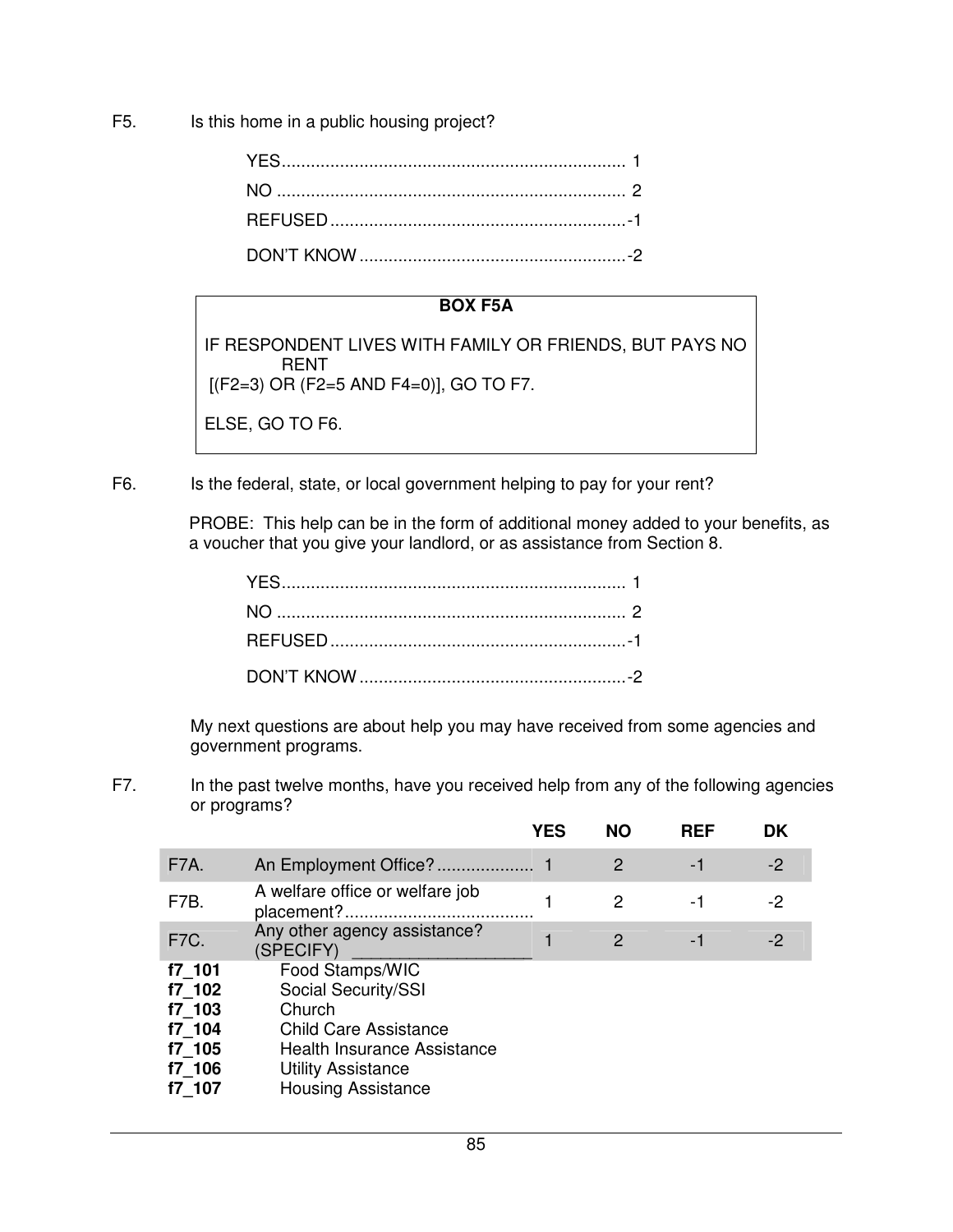- F8. In the last twelve months, have you or anyone else in your household received income from …
	- a1. Welfare or TANF? {PROBE: By welfare or TANF, we mean temporary assistance to needy families, AFDC, or cash welfare.}
	- b1. How many months did you receive help from welfare or TANF in the last twelve months?
	- c1. Approximately how much did you receive the last month you received welfare or TANF?
	- a2. Food Stamps or EBT (Electronic Bank Transfer)?
	- b2. How many months did you receive help from Food Stamps or EBT (Electronic Bank Transfer) in the last twelve months?
	- c2. Approximately how much did you receive the last month you received Food Stamps or EBT (Electronic Bank Transfer)?
	- a3. Other assistance such as Unemployment Insurance, or Worker's Compensation?
	- b3. How many months did you receive help from other assistance such as Unemployment Insurance, or Worker's Compensation in the last twelve months?
	- c3. Approximately how much did you receive the last month you received other assistance such as Unemployment Insurance, or Worker's Compensation?

#### **BOX F9**

IF THE MOTHER OR SOMEONE IN HER HOUSEHOLD RECEIVED WELFARE OR TANF IN THE LAST 12 MONTHS (F8A1=1), GO TO F10.

ELSE, GO TO F12.

F10. Are you currently receiving welfare or TANF?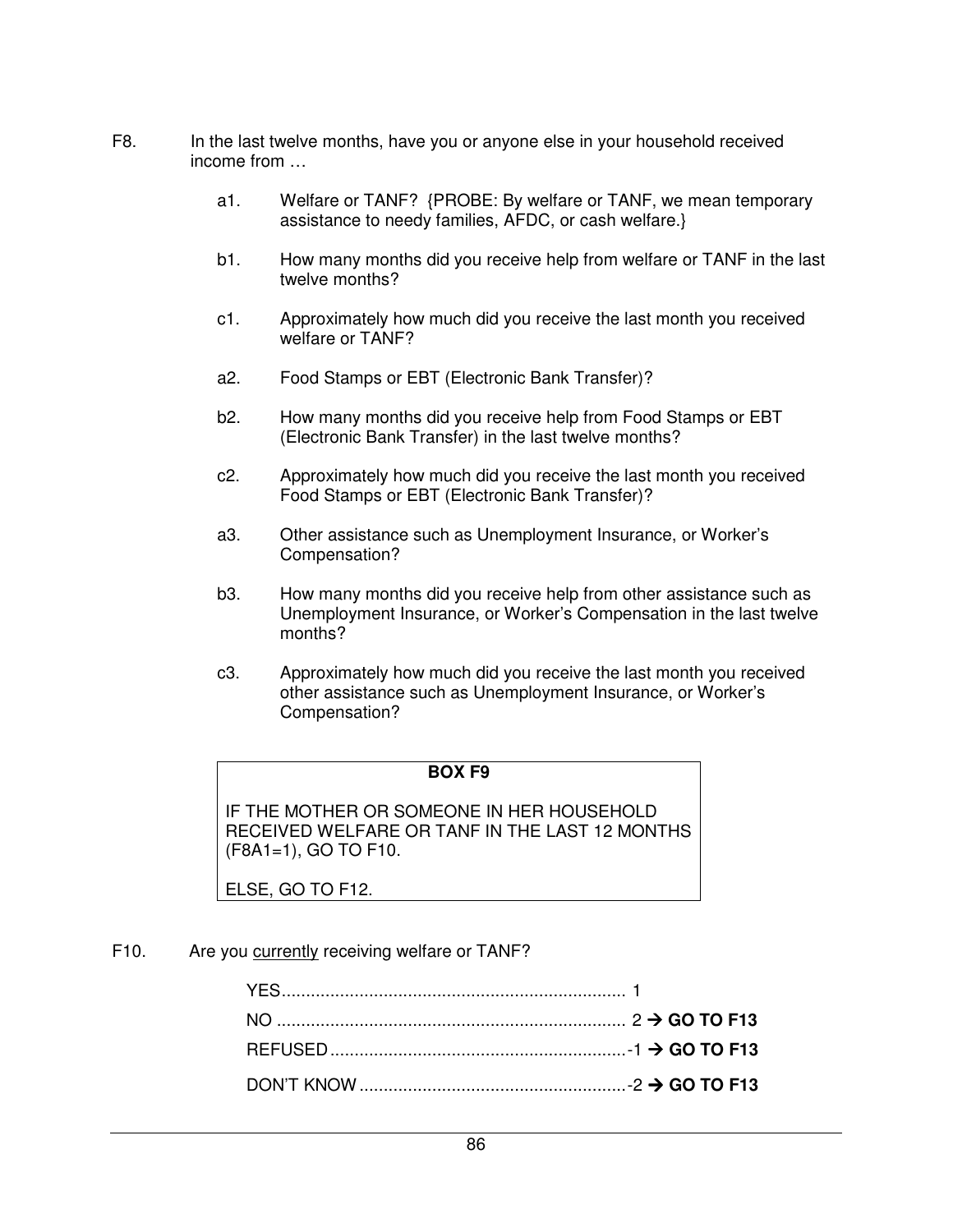F11. For how long have you been receiving welfare this time?

F11A. [For how long have you been receiving welfare this time?]

|      | $\mathbf{1}$ and $\mathbf{1}$ and $\mathbf{1}$<br><b>FNTER YEARS</b> |  |
|------|----------------------------------------------------------------------|--|
| ( )H |                                                                      |  |
|      |                                                                      |  |

F11B. [For how long have you been receiving welfare this time?]

| $\mathbf{1}$ and $\mathbf{1}$ and $\mathbf{1}$<br>ENTER MONTHS |
|----------------------------------------------------------------|
|                                                                |
| ⇔⊢                                                             |
|                                                                |
|                                                                |

**GO TO BOX F15** 

F12. Have you received welfare or TANF at any time over the last four years?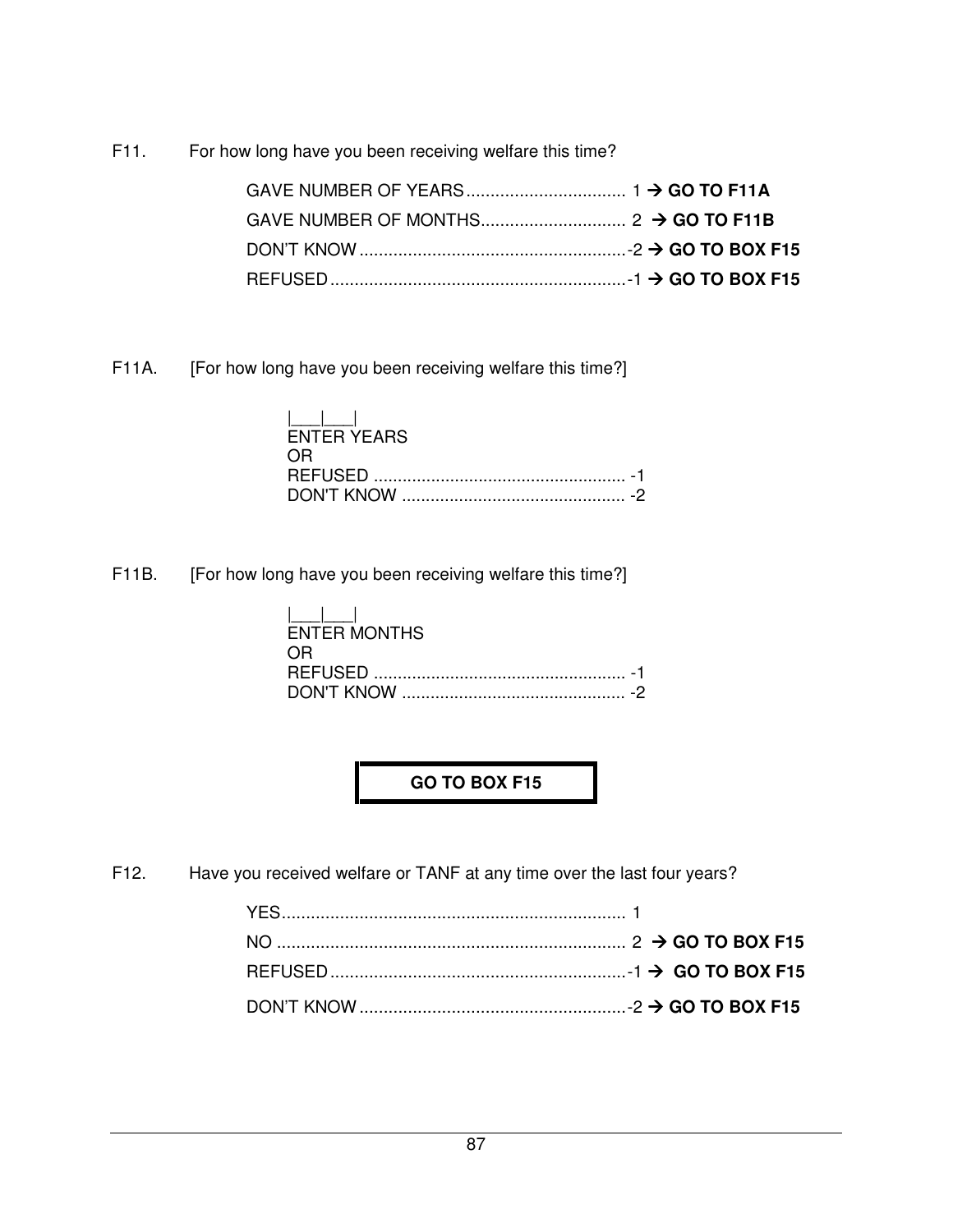F13. When did you last receive welfare or TANF?

PROBE: Do you know the month?

|\_\_\_|\_\_\_| ENTER MONTH OR REFUSED ......................................... -1 DON'T KNOW .................................... -2

F13A. When did you last receive welfare or TANF?

PROBE: Do you know the year?

| $\frac{1}{2}$ . $\frac{1}{2}$ . $\frac{1}{2}$ . $\frac{1}{2}$ . $\frac{1}{2}$<br><b>FNTFR YFAR</b> |  |
|----------------------------------------------------------------------------------------------------|--|
| - OR                                                                                               |  |
|                                                                                                    |  |
|                                                                                                    |  |

F14. When you stopped receiving welfare or TANF benefits, was it your decision to leave welfare or did the welfare department stop your cash grant?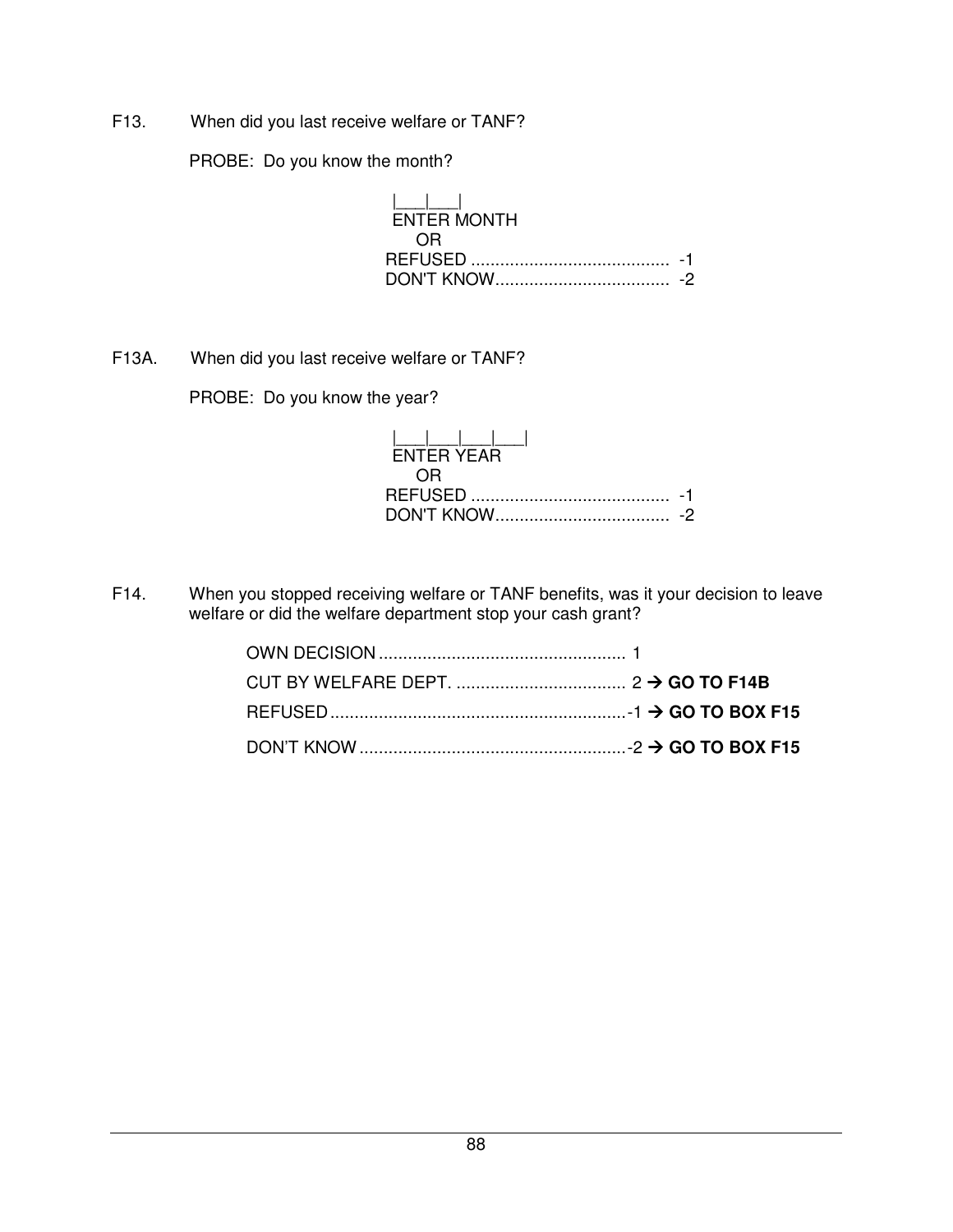F14A. Why did you decide to stop receiving cash aid?

IF MORE THAN ONE REASON GIVEN, PROBE FOR MAIN REASON.

|                                                                                  | CODE ONE |
|----------------------------------------------------------------------------------|----------|
|                                                                                  |          |
| GOT A DIFFERENT OR BETTER JOB $2 \rightarrow$ GO TO BOX F15                      |          |
| WORKED MORE HOURS OR GOT A<br>RAISE OR GOT MORE EARNINGS  3 → GO TO BOX F15      |          |
|                                                                                  |          |
| MOVED IN WITH PARTNER WHO                                                        |          |
|                                                                                  |          |
| MOVED TO ANOTHER COUNTY                                                          |          |
| WANTED TO SAVE UP SOME MONTHS                                                    |          |
| WANTED TO AVOID THE WORK OR<br>OTHER PARTICIPATION REQUIREMENTS9 → GO TO BOX F15 |          |
|                                                                                  |          |
|                                                                                  |          |
|                                                                                  |          |
|                                                                                  |          |
| STARTED RECEIVING CHILD SUPPORT 103 → GO TO BOX F15                              |          |
|                                                                                  |          |

| DON'T KNOW |  |
|------------|--|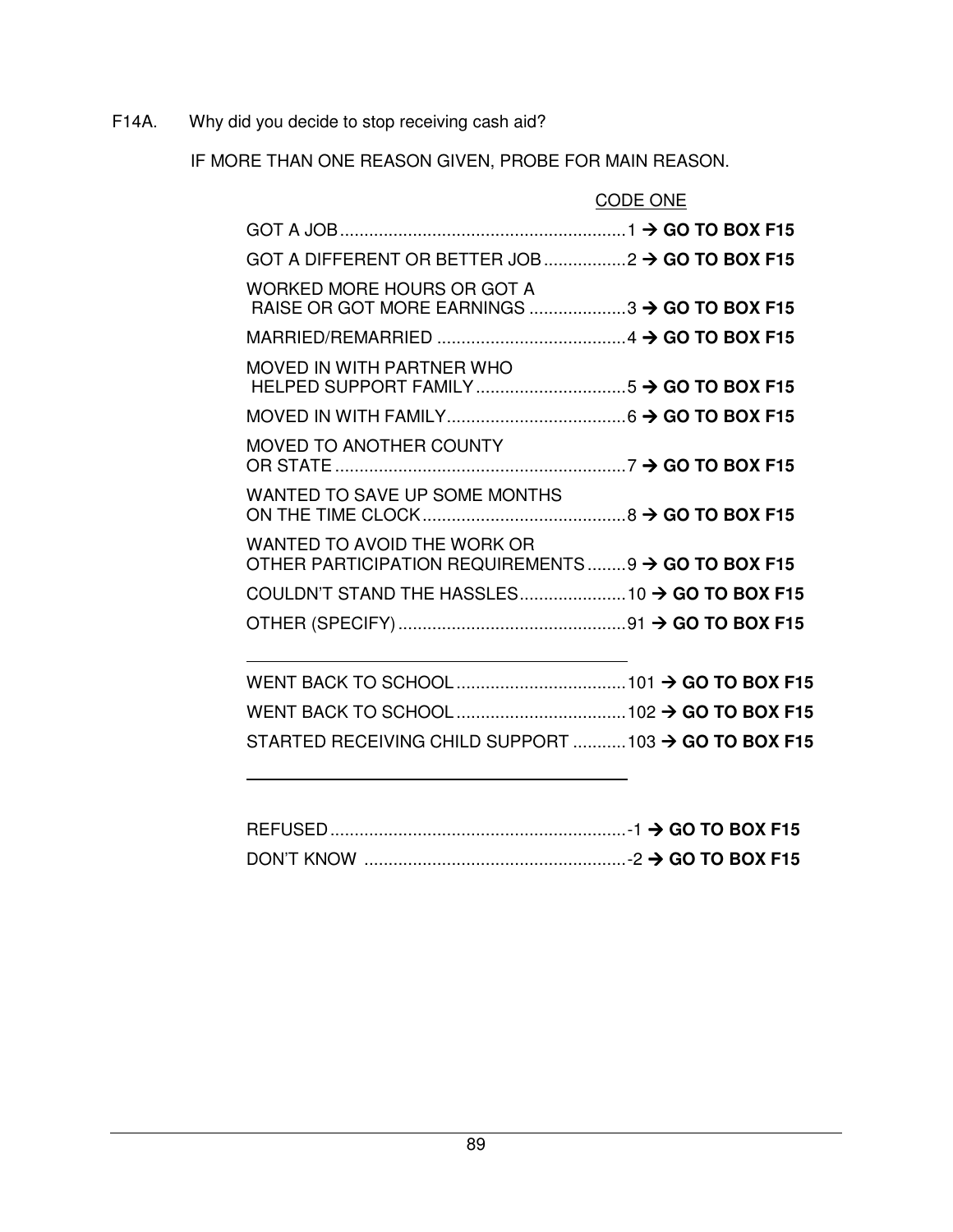F14B. Why did the welfare office stop or cut off your cash aid?

IF MORE THAN ONE REASON, PROBE FOR MAIN REASON.

|  | CODE ONE |
|--|----------|
|--|----------|

| <b>EARNINGS INCREASED AND MADE</b>                          |  |
|-------------------------------------------------------------|--|
|                                                             |  |
| REACHED END OF WELFARE TIME                                 |  |
| DID NOT FOLLOW PROGRAM RULES<br>AND WAS CUT OFF/SANCTIONED4 |  |
| MARRIED/REMARRIED/                                          |  |
|                                                             |  |
| <b>MOVED TO ANOTHER COUNTY</b>                              |  |
|                                                             |  |

NO LONGER HAS DEPENDENT CHILDREN.......101

#### **BOX F15**

IF THE MOTHER OR SOMEONE IN HER HOUSEHOLD WAS ON WELFARE/TANF IN THE LAST 12 MONTHS (F8A1=1), GO TO F16.

ELSE, GO TO F18.

F16. Were you required to do anything, such as work, go to school, look for a job, or name the father of your child in return for your welfare benefits?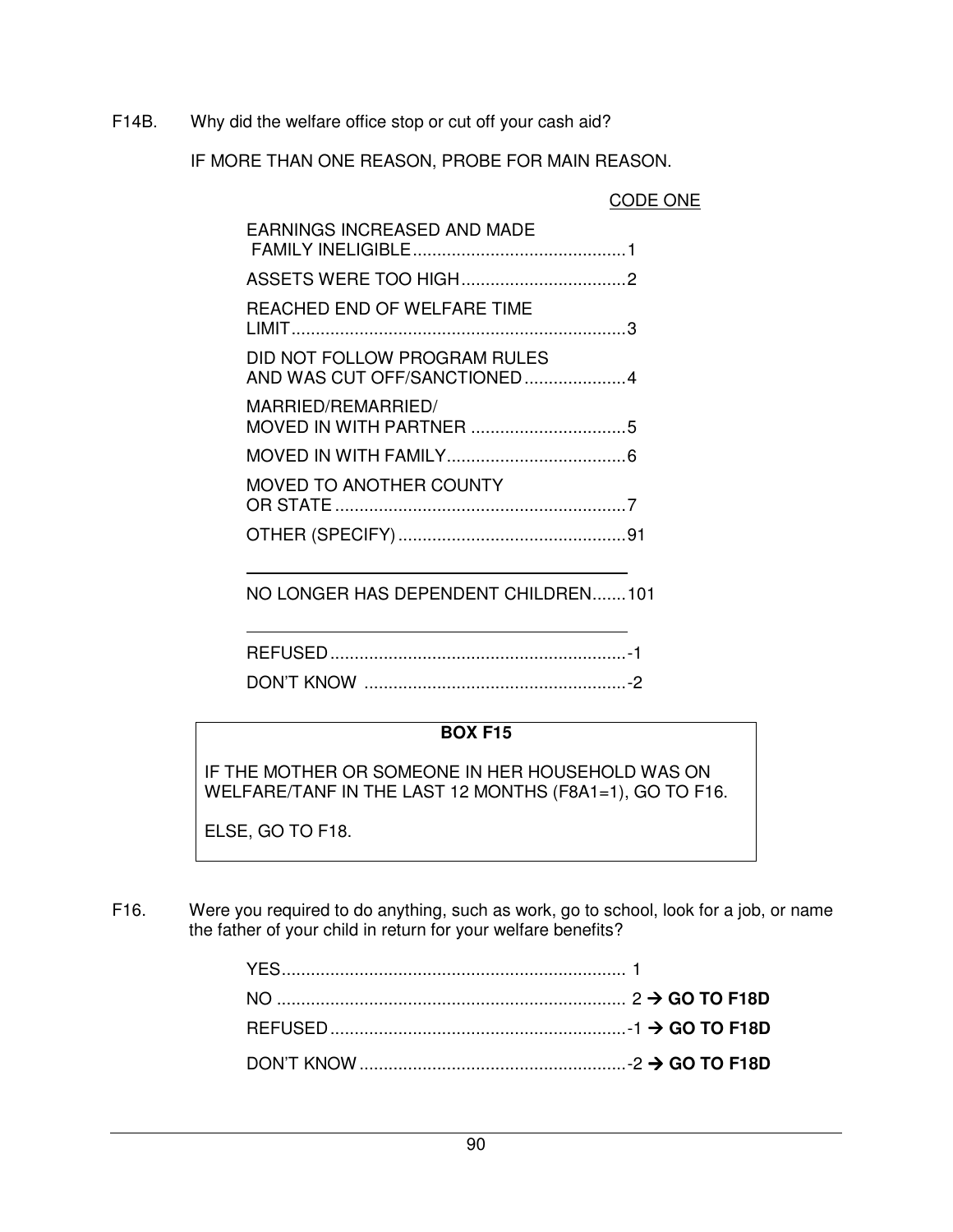F16A. What were you required to do?

PROBE: Anything else?

## CODE ALL THAT APPLY

| f16A 1   |                                   |  |
|----------|-----------------------------------|--|
| f16A 2   |                                   |  |
| f16A 3   |                                   |  |
| f16A 4   |                                   |  |
| f16A 5   |                                   |  |
| f16A 91  |                                   |  |
|          |                                   |  |
| f16A 101 | HAD TO GET CHILD SUPPORT ORDER101 |  |

F17. Were your welfare benefits reduced or cut at any time in the past twelve months because you did not fulfill these requirements?

## **GO TO F18D**

F18. Was there ever a time in the past twelve months that you thought you might be eligible for welfare?

F18A. Did you apply for welfare in the past twelve months?

| NO, DID NOT APPLY (OR DID |  |
|---------------------------|--|
|                           |  |
|                           |  |
|                           |  |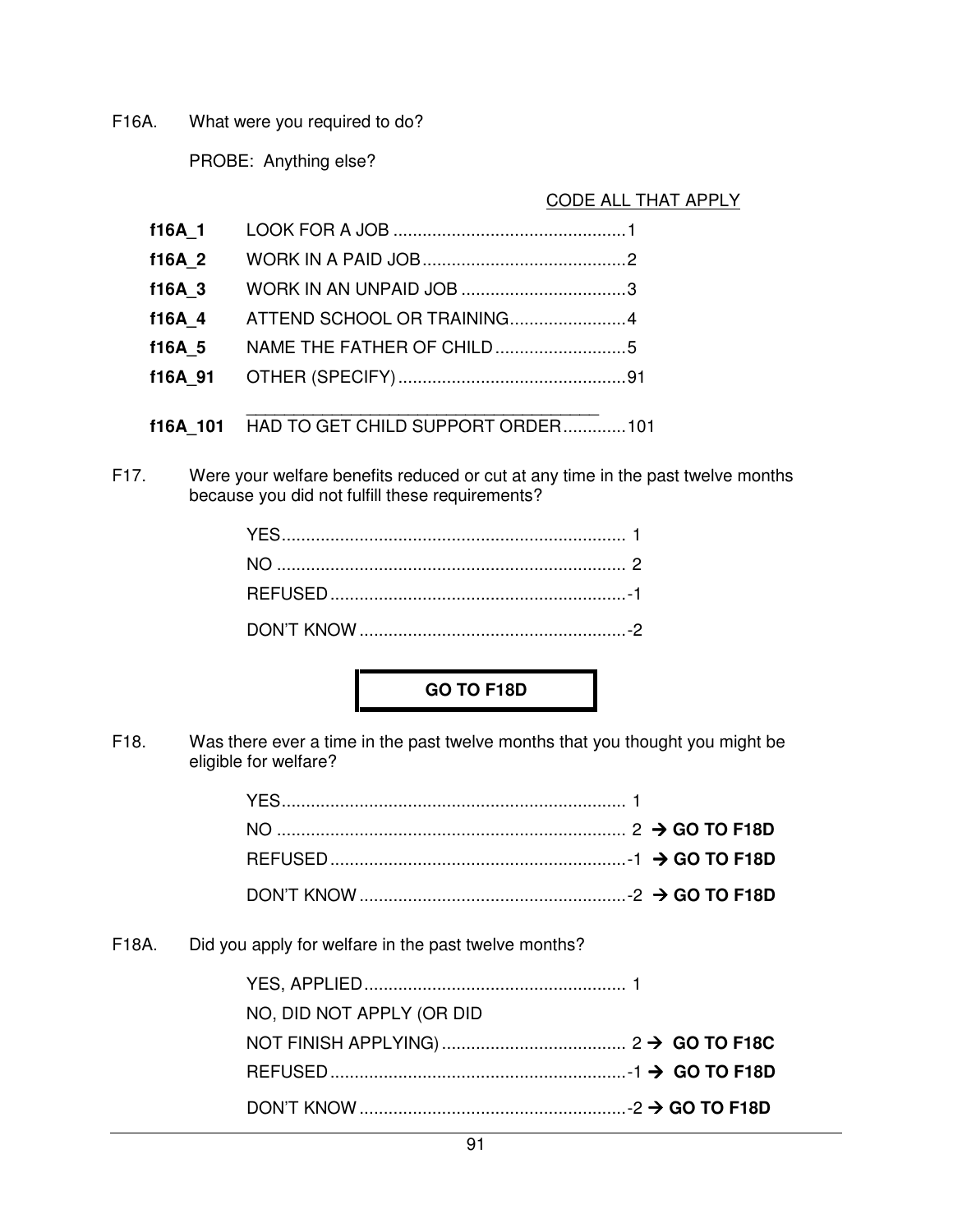F18B. What happened with the application? Was it turned down, did you get the benefits, or are you still waiting to hear?

|  | CODE ONE |
|--|----------|
|  |          |
|  |          |
|  |          |
|  |          |
|  |          |
|  |          |

F18C. Why didn't you apply for welfare? Was it because you didn't know how to apply, you did not want to go on welfare, or some other reason?

**GO TO F18D** 

|                            | ODE ONE                         |
|----------------------------|---------------------------------|
|                            |                                 |
|                            |                                 |
| NEVER GOT AROUND TO IT3    |                                 |
|                            |                                 |
|                            | HAD ANOTHER SOURCE OF MONEY 101 |
| DID NOT EXPECT APPLICATION |                                 |
|                            |                                 |
|                            | MORE TROUBLE THAN ITS WORTH 103 |
|                            |                                 |
|                            |                                 |

F18D. Have you or {CHILD} received Supplemental Security Income (SSI) in the past twelve months?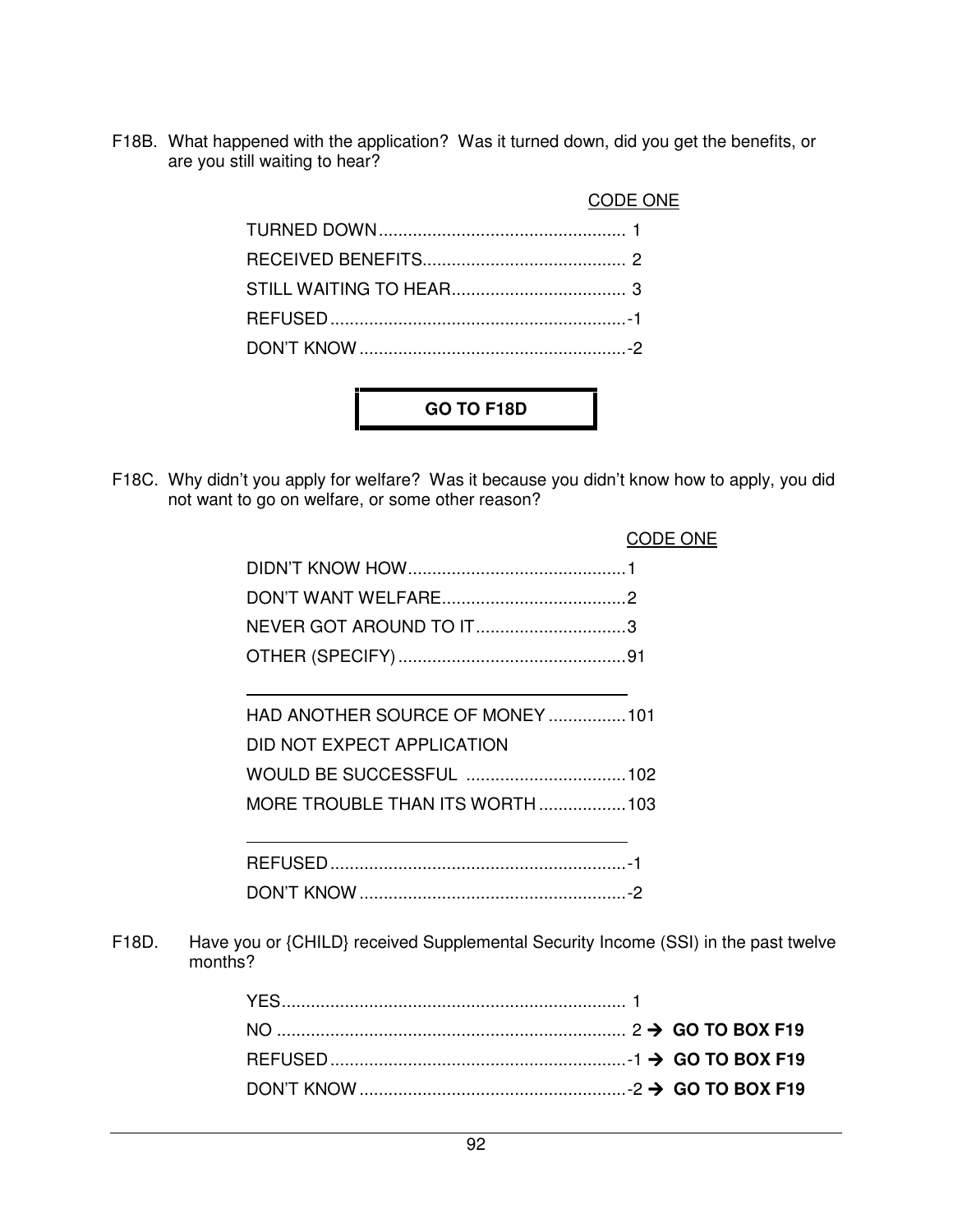F18E. Who has received SSI in the past twelve months?

 CODE ONE RESPONDENT ..................................................... 1 CHILD ................................................................... 2 BOTH RESPONDENT AND CHILD....................... 3 OTHER (SPECIFY) ............................................... 91 \_\_\_\_\_\_\_\_\_\_\_\_\_\_\_\_\_\_\_\_\_\_\_\_\_\_\_\_\_\_\_\_\_\_\_\_\_ OTHER CHILDREN IN HOUSEHOLD...................101 \_\_\_\_\_\_\_\_\_\_\_\_\_\_\_\_\_\_\_\_\_\_\_\_\_\_\_\_\_\_\_\_\_\_\_\_\_ REFUSED ............................................................. -1 DON'T KNOW ....................................................... -2

F18F. How many months did {you/{CHILD}/you and {CHILD}/{OTHER}} receive SSI in the past twelve months?

| ENTER NUMBER OF MONTHS<br>$\bigcap$ |  |
|-------------------------------------|--|
|                                     |  |
|                                     |  |

F18G. Approximately how much did {you/{CHILD}/you and {CHILD}/{OTHER}} receive each month?

 $$|$  | | | | | | ENTER AMOUNT **OR CONSTRUCTION** REFUSED ......................................... -1 DON'T KNOW .................................... -2

## **BOX F19**

IF THE MOTHER OR SOMEONE IN HER HOUSEHOLD RECEIVED FOOD STAMPS OR EBT IN THE PAST 12 MONTHS (F8A2=1), GO TO F21.

ELSE, GO TO F20.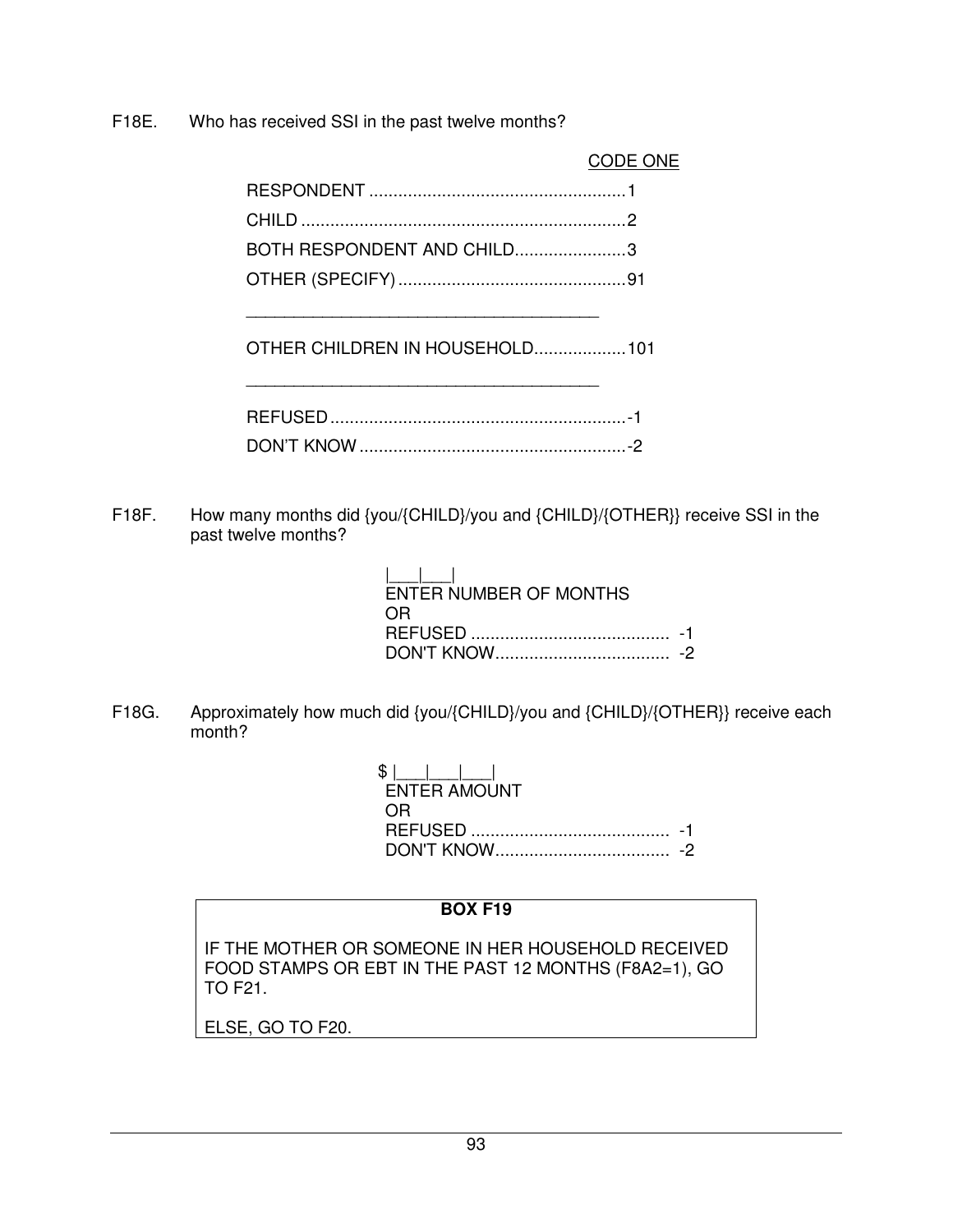F20. Was there ever a time in the past twelve months that you thought you might be eligible for food stamps or EBT (Electronic Bank Transfer)?

F20A. Did you apply for food stamps or EBT (Electronic Bank Transfer) in the past twelve months?

| NO, DID NOT APPLY (OR DID |  |
|---------------------------|--|
|                           |  |
|                           |  |
|                           |  |

F20B. What happened with the application? Was it turned down, did you get the food stamps or EBT (Electronic Bank Transfer), or are you still waiting to hear?

| CODE ONE |
|----------|
|          |
|          |
|          |
|          |
|          |
|          |
|          |

F21. Did you fill out a federal tax return for 2005 or 2006\*? \*years updated throughout interviewing to indicate previous tax years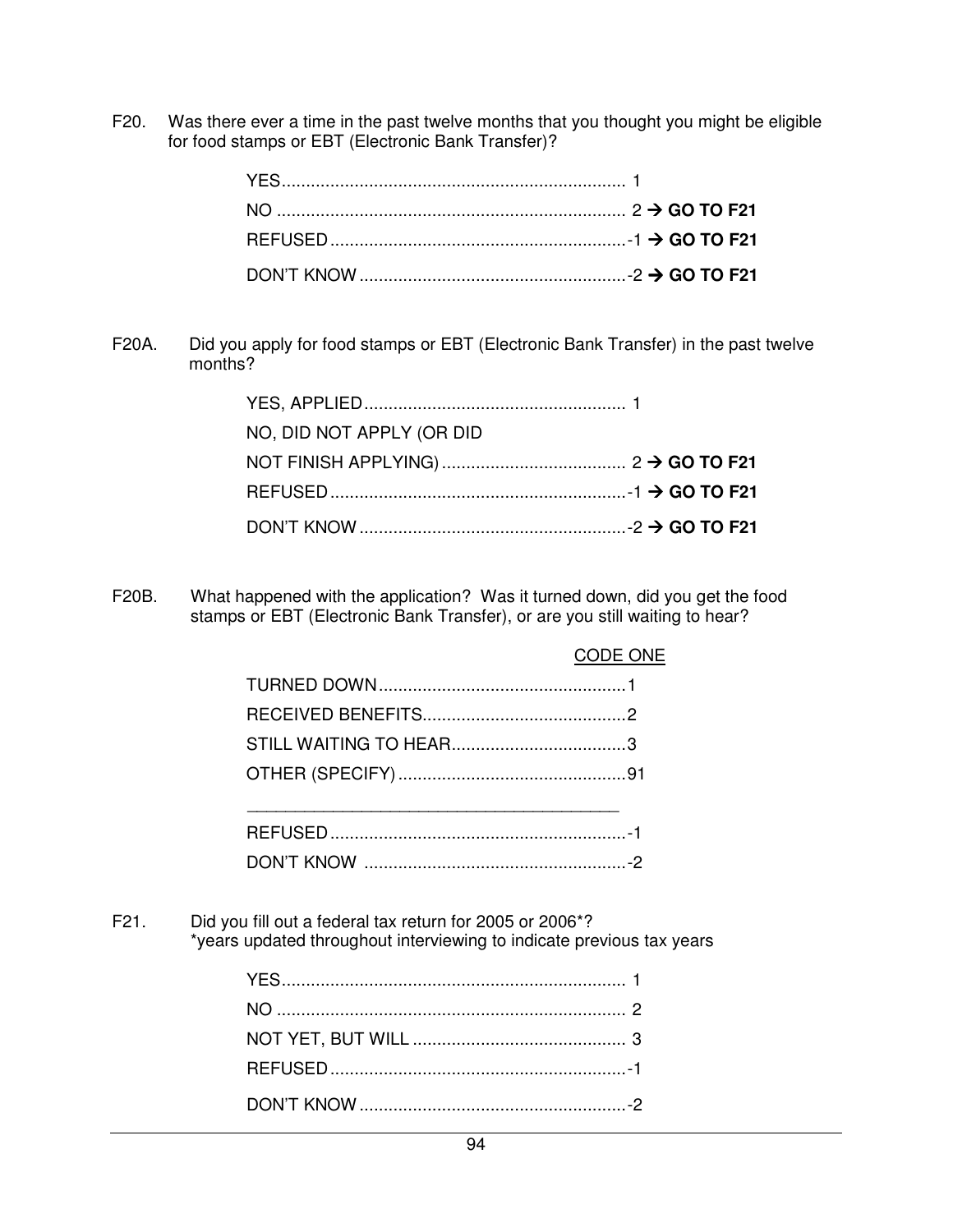F22. As part of filling out your federal tax return the last time, did you fill out a special form to claim the Earned Income Credit, called Schedule EIC?

> PROBE IF DON'T KNOW WHAT EIC IS: The federal government has a special rule that allows working people who make less than about \$29,000 a year to get a tax refund. It's called the Earned Income Credit or EIC. Sometimes, if the IRS thinks that someone is eligible for the EIC they send out a letter asking that person to fill out a special form so that they can claim the EIC.

F23. We are also interested in some of the problems that families face making ends meet. In the past twelve months, did you do any of the following because there wasn't enough money?

|       |                                                                                                                                                                                         | <b>YES</b>   | <b>NO</b>      | <b>REF</b> | <b>DK</b> |
|-------|-----------------------------------------------------------------------------------------------------------------------------------------------------------------------------------------|--------------|----------------|------------|-----------|
| F23A. | In the past twelve months, did you receive free food or                                                                                                                                 | $\mathbf{1}$ | 2              | $-1$       | $-2$      |
| F23B. | (In the past twelve months,) Were you ever hungry, but didn't                                                                                                                           | $\mathbf{1}$ | $\overline{2}$ | $-1$       | $-2$      |
| F23C. | (In the past twelve months,) Did you not pay the full amount                                                                                                                            | $\mathbf{1}$ | $\overline{2}$ | $-1$       | $-2$      |
| F23D. | (In the past twelve months,) Were you evicted from your<br>home or apartment for not paying the rent or mortgage?                                                                       | $\mathbf{1}$ | $\overline{2}$ | $-1$       | $-2$      |
| F23E. | (In the past twelve months,) Did you not pay the full amount                                                                                                                            | $\mathbf{1}$ | $\overline{2}$ | $-1$       | $-2$      |
| F23F. | (In the past twelve months.) Was your gas or electric service<br>ever turned off, or the heating oil company did not deliver oil,<br>because there wasn't enough money to pay the bills | $\mathbf{1}$ | $\overline{2}$ | $-1$       | $-2$      |
| F23G. | (In the past twelve months,) Did you borrow money from                                                                                                                                  | $\mathbf{1}$ | $\overline{2}$ | $-1$       | $-2$      |
| F23H. | (In the past twelve months,) Did you move in with other<br>people even for a little while because of financial problems                                                                 | $\mathbf{1}$ | $\overline{2}$ | $-1$       | $-2$      |
| F23I. | (In the past twelve months.) Did you stay at a shelter, in an<br>abandoned building, an automobile or any other place not<br>meant for regular housing, even for one night?             | $\mathbf{1}$ | $2^{\circ}$    | $-1$       | $-2$      |
| F23J. | (In the past twelve months,) Was there anyone in your<br>household who needed to see a doctor or go to the hospital                                                                     | $\mathbf{1}$ | $\overline{2}$ | $-1$       | $-2$      |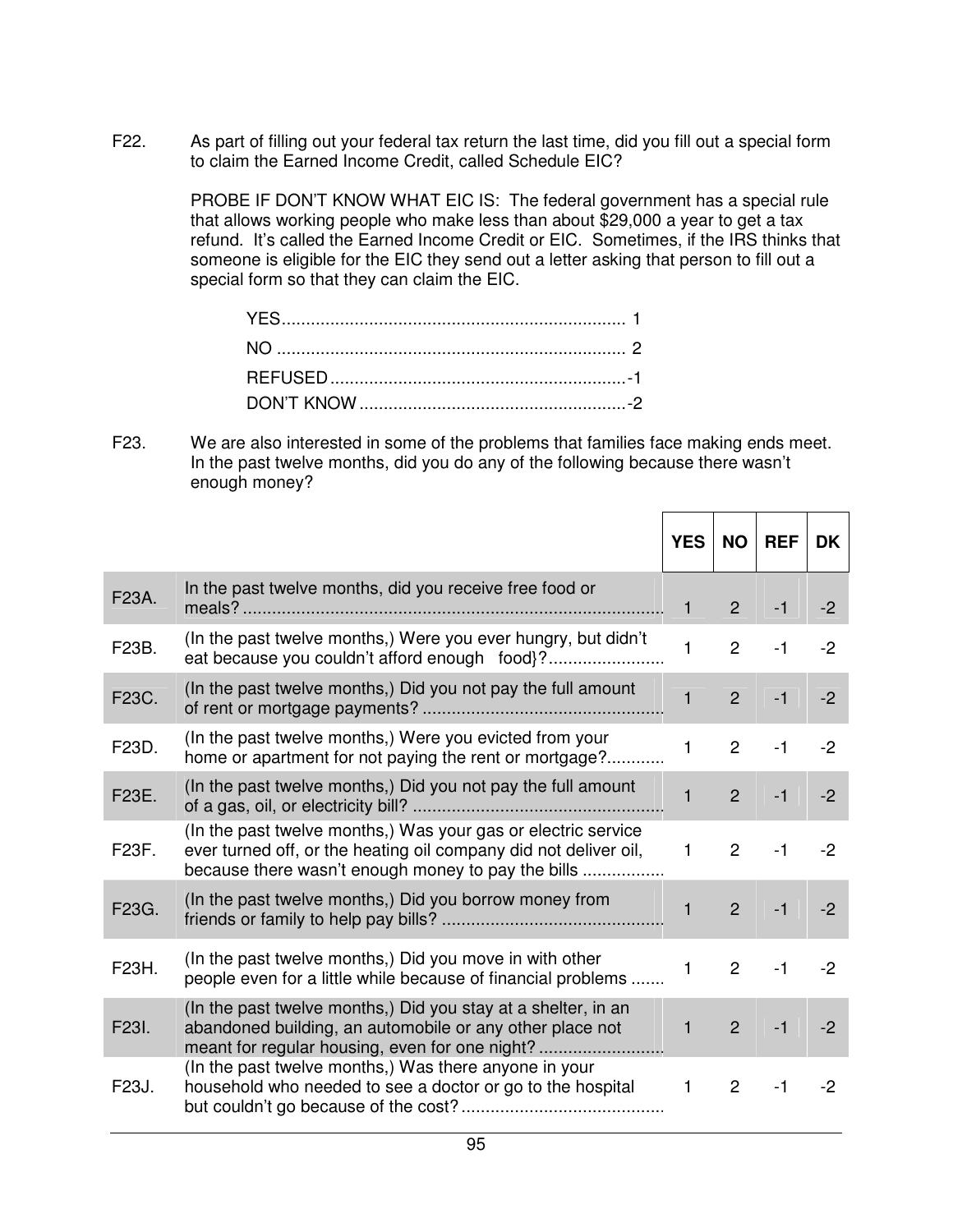F23K. In the past twelve months, was your telephone service ever disconnected by the telephone company because there wasn't enough money to pay the bill?

F23L. About how many days in the past twelve months were you without any phone service?

BOTH CELL PHONE AND LANDLINE SERVICE COUNT AS PHONE SERVICE.

| $1 \quad 1 \quad 1 \quad 1$ |  |
|-----------------------------|--|
| ENTER NUMBER OF DAYS        |  |
|                             |  |
|                             |  |
|                             |  |

F24. My next questions are about some experiences you may have had {since {DATE OF LAST INTERVIEW}/in the last four years}.

> {Since {DATE OF LAST INTERVIEW}/During the last four years}, other than for a minor traffic violation, have you been stopped by the police, but not picked up or arrested?

F25. And, {Since [DATE OF LAST INTERVIEW]/During the last four years}, not counting minor traffic offenses, have you ever been booked or charged with breaking a law, either by the police or by someone connected with the courts? Please include juvenile offenses.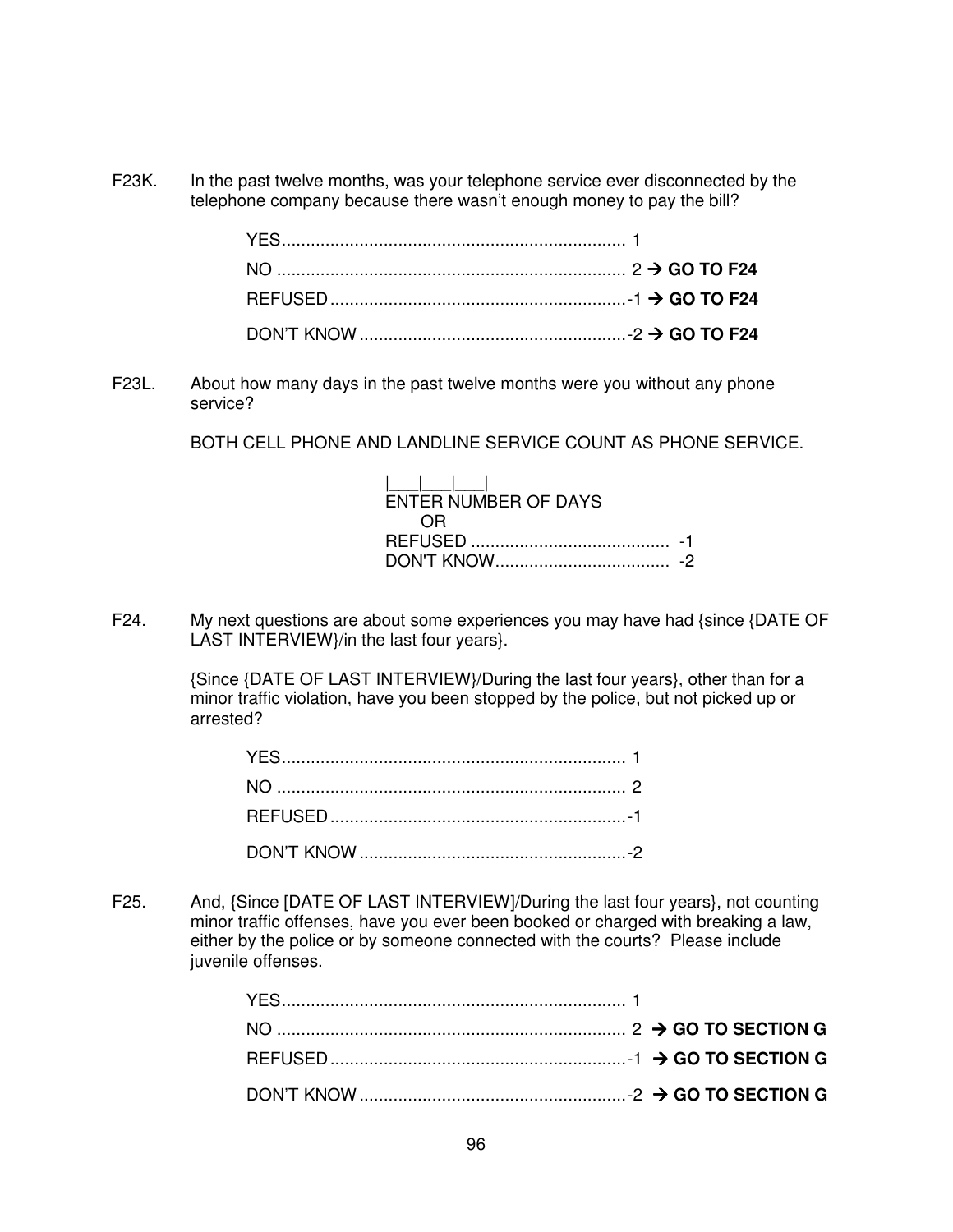F26. Do you currently have any charges pending against you?

F26A. How many charges do you currently have pending?

| ENTER NUMBER OF PENDING CHARGES |  |
|---------------------------------|--|
| ( )R                            |  |
|                                 |  |
|                                 |  |

F26B2. What charges do you currently have pending?

IF "ASSAULT," PROBE FOR AGGRAVATED OR SIMPLE ASSAULT.

|                                                                                                                                         |                | <b>CODE ALL</b><br><b>THAT</b><br><b>APPLY</b> |
|-----------------------------------------------------------------------------------------------------------------------------------------|----------------|------------------------------------------------|
| AGGRAVATED ASSAULT/RAPE/MURDER (An attack on a person with a<br>weapon or hands, e.g., battery, rape, aggravated assault, manslaughter) | $\mathbf{1}$   | f26b2 1                                        |
| SIMPLE ASSAULT (Attack without a weapon that results in no injury or a                                                                  | $\overline{2}$ | f26b2_2                                        |
| ROBBERY/THEFT/LARCENY (Taking something from someone with or<br>without using a weapon; forgery, fraud, embezzlement, bad checks;       | 3              | f26b2 <sub>3</sub>                             |
| POSSESSION, USE, OR SALE OF MARIJUANA, COCAINE, OR OTHER                                                                                | $\overline{4}$ | f26b2_4                                        |
| MAJOR TRAFFIC OFFENSE (Driving under the influence of alcohol or other                                                                  | 5              | f26b2 5                                        |
|                                                                                                                                         |                | f26b2 6                                        |
|                                                                                                                                         |                | f26b2 7                                        |
|                                                                                                                                         |                | f26b2 8                                        |
| MINOR INFRACTIONS (Tickets, disturbing peace, unspecified                                                                               | 9              | f26b29                                         |
|                                                                                                                                         |                |                                                |
|                                                                                                                                         |                |                                                |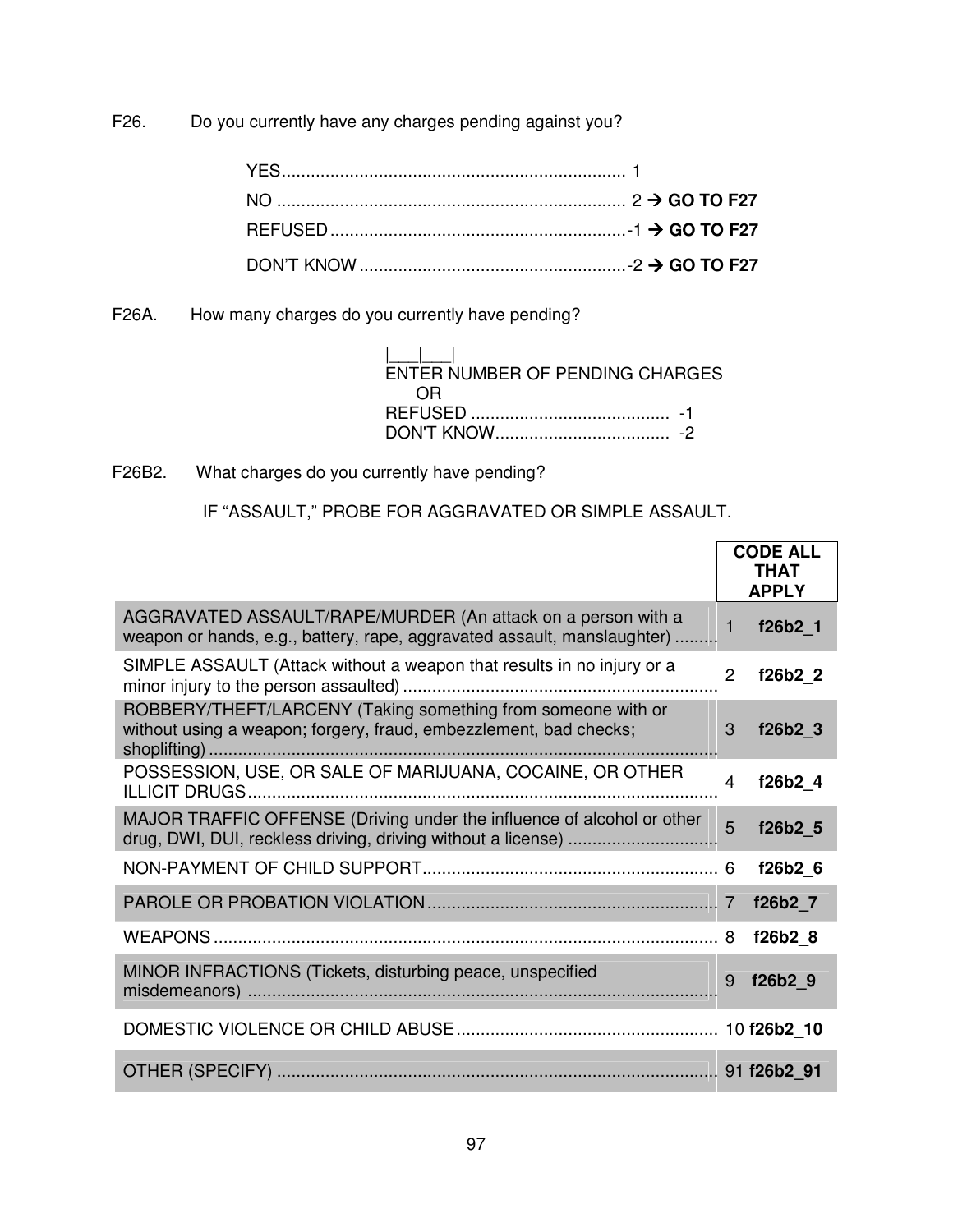F27. And, {since [DATE OF LAST INTERVIEW]/during the last four years}, have you been convicted of any charges? Do not count minor traffic violations.

F27A. How many times have you been convicted of something {since [DATE OF LAST INTERVIEW]/during the last four years}?

| $\mathbf{1}$ $\mathbf{1}$ $\mathbf{1}$<br>ENTER NUMBER OF TIMES |  |
|-----------------------------------------------------------------|--|
| ( )R                                                            |  |
|                                                                 |  |
|                                                                 |  |

F28A. Please tell me the charges you were convicted of {since [DATE OF LAST INTERVIEW]/during the last four years}.

## IF "ASSAULT," PROBE FOR AGGRAVATED OR SIMPLE ASSAULT.

|                                                                                                                                                |    | <b>CODE ALL</b><br><b>THAT</b><br><b>APPLY</b> |
|------------------------------------------------------------------------------------------------------------------------------------------------|----|------------------------------------------------|
| AGGRAVATED ASSAULT/RAPE/MURDER (An attack on a person with a<br>weapon or hands, e.g., battery, rape, aggravated assault, manslaughter)        |    | f28a 1                                         |
| SIMPLE ASSAULT (Attack without a weapon that results in no injury or a minor                                                                   | 2  | f28a 2                                         |
| ROBBERY/THEFT/LARCENY (Taking something from someone with or without<br>using a weapon; forgery, fraud, embezzlement, bad checks; shoplifting) | 3  | f28a 3                                         |
| POSSESSION, USE, OR SALE OF MARIJUANA, COCAINE, OR OTHER                                                                                       | 4  | $f28a$ 4                                       |
| MAJOR TRAFFIC OFFENSE (Driving under the influence of alcohol or other                                                                         | 5  | f28a 5                                         |
|                                                                                                                                                | 6  | $f28a$ 6                                       |
|                                                                                                                                                |    | f28a 7                                         |
|                                                                                                                                                |    | $f28a$ 8                                       |
| MINOR INFRACTIONS (Tickets, disturbing peace, unspecified misdemeanors)  9                                                                     |    | f28a 9                                         |
|                                                                                                                                                |    | f28a 10                                        |
| <b>OTHER (SPECIFY)</b>                                                                                                                         | 11 | f28a 91                                        |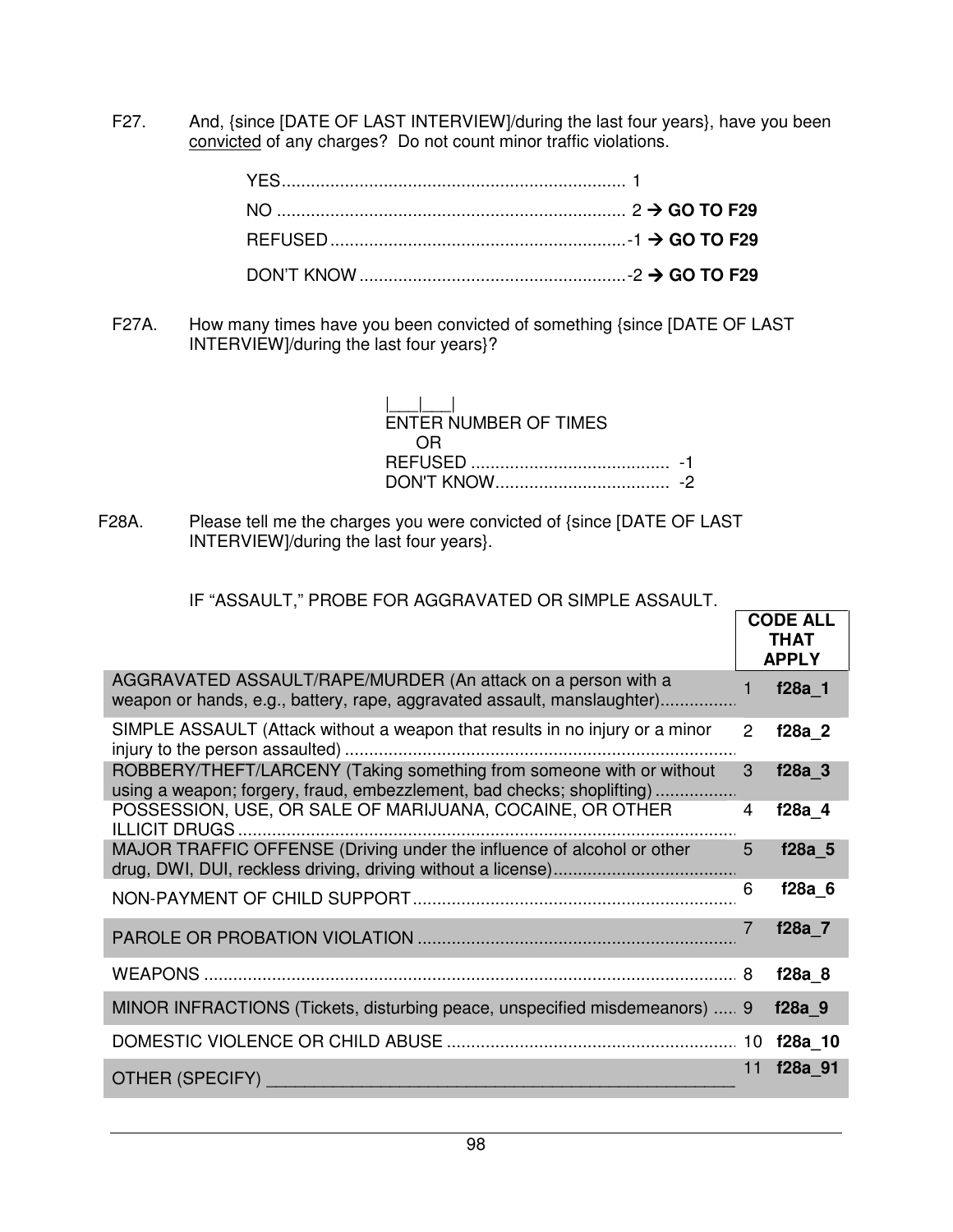F28B. Have you ever spent time in a correctional institution, like a county jail, a state or federal prison, or a youth correctional institution like a training school or reform school?

F28C. Did you ever spend time in a youth correctional institution like a training school or reform school? Include boot camps that are set up for youth offenders.

F28D. Altogether, how much time did you serve in youth institutions?

| <b>ENTER MONTHS</b> |  |
|---------------------|--|
| $($ $\mathbb{R}$    |  |
|                     |  |
|                     |  |

F28E. Did you ever spend time in an adult correctional institution like a county, state or federal jail or prison?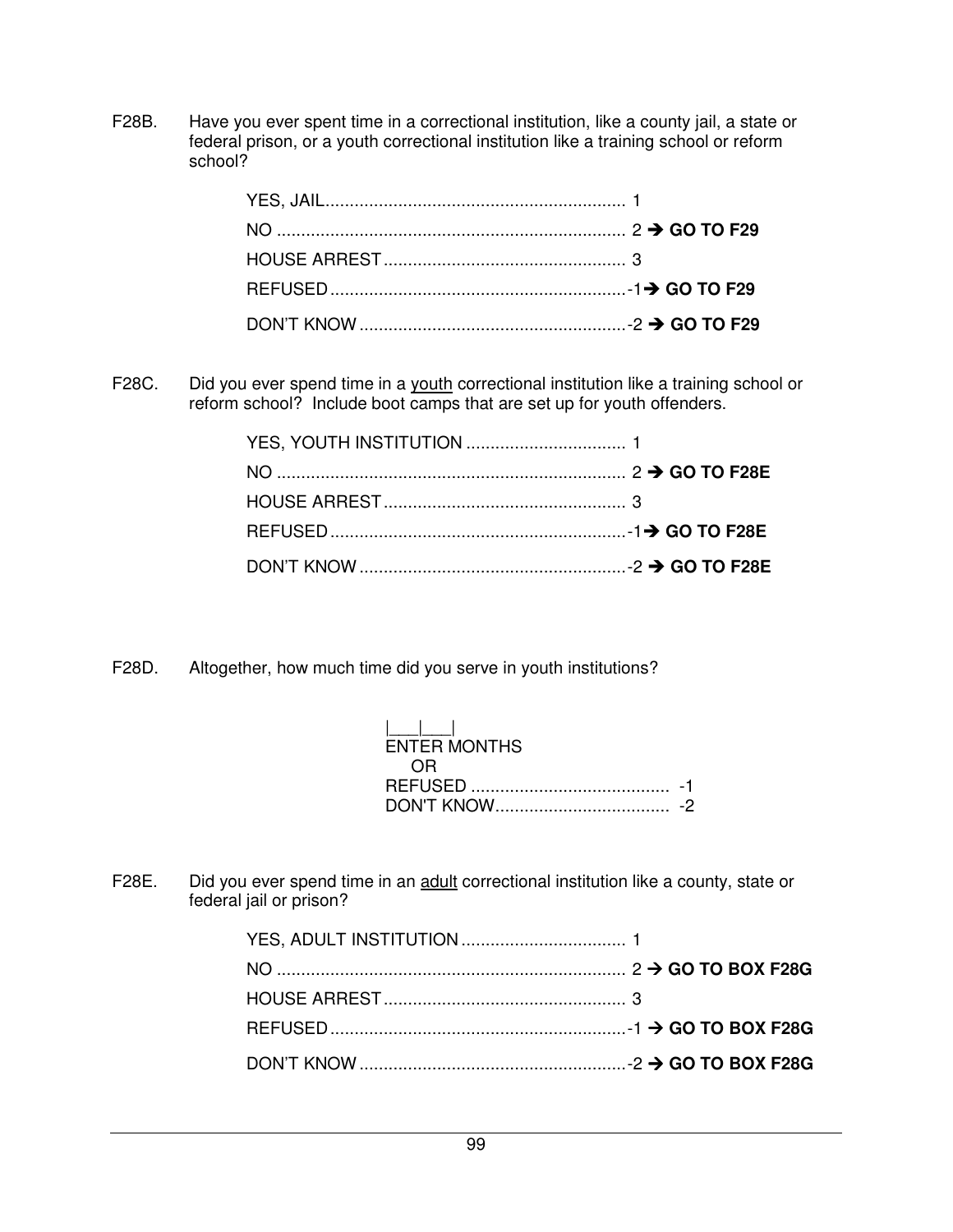F28F. Altogether, how much time did you serve in adult institutions?

| $\mathbf{1}$ $\mathbf{1}$ $\mathbf{1}$ |  |
|----------------------------------------|--|
| ENTER NUMBER                           |  |
| - OR                                   |  |
|                                        |  |
|                                        |  |

F28F1. Altogether, how much time did you serve in adult institutions?

## ENTER UNIT.

## **BOX F28G**

IF THE RESPONDENT HAS SERVED TIME IN A JUVENILE OR ADULT INSTITUION (F28C = 1) OR (F28E = 1), GO TO F28H.

ELSE, GO TO F29.

F28H. How old were you {the first time/when} you were sent to a correctional institution?

| $\mathbf{1}$ $\mathbf{1}$ $\mathbf{1}$<br>ENTER NUMBER OF YEARS OLD |  |
|---------------------------------------------------------------------|--|
| OR.                                                                 |  |
|                                                                     |  |
| DON'T KNOW                                                          |  |

F28I1. When did your {most recent} incarceration start?

PROBE: Do you know the month?

| ENTER MONTH |  |
|-------------|--|
| ΩR          |  |
|             |  |
|             |  |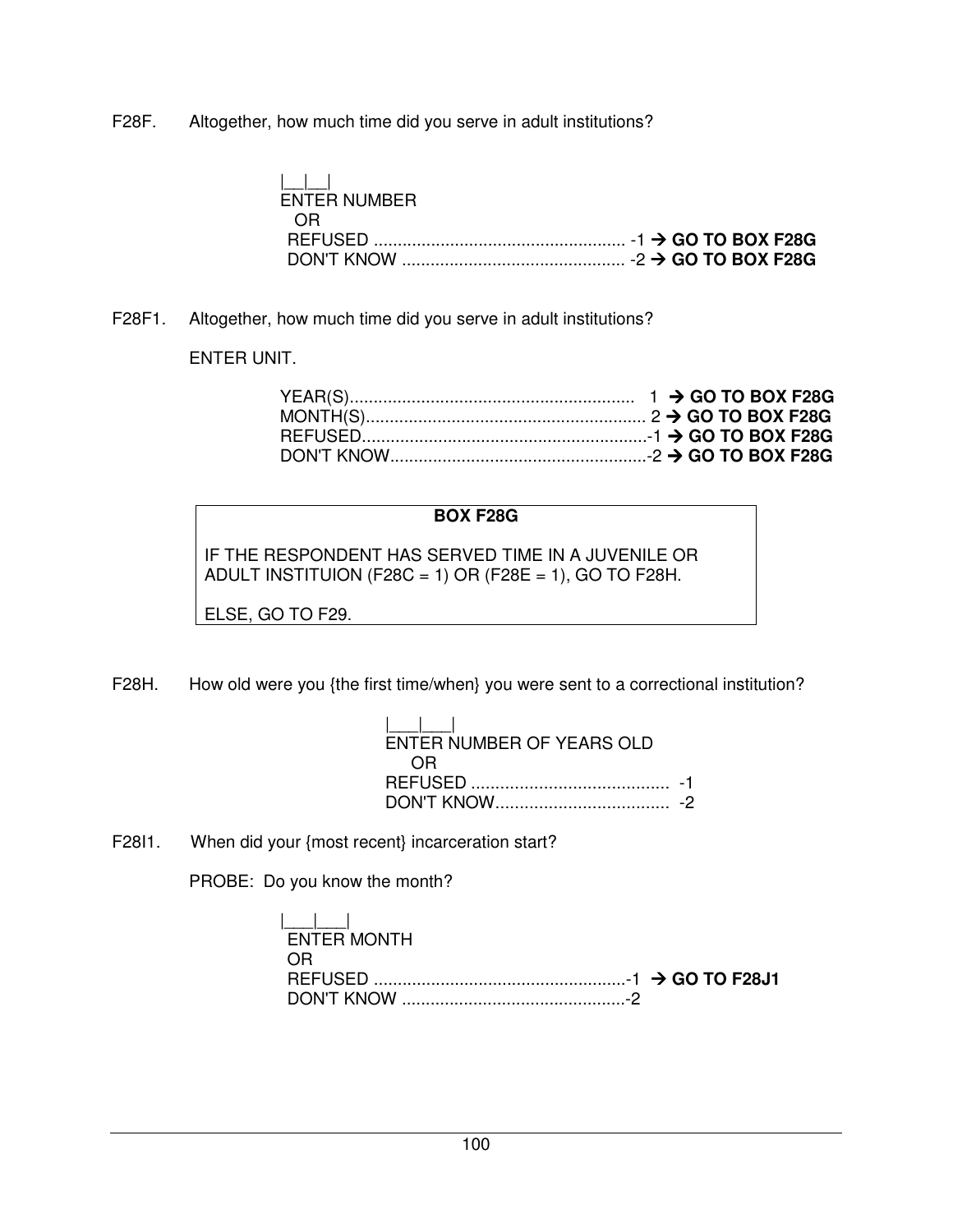F28I2. When did your {most recent} incarceration start?

PROBE: Do you know the year?

F28J1.

F28J2.

|        | <b>ENTER YEAR</b><br>OR.                       |
|--------|------------------------------------------------|
| F28J1. | When were you released {the most recent time}? |
|        |                                                |
|        |                                                |
|        |                                                |
| F28J2. | When were you released {the most recent time}? |
|        | PROBE: Do you know the month?                  |
|        | <b>ENTER MONTH</b><br>OR.                      |

DON'T KNOW ...............................................-2

F28J3. When were you released {the most recent time}?

PROBE: Do you know the year?

| ENTER YEAR |  |
|------------|--|
| OR.        |  |
|            |  |
|            |  |

F29. Were you ever required to perform community service or have you been on probation?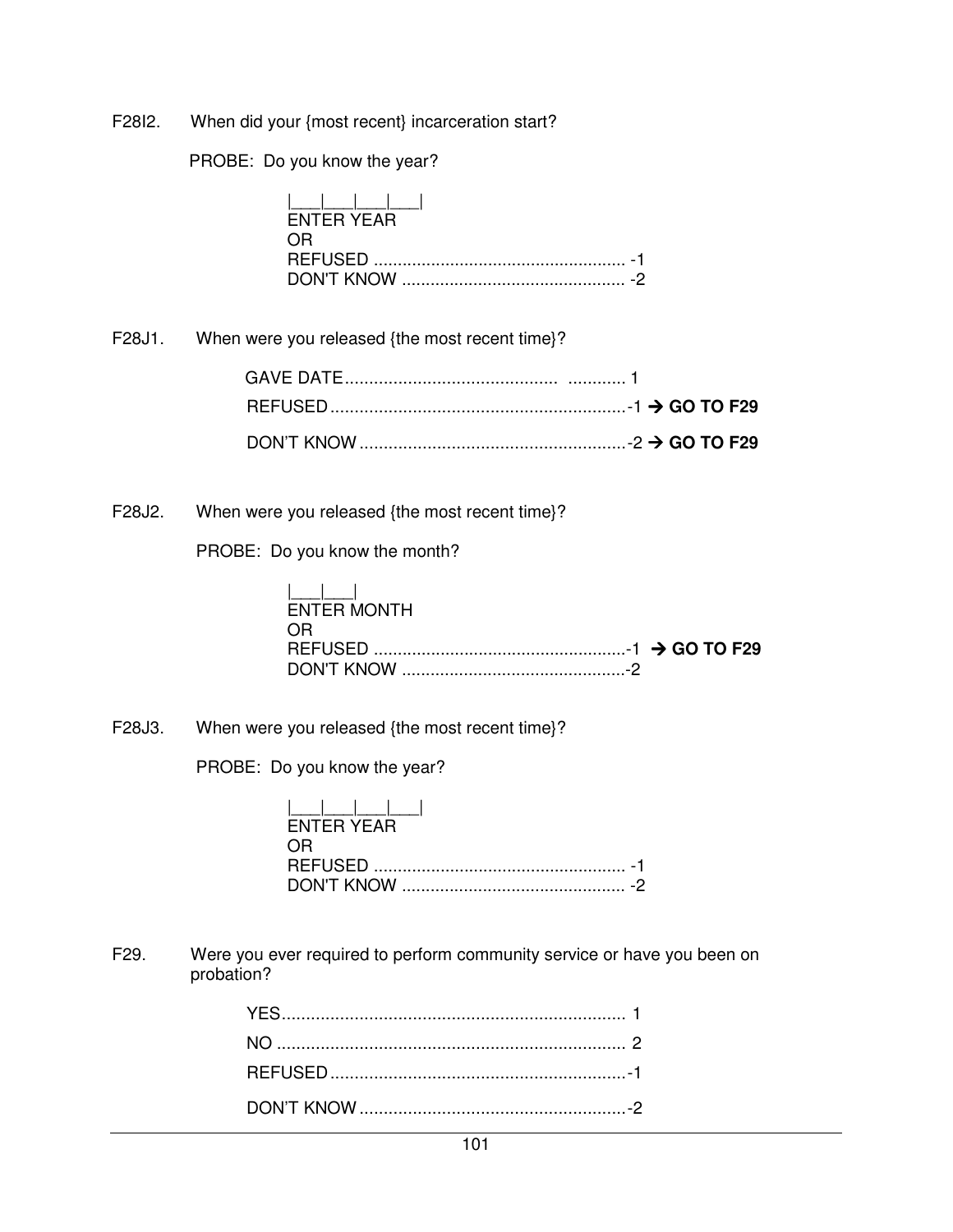## **SECTION G: HEALTH AND HEALTH BEHAVIOR**

G0. My next question is about how satisfied you are with your life overall. In general, would you say you are . . .

G1. Now I'd like to ask you some questions about your health and how you've been feeling in the past twelve months.

In general, how is your health? Would you say it is . . .

G2. Do you have a serious health problem that limits the amount or kind of work you can do?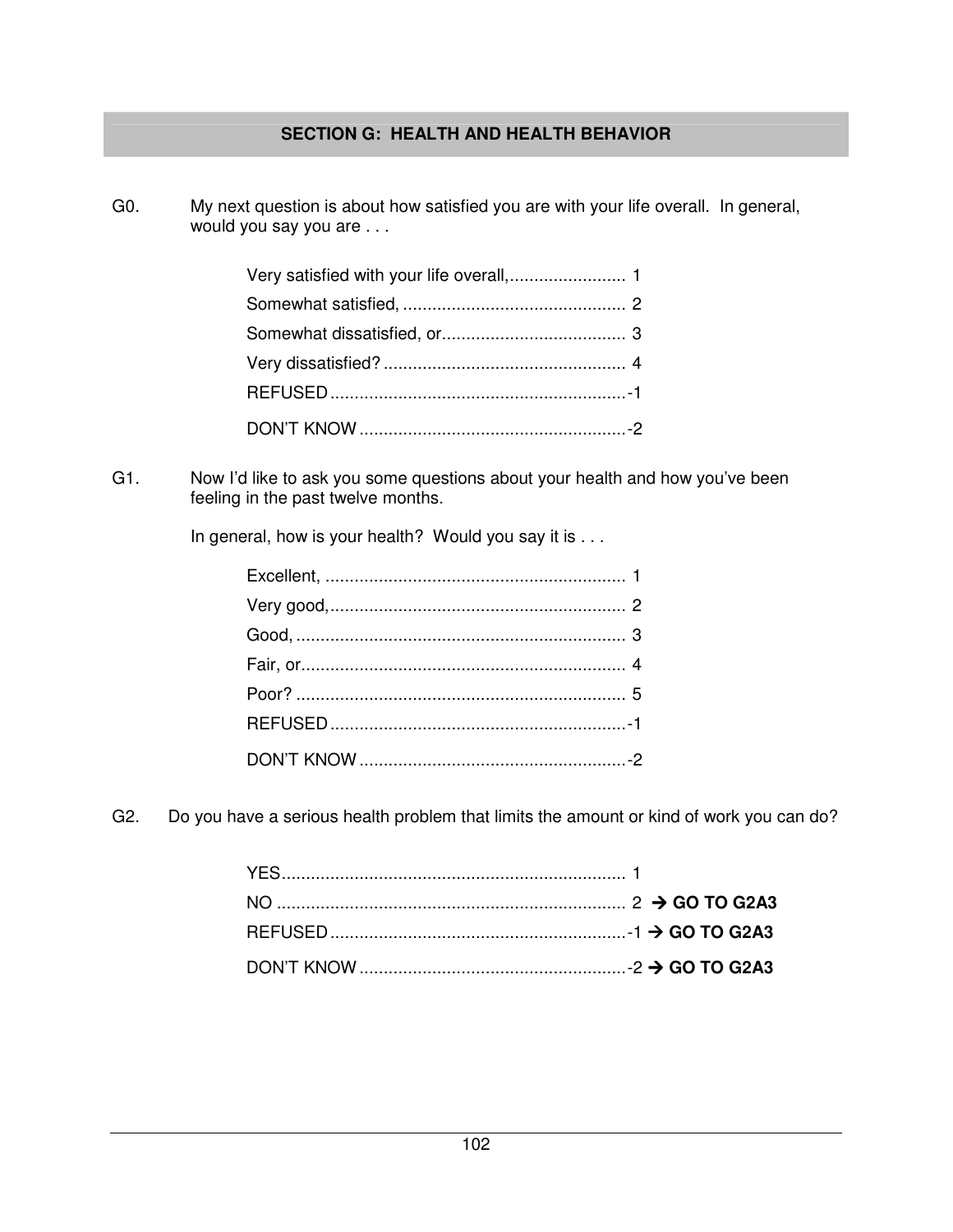## CODE ALL THAT APPLY

| g2a_1   |                                       |
|---------|---------------------------------------|
| g2a_2   |                                       |
| g2a_3   |                                       |
| g2a_4   |                                       |
| g2a_5   |                                       |
| g2a 6   |                                       |
| g2a_7   |                                       |
| g2a_8   |                                       |
|         |                                       |
| g2a_101 |                                       |
| g2a_102 |                                       |
| g2a_103 | RECOVERING FROM INJURY/SURGERY103     |
| g2a_104 |                                       |
| g2a_105 |                                       |
| g2a_106 |                                       |
| g2a_107 | CHRONIC DISEASE OR ILLNESS  107       |
| g2a_108 |                                       |
| g2a_109 | NEUROLOGICAL PROBLEMS109              |
| g2a_110 | GASTROINSTESTINAL/URINARY PROBLEMS110 |
| g2a_111 | HEART AND BLOOD PROBLEMS  111         |

## **BOX G2A2**

IF G2A\_2 = 1, GO TO G2B.

ELSE, GO TO G2A3.

G2A3. Has a doctor or other health professional ever told you that you have or had asthma?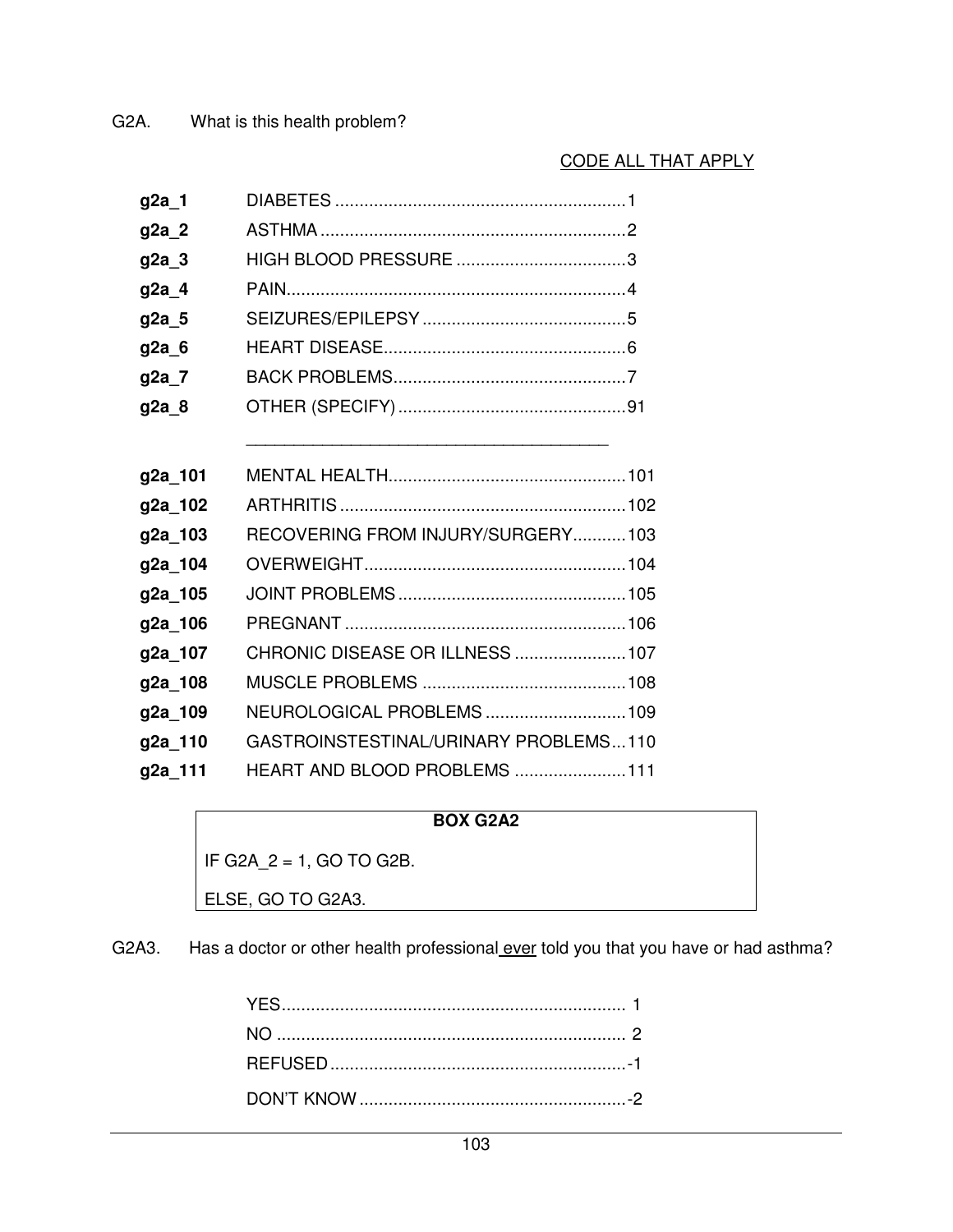G2B. Do you regularly take any prescribed medication for physical or mental health problems?

> INCLUDE OVER-THE-COUNTER DRUGS IF THEY WERE PRESCRIBED BY A DOCTOR.

G2B1. For which of the following conditions do you take prescribed medication? Do you take them for . . .

|      | <b>YES</b> | <b>NO</b>     | <b>REF</b> | <b>DK</b> |
|------|------------|---------------|------------|-----------|
|      |            |               |            |           |
| A.   |            | $\mathcal{P}$ | $-1$       | $-2$      |
| В.   |            | $\mathcal{P}$ | $-1$       | $-2$      |
| C.   |            | $\mathcal{P}$ | $-1$       | $-2$      |
| D.   |            | $\mathcal{P}$ | $-1$       | $-2$      |
| Ε.   |            | $\mathcal{P}$ | $-1$       | $-2$      |
| F.   |            | 2             | $-1$       | $-2$      |
| G.   |            | 2             | $-1$       | $-2$      |
| Η.   |            | 2             | $-1$       | $-2$      |
| I.   |            | $\mathcal{P}$ | $-1$       | $-2$      |
| 101. |            | 2             | $-1$       | $-2$      |
| 102. |            | $\mathcal{P}$ | $-1$       | $-2$      |
| 103. |            | $\mathcal{P}$ | $-1$       | -2        |
| 104. |            | $\mathcal{P}$ | $-1$       | $-2$      |
| 105. |            | $\mathcal{P}$ | $-1$       | -2        |
| 106. |            | $\mathcal{P}$ | $-1$       | $-2$      |

G2C. In the past twelve months, have you stayed overnight in a hospital or gone to the emergency room? (Please do not include hospital stays related to giving birth.)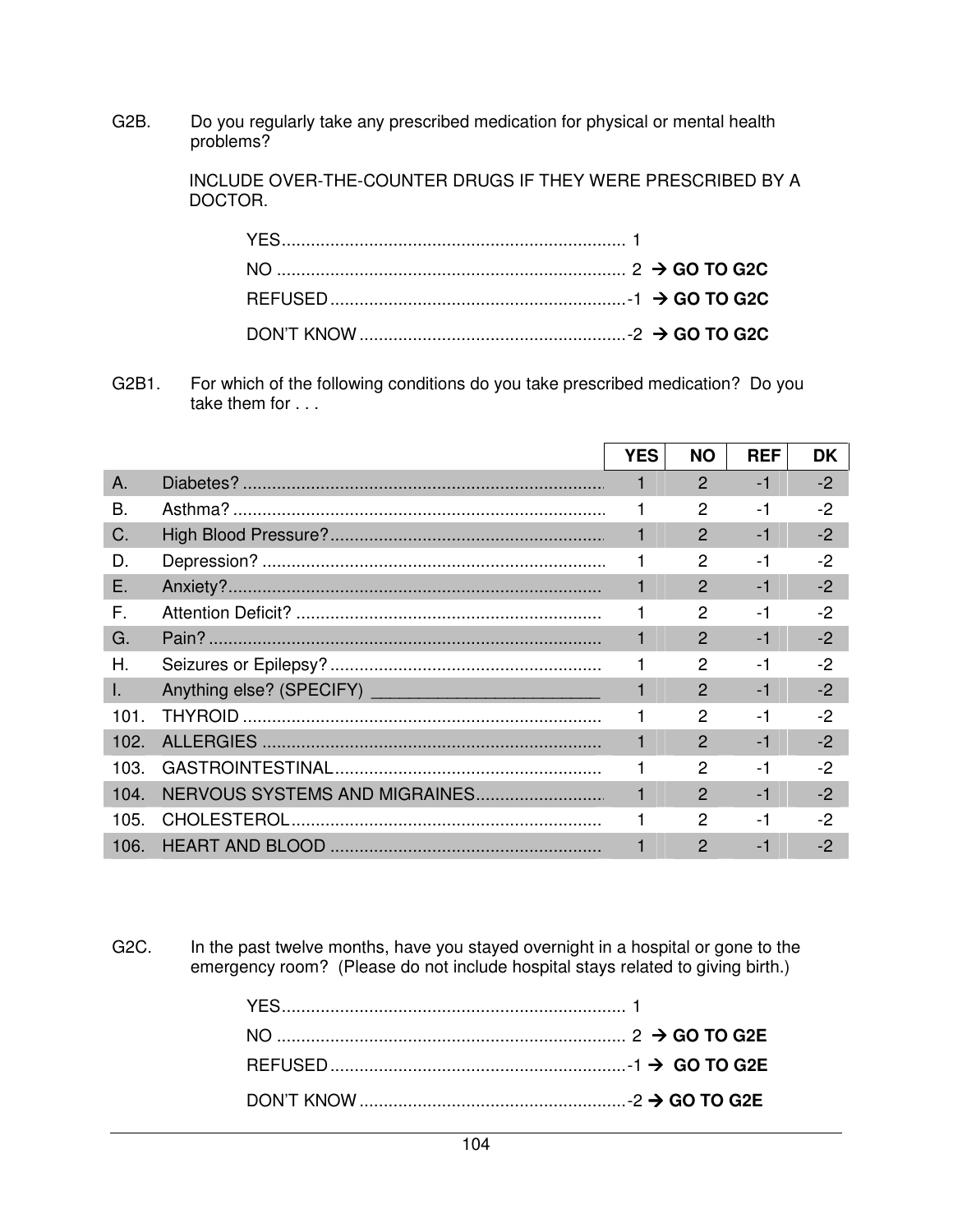G2D. How many times have you stayed overnight in a hospital in the past twelve months, not including stays related to giving birth?

IF ANSWER IS "NONE," ENTER ZERO.

 PROBE: Count each stay—even if it lasted more than one overnight—as just one stay.

> $| \qquad | \qquad |$  ENTER NUMBER OF TIMES OR REFUSED ......................................... -1 DON'T KNOW .................................... -2

G2D1. How many times have you gone to the emergency room because of your own injury or illness in the past twelve months?

| $\mathbf{1}$ and $\mathbf{1}$<br>ENTER NUMBER OF TIMES |  |
|--------------------------------------------------------|--|
| 0.R                                                    |  |
|                                                        |  |
|                                                        |  |

G2E. Are you currently covered by any type of health insurance, including private insurance, Medicaid, or another public, federal or state assistance program which pays for medical care, or do you belong to a Medicaid HMO?

G3. During the past twelve months, has there ever been a time when you felt sad, blue, or depressed for two or more weeks in a row?

| NO, ON MEDICATION/                           |  |
|----------------------------------------------|--|
| ANTI-DEPRESSANTS (VOLUNTEERED)-14 → GO TO G7 |  |
|                                              |  |
|                                              |  |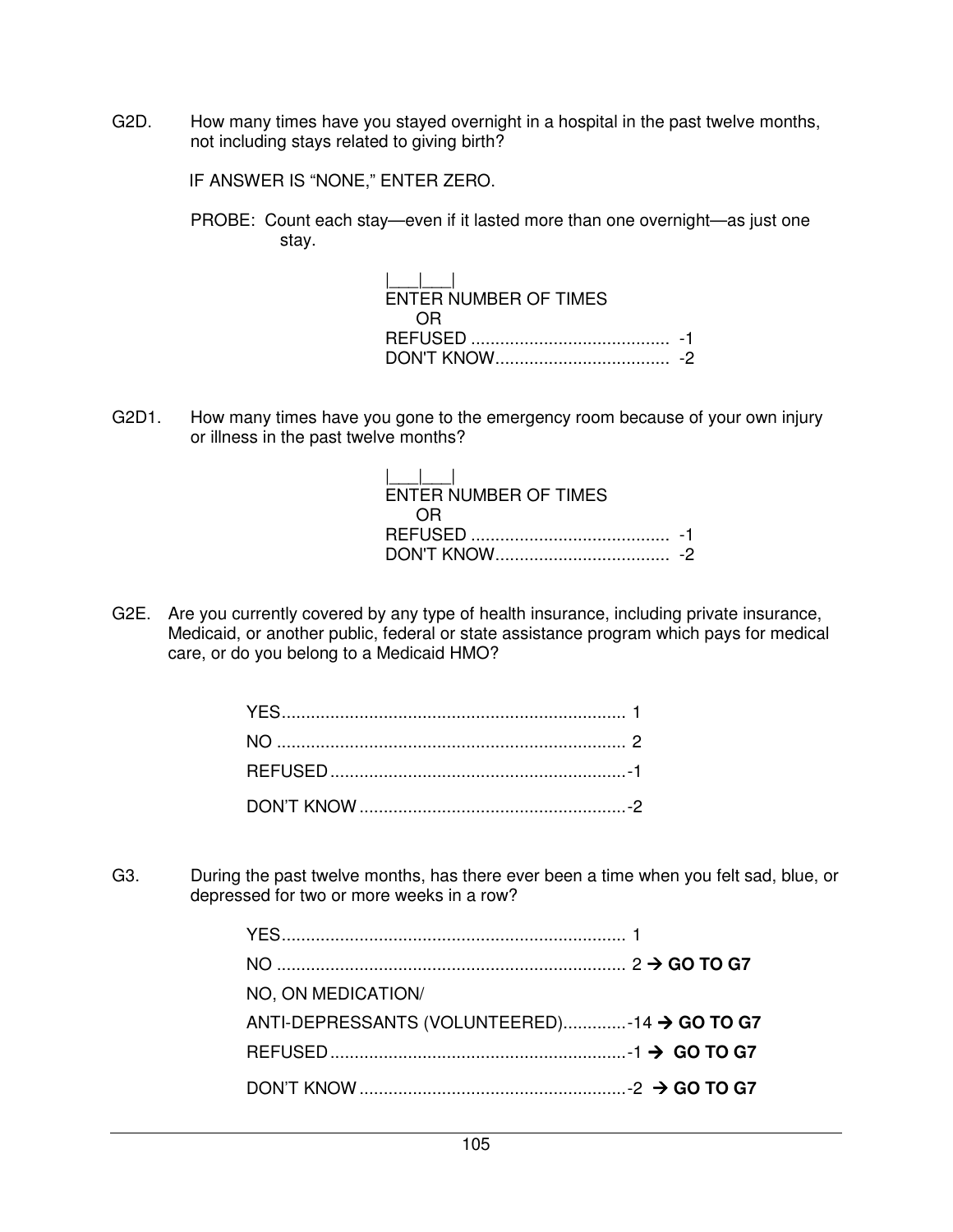G4. For the next two questions, please think of the two-week period during the past twelve months when these feelings were worst. During that time, did the feelings of being sad, blue, or depressed usually last . . .

G5. During those two weeks, did you feel this way . . .

G6. During those two weeks did you lose interest in most things like hobbies, work, or activities that usually give you pleasure?

**GO TO G10** 

G7. During the past twelve months, has there ever been a time lasting two weeks or more when you lost interest in most things like hobbies, work, or activities that usually give you pleasure?

| NO, ON MEDICATION/<br>ANTI-DEPRESSANTS (VOLUNTEERED)-14 → GO TO G16 |  |
|---------------------------------------------------------------------|--|
|                                                                     |  |
|                                                                     |  |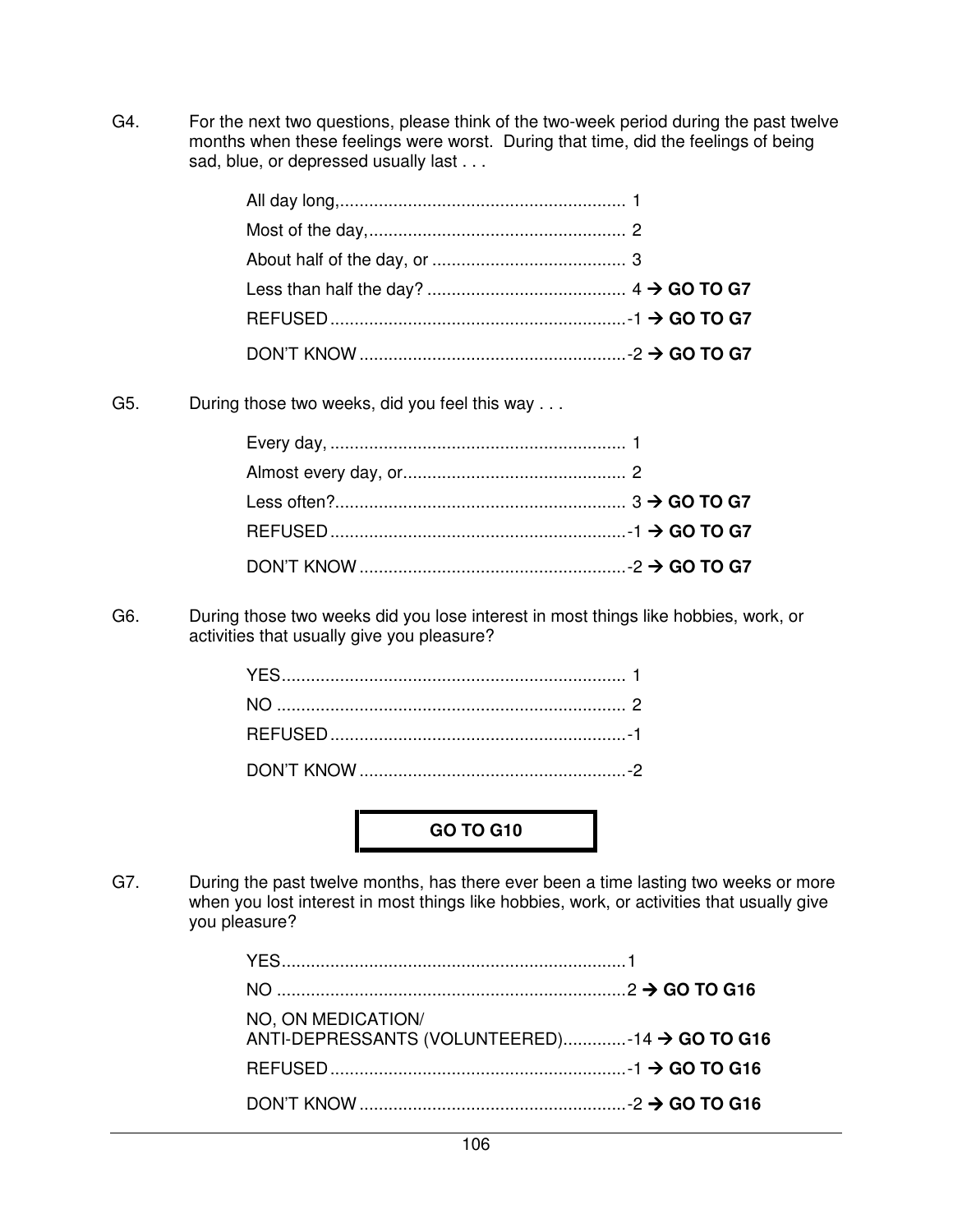G8. For the next few questions, please think of the two-week period during the past twelve months when you had the most complete loss of interest in things. During that twoweek period, did the loss of interest usually last . . .

G9. Did you feel this way every day, almost every day, or less often during the two weeks?

G10. Thinking about those same two weeks, did you feel more tired out or low on energy than is usual for you?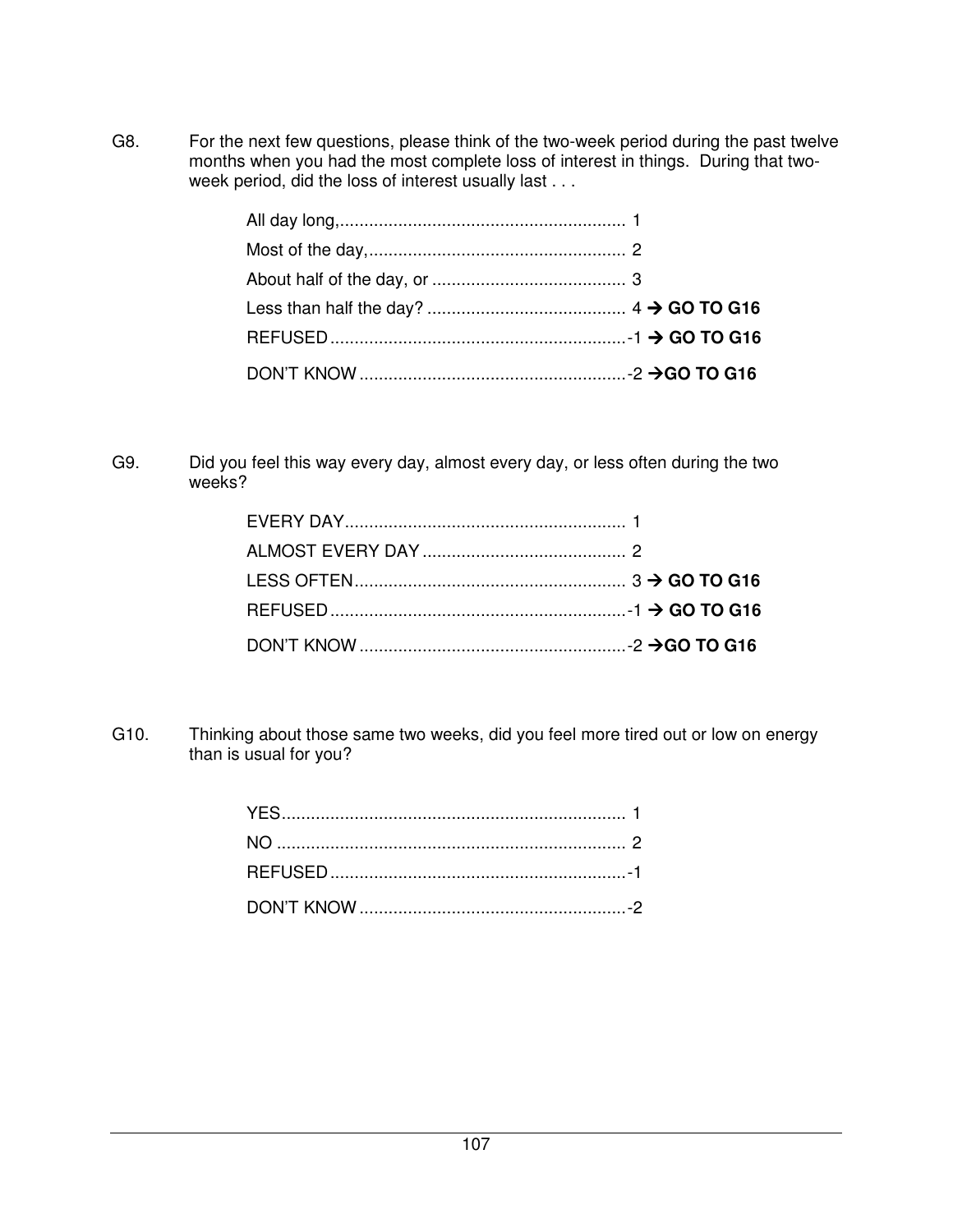G11. During these two weeks, did you gain or lose weight without trying, or did you stay about the same?

PROBE: We are still talking about the same two weeks.

| IF VOLUNTEERED: BOTH |  |
|----------------------|--|
|                      |  |
|                      |  |
|                      |  |
|                      |  |
|                      |  |

G11A. About how much did {you gain/you lose/your weight change} during these two weeks?

| $\mathbf{I}$ and $\mathbf{I}$<br>ENTER NUMBER OF POUNDS |  |
|---------------------------------------------------------|--|
| OR.                                                     |  |
|                                                         |  |

G12. Did you have more trouble falling asleep than you usually do during those two weeks?

G12A. Did that happen every night, nearly every night, or less often during those two weeks?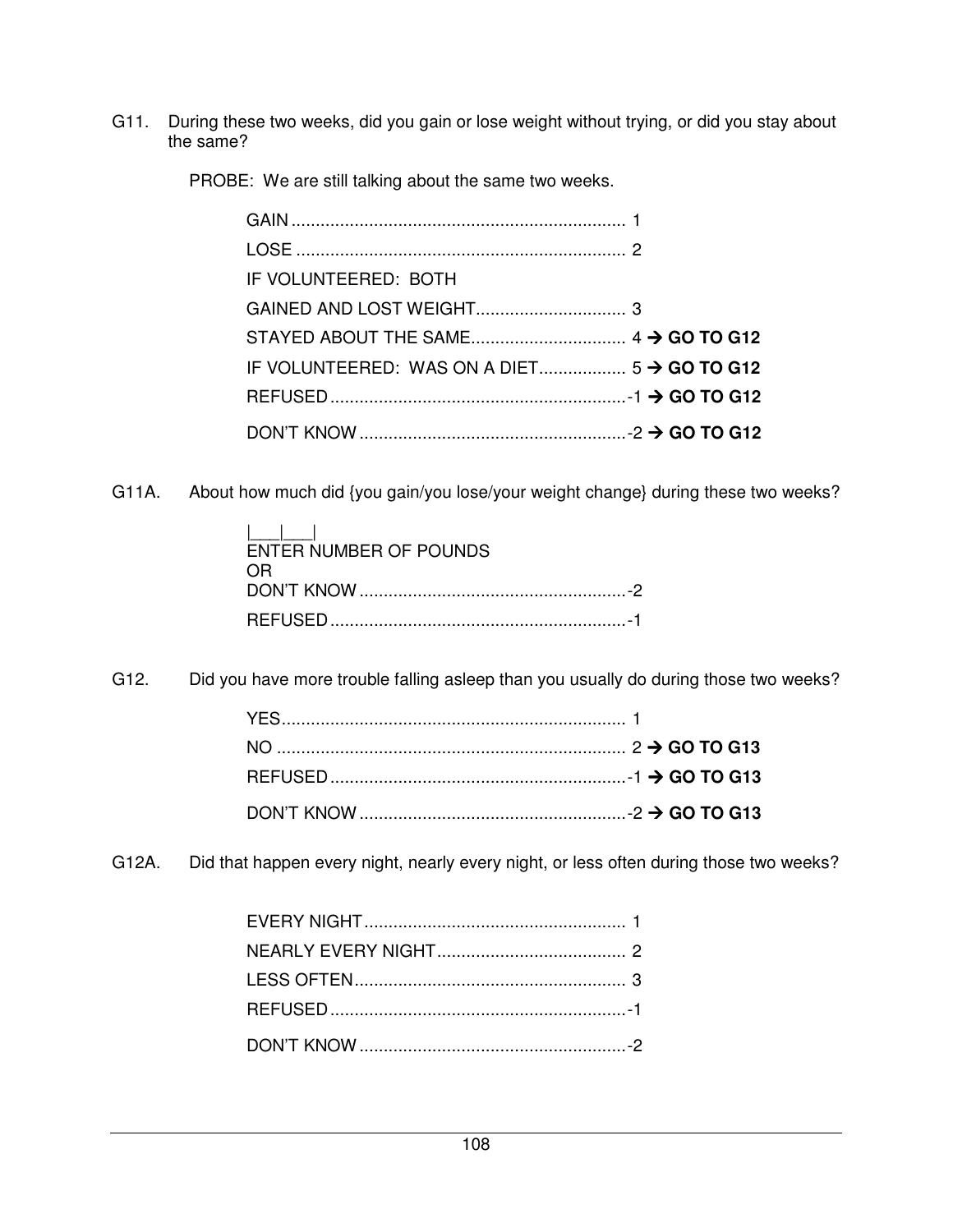G13. During those two weeks, did you have a lot more trouble concentrating than usual?

People sometimes feel down on themselves, no good, or worthless. During that two G14. week period, did you feel this way?

Did you think a lot about death--either your own, someone else's, or death in general G15. during those two weeks?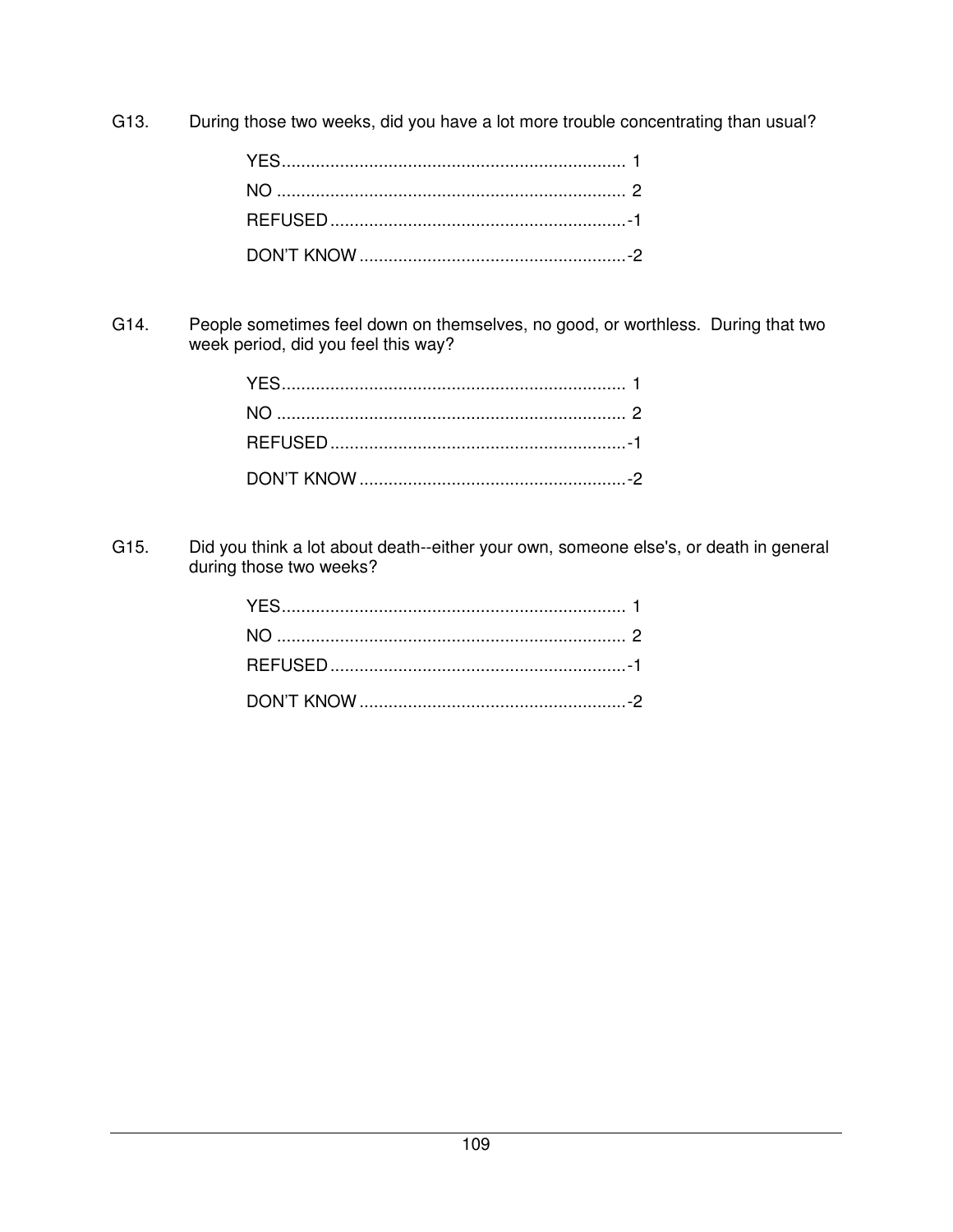G16. For each of the following statements, please tell me if you strongly agree, somewhat agree, somewhat disagree, or strongly disagree.

|           |                                                                                                                                                                        | <b>STRONGLY</b><br><b>AGREE</b> | <b>SOMEWHAT</b><br><b>AGREE</b> | <b>SOMEWHAT</b><br><b>DISAGREE</b> | <b>STRONGLY</b><br><b>DISAGREE</b> | <b>REF</b> | DK   |
|-----------|------------------------------------------------------------------------------------------------------------------------------------------------------------------------|---------------------------------|---------------------------------|------------------------------------|------------------------------------|------------|------|
| A.        | I have little control<br>over the things that<br>happen to me. Do<br>you strongly agree,<br>somewhat agree,<br>somewhat disagree<br>or strongly disagree<br>with this? |                                 | $\mathcal{P}$                   | 3                                  | 4                                  | $-1$       |      |
| <b>B.</b> | There is really no way<br>I can solve some of<br>the problems I have                                                                                                   |                                 | 2                               | 3                                  | 4                                  | $-1$       | -2   |
| $C_{1}$   | There is little I can do<br>to change many of<br>the important things<br>in my life                                                                                    |                                 | $\overline{2}$                  | 3                                  | $\overline{\mathcal{A}}$           | $-1$       |      |
| D.        | I often feel helpless in<br>dealing with problems                                                                                                                      |                                 | $\overline{2}$                  | 3                                  | 4                                  | $-1$       | $-2$ |
| Е.        | Sometimes I feel that<br>I'm being pushed<br>around                                                                                                                    |                                 | $\overline{2}$                  | 3                                  | $\overline{4}$                     | -1         | -2   |

 PROBE: Do you strongly agree, somewhat agree, somewhat disagree or strongly disagree with this?

G17. In the past month, did you smoke cigarettes?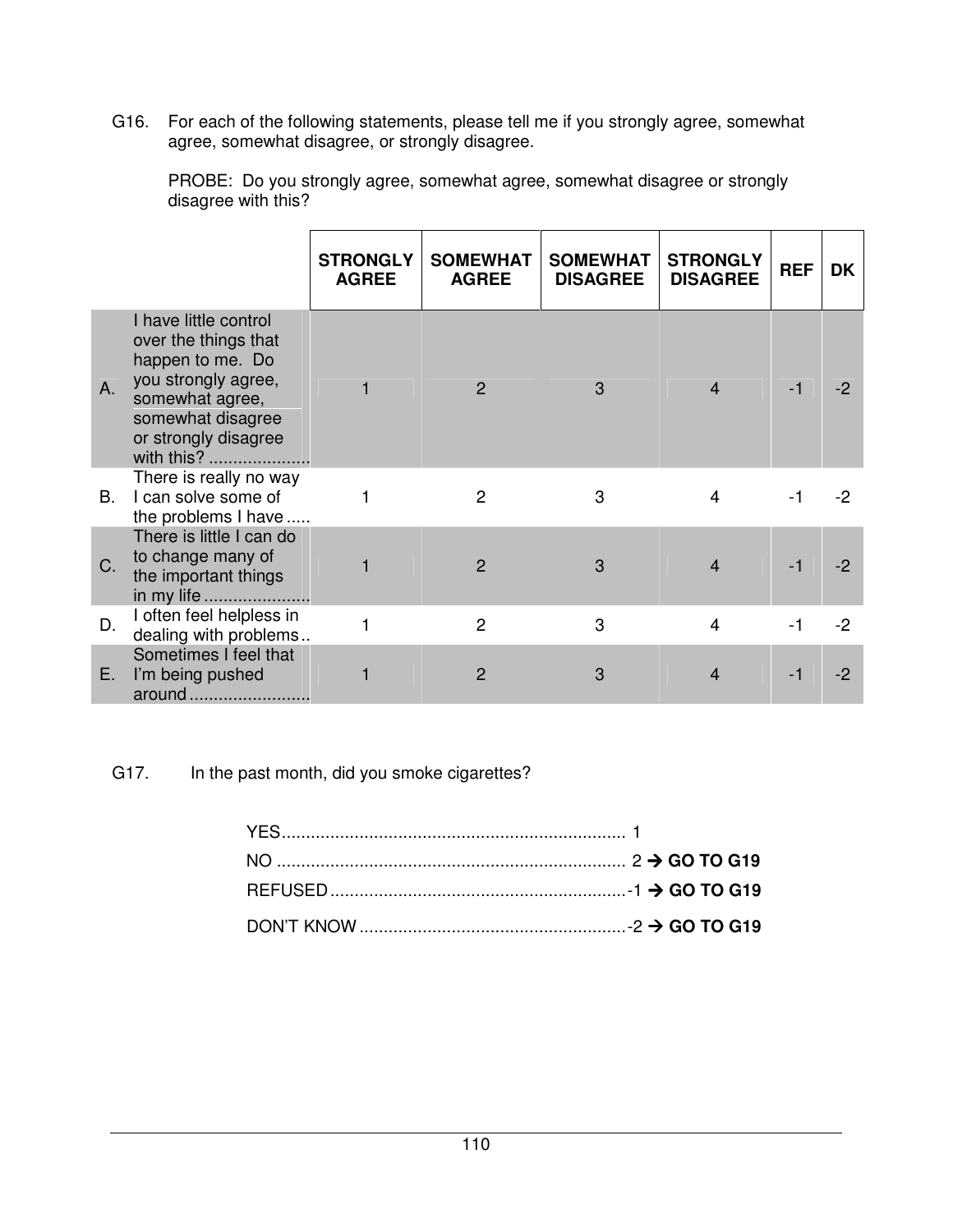G18. How many packs per day do you usually smoke?

| LESS THAN HALF A PACK A DAY 1 |  |
|-------------------------------|--|
|                               |  |
|                               |  |
|                               |  |
|                               |  |
|                               |  |
|                               |  |

G19. The next questions are about how frequently you drink alcoholic beverages. By a "drink" we mean either a bottle of beer, a wine cooler, a glass of wine, a shot of liquor, or a mixed drink. With these definitions in mind, what is the largest number of drinks you had in any single day during the past twelve months—none, between one to three, four to ten, eleven to twenty, or more than twenty drinks in a single day?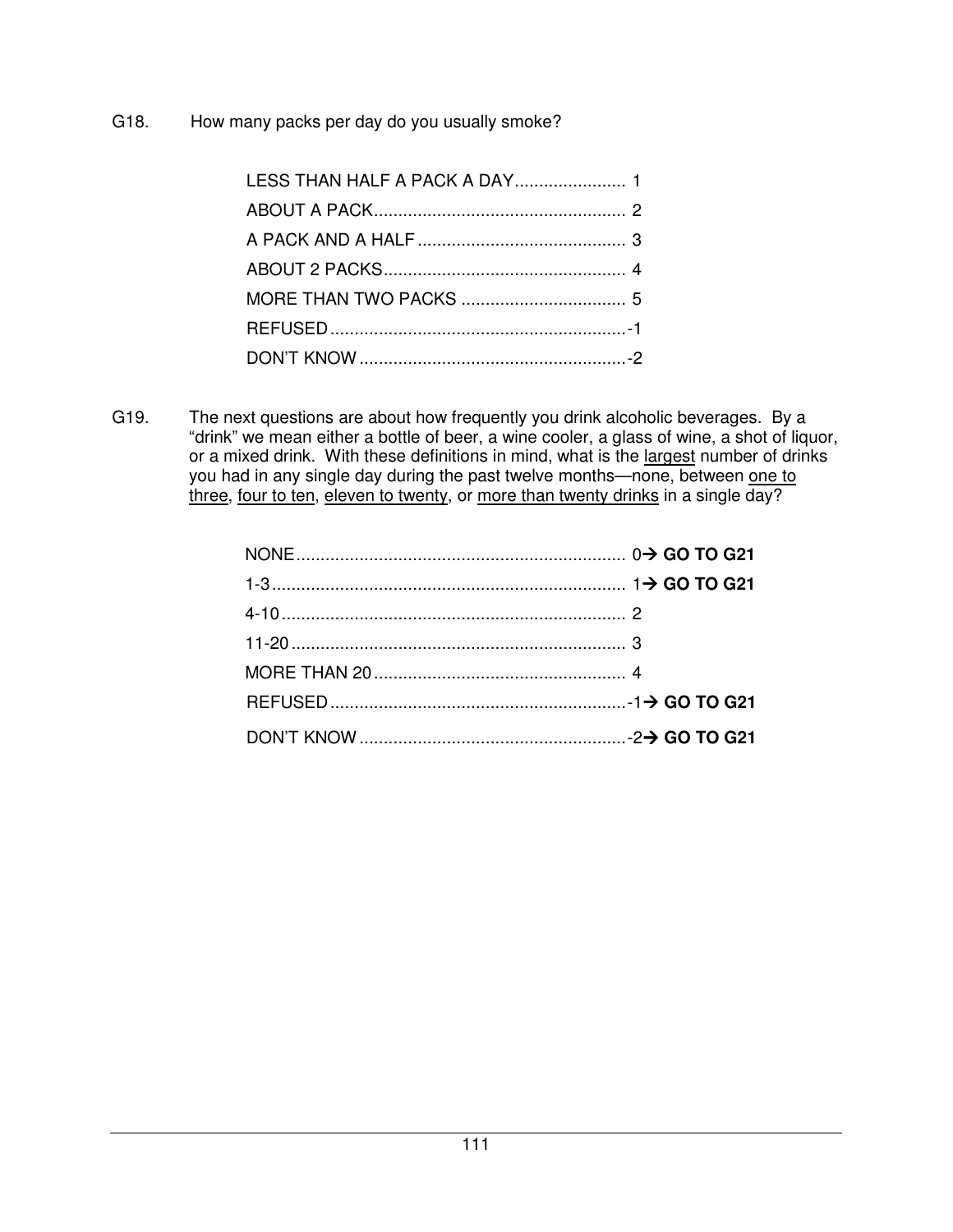G19A. In the past twelve months, how often did you have four or more drinks in one day? Was it . . .

|  |  | <b>HELP TEXT USED FOR ALCOHOL EQUIVALENTS</b> |  |
|--|--|-----------------------------------------------|--|
|--|--|-----------------------------------------------|--|

| <b>Beer</b>             |               | <b>Hard Liguor</b>           |               |
|-------------------------|---------------|------------------------------|---------------|
| 1 12 or 16 oz bottle    | $= 1$ drink   | 1 highball                   | $= 1$ drink   |
| 1 case of beer          | $= 24$ drinks | 1 shot glass                 | $= 1$ drink   |
|                         |               | $\frac{1}{2}$ pint of liquor | $= 6$ drinks  |
| Wine                    |               | 1 pint of liquor             | $= 12$ drinks |
| 1 4 oz. glass of wine   | $= 1$ drink   | 1 fifth of liquor            | $= 20$ drinks |
| 1 liter or quart bottle | $= 6$ drinks  | 1 quart of liquor            | $= 24$ drinks |
| 1 wine cooler           | $= 1$ drink   |                              |               |

G20. In the past twelve months, was there ever a time when your drinking or being hung over interfered with your work at school, or a job, or at home?

| I AM A CASUAL/SOCIAL |  |
|----------------------|--|
|                      |  |
|                      |  |
|                      |  |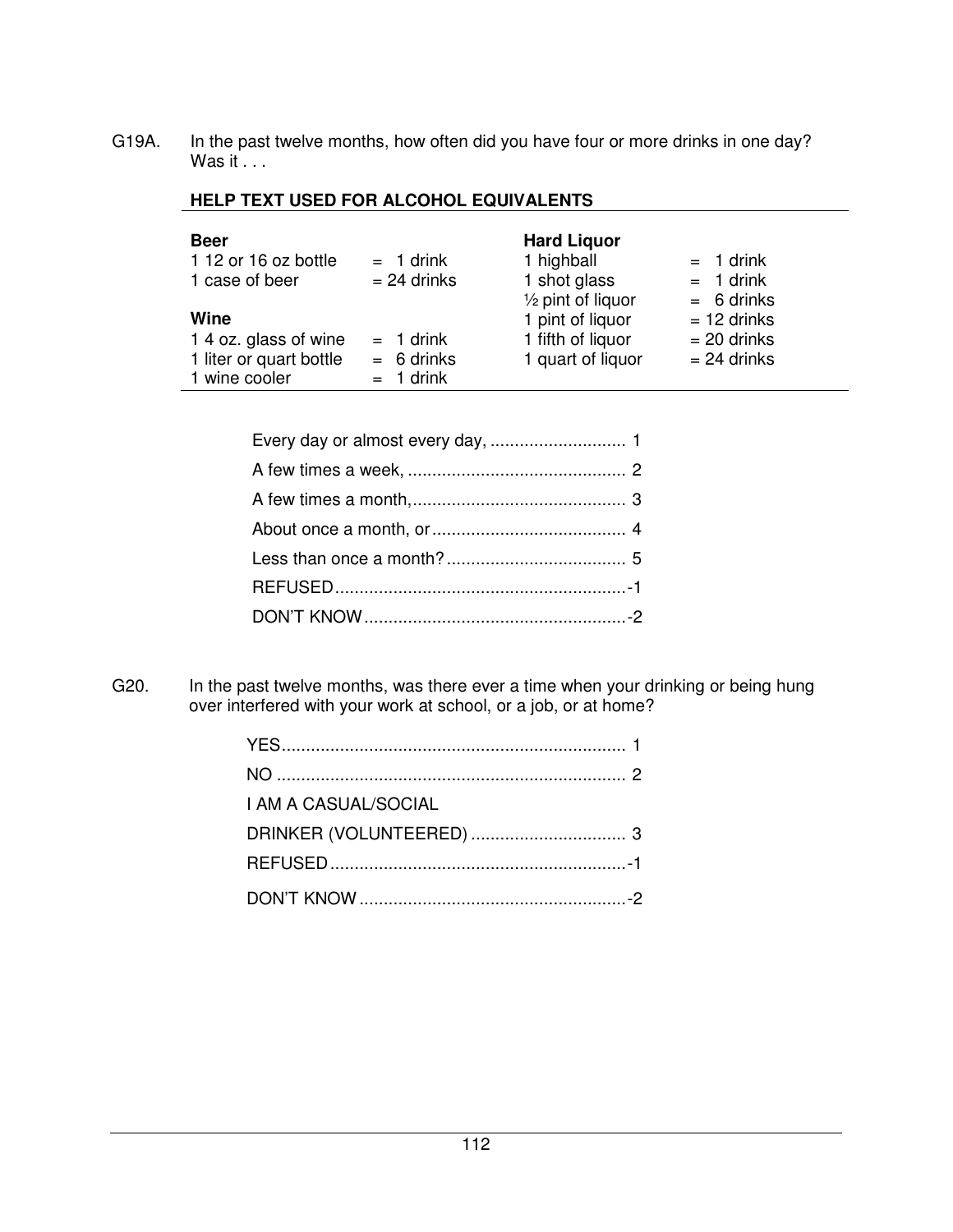G21. The next questions are about your use of drugs on your own. By "on your own," we mean either without a doctor's prescription, in larger amounts than prescribed, or for a longer period than prescribed. With this definition in mind, did you use any of these drugs on your own during the past twelve months? During the past twelve months did you use . . .

# **HELP TEXT USED FOR DRUG NAMES**

**Sedatives:** Sedatives include Seconal, Halcion, Methaqualone, and other barbiturates or sleeping pills.

**Tranquilizers or "nerve pills":** Tranquilizers or "nerve pills" include Librium, Valium, Ativan, Meprobamate, and Xanax.

**Amphetamines or other stimulants:** Amphetamines or other stimulants include Methamphetamine, Preludin, Dexedrine, Ritalin, and "Speed."

**Analgesics or other prescription painkillers:** Analgesics or other prescription painkillers include the use of Tylenol with codeine and other prescription painkillers like Demerol, Darvon, Percodan, Codeine, Morphine, and Methadone.

**Inhalants:** Inhalants include Amylnitrate, Freon, Nitrous Oxide ("Whippets"), Gasoline, and spray paint.

**LSD or other hallucinogens:** LSD or other hallucinogens include PCP, angel dust, peyote, ecstasy (MDMA), and mescaline.

|       |                                                                                                                                             | <b>YES</b> | <b>NO</b>     | <b>REF</b> | DK   |
|-------|---------------------------------------------------------------------------------------------------------------------------------------------|------------|---------------|------------|------|
| G21A. | Sedatives, including either barbiturates                                                                                                    |            | $\mathcal{P}$ | $-1$       | -2   |
| G21B. | Tranquilizers or "nerve pills" on your own?                                                                                                 |            | 2             | -1         | $-2$ |
| G21C. | Amphetamines or other stimulants on your own?                                                                                               |            | $\mathcal{P}$ | $-1$       | $-2$ |
| G21D. | Analgesics or other prescription painkillers on<br>you own? (NOTE: This does not include normal<br>use of aspirin, Tylenol without codeine) |            | $\mathcal{P}$ | -1         | -2   |
| G21E. | Inhalants that you sniff or breathe to get high or                                                                                          |            | $\mathcal{P}$ | $-1$       | -2   |
| G21F. |                                                                                                                                             |            | 2             | -1         | $-2$ |
| G21G. |                                                                                                                                             |            | $\mathcal{P}$ | $-1$       | $-2$ |
| G21H. |                                                                                                                                             |            | 2             | -1         | $-2$ |
| G21L  | Heroin?                                                                                                                                     |            | 2             | -1         | -2   |

## **BOX G21J**

IF RESPONDENT USED ONE OR MORE DRUGS (ANY G21A-G21I = 1), GO TO G21K.

ELSE, GO TO G23.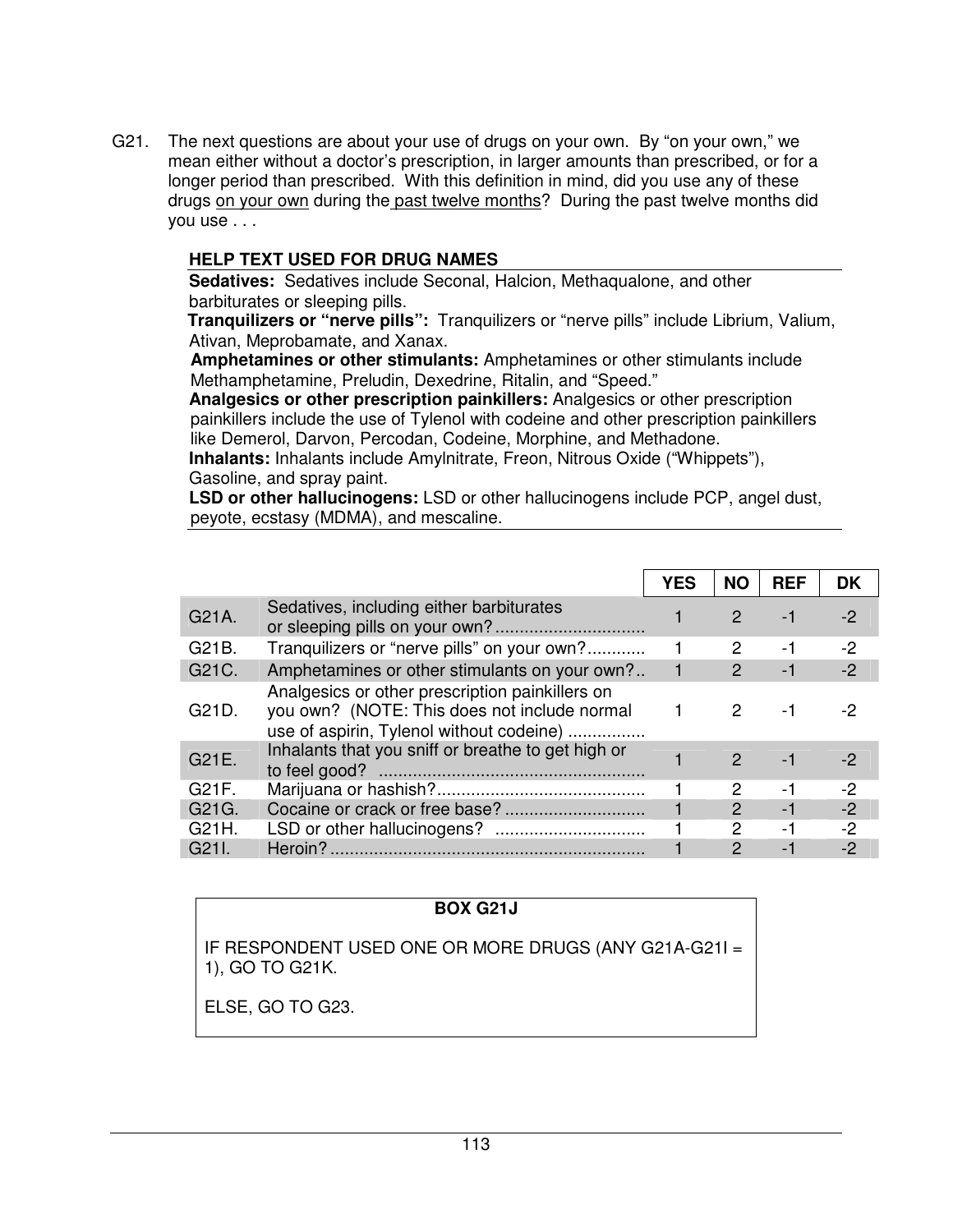G21K. In the past twelve months, how often did you use {{NAME OF DRUG}/any of those drugs}? Was it . . .

G22K. In the past twelve months, did your use of {NAME OF DRUG/any of these substances} ever interfere with your work at school, or a job, or at home?

G23. In the past twelve months, have you received counseling, therapy, or other treatment for personal problems, for example, feelings of depression, worry, alcohol, or drug use problems?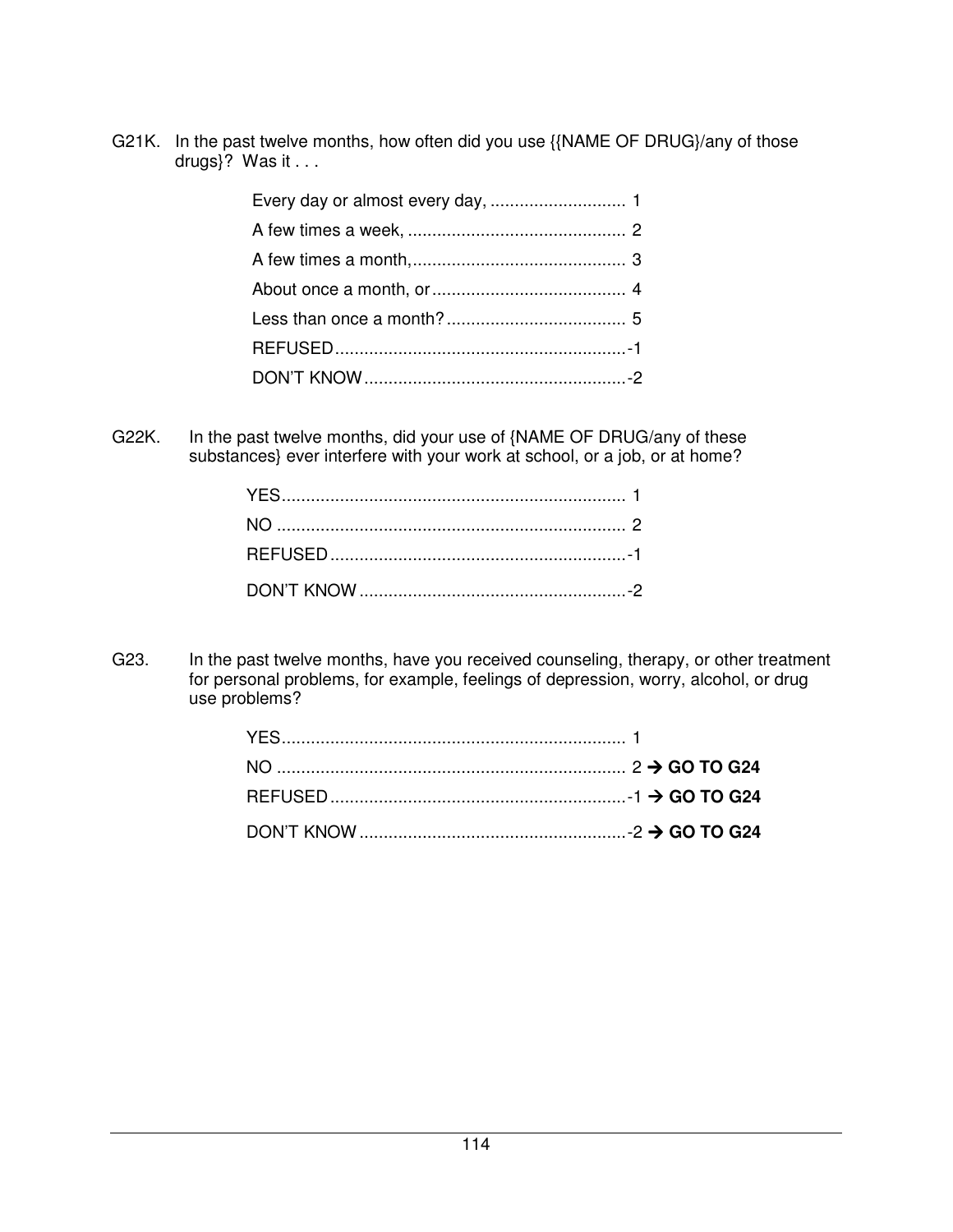G23A. Was this counseling or therapy for . . .

# CODE ALL THAT APPLY

| g23a 101 FAMILY OR RELATIONSHIP PROBLEMS 101 |  |
|----------------------------------------------|--|
|                                              |  |
|                                              |  |
|                                              |  |
|                                              |  |

G24. Now we want to ask a few questions about feelings you may have ever felt in your life. Have you ever in your life had a spell or attack when all of a sudden you felt frightened, anxious or very uneasy in situations when most people would not be afraid or anxious?

G25. Have you ever had a period of one month or more when most of the time you felt worried or anxious?

G25A. What is the longest period you have had of feeling worried or anxious?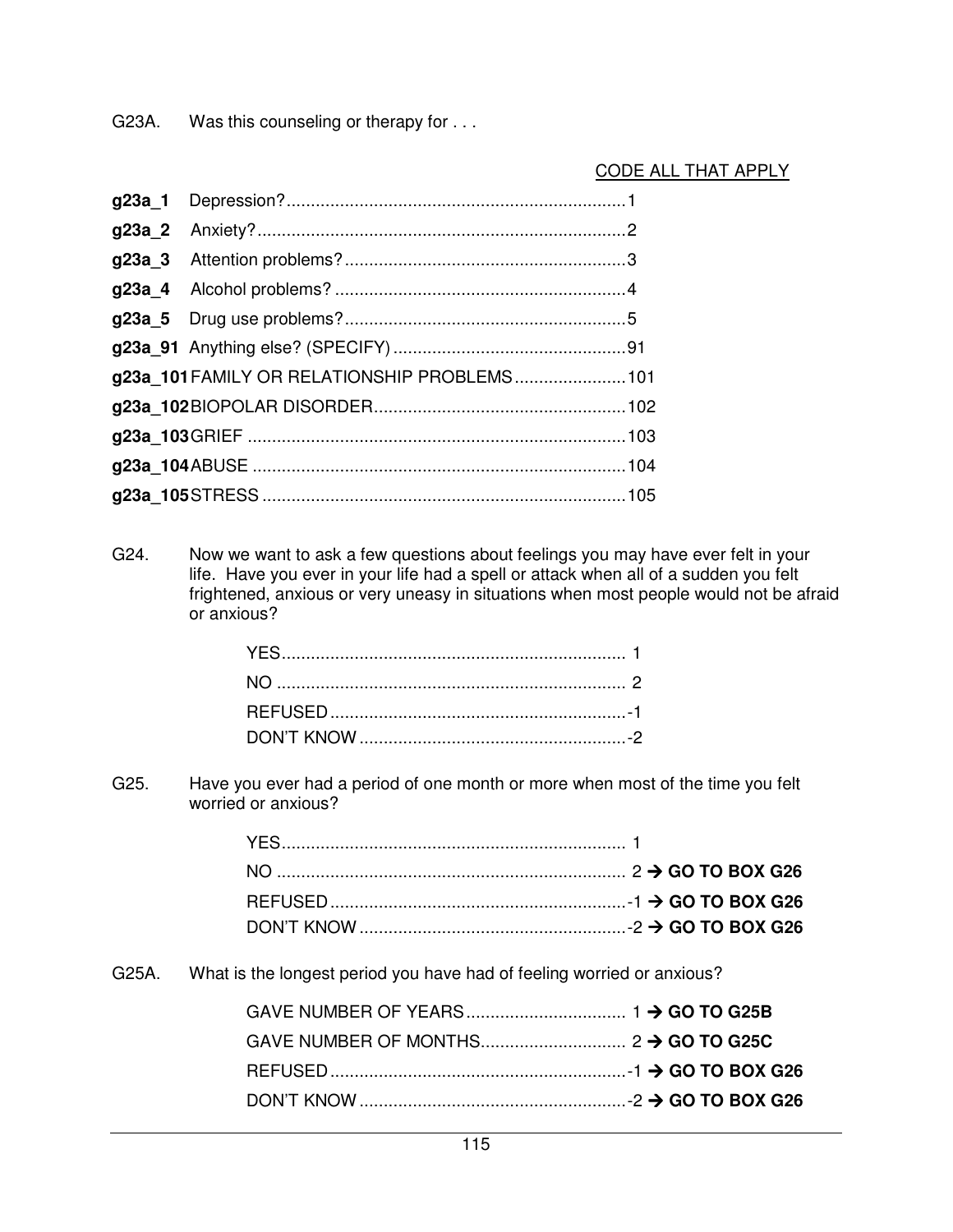G25B. [What is the longest period you have had of feeling worried or anxious?]

| $\mathbf{1}$<br><b>ENTER YEARS</b> |  |
|------------------------------------|--|
| ( )H                               |  |
|                                    |  |

#### **BOX G25B1**

GO TO BOX G26.

G25C. [What is the longest period you have had of feeling worried or anxious?]

| $\mathbf{1}$<br><b>ENTER MONTHS</b> |
|-------------------------------------|
| 0 H                                 |
|                                     |
|                                     |

#### **BOX G26**

IF LONGEST PERIOD OF TIME FOR FEELING WORRIED OR ANXIOUS WAS 6 MONTHS OR LONGER (G25B GE 1) OR (G25C GE 6), GO TO G27.

ELSE, GO TO BOX G27A.

G27. Have you ever had a continuous period lasting two years or more when you felt depressed or sad most days, even if you felt O.K. sometimes?

G27A. Did a period like that ever last two years without being interrupted by your feeling O.K. for two months?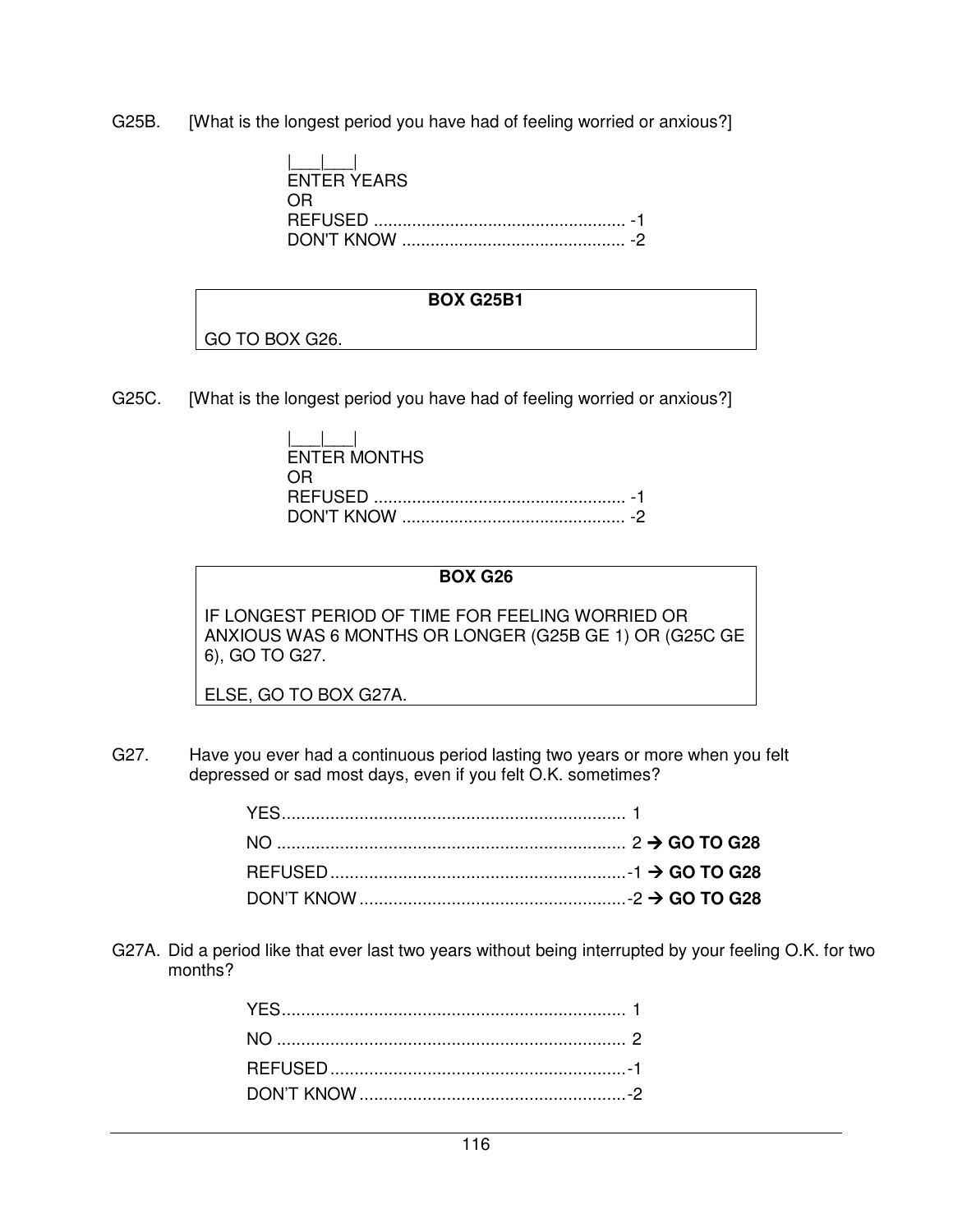# **BOX G27A**

IF IN PAST 12 MONTHS, RESPONDENT FELT DEPRESSED FOR 2 OR MORE WEEKS IN A ROW (G3 = 1), GO TO BOX G29A.

ELSE, GO TO G28.

G28. In your lifetime, have you ever had two weeks or more when nearly every day you felt sad, blue, or depressed?

G29. Have you ever had two weeks or more when nearly every day you felt down in the dumps, low, or gloomy?

#### **BOX G29A**

IF IN PAST 12 MONTHS, RESPONDENT LOST INTEREST IN THINGS FOR 2 WEEKS OR MORE (G7 = 1), GO TO G32.

ELSE, GO TO G30.

G30. Has there ever been two weeks or more when you lost interest in most things like work, hobbies, or things you usually liked to do for fun?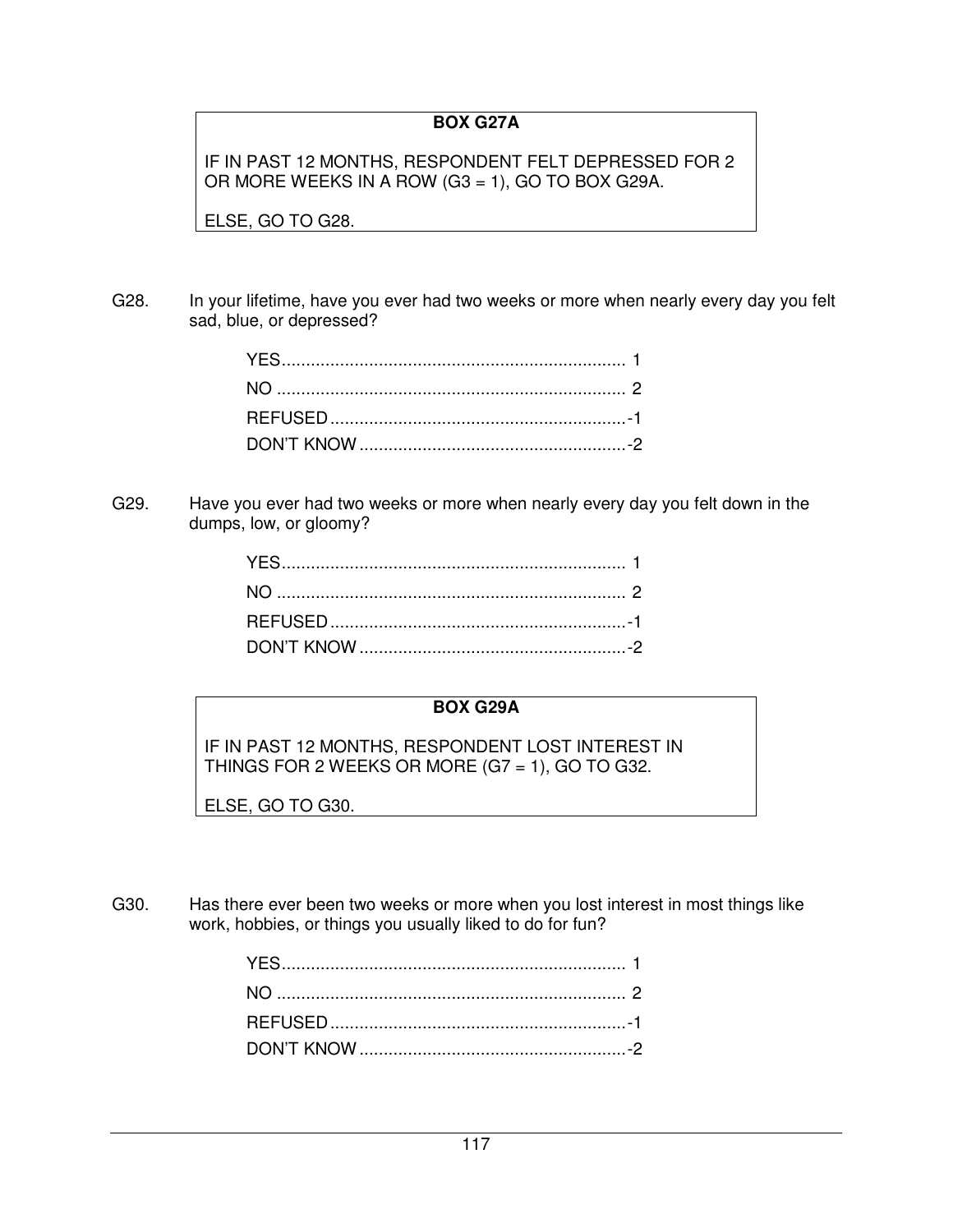G31. Did you ever completely lose all interest in things like work or hobbies or things you usually liked to do for fun?

G32. Has there ever been a period of at least two days when you were so happy or excited that you got into trouble, or your friends or family worried about it, or a doctor said you were manic?

G33. Has there ever been a been a period of several days when you were so irritable that you threw or broke things, started arguments, shouted at people, or hit someone?

G34. Now we would like to ask two more questions about your health history. How old were you when you first got your period?

| $\mathbf{1}$ $\mathbf{1}$ $\mathbf{1}$ |  |
|----------------------------------------|--|
| ENTER NUMBER OF YEARS OLD              |  |
| OR                                     |  |
|                                        |  |
|                                        |  |

G35. How old were you when you had sexual intercourse for the first time?

 |\_\_\_|\_\_\_| ENTER NUMBER OF YEARS OLD OR REFUSED ......................................... -1 DON'T KNOW .................................... -2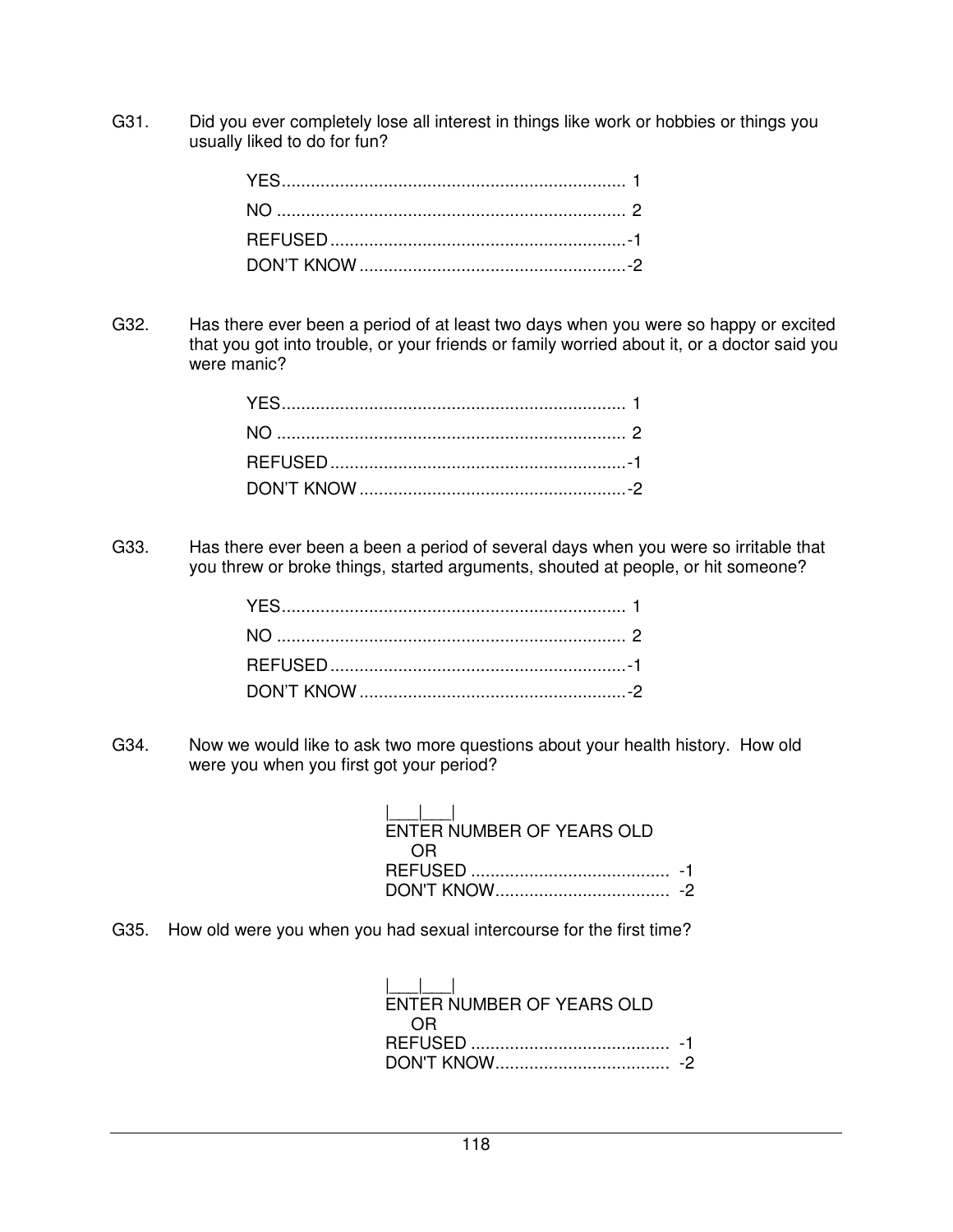# **SECTION H: RELIGION**

Now I'd like to ask you about your religious beliefs and practices.

| H1. | My religious faith is an important guide for my daily life. Do you |  |
|-----|--------------------------------------------------------------------|--|
|     |                                                                    |  |
|     |                                                                    |  |
|     |                                                                    |  |
|     |                                                                    |  |
|     |                                                                    |  |
|     |                                                                    |  |

H<sub>2</sub>. How often do you attend religious services? Do you attend services . . .

{Since [DATE OF LAST INTERVIEW]/ During the last four years}, have you had any religious experiences that transformed your life? H<sub>3</sub>.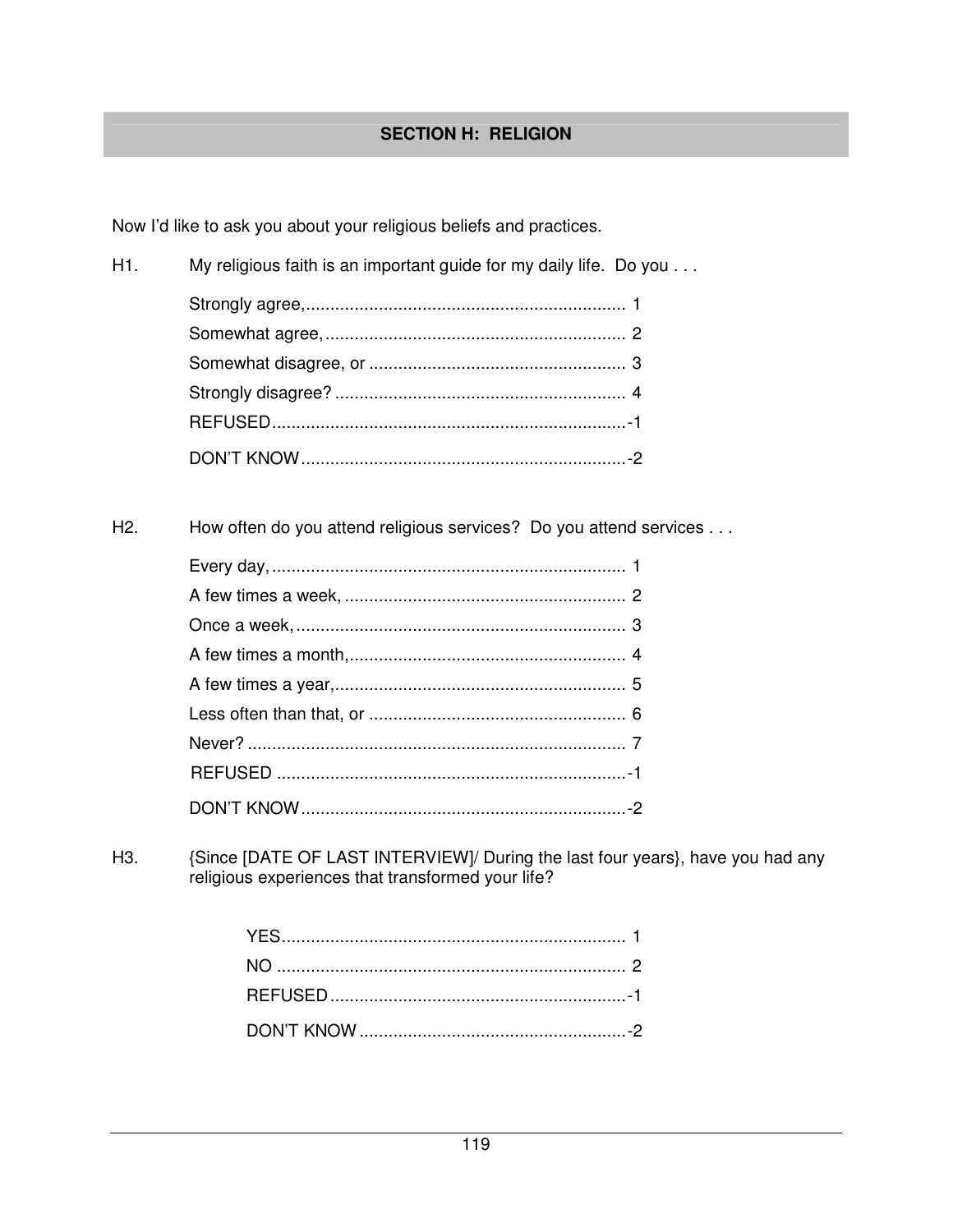# **SECTION I: EDUCATION AND EMPLOYMENT**

I1. Now I'd like to ask you a few questions about your education and employment.

 Are you currently attending any school or participating in any training programs or taking any classes? Please include regular high school, GED classes, vocational or trade school, Job Corps, college or other types of school as well as training programs to learn job skills.

I2. What kind of school or program are you attending?

#### CODE ALL THAT APPLY

| i2 <sub>1</sub>  |                                                                               |
|------------------|-------------------------------------------------------------------------------|
| i2 <sub>2</sub>  | GENERAL EQUIVALENCY DEGREE (GED) OR<br>ADULT BASIC EDUCATION (ABE) PROGRAM  2 |
| i2 <sub>3</sub>  |                                                                               |
| i2 4             |                                                                               |
| $i2-5$<br>$i2$ 6 | BUSINESS OR SECRETARIAL SCHOOL  5<br>PROGRAM TO IMPROVE READING  6            |
| i2 7<br>i2 8     | VOCATIONAL, TECHNICAL, OR TRADE SCHOOL 7                                      |
| i29              | JUNIOR/COMMUNITY COLLEGE (2-YEAR)  9                                          |
| i2_10            |                                                                               |
| i2 11            | OTHER TYPE OF SCHOOL (SPECIFY) 11                                             |
| i2 12            | OTHER TYPE OF TRAINING (SPECIFY) 12                                           |
| $i2$ 13          | PROGRAM TO LEARN JOB SKILLS 13                                                |
| i2_14            |                                                                               |
| i2_15            | GRADUATE/PROFESSIONAL SCHOOL15                                                |
| i2_101           |                                                                               |
| i2_102           |                                                                               |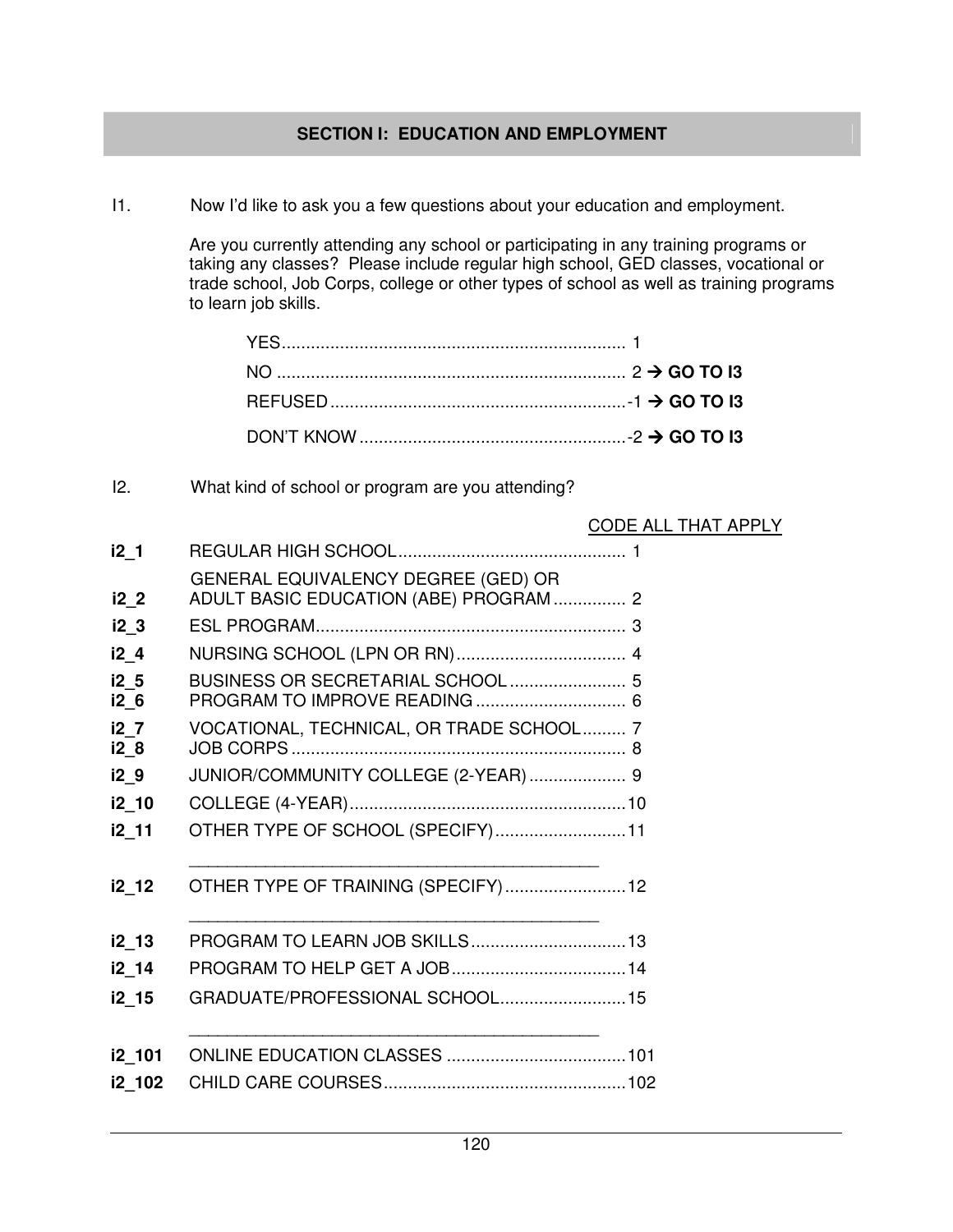# **BOX I2**

IF I2\_2 = 1, GO TO I2A. ELSE, GO TO I3.

## I2A. IS IT A GENERAL EQUIVALENCY DEGREE (GED) OR ADULT BASIC EDUCATION (ABE) PROGRAM?

| GENERAL EQUIVALENCY DEGREE (GED)  1 |  |
|-------------------------------------|--|
|                                     |  |
|                                     |  |
|                                     |  |

I3. Have you completed any training programs or any years of schooling {since [DATE OF LAST INTERVIEW]/during the last four years}?

# I3A. What program or schooling have you completed?

# CODE ALL THAT APPLY

| i3a 1          |                                                                                      |
|----------------|--------------------------------------------------------------------------------------|
| i3a 2          | <b>GENERAL EQUIVALENCY DEGREE (GED) OR</b><br>ADULT BASIC EDUCATION (ABE) PROGRAM  2 |
| $i3a$ 3        |                                                                                      |
| i3a 4          |                                                                                      |
| i3a 5<br>i3a 6 | PROGRAM TO IMPROVE READING  6                                                        |
| i3a 7<br>i3a 8 | VOCATIONAL, TECHNICAL, OR TRADE SCHOOL 7                                             |
| i3a 9          | <b>JUNIOR/COMMUNITY</b>                                                              |
| i3a 10         |                                                                                      |
| i3a 11         | OTHER TYPE OF SCHOOL (SPECIFY) 11                                                    |
|                |                                                                                      |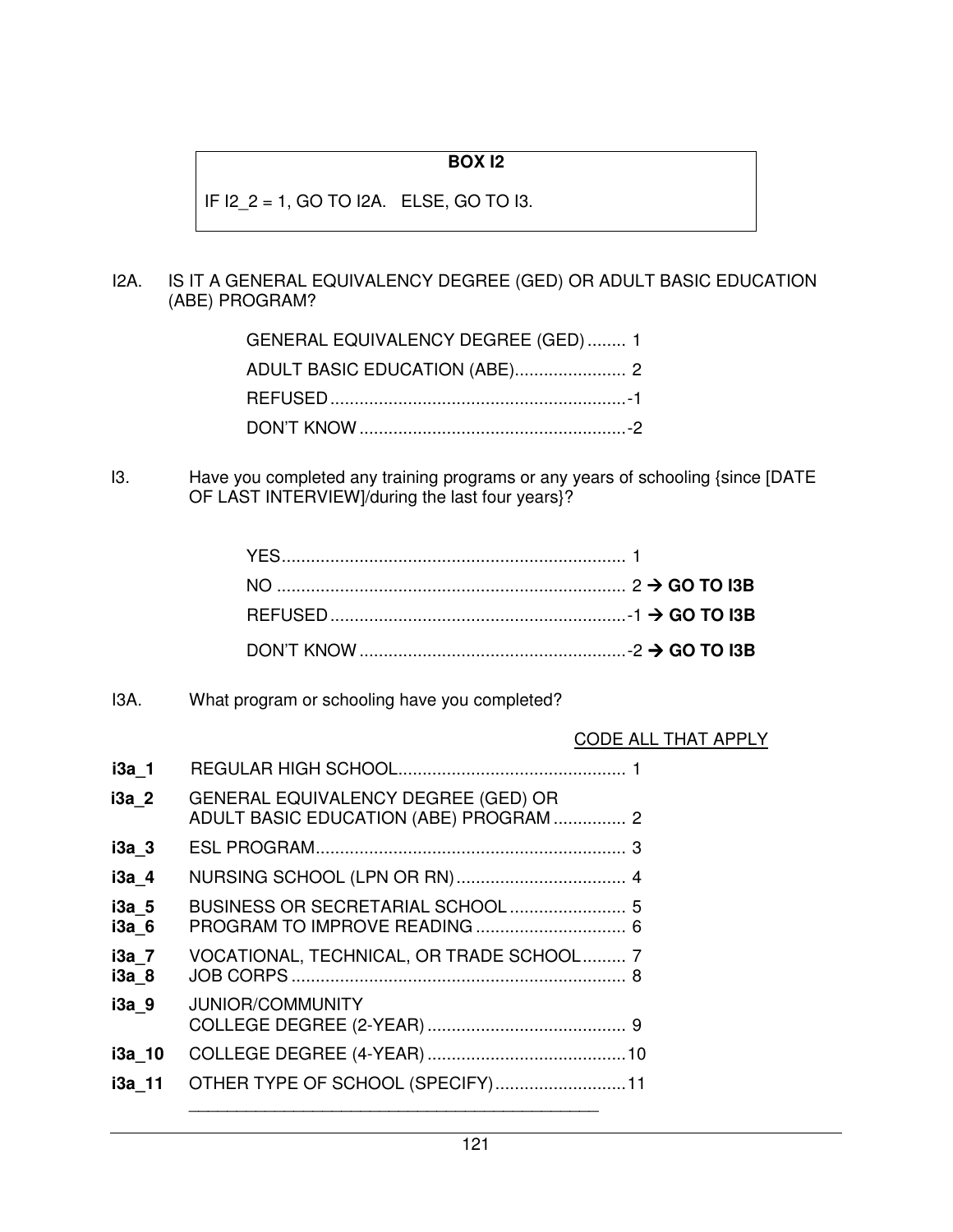- **i3a\_12** OTHER TYPE OF TRAINING (SPECIFY) ...................................................... 12
- \_\_\_\_\_\_\_\_\_\_\_\_\_\_\_\_\_\_\_\_\_\_\_\_\_\_\_\_\_\_\_\_\_\_\_\_\_\_\_\_\_\_\_ **i3a\_13** PROGRAM TO LEARN JOB SKILLS ................................ 13 **i3a 14 PROGRAM TO HELP GET A JOB ................................. 14 i3a\_15** SOME COLLEGE ............................................................. 15 **i3a\_16** GRADUATE/PROFESSIONAL SCHOOL .......................... 16
- **i3a\_102** CHILD CARE COURSES .................................................. 102

\_\_\_\_\_\_\_\_\_\_\_\_\_\_\_\_\_\_\_\_\_\_\_\_\_\_\_\_\_\_\_\_\_\_\_\_\_\_\_\_\_\_\_

#### **BOX I3A**

IF I3A\_1 = 1, GO TO I3A1. ELSE, GO TO BOX I3A1.

I3A1. ENTER GRADE COMPLETED

| - |
|---|
|   |

#### **BOX I3A1**

IF I3A\_2 = 1, GO TO I3A2. ELSE, GO TO I3B.

I3A2. IS IT A GENERAL EQUIVALENCY DEGREE (GED) OR ADULT BASIC EDUCATION (ABE) PROGRAM?

| GENERAL EQUIVALENCY DEGREE (GED)  1 |  |
|-------------------------------------|--|
|                                     |  |
|                                     |  |
|                                     |  |

I3B. {Since [DATE OF LAST INTERVIEW]/During the last four years}, have you taken any classes to improve your job skills, such as computer training or literacy classes?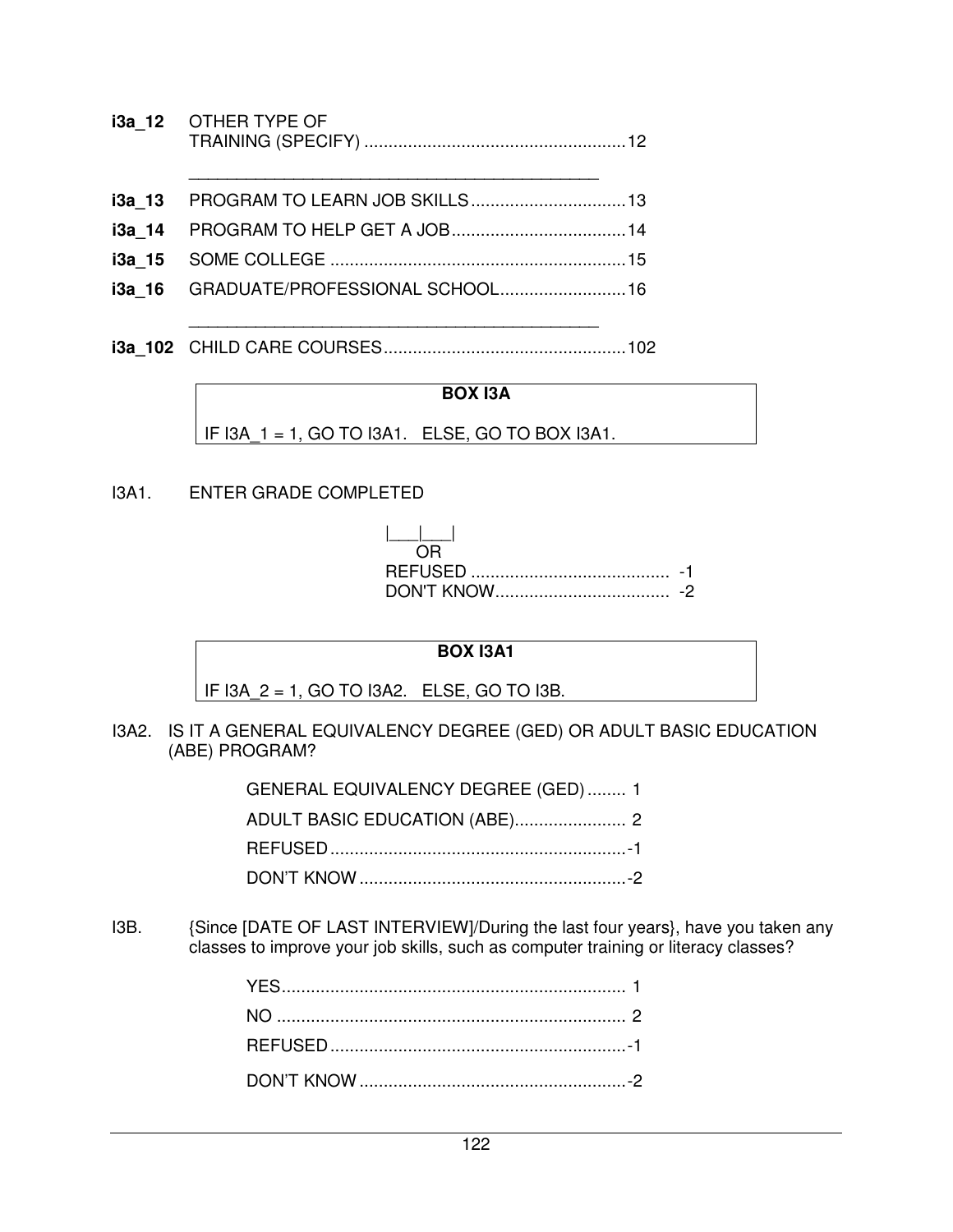I3C. {Since [DATE OF LAST INTERVIEW]/During the last four years}, have you received any kind of employment counseling?

I4. Now I'd like to ask you about your current work status. Last week, did you do any regular work for pay? Include any work you might have done in your own business or military service where you got a regular paycheck.

> IF RESPONDENT WAS ON VACATION IN LAST WEEK, ASK FOR THE WEEK BEFORE VACATION.

I5. Are you currently looking for a regular job?

I6. How long have you been looking for a regular job? Would you say . . .

| More than a week, but less |  |
|----------------------------|--|
|                            |  |
|                            |  |
|                            |  |
|                            |  |
|                            |  |
|                            |  |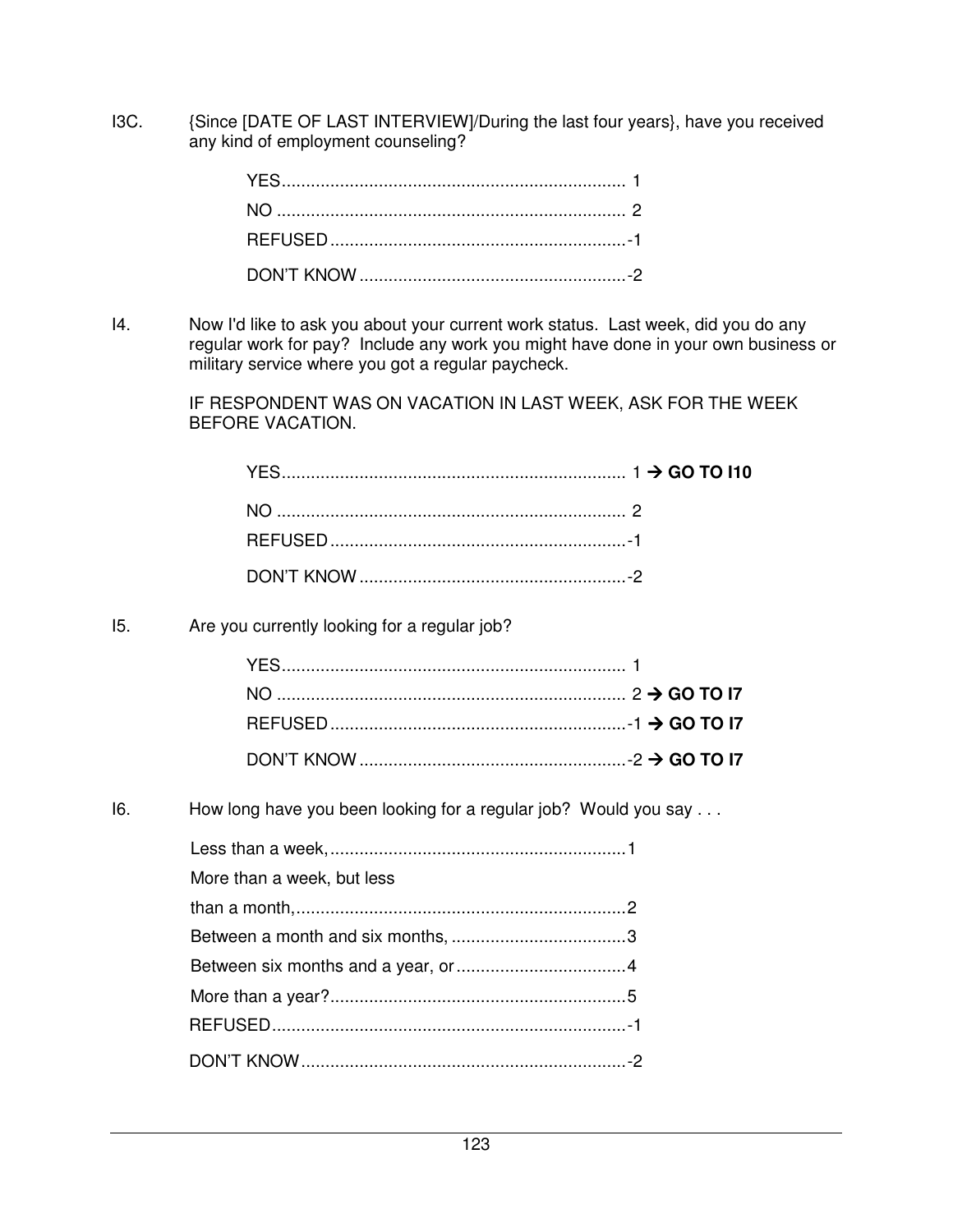# **GO TO I8**

| 17. | Why aren't you looking for a regular job?                             |  |
|-----|-----------------------------------------------------------------------|--|
|     |                                                                       |  |
|     | ALREADY HAVE A JOB (ON VACATION,                                      |  |
|     |                                                                       |  |
|     | IN SCHOOL OR TRAINING PROGRAM3> GO TO I9                              |  |
|     |                                                                       |  |
|     |                                                                       |  |
|     |                                                                       |  |
|     |                                                                       |  |
|     |                                                                       |  |
|     |                                                                       |  |
|     |                                                                       |  |
|     |                                                                       |  |
|     |                                                                       |  |
|     | NEED TO CARE FOR CHILD/RELATIVES 104→ GO TO 18                        |  |
|     |                                                                       |  |
|     |                                                                       |  |
| 18. | What would the hourly wage have to be in order for you to take a job? |  |
|     |                                                                       |  |
|     | WOULD NOT TAKE A JOB AT ANY                                           |  |
|     |                                                                       |  |
|     |                                                                       |  |
|     |                                                                       |  |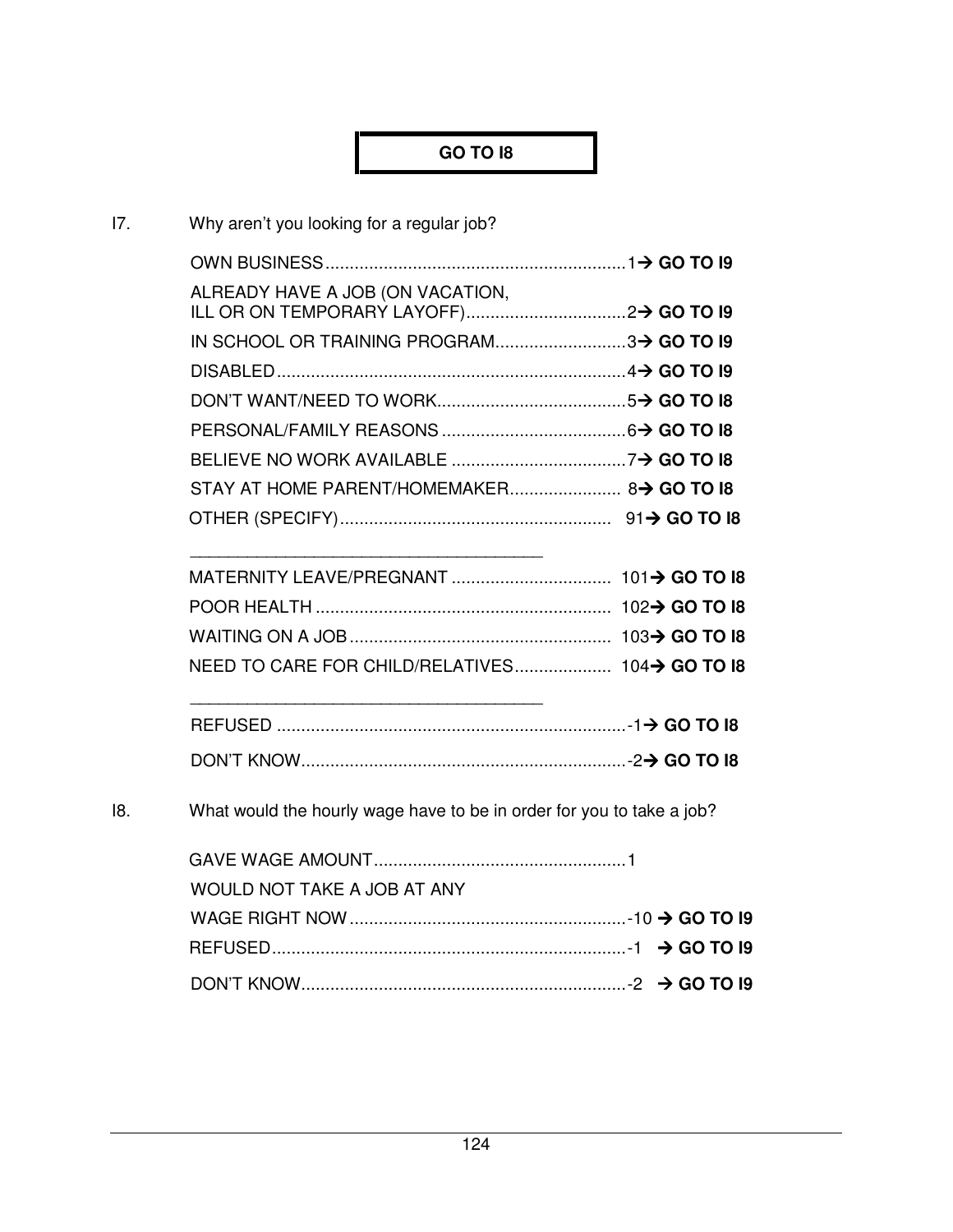I8A. What would the hourly wage have to be in order for you to take a job?

| $S$              <br>ENTER AMOUNT PER HOUR |  |
|--------------------------------------------|--|
| 0 H                                        |  |
|                                            |  |
|                                            |  |

I9. When did you last work at a regular job lasting two weeks in a row or more, for which you received a regular paycheck?

| NEVER WORKED FOR TWO |  |  |
|----------------------|--|--|
|                      |  |  |
|                      |  |  |
|                      |  |  |

I9A. When did you last work at a regular job lasting two weeks in a row or more, for which you received a regular paycheck?

PROBE: Do you know the month?

 $|_{\_\_$  ENTER MONTH OR REFUSED ......................................... -1 DON'T KNOW .................................... -2

I9B. When did you last work at a regular job lasting two weeks in a row or more, for which you received a regular paycheck?

PROBE: Do you know the year?

 |\_\_\_|\_\_\_|\_\_\_|\_\_\_| ENTER YEAR OR REFUSED ......................................... -1 DON'T KNOW .................................... -2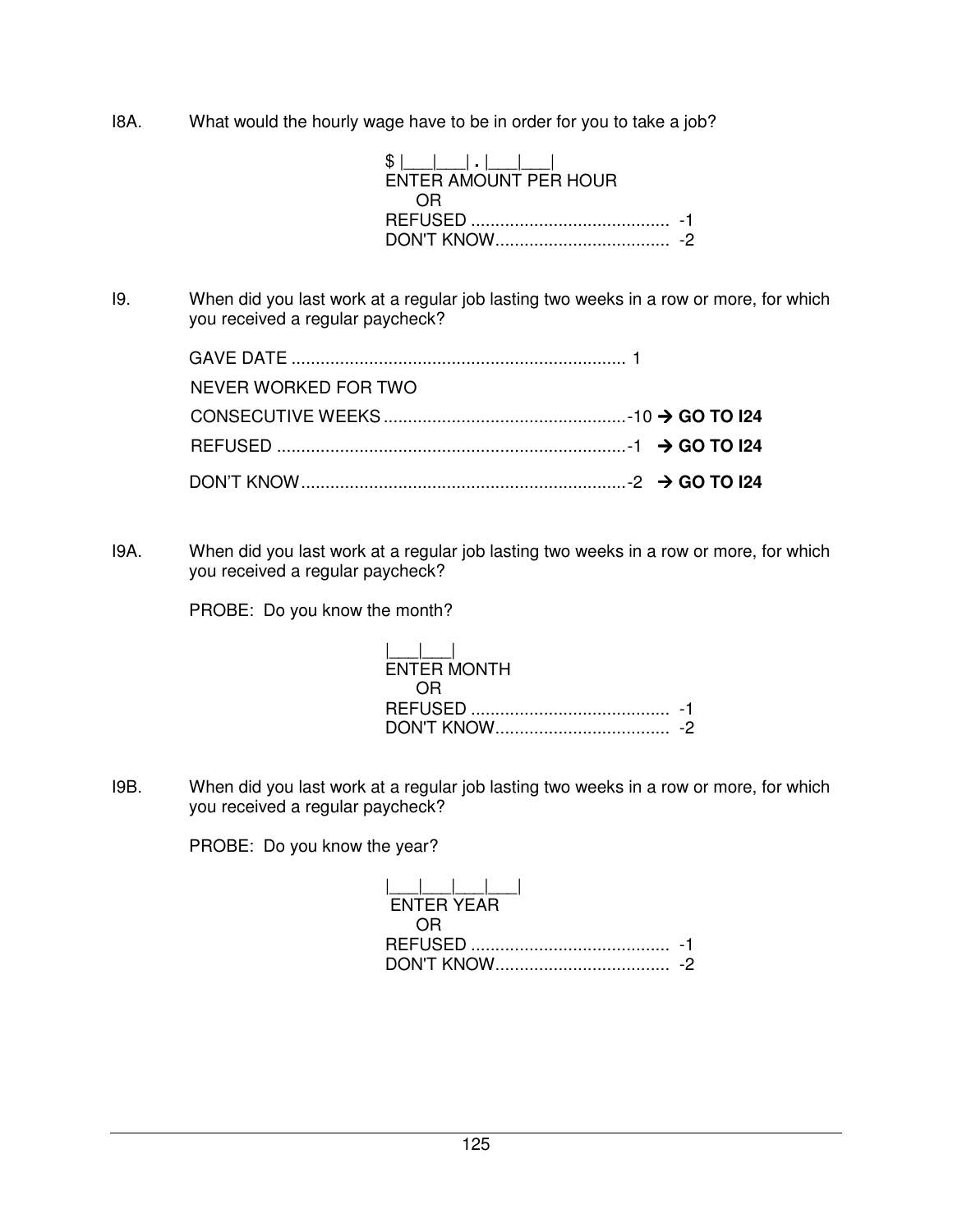I10. My next few questions are about your {current/most recent} job.

 How many hours {do/did} you usually work per week at {this/that} job? Include regular overtime hours.

IF RESPONDENT WORKS/WORKED MORE THAN ONE JOB AT A TIME, ASK ABOUT THE ONE AT WHICH SHE USUALLY WORKS/WORKED THE MOST HOURS.

> |\_\_\_|\_\_\_|\_\_\_| ENTER HOURS PER WEEK OR REFUSED ......................................... -1 DON'T KNOW .................................... -2

I11. {Do/Did} you work for yourself or for someone else in this job?

| 112./112A.<br>i12a code | What {do/did} you do at {this/that} job?<br>What {is/was} your job title? |  |
|-------------------------|---------------------------------------------------------------------------|--|

| חוש דיוור |  |
|-----------|--|

I13. About how much {do/did} you usually earn in {this/that} job, before taxes and deductions?

| ENTER AMOUNT |  |
|--------------|--|
|              |  |
|              |  |
|              |  |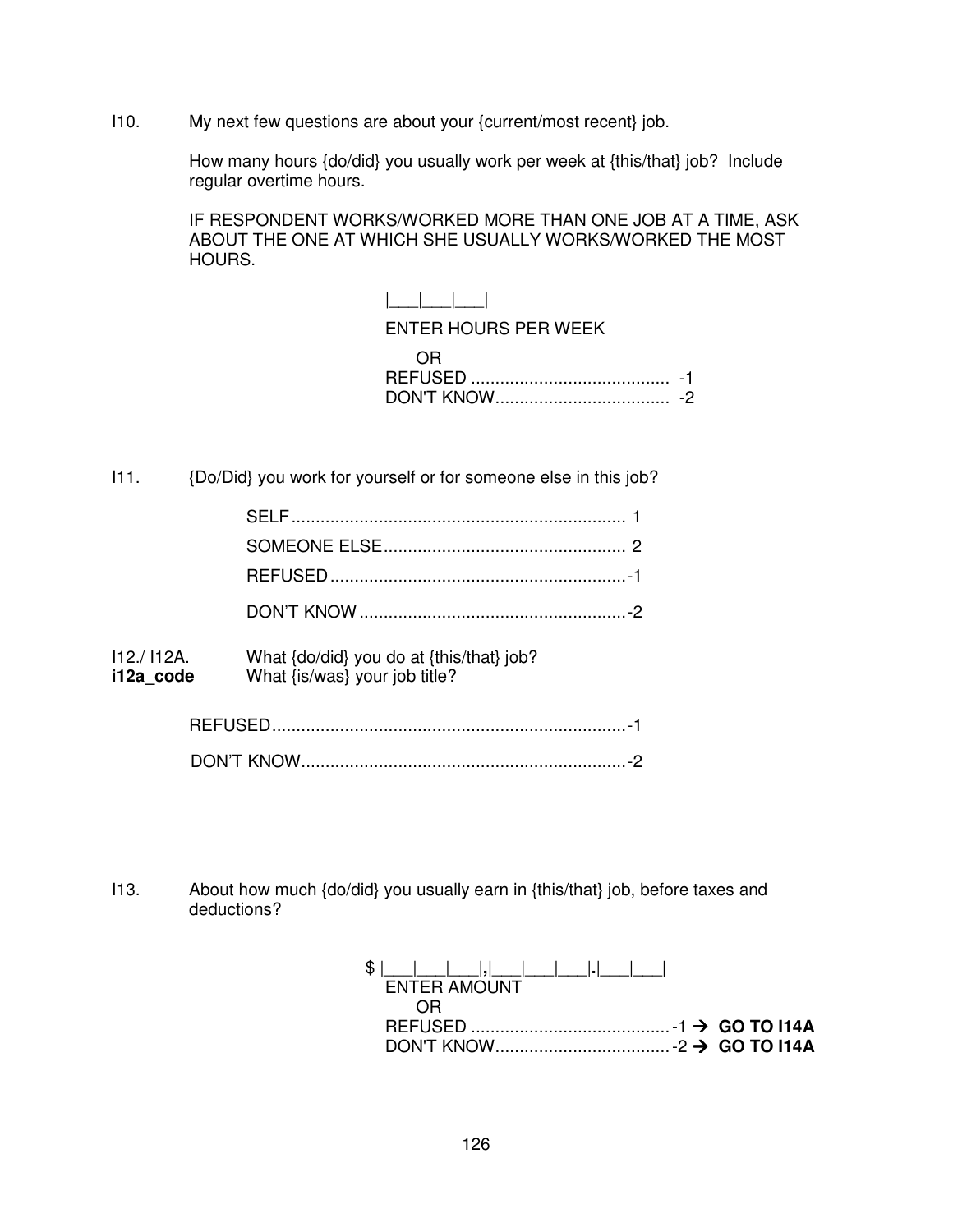I13P. [About how much {do/did} you usually earn in {this/that} job, before taxes and deductions?]

ENTER UNIT.

.

| PER EVERY 2 WEEKS        |  |
|--------------------------|--|
| <b>PER TWICE A MONTH</b> |  |
|                          |  |
|                          |  |
|                          |  |
|                          |  |
|                          |  |

I14A. {At your primary job,} {do/Did} you regularly work . . .

|    |                                   | YES | <b>NO</b> | <b>REF</b> | DK |
|----|-----------------------------------|-----|-----------|------------|----|
|    | Weekdays?                         |     | 2         | - 1        |    |
| 2. | Evenings $(6 \text{ pm-11 pm})$ ? |     | 2         | - 1        | -2 |
| 3. | Nights (11 pm-7 am)?              |     | 2         | - 1        | -2 |
|    | Weekends?                         |     | 2         | - 1        | -2 |
| 5. | Different times each week?        |     |           |            |    |

I14B. In addition to your regular working shift, {do/did} you sometimes also work . . .

|    |                            | YES | <b>NO</b> | <b>REF</b>     | <b>DK</b> |
|----|----------------------------|-----|-----------|----------------|-----------|
|    | Any {additional} weekdays? |     |           |                |           |
|    | Any {additional} evenings? |     |           | $\blacksquare$ | -2        |
| 3. | Any {additional} nights?   |     |           |                | -2        |
|    | Any {additional} weekends? |     |           |                |           |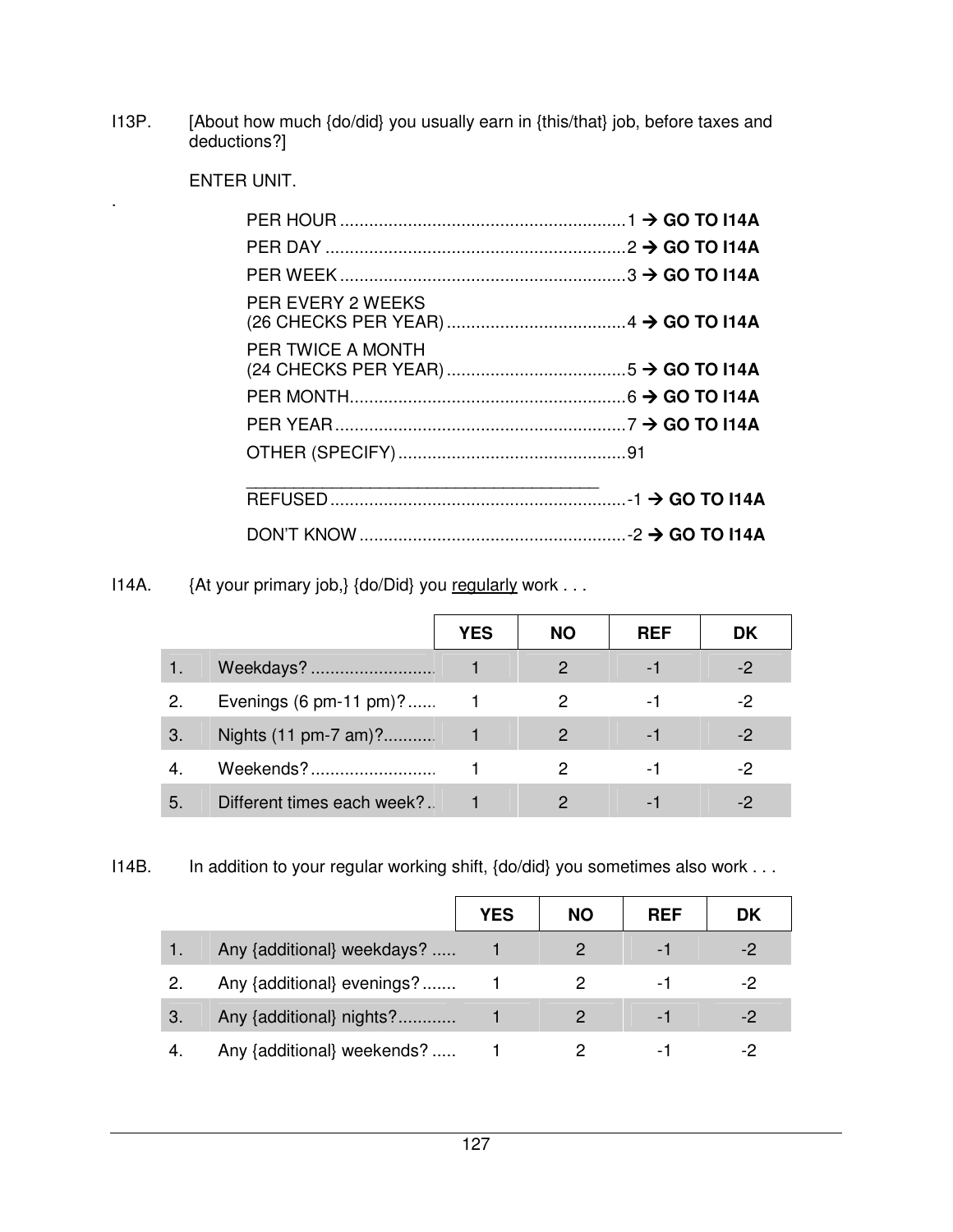I14C. {Do/Did) you belong to a labor union?

I14D. For how many years did you belong to a labor union?

IF LESS THAN ONE YEAR, CODE AS ZERO.

| ENTER NUMER OF YEARS $\rightarrow$ GO TO BOX I14E |  |
|---------------------------------------------------|--|
| OR                                                |  |
|                                                   |  |
|                                                   |  |

# **BOX I14E**

IF THE NUMBER OF YEARS = 0 IN I14D, GO TO I14F.

ELSE, GO TO BOX I15.

I14F. [For how many months did you belong to a labor union?]

IF LESS THAN ONE MONTH, CODE AS ZERO.

|\_\_|\_\_| MONTHS

 OR REFUSED ......................................... -1 DON'T KNOW .................................... -2

# **BOX I15**

IF MOTHER WORKED SINCE CHILD WAS BORN (I4=1, OR DATE IN I9A AND I9B ARE MORE RECENT THAN DATE OF CHILD'S BIRTH), GO TO I16.

ELSE, GO TO I24.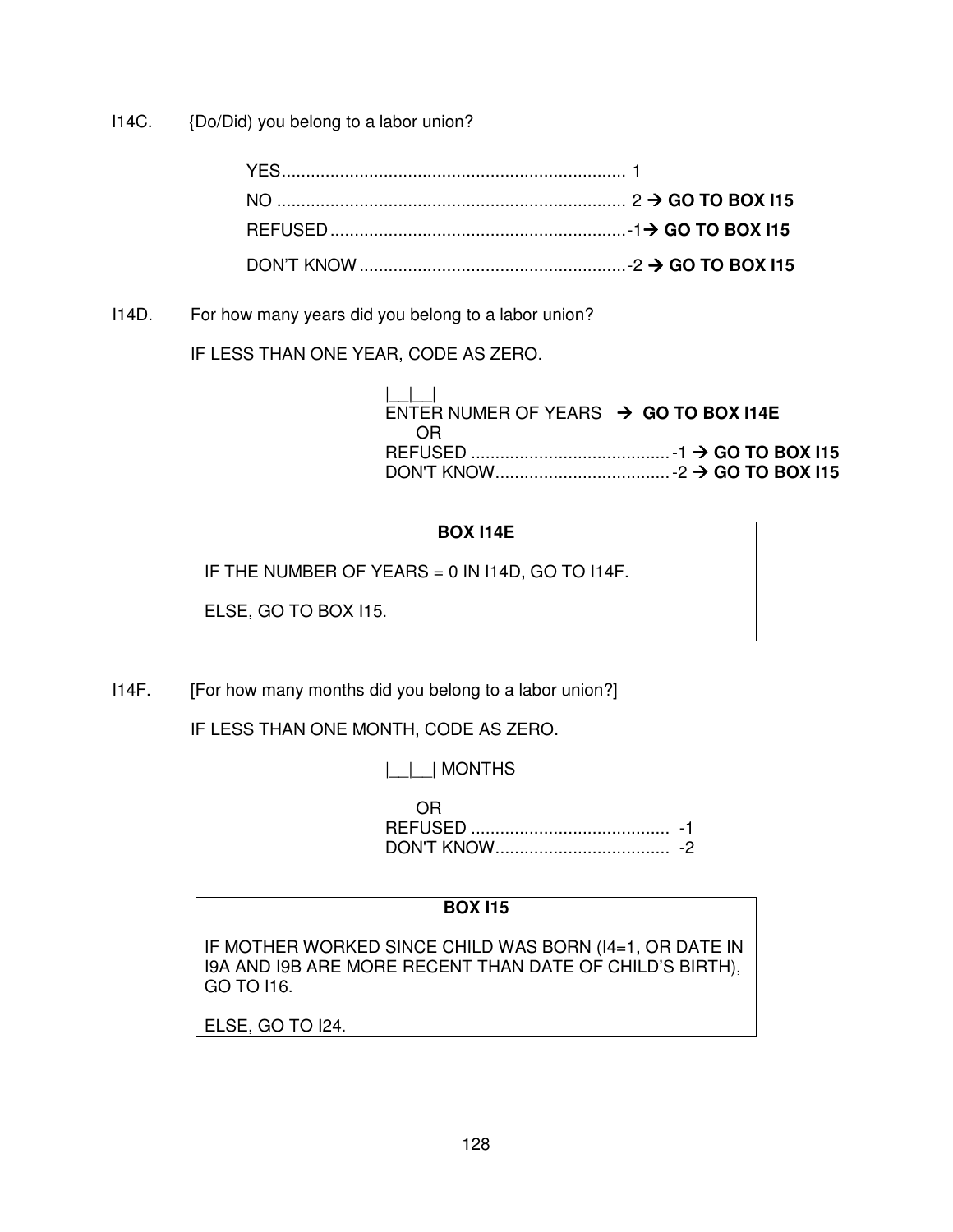I16. Please tell me how true the following statements are.

|           |                                                                                                                                                              | <b>ALWAYS</b> | <b>OFTEN   SOMETIMES   NEVER</b> | <b>REF</b> | DK |
|-----------|--------------------------------------------------------------------------------------------------------------------------------------------------------------|---------------|----------------------------------|------------|----|
| A.        | My shift and work schedule<br>{cause/caused} extra stress for<br>me and my child. {Is/Was} this<br>always true, often true,<br>sometimes true, or never true |               |                                  |            |    |
| <b>B.</b> | Where I {work/worked}, it<br>{is/was} difficult to deal with<br>child care problems during<br>working hours                                                  |               | З                                |            |    |
| C.        | In my work schedule I<br>{have/had} enough flexibility to<br>handle family needs                                                                             |               |                                  |            |    |

PROBE: {Is/Was} this always true, often true, sometimes true, or never true for you?

I17. Some people work more than one regular job. Was there ever a time in the past twelve months that you worked more than one regular job at the same time?

I18. When you were working more than one regular job at the same time, about how many hours per week did you usually work altogether?

| .<br>ENTER HOURS PER WEEK |  |
|---------------------------|--|
| ′)⊢                       |  |
|                           |  |
| DON'T KNOW                |  |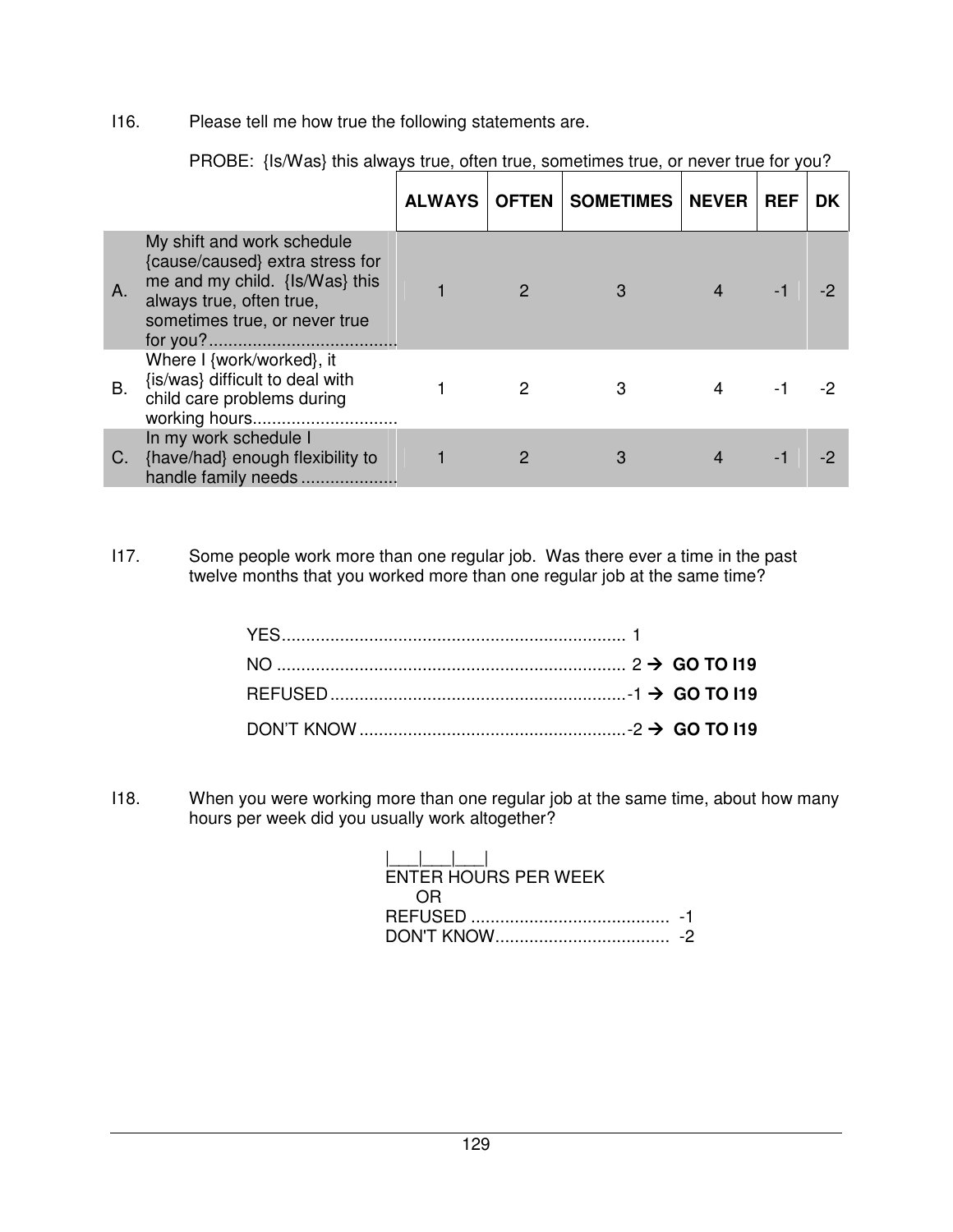I19. About how much did you earn from {all of} your regular {job/jobs} in the past twelve months? Please do not count earnings from any "off-the-books" or "under-the-table" jobs.

| NOTHING/DID NOT WORK IN THE LAST 12 MONTHS10 $\rightarrow$ GO TO 124 |  |
|----------------------------------------------------------------------|--|
|                                                                      |  |
|                                                                      |  |

I19A. [About how much did you earn from {all of} your regular {job/jobs} in the past twelve months? Please do not count earnings from any "off-the-books" or "under-the-table" jobs.]

# $\frac{1}{2}$   $\frac{1}{2}$   $\frac{1}{2}$   $\frac{1}{2}$   $\frac{1}{2}$   $\frac{1}{2}$   $\frac{1}{2}$   $\frac{1}{2}$  **GO TO I21** ENTER AMOUNT

| a matana na manaka na ma |  |
|--------------------------|--|

I20. I just need to have a range. Can you tell me if it was . . .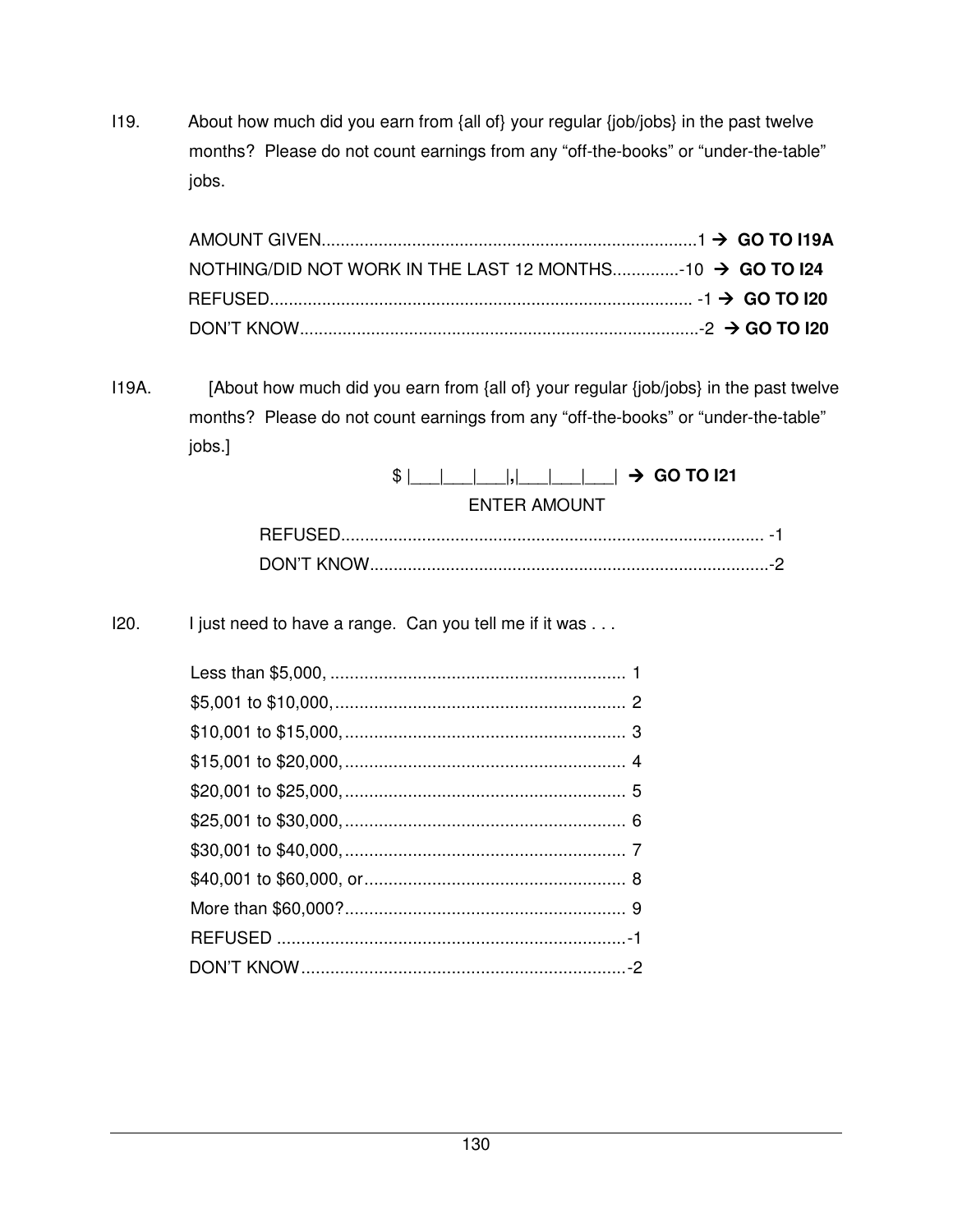I21. In the past twelve months, how many weeks did you work {at your job/at all of your regular jobs}? If you worked the entire year, but used paid vacation time or sick time, you worked 52 weeks.

| <b>ENTER NUMBER OF WEEKS</b> |  |
|------------------------------|--|
| ′ ≻ا(                        |  |
|                              |  |
|                              |  |

I22. In the past twelve months, how many regular jobs have you had that lasted two weeks or more?

| ENTER NUMBER OF JOBS $\rightarrow$ GO TO 124 |  |
|----------------------------------------------|--|
| OR)                                          |  |
|                                              |  |

I23. All I need is a range. Would you say it was . . .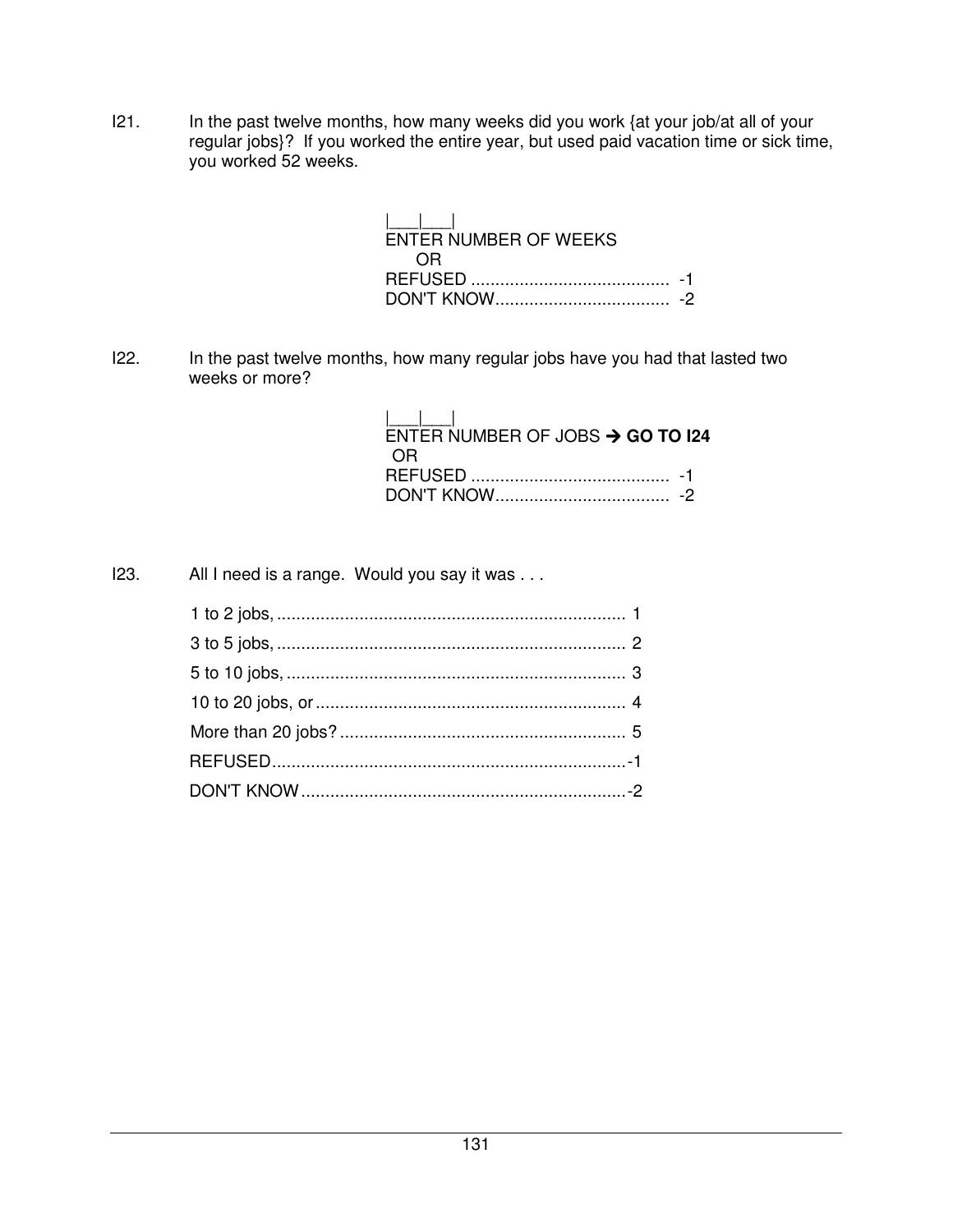I24-I26. We are interested in finding out about some ways, other than regular work, in which people make money. This kind of activity may be paid for in cash, or done in exchange for meals, or clothing, a place to live, or something else. Please tell me if you have done any of the following in the past twelve months.

| A.                        | During the<br>past twelve<br>months, did<br>you                                                                             | 124<br>Work in your own business? Please<br>do not include work you already told<br>me about.<br><b>PROBE:</b> This could include things<br>such as doing other people's hair,<br>either in your home or theirs. | <b>125</b><br>Sell or deliver drugs, engage in<br>prostitution, or do other kinds of<br>hustles? Do not include work you<br>already told me about.                                                                                             | 126<br>Do anything else to earn money?                                                                                                                                                                            |
|---------------------------|-----------------------------------------------------------------------------------------------------------------------------|------------------------------------------------------------------------------------------------------------------------------------------------------------------------------------------------------------------|------------------------------------------------------------------------------------------------------------------------------------------------------------------------------------------------------------------------------------------------|-------------------------------------------------------------------------------------------------------------------------------------------------------------------------------------------------------------------|
|                           |                                                                                                                             | YES.<br>$1 \rightarrow$ GO TO I24AOS<br>NO.<br>$2 \rightarrow$ GO TO I25A<br><b>REFUSED</b><br>$-1 \rightarrow$ GO TO I25A<br>DON'T KNOW-2 $\rightarrow$ GO TO I25A                                              | YES $1 \rightarrow$ GO TO 125B<br><b>NO</b><br>$2 \rightarrow$ GO TO I26A<br><b>REFUSED</b><br>$-1 \rightarrow$ GO TO I26A<br>DON'T KNOW-2 $\rightarrow$ GO TO I26A                                                                            | <b>YES</b><br>$1 \rightarrow$ GO TO I26AOS<br><b>NO</b><br>$2 \rightarrow$ GO TO SEC. J<br>REFUSED $-1\rightarrow$ GO TO SEC. J<br> DON'T KNOW-2→ GO TO SEC. J                                                    |
| $\overline{A}$<br>0<br>S. |                                                                                                                             | [What type of business?]<br>SPECIFY: i24aos code                                                                                                                                                                 |                                                                                                                                                                                                                                                | [What else do you do to earn money?]<br>SPECIFY: 126aos_code                                                                                                                                                      |
|                           | In the last<br>twelve<br>months,<br>B. about how<br>did you<br>{ACTIVITY}.                                                  | WEEKS<br><b>OR</b><br><b>REFUSED</b><br>$-1$ $\rightarrow$ GO TO I24D<br>many weeks DON'T KNOW<br>$-2 \rightarrow$ GO TO I24D                                                                                    | <b>WEEKS</b><br>OR.<br>$-1$ $\rightarrow$ GO TO I25D<br><b>REFUSED</b><br><b>DON'T KNOW</b><br>$-2 \rightarrow$ GO TO<br><b>I25D</b>                                                                                                           | WEEKS<br><b>OR</b><br>$-1$ $\rightarrow$ GO TO I26D<br><b>REFUSED</b><br><b>DON'T KNOW</b><br>$-2$ GO TO I26D                                                                                                     |
| C.                        | And, during<br>those<br><b>NUMBER</b><br>FROM B}<br>weeks,<br>about how<br>many hours<br>per week did<br>you<br>{ACTIVITY}. | <b>HOURS PER WEEK</b><br><b>OR</b><br><b>REFUSED</b><br>$-1$<br><b>DON'T KNOW</b><br>$-2$                                                                                                                        | <b>HOURS PER WEEK</b><br><b>OR</b><br><b>REFUSED</b><br>$-1$<br><b>DON'T KNOW</b><br>$-2$                                                                                                                                                      | <b>HOURS PER WEEK</b><br><b>OR</b><br><b>REFUSED</b><br>$-1$<br><b>DON'T KNOW</b><br>$-2$                                                                                                                         |
| D.                        | When you<br>did this,<br>were you<br>or did you<br>receive<br>something<br>else such as<br>meals,<br>place to<br>live?      | CASH RECEIVED1<br>$\rightarrow$ GO TO I24E<br>$\rightarrow$ GO TO BOX I24F<br>BOTH CASH AND OTHER3<br>$\rightarrow$ GO TO I24E<br>clothing, or a REFUSED -1 $\rightarrow$ GO TO I25A<br>DON'T KNOW-2→ GO TO I25A | CASH RECEIVED1<br>$\rightarrow$ GO TO I25E<br>OTHER2<br>$\rightarrow$ GO TO BOX I25F<br>BOTH CASH AND OTHER3 BOTH CASH AND OTHER 3<br>$\rightarrow$ GO TO I25E<br>$REFUSED -1 \rightarrow GO TO I26A$<br>DON'T KNOW-2 $\rightarrow$ GO TO I26A | CASH RECEIVED1<br>$\rightarrow$ GO TO I26E<br>$\rightarrow$ GO TO BOX I26F<br>$\rightarrow$ GO TO I26E<br>$\textrm{ REFUSED} \hspace{0.15cm}$ -1 $\rightarrow$ GO TO SEC. J<br> DON'T KNOW-2→ <b>GO TO SEC. J</b> |
|                           |                                                                                                                             |                                                                                                                                                                                                                  |                                                                                                                                                                                                                                                |                                                                                                                                                                                                                   |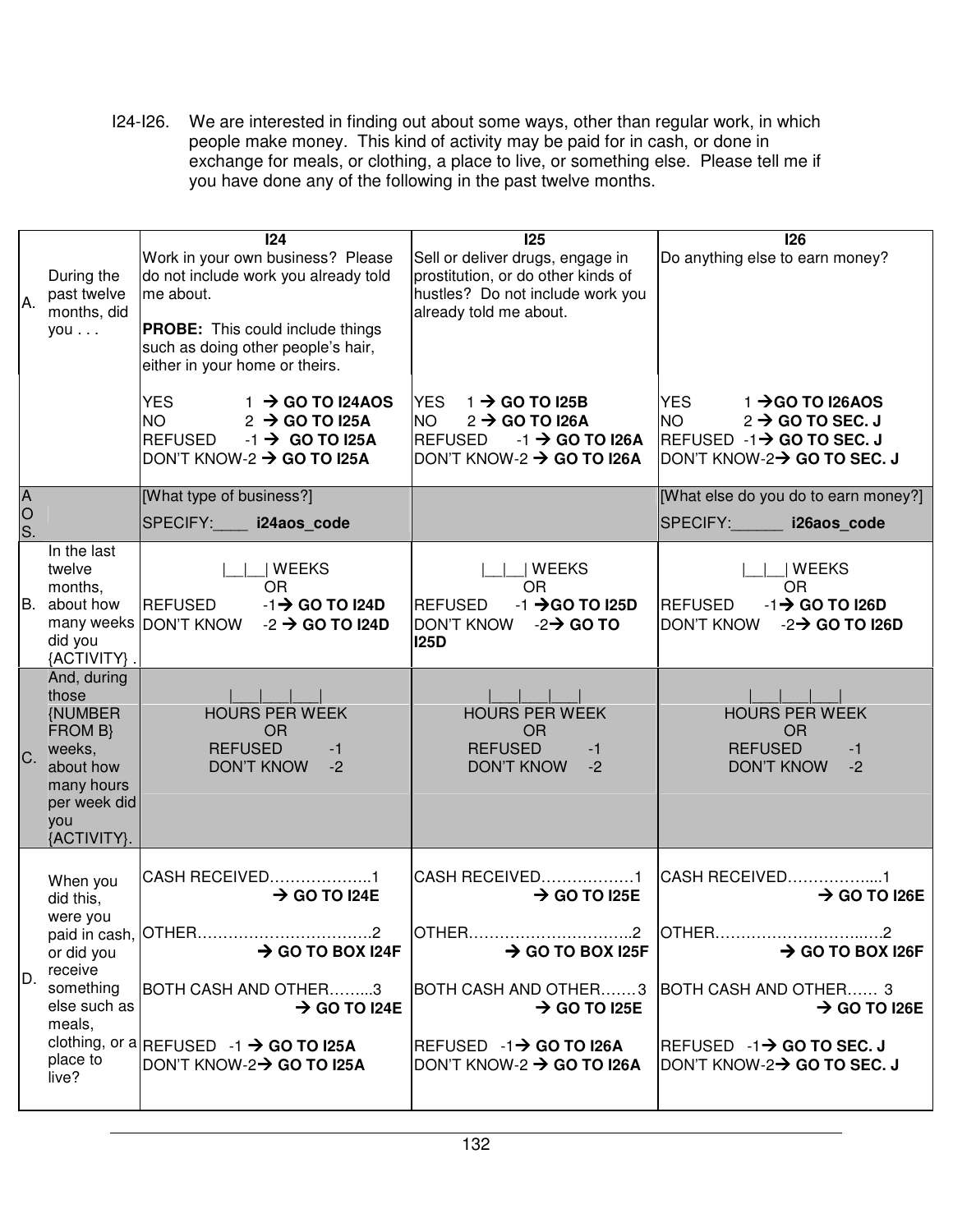|    |                                                                                        | 124                                                                                                                                                                                                                                                                           | 125                                                                                                                                                                                                                                                                                 | 126                                                                                                                                                                                                                                                                                                 |
|----|----------------------------------------------------------------------------------------|-------------------------------------------------------------------------------------------------------------------------------------------------------------------------------------------------------------------------------------------------------------------------------|-------------------------------------------------------------------------------------------------------------------------------------------------------------------------------------------------------------------------------------------------------------------------------------|-----------------------------------------------------------------------------------------------------------------------------------------------------------------------------------------------------------------------------------------------------------------------------------------------------|
| E. | How<br>you<br>receive in<br>the last<br>twelve<br>months<br>for this<br>activity?      | much did $ \$ $      ,    <br><b>ENTER AMOUNT</b><br>$\rightarrow$ GO TO BOX I24F<br>$\rightarrow$ GO TO I24E1<br>→ GO TO I24E1                                                                                                                                               | $ $\rangle$<br>$\Box$ , $\Box$ , $\Box$ , $\Box$<br>ENTER AMOUNT<br>$\rightarrow$ GO TO BOX I25F<br><b>DON'T KNOW -2</b><br>$\rightarrow$ GO TO I25E1<br>REFUSED -1<br>$\rightarrow$ GO TO I25E1<br><u>a shekara ta 1999 a Tar</u>                                                  | <b>ENTER AMOUNT</b><br>$\rightarrow$ GO TO BOX I26F<br>DON'T KNOW 2<br>$\rightarrow$ GO TO I26E1<br>REFUSED1<br>$\rightarrow$ GO TO I26E1<br><u>a sa Tana a</u>                                                                                                                                     |
|    | I just<br>need to<br>know a<br>range.<br>E1. Please<br>tell me<br>if it<br>$was \dots$ | Under \$500, 1<br>\$1,001 to \$3,000,3<br>\$3,001 to \$5,000,  4<br>\$5,001 to \$10,000,5<br>$$10,001$ to $$15,000$ ,  6<br>\$20,001 to \$25,000,    8<br>\$25,001 to \$30,000,  9<br>\$30,001 to \$40,000, or 10<br>More than \$40,000 11<br>REFUSED1<br><b>DON'T KNOW-2</b> | Under \$500, 1<br>$$1,001$ to $$3,000, \dots$ 3<br>\$3,001 to \$5,000,  4<br>\$5,001 to \$10,000, 5<br>\$10,001 to \$15,000,  6<br>\$20,001 to \$25,000,  8<br>\$25,001 to \$30,000,  9<br>\$30,001 to \$40,000, or  10<br>More than \$40,000 11<br>REFUSED1<br><b>DON'T KNOW-2</b> | Under \$500, 1<br>\$1,001 to \$3,000, 3<br>\$3,001 to \$5,000, 4<br>\$5,001 to \$10,000, 5<br>\$10,001 to \$15,000, 6<br>\$15,001 to \$20,000, 7<br>\$20,001 to \$25,000, 8<br>\$25,001 to \$30,000, 9<br>\$30,001 to \$40,000, or  10<br>More than \$40,000  11<br>REFUSED1<br><b>DON'T KNOW-2</b> |
|    |                                                                                        | <b>BOX 124F</b><br><b>IF OTHER TYPE OF PAYMENT</b><br><b>WAS RECEIVED</b><br>$(124D = 2 \text{ OR } 3),$ GO TO I24G.                                                                                                                                                          | <b>BOX I25F</b><br><b>IF OTHER TYPE OF</b><br><b>PAYMENT WAS RECEIVED</b><br>$(125D = 2 \text{ OR } 3),$ GO TO 125G.                                                                                                                                                                | <b>BOX 126F</b><br><b>IF OTHER TYPE OF PAYMENT</b><br><b>WAS RECEIVED</b><br>$ (126D = 2 \text{ OR } 3),$ GO TO I26G.                                                                                                                                                                               |
|    |                                                                                        | ELSE, GO TO I25A.                                                                                                                                                                                                                                                             | ELSE, GO TO I26A.                                                                                                                                                                                                                                                                   | ELSE, GO TO SECTION J.                                                                                                                                                                                                                                                                              |
| G. | What<br>{else} did<br>you get in<br>for this?                                          | <b>CODE ALL</b><br><b>THAT APPLY</b><br><b>MEALS</b> 1<br><b>CLOTHING2</b><br><b>PLACE TO LIVE  3</b><br><b>CHILD CARE 4</b><br>OTHER (SPECIFY)  91<br>exchange   NO COMPENSATION101<br>REFUSED1<br><b>DON'T KNOW-2</b><br>(i24g_1 through i24g_101)                          | <b>CODE ALL</b><br><b>THAT APPLY</b><br>MEALS  1<br><b>CLOTHING</b> 2<br><b>PLACE TO LIVE 3</b><br><b>CHILD CARE</b> 4<br>OTHER (SPECIFY) 91<br>REFUSED1<br><b>DON'T KNOW-2</b><br>(i25g_1 through i25g_91)                                                                         | <b>CODE ALL</b><br><b>THAT APPLY</b><br>MEALS1<br> CLOTHING 2<br>PLACE TO LIVE 3<br>CHILD CARE 4<br>OTHER (SPECIFY)91<br>REFUSED1<br>DON'T KNOW-2<br>(i26g_1 through i26g_91)                                                                                                                       |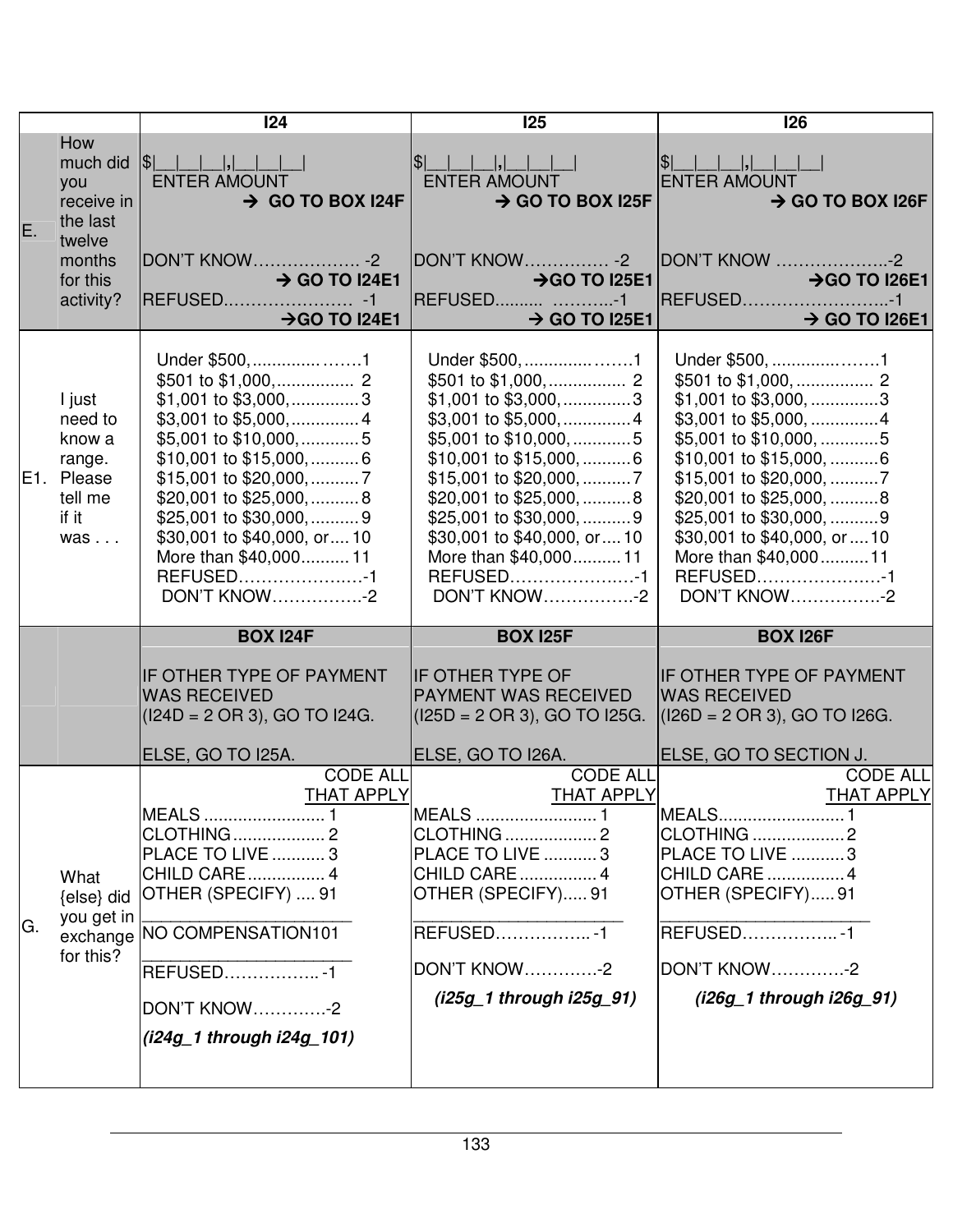J1. In the past twelve months, what was the total income of your household from all sources before taxes and other deductions? Please include your own income and the income of everyone living with you. Please include the money you have told me about from jobs and public assistance programs, as well as any sources we haven't discussed, such as rent, interest, and dividends.



ENTER AMOUNT  $\rightarrow$  GO TO J2

J1A. I just need to know a range. Can you tell me if it was ...

J2. In the past twelve months, have you given or loaned any money to friends or relatives?

| DON'T KNOW $\ldots$ $\ldots$ $\ldots$ $\ldots$ $\ldots$ $\ldots$ $\ldots$ $\ldots$ $\ldots$ $\ldots$ $\ldots$ $\sim$ 3 GO TO BOX J3 |
|-------------------------------------------------------------------------------------------------------------------------------------|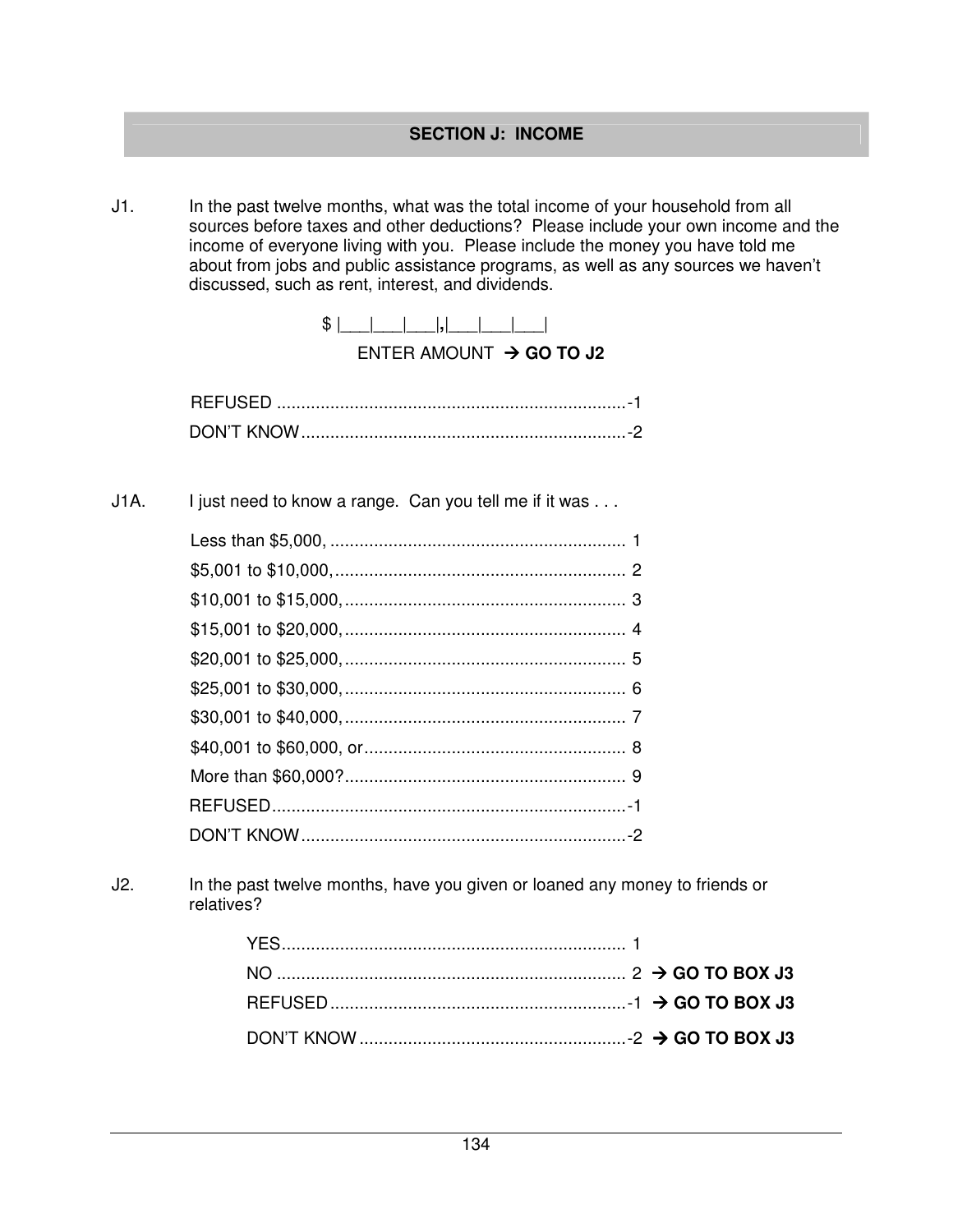J2A. All together, during the past twelve months, how much money did you give or loan to friends or relatives?



# **BOX J3**

IF THE MOTHER IS MARRIED OR LIVING WITH THE FATHER, OR LIVING WITH A CURRENT PARTNER (A4=1 or 4) OR (D2D=1), GO TO J4.

ELSE, GO TO J7.

J4. Do you or your {husband/partner} have a bank account?

| NΩ |  |
|----|--|
|    |  |
|    |  |
|    |  |

J4A. {Is the account/Are the accounts} in your name, {his/her/your partner's} name, or both?

## CODE ONE

| BOTH JOINT AND SEPARATE |  |
|-------------------------|--|
|                         |  |
|                         |  |
|                         |  |
|                         |  |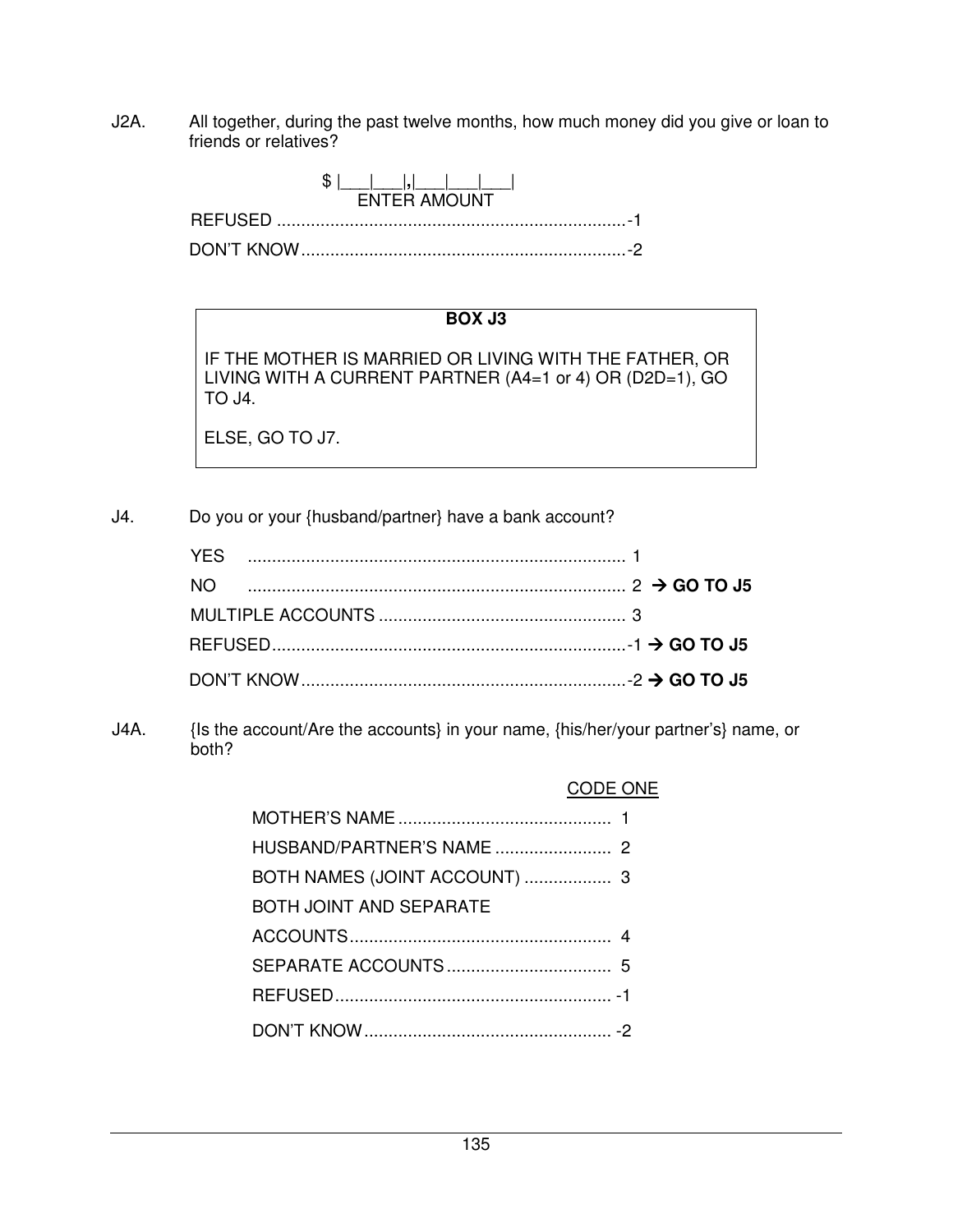J5. Do you or your {husband/partner} have a credit card? Include major credit cards and department store credit cards, but not gas credit cards.

J5A. Is the card in your name, {his/her/your partner's} name, or both?

| <b>CODE ONE</b>                |  |
|--------------------------------|--|
|                                |  |
|                                |  |
|                                |  |
| <b>BOTH JOINT AND SEPARATE</b> |  |
|                                |  |
|                                |  |
|                                |  |

J5B. Couples handle money differently. Which of the following do you do? Do you . . .

#### CODE ONE

| Put some of your money together but |  |
|-------------------------------------|--|
|                                     |  |
|                                     |  |
|                                     |  |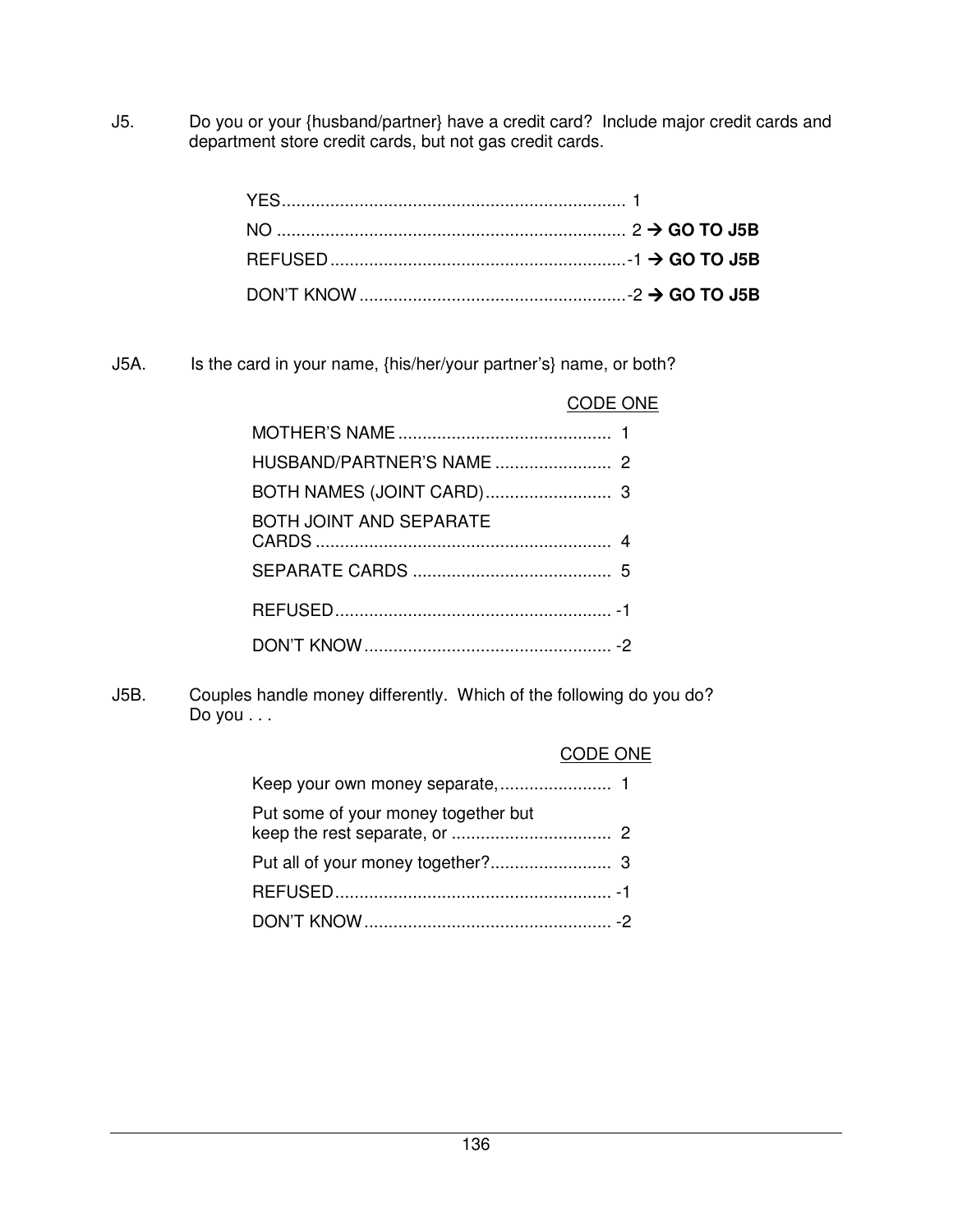J5C1. [Couples also make different arrangements for handling financial responsibilities, such as paying the rent, mortgage, or other household bills. In your household, who is usually responsible for making sure the bills get paid?]

|                                                                                                           | CODE ONE |
|-----------------------------------------------------------------------------------------------------------|----------|
| <b>MOTHER USUALLY PAYS THE BILLS  1</b>                                                                   |          |
| <b>HUSBAND OR PARTNER</b>                                                                                 |          |
| MOTHER AND HUSBAND OR PARTNER<br>PAY BILLS TOGETHER OR TAKE<br>TURNS/ALTERNATE MONTHS  3                  |          |
| MOTHER AND HUSBAND OR PARTNER<br><b>HAVE SPECIFIC BILLS EACH IS</b><br><b>RESPONSIBLE FOR PAYING EACH</b> |          |
| OTHER (E.G., SOMEONE ELSE IN<br>THE HOUSEHOLD IS RESPONSIBLE<br>FOR PAYING THE BILLS)                     | 5        |

|  | - |
|--|---|
|  |   |

J5D. Who would you say controls the money in this household?

## CODE ONE

FOCAL CHILD'S GRANDPARENTS ................. 101

|                        | $\overline{\phantom{a}}$ |
|------------------------|--------------------------|
| יותרא דיותר <i>ו</i> ה | -                        |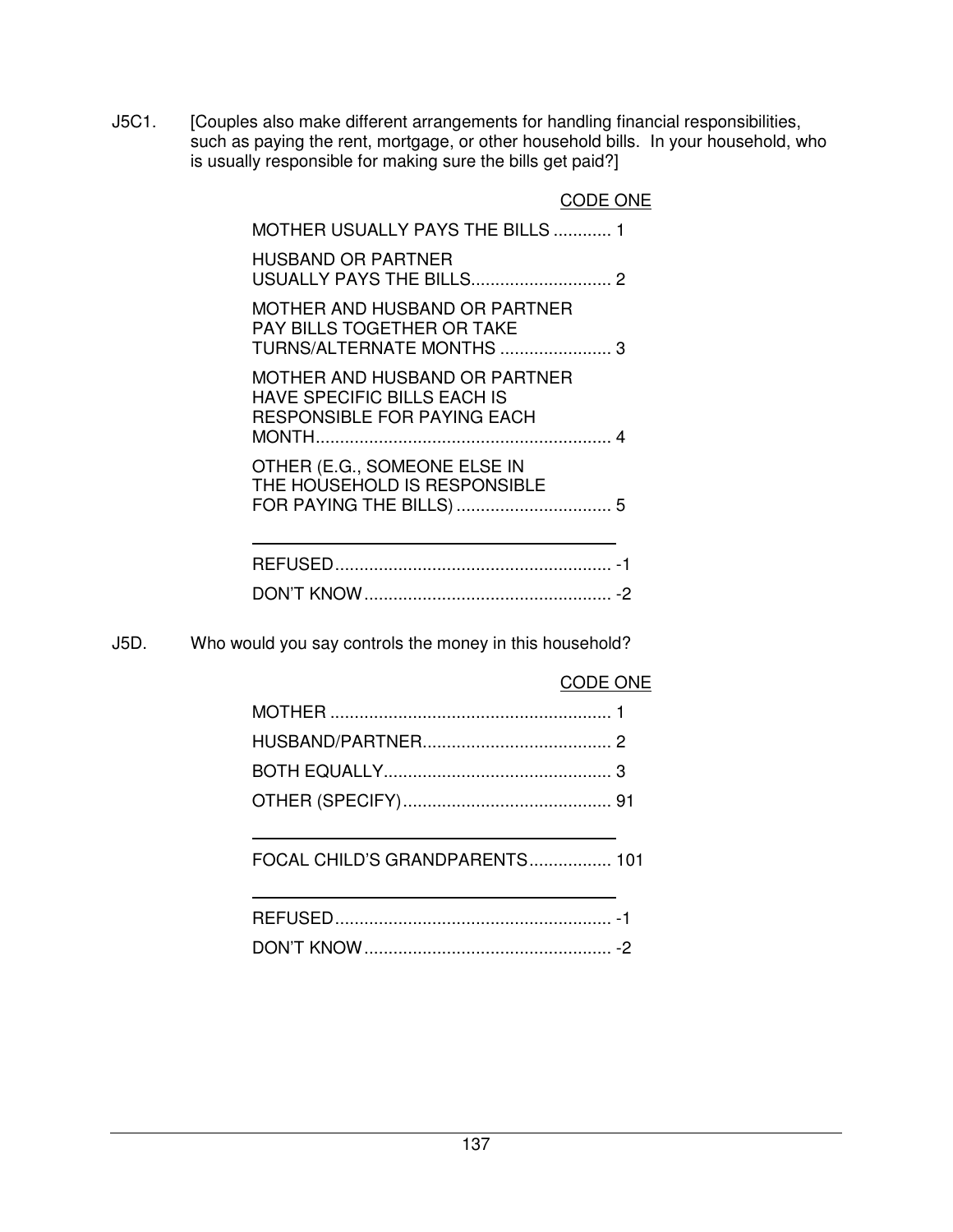J6. Do you or your {husband/partner} own a car, truck or van?

| YFS |  |
|-----|--|
| NO. |  |
|     |  |
|     |  |
|     |  |

J6A. Can you rely on this vehicle to get you to school or work, or other places?

 IF MORE THAN ONE CAR/TRUCK/VAN, ASK ABOUT THE ONE THAT WORKS THE BEST.

# **BOX J6A1**

IF THE CAR IS LEASED (J6 = -10), GO TO J6D.

ELSE, GO TO J6B.

J6B. How much do you owe on your vehicle?

J6B1. [How much do you owe on your vehicle?]

| S <sub>1</sub>      |  |
|---------------------|--|
| <b>ENTER AMOUNT</b> |  |
| 0.R                 |  |
|                     |  |
|                     |  |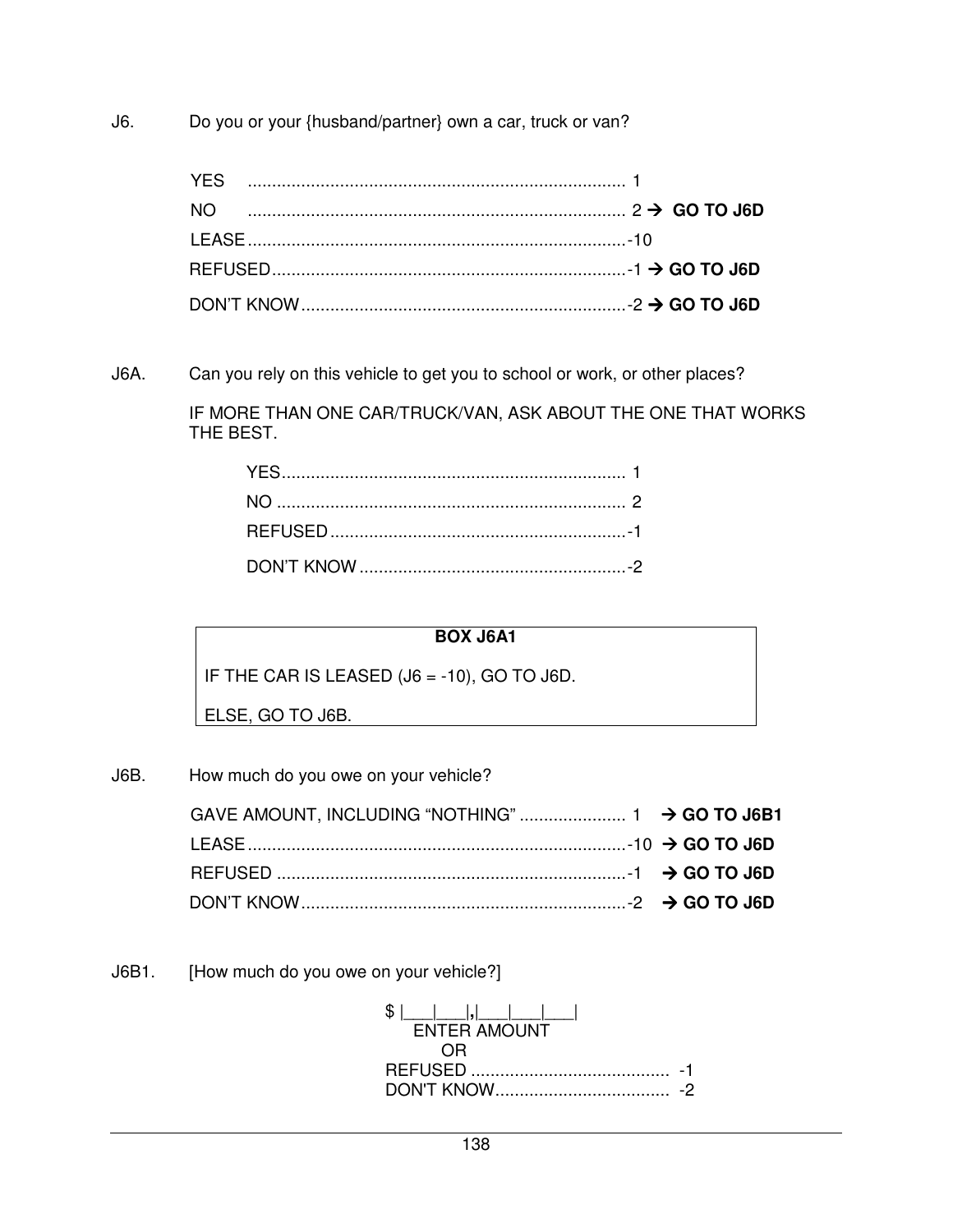J6C. About how much could you get if you sold your vehicle now?

| SI.<br><b>FNTER AMOUNT</b> |  |
|----------------------------|--|
| OR)                        |  |
|                            |  |
|                            |  |

J6D. Do you or your {husband/partner} have any debt from credit cards or store cards?

J6E. How much do you or your {husband/partner} owe in credit card debt?

| SI.                 |
|---------------------|
| <b>ENTER AMOUNT</b> |
|                     |
|                     |
|                     |

J6F. {Other than money you may owe for mortgage or car}, {do/Do} you or your {husband/partner} have any loans including student loans, or money you owe to a bank or other lending institution?

J6G. How much do you or your {husband/partner} owe in loans?

| <b>ENTER AMOUNT</b> |  |
|---------------------|--|
| $\cdot$ ) $\vdash$  |  |
|                     |  |
|                     |  |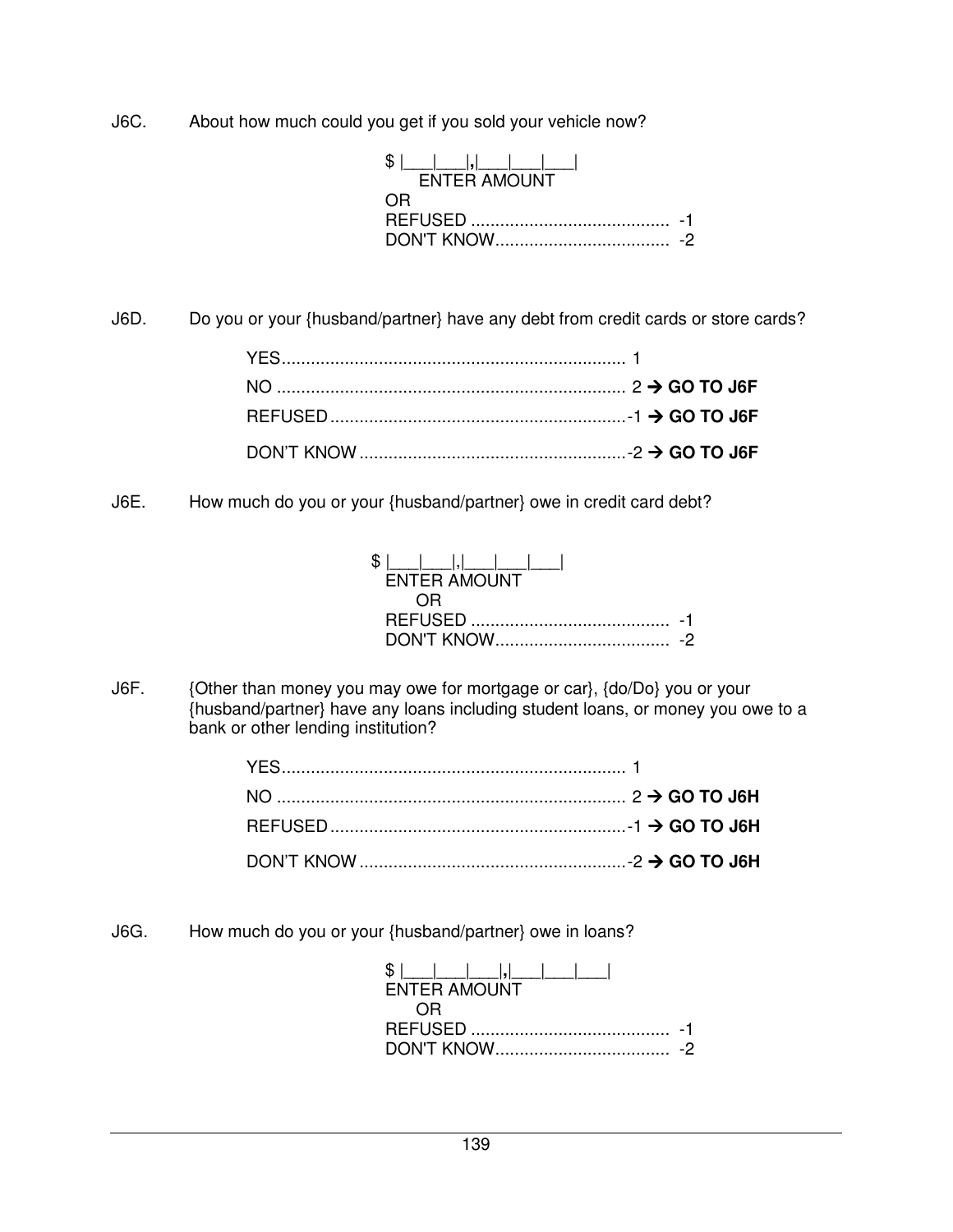J6H. Do you or your {husband/partner} have any savings?

Do you or your {husband/partner} have savings equal to at least two months of your total family income? J6I.

| DON'T KNOW $\ldots$ $\ldots$ $\ldots$ $\ldots$ $\ldots$ $\ldots$ $\ldots$ $\ldots$ $\ldots$ $\ldots$ $\ldots$ $\ldots$ $\ldots$ $\ldots$ $\ldots$ GO TO BOX K1 |  |
|----------------------------------------------------------------------------------------------------------------------------------------------------------------|--|

Do you have a bank account?  $J7.$ 

Do you have a credit card? Include major credit cards and department store credit  $J8.$ cards, but not gas credit cards.

 $J9.$ Do you own a car, truck, or van?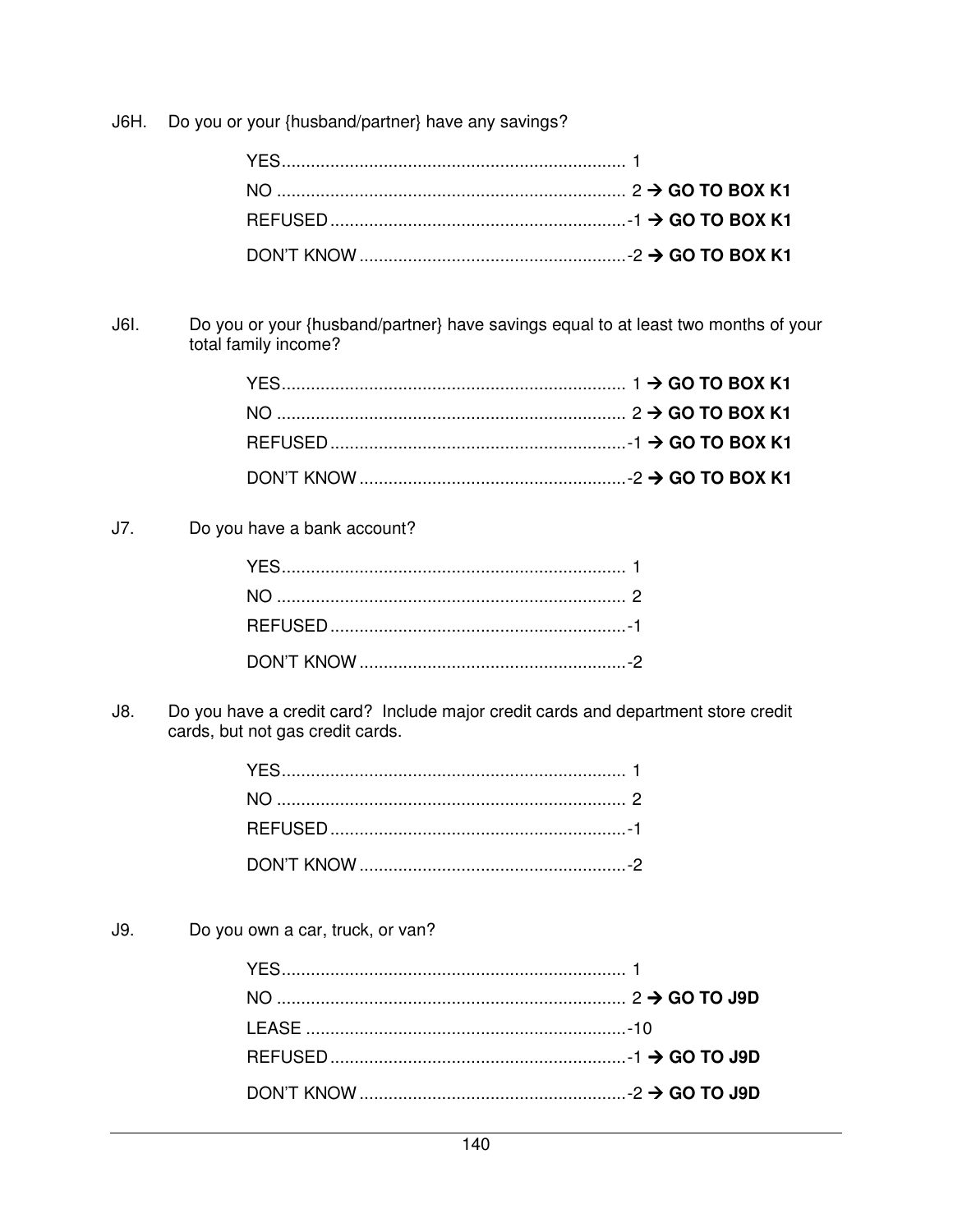J9A. Can you rely on this vehicle to get you to school, work or other places?

 IF MORE THAN ONE CAR/TRUCK/VAN, ASK ABOUT THE ONE THAT WORKS THE BEST.

# **BOX J9A1**

IF THE CAR IS LEASED (J9 = -10), GO TO J9D.

ELSE, GO TO J9B.

J9B. How much do you owe on your vehicle?

J9B1. [How much do you owe on your vehicle?]

| S I                 |  |
|---------------------|--|
| <b>ENTER AMOUNT</b> |  |
| 0.R                 |  |
| REFUSED<br>.        |  |
|                     |  |

J9C. About how much could you get if you sold your vehicle now?

| <b>FNTFR AMOUNT</b>               |  |
|-----------------------------------|--|
|                                   |  |
| $\left( \right)$ $\left( \right)$ |  |
|                                   |  |
|                                   |  |
|                                   |  |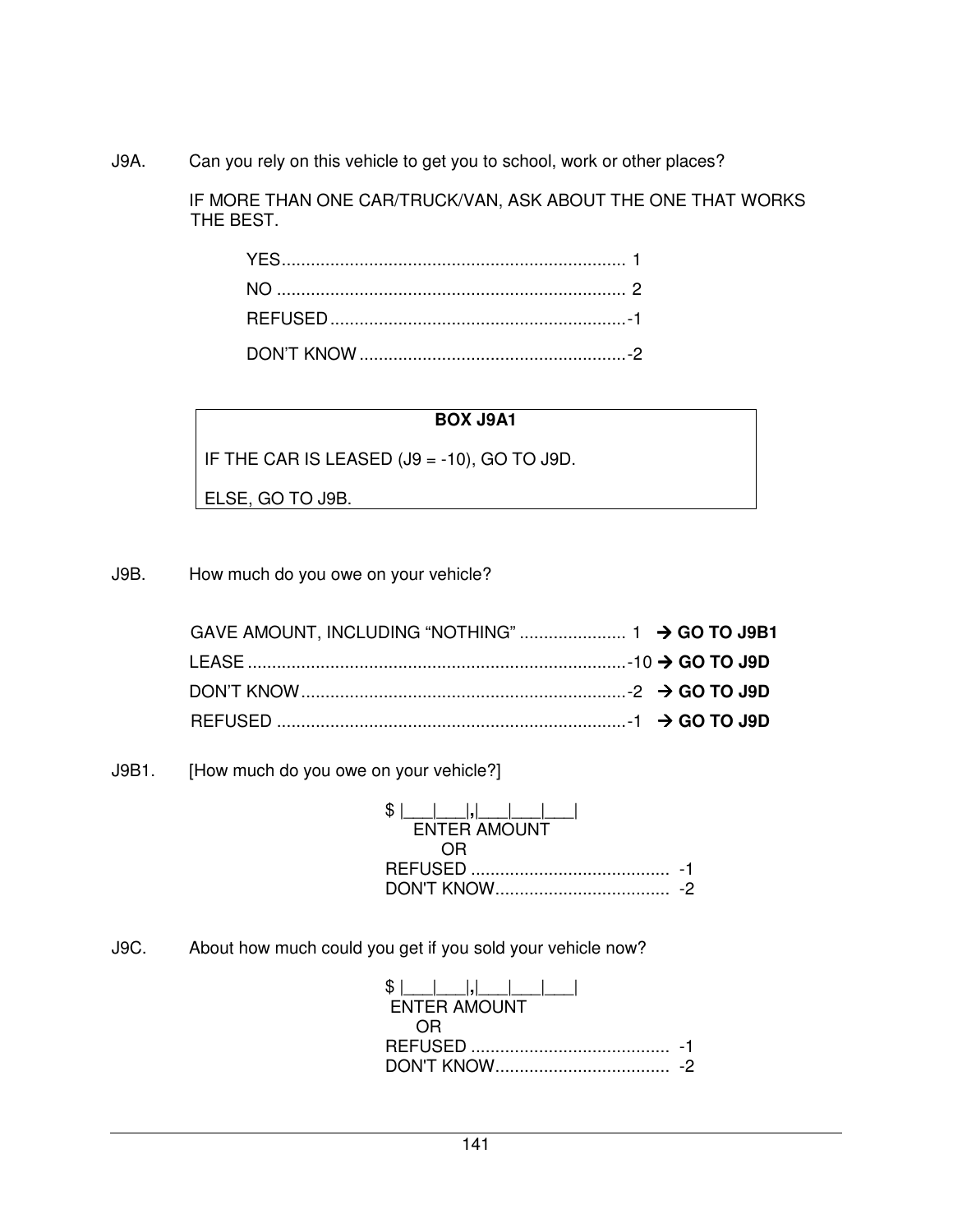J9D. Do you have any debt from credit cards or store cards?

J9E. How much do you owe in credit card debt?

| SS I<br><b>ENTER AMOUNT</b> |  |
|-----------------------------|--|
|                             |  |
|                             |  |
|                             |  |

J9F. {Other than money you may owe for mortgage or car}, {do/Do} you have any loans including student loans, or money you owe to a bank or other lending institution?

J9G. How much do you owe in loans?

| ENTER AMOUNT               |  |
|----------------------------|--|
| $^{\prime}$ ) $\mathsf{H}$ |  |
|                            |  |
|                            |  |

J9H. Do you have any savings?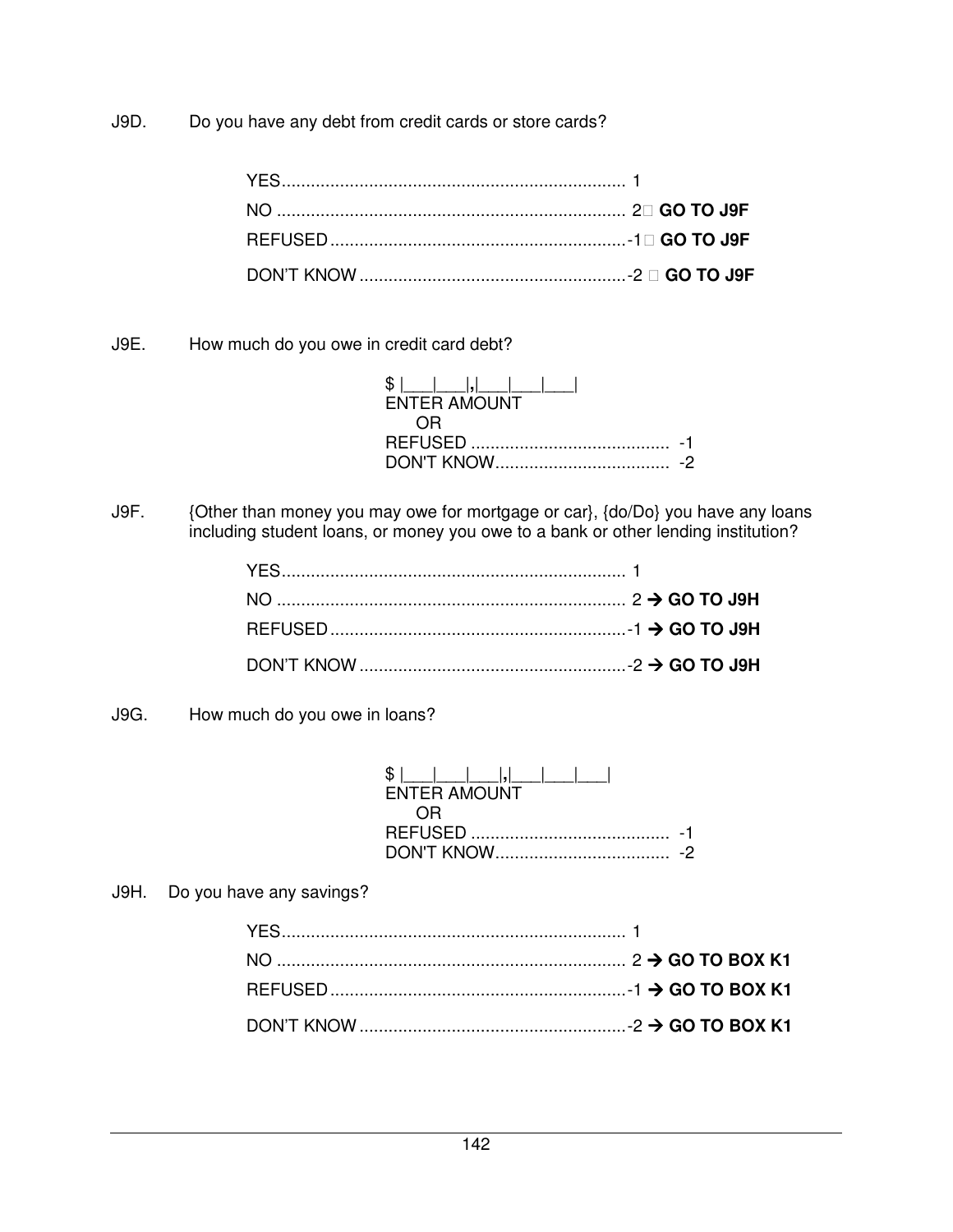**J9I.** Do you have savings equal to at least two months of your total family income?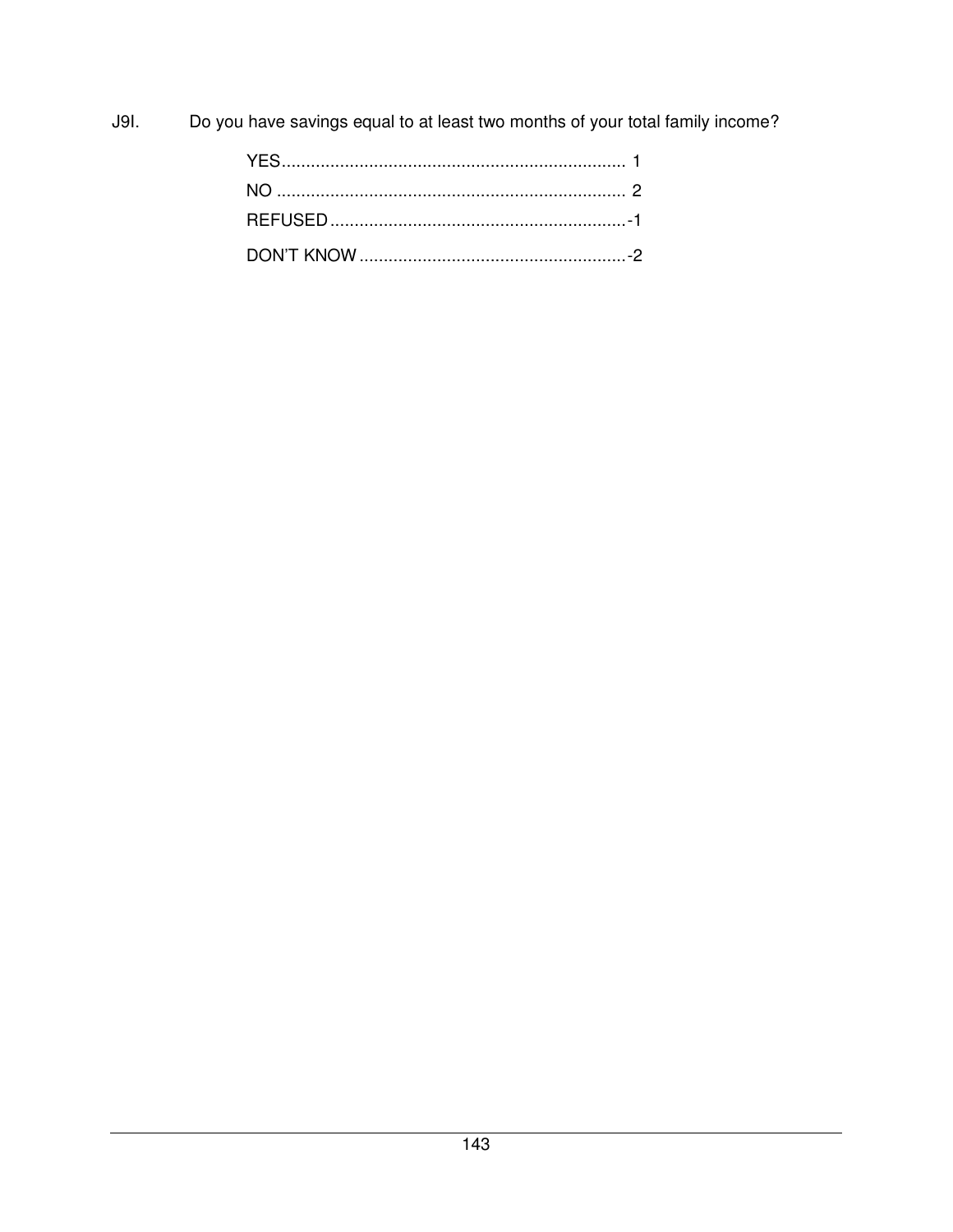# **SECTION K: SECONDARY CAREGIVER MODULE: MOTHER**

#### **BOX K1**

IF THE MOTHER IS THE PRIMARY CAREGIVER [(THE CHILD LIVES WITH THE MOTHER HALF OR MORE OF THE TIME (A2 = 1 OR 2)], OR IF THE CHILD DOES NOT LIVE WITH A BIOLOGICAL PARENT (PCG= NON-PARENT), OR IF THE AMOUNT THE CHILD LIVES WITH THE BIO MOTHER IS ANSWERED REFUSED OR DON'T KNOW (A2 =  $-1$  OR  $-2$ ), END SURVEY.

ELSE, GO TO K1.

K1. The next questions are about your experience being a mother to {CHILD}. First, please think about how you feel about yourself as a mother to {CHILD}. Would you say you are . . .

| K2. | How close do you feel to {CHILD}? Would you say |  |
|-----|-------------------------------------------------|--|

## **BOX K2**

IF FATHER IS THE PRIMARY CAREGIVER [(PCG= BIO FATHER)] AND THE MOTHER SAW THE CHILD IN THE PAST YEAR [(A3 LT 12) OR (A3E GE = 1) OR (A3E2 = 1)], GO TO K2A.

ELSE, GO TO K17.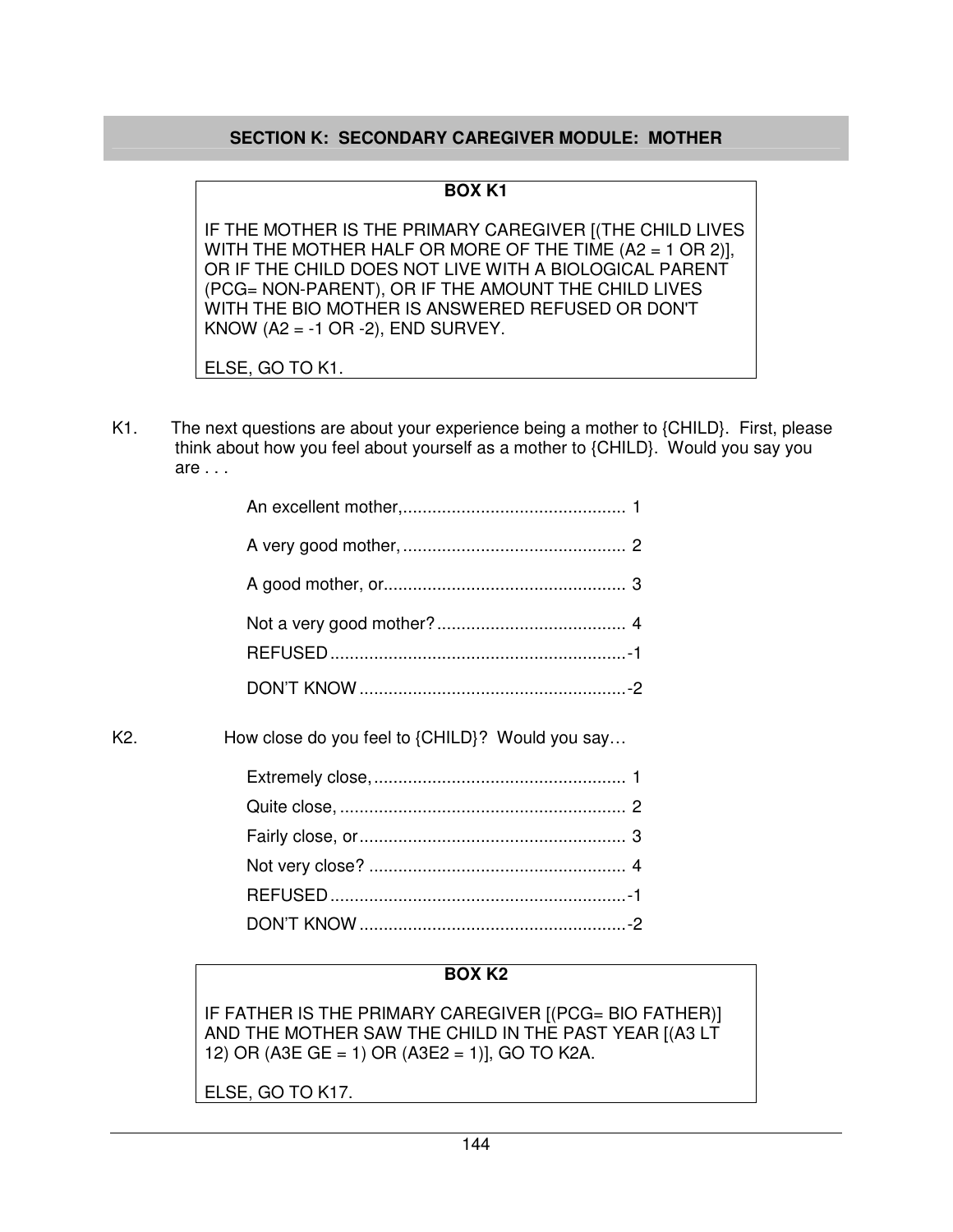K2A. Now I'm going to read some statements about being a parent to {CHILD}. Please tell me how much you agree or disagree with each statement.

Being a parent is harder than I thought it would be. Do you . . .

| K2B. I feel trapped by my responsibilities as a parent. Do you |
|----------------------------------------------------------------|
|                                                                |
|                                                                |
|                                                                |
|                                                                |
|                                                                |
|                                                                |

K2C. I find that taking care of my child{ren} is much more work than pleasure. Do you . . .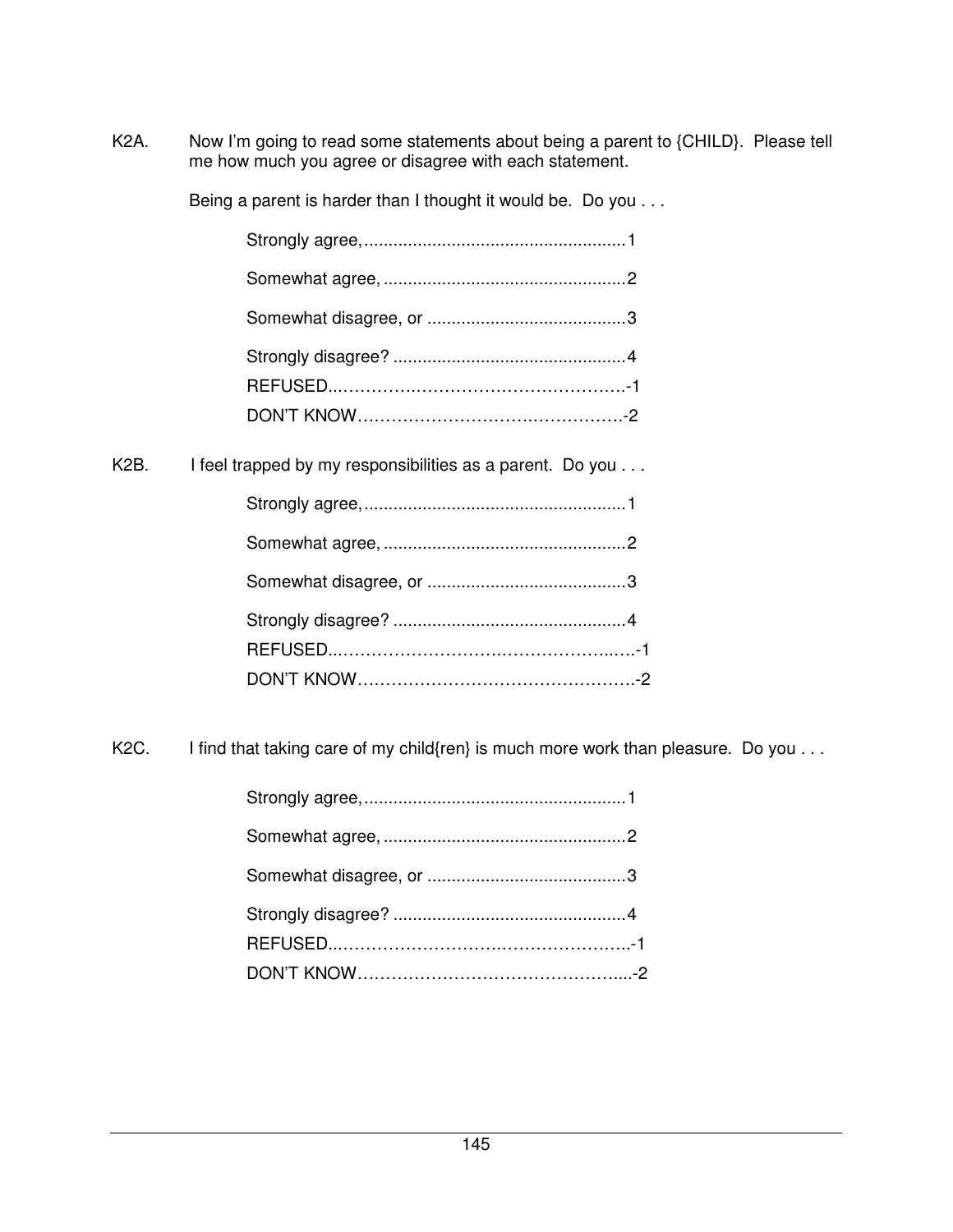K2D. I often feel tired, worn out, or exhausted from raising a family. Do you . . .

K3. Now I'd like to ask you how much influence you feel you have in making major decisions about some areas of {CHILD}'s life. For each item I read please tell me if you feel you have no influence, some influence, or a great deal of influence. How about….

> PROBE: Do you feel you have no influence, some influence, or a great deal of Influence in making decisions about this?

|                   |                                                                                                                                                        | <b>NO</b><br><b>INFLUENCE</b> | <b>SOME</b><br><b>INFLUENCE</b> | <b>GREAT DEAL</b><br>OF INFLUENCE | <b>REF</b> | <b>DK</b> |
|-------------------|--------------------------------------------------------------------------------------------------------------------------------------------------------|-------------------------------|---------------------------------|-----------------------------------|------------|-----------|
| <b>K3A.</b>       | {CHILD}'s school?<br>Do you feel you<br>have no influence,<br>some influence, or<br>a great deal of<br>Influence in<br>making decisions<br>about this? |                               |                                 |                                   | -1         | -2        |
| K <sub>3</sub> B. | {CHILD}'s religion?                                                                                                                                    | 0                             |                                 | 2                                 | -1         | $-2$      |
| <b>K3C.</b>       | {CHILD}'s health<br>care?                                                                                                                              | 0                             |                                 | 2                                 | Ξ.         | -2        |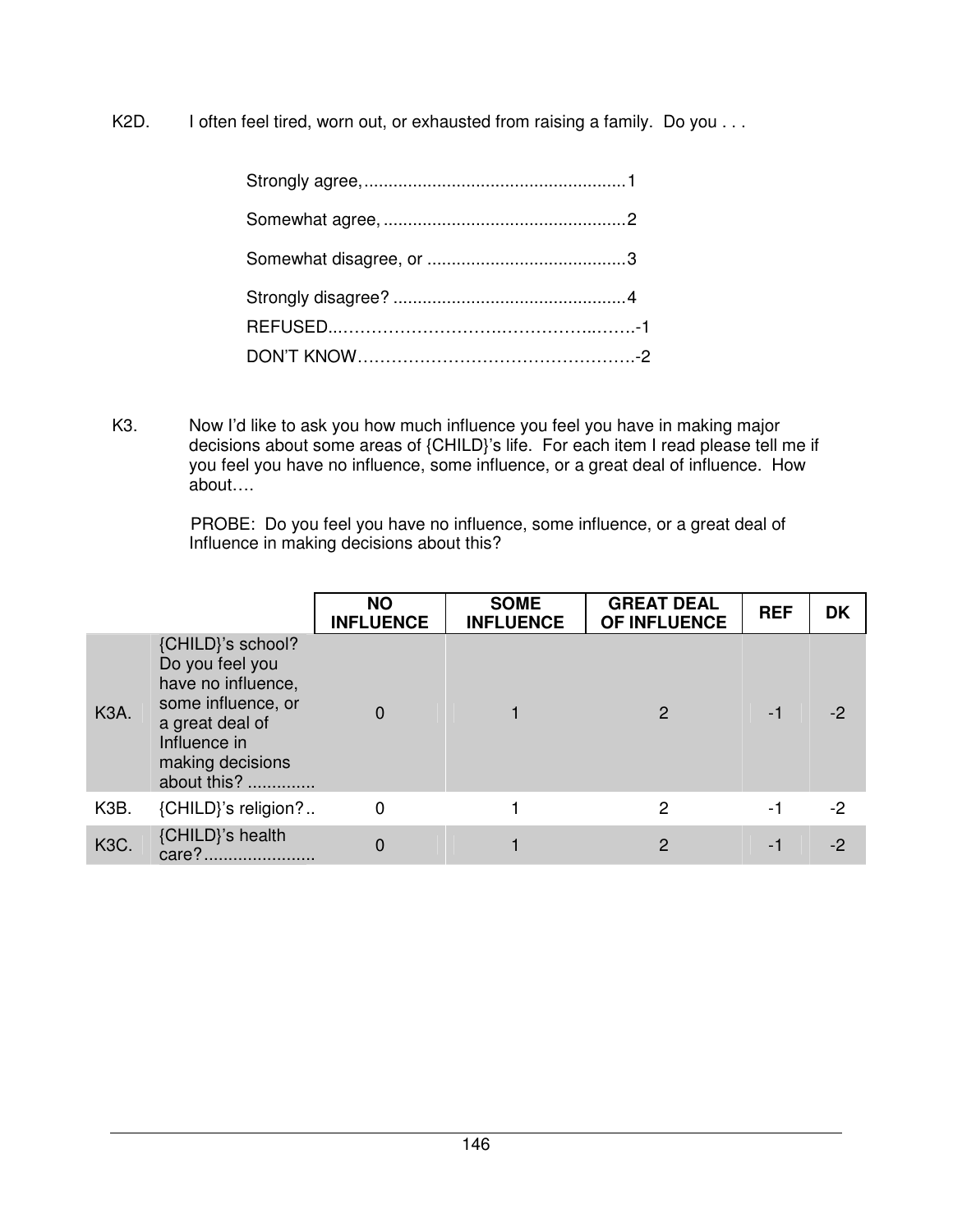K4. Now, I would like to ask you about some school-related activities that you may or may not have done in the last year. Since the beginning of {this/the last} school year have you…

 PROBE: Would you say you have done this once in {this/the last} school year, done this more than once in {this/the last} school year, or you have not done this in {this/the last} school year?

|                                                                                                                                                                                                                                                                 | <b>ONCE IN</b><br>{THIS/THE<br>LAST}<br><b>SCHOOL</b><br><b>YEAR</b> | <b>MORE THAN</b><br><b>ONCE IN</b><br>{THIS/THE<br>LAST}<br><b>SCHOOL</b><br><b>YEAR</b> | <b>NOT IN</b><br>{THIS/THE<br>LAST}<br><b>SCHOOL</b><br><b>YEAR</b> | <b>REF</b> | DK   |
|-----------------------------------------------------------------------------------------------------------------------------------------------------------------------------------------------------------------------------------------------------------------|----------------------------------------------------------------------|------------------------------------------------------------------------------------------|---------------------------------------------------------------------|------------|------|
| K4a. Attended an open house or<br>back-to-school night? Would you<br>say you have done this once in<br>{this/the last} school year, done this<br>more than once in the {this/last}<br>school year, or you have not done<br>this in {this/the last} school year? | 1                                                                    | $\overline{2}$                                                                           | 3                                                                   | $-1$       | $-2$ |
| K4b. Attended a meeting of a PTA,<br>PTO or parent-teacher                                                                                                                                                                                                      | 1                                                                    | $\overline{2}$                                                                           | 3                                                                   | $-1$       | $-2$ |
| K4c. Gone to a regularly scheduled<br>parent-teacher conference with                                                                                                                                                                                            | 1                                                                    | $\overline{2}$                                                                           | 3                                                                   | $-1$       | $-2$ |
| K4d. Attended a school or class<br>event, such as a play, sports event,<br>or science fair, in which your child                                                                                                                                                 | 1                                                                    | $\overline{c}$                                                                           | 3                                                                   | $-1$       | $-2$ |
| K4e. Attended a school or class<br>event, such as a play, sports event,<br>or science fair, in which your child                                                                                                                                                 | 1                                                                    | $\overline{2}$                                                                           | 3                                                                   | $-1$       | $-2$ |
| K4f. Volunteered at the school or<br>served on a committee?                                                                                                                                                                                                     | $\mathbf{1}$                                                         | $\overline{2}$                                                                           | 3                                                                   | $-1$       | $-2$ |
| K4g. Met with a school counselor?                                                                                                                                                                                                                               | 1                                                                    | $\overline{2}$                                                                           | 3                                                                   | $-1$       | $-2$ |
| K4h. Visited or sat in on {CHILD}'s<br>classroom?                                                                                                                                                                                                               | 1                                                                    | $\overline{c}$                                                                           | 3                                                                   | $-1$       | $-2$ |
| K4i. Had a conference with<br>{CHILD}'s school principal?.                                                                                                                                                                                                      | 1                                                                    | $\overline{c}$                                                                           | 3                                                                   | $-1$       | $-2$ |
| K4j. Gone to a workshop or meeting<br>at school about health, nutrition, or                                                                                                                                                                                     | 1                                                                    | $\overline{c}$                                                                           | 3                                                                   | $-1$       | $-2$ |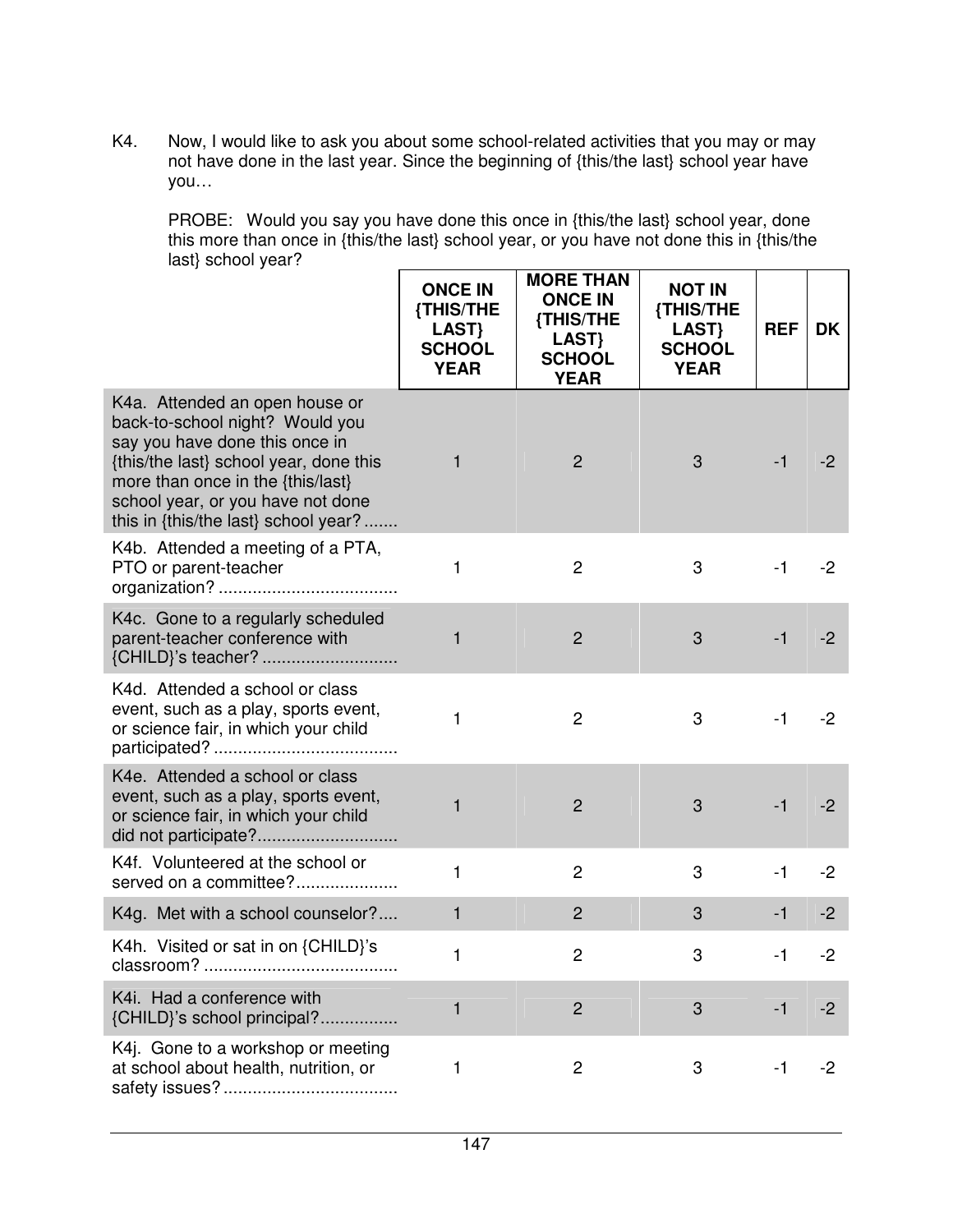K5. {This school year, have/During the last school year, did} the following reasons {made/make} it harder for you to participate in activities at {CHILD}'s school? Please answer yes or no for each reason that I read. How about...

|                                                                                                          | <b>YES</b> | <b>NO</b>      | <b>REF</b> | <b>DK</b> |
|----------------------------------------------------------------------------------------------------------|------------|----------------|------------|-----------|
| K5A. Inconvenient meeting times. Has that made<br>it harder for you to participate in activities at      |            | $\mathcal{P}$  | $-1$       | $-2$      |
| K5B. No child care. Has that made it harder for<br>you to participate in activities at {CHILD}'s school? |            | $\overline{2}$ | $-1$       | -2        |
|                                                                                                          | 1          | 2              | $-1$       | $-2$      |
| K5D. Problems with safety going to the school                                                            |            | 2              | -1         | $-2$      |
| K5E. The school does not make your family feel                                                           |            | $\mathcal{P}$  | $-1$       | $-2$      |
|                                                                                                          |            | $\mathcal{P}$  | $-1$       | $-2$      |
| K5G. Problems because you and teacher don't                                                              |            | $\overline{2}$ | $-1$       | $-2$      |
| K5H. You don't hear about things going on at<br>school that you might want to be involved in             | 1          | 2              |            | -2        |

K6. In a typical week, do you talk to any parents of children in {CHILD}'s class, either in person or on the phone?

K7. How many of {CHILD}'s close friends do you know by sight and by first and last name?

| ENTER NUMBER OF FRIENDS |  |
|-------------------------|--|
| ()1–2                   |  |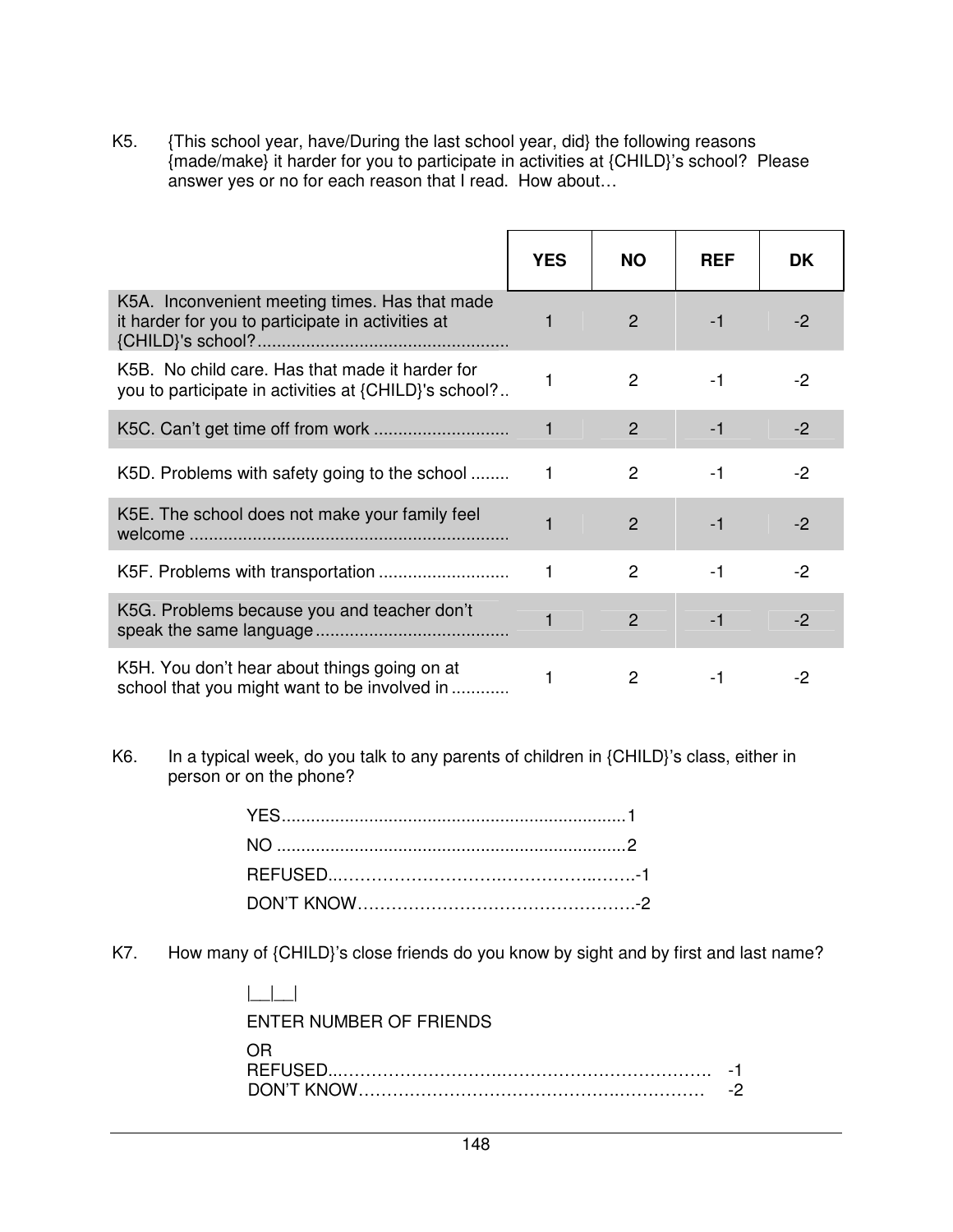K8. In the last year, have you talked to {CHILD}'s doctor about how {he/she} is doing? This could be as part of a visit or a separate call.

K8A. Do you feel you could talk to {CHILD}'s doctor if you wanted to?

K9. In the last year, have you ever talked to any of {CHILD}'s teachers about how {he/she} was doing?

K9A. Do you feel you could talk to {CHILD}'s teacher if you wanted to?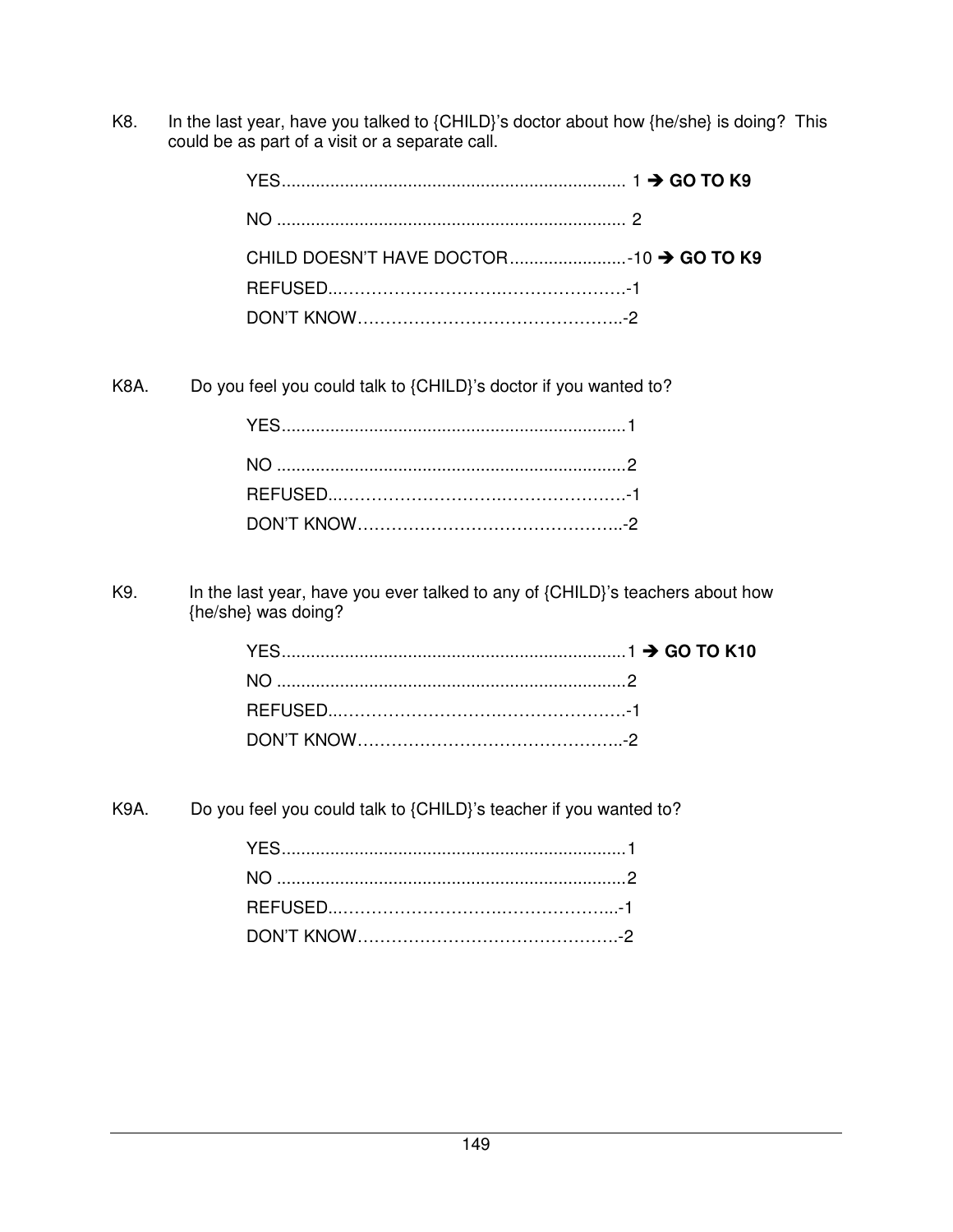K10. Children often do things that are wrong, disobey, or make their parents angry. We would like to know what you have done when {CHILD} did something wrong or made you upset or angry.

I'm going to read a list of things you might have done in the past year. For each item please tell me whether you have done this once in the past year, twice, 3-5 times, 6-10 times, 11-20 times, more than 20 times in the past year, or whether it happened but not in the past year, or whether it never happened?

|       |                                                                                                                                                                                                                                                                              | <b>ONCE</b>  | <b>TWICE</b>   | $3 - 5$<br><b>TIMES</b> | $6 - 10$<br><b>TIMES</b> | $11-20$<br><b>TIMES</b> | <b>MORE</b><br><b>THAN</b><br>20<br><b>TIMES</b> | <b>YES</b><br><b>BUT</b><br><b>NOT</b><br>IN<br><b>PAST</b><br><b>YEAR</b> | <b>THIS HAS</b><br><b>NEVER</b><br><b>HAPPENED</b> | <b>REF</b> | <b>DK</b> |
|-------|------------------------------------------------------------------------------------------------------------------------------------------------------------------------------------------------------------------------------------------------------------------------------|--------------|----------------|-------------------------|--------------------------|-------------------------|--------------------------------------------------|----------------------------------------------------------------------------|----------------------------------------------------|------------|-----------|
| K10A. | Explain to {CHILD} why something<br>{he/she} did was wrong. Have you<br>done this once in the past year, twice,<br>3-5 times, 6-10 times, 11-20 times,<br>more than 20 times in the past year, or<br>have you done it but not in the past<br>year, or has it never happened? | $\mathbf{1}$ | 2              | 3                       | $\overline{4}$           | 5                       | 6                                                | $\overline{7}$                                                             | 8                                                  |            | -2        |
| K10B. | Put {CHILD} in "time out" (or sent<br>{CHILD} to (his/her) room)                                                                                                                                                                                                             |              | $\overline{c}$ | 3                       | 4                        | 5                       | 6                                                | $\overline{7}$                                                             | 8                                                  |            | $-2$      |
| K10C. |                                                                                                                                                                                                                                                                              |              | 2              | 3                       | $\overline{4}$           | 5                       | 6                                                | $\overline{7}$                                                             | 8                                                  | $-1$       | $-2$      |
| K10D. | Hit {him/her} on the bottom with<br>something like a belt, hairbrush, a stick<br>or some other hard object                                                                                                                                                                   | $\mathbf{1}$ | $\overline{2}$ | 3                       | $\overline{4}$           | 5                       | 6                                                | $\overline{7}$                                                             | 8                                                  | -1         | $-2$      |
| K10E. | Gave {him/her} something else to do<br>instead of what {he/she} was doing                                                                                                                                                                                                    |              | $\overline{2}$ | 3                       | $\overline{4}$           | 5                       | 6                                                | $\overline{7}$                                                             | 8                                                  |            | $-2$      |
| K10F. | Shouted, yelled, or screamed at                                                                                                                                                                                                                                              |              | $\overline{c}$ | 3                       | 4                        | 5                       | 6                                                | $\overline{7}$                                                             | 8                                                  |            | $-2$      |
| K10G. | Spanked {him/her} on the bottom with                                                                                                                                                                                                                                         |              | $\overline{2}$ | 3                       | 4                        | 5                       | 6                                                | $\overline{7}$                                                             | 8                                                  |            | $-2$      |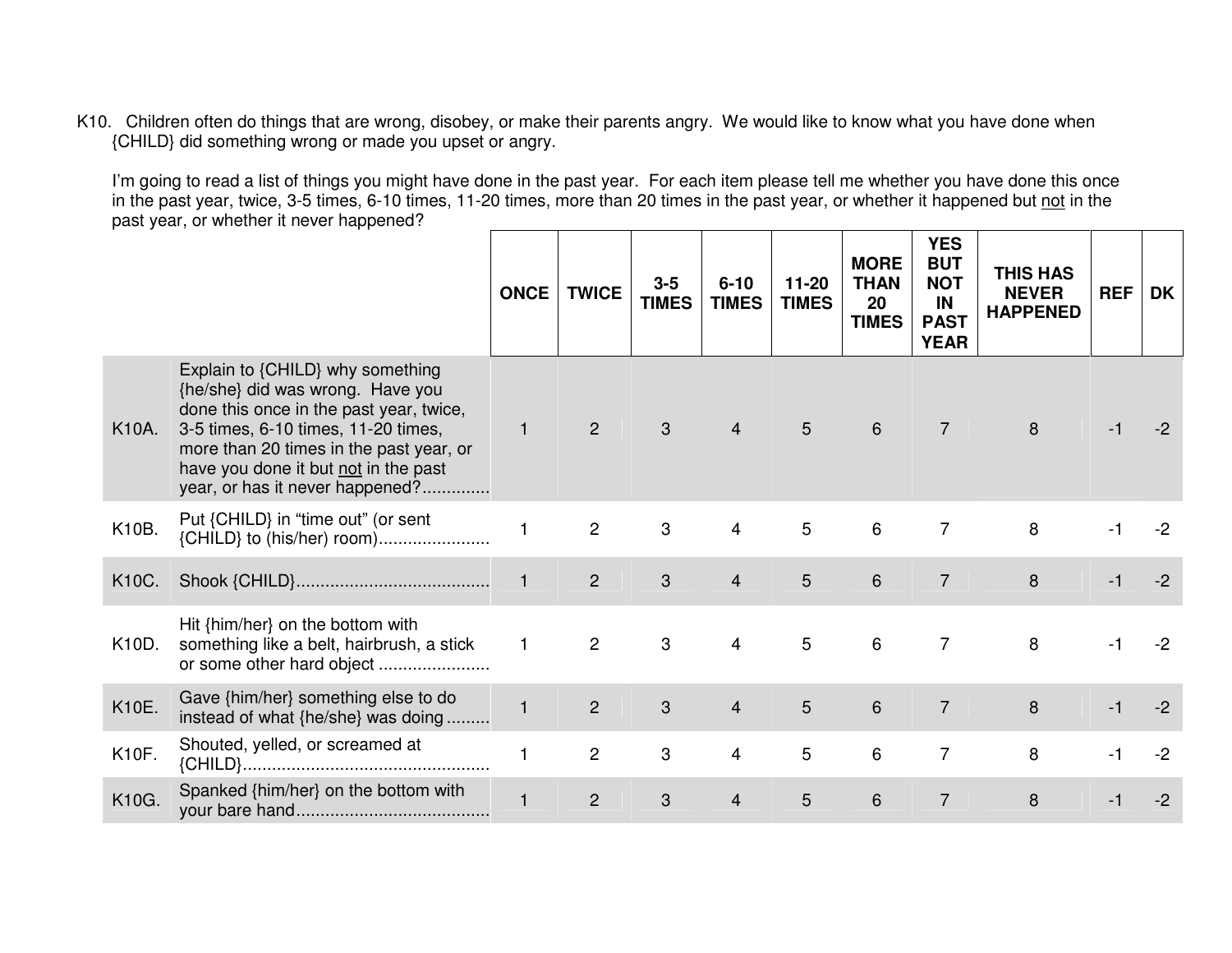| K10H.        | Swore or cursed at {him/her}                                                   | 2                     | 3 | 4              | 5 | 6 | 8 | - 1  | -2 |
|--------------|--------------------------------------------------------------------------------|-----------------------|---|----------------|---|---|---|------|----|
| K10I.        | Said you would send {him/her} away or<br>would kick {him/her} out of the house | 2                     | 3 | 4              | 5 | 6 | 8 | -1   |    |
| K10J.        | Threatened to spank or hit {him/her} but                                       | 2                     | 3 | 4              | 5 | 6 | 8 | - 1  |    |
| K10K.        | Slapped {him/her} on the hand, arm, or                                         | $\mathcal{P}$         | 3 | $\overline{4}$ | 5 | 6 | 8 | $-1$ |    |
| K10L.        | Took away privileges from                                                      | 2                     | 3 | 4              | 5 | 6 | 8 | - 1  |    |
| <b>K10M.</b> |                                                                                | $\mathbf{2}^{\prime}$ | 3 | 4              | 5 | 6 | 8 | -1   |    |
| <b>K10N.</b> | Called {him/her} dumb or lazy or some                                          | $\mathcal{P}$         | 3 | 4              | 5 | 6 | 8 | - 1  |    |

| <b>BOX K11</b>                                                                                                            |
|---------------------------------------------------------------------------------------------------------------------------|
| IF A3E = 2 OR MORE IN THE BIO MOM INTERVIEW (THE MOTHER<br>SAW THE CHILD MORE THAN ONCE IN THE LAST 30 DAYS), GO<br>TOK13 |
| ELSE, GO TO K17.                                                                                                          |

## K13. In a typical day, do you eat …

|    | <b>YES</b> | <b>NO</b> | <b>REF</b> | DK |
|----|------------|-----------|------------|----|
| Α. |            |           |            |    |
| B. |            |           |            |    |
|    |            |           |            |    |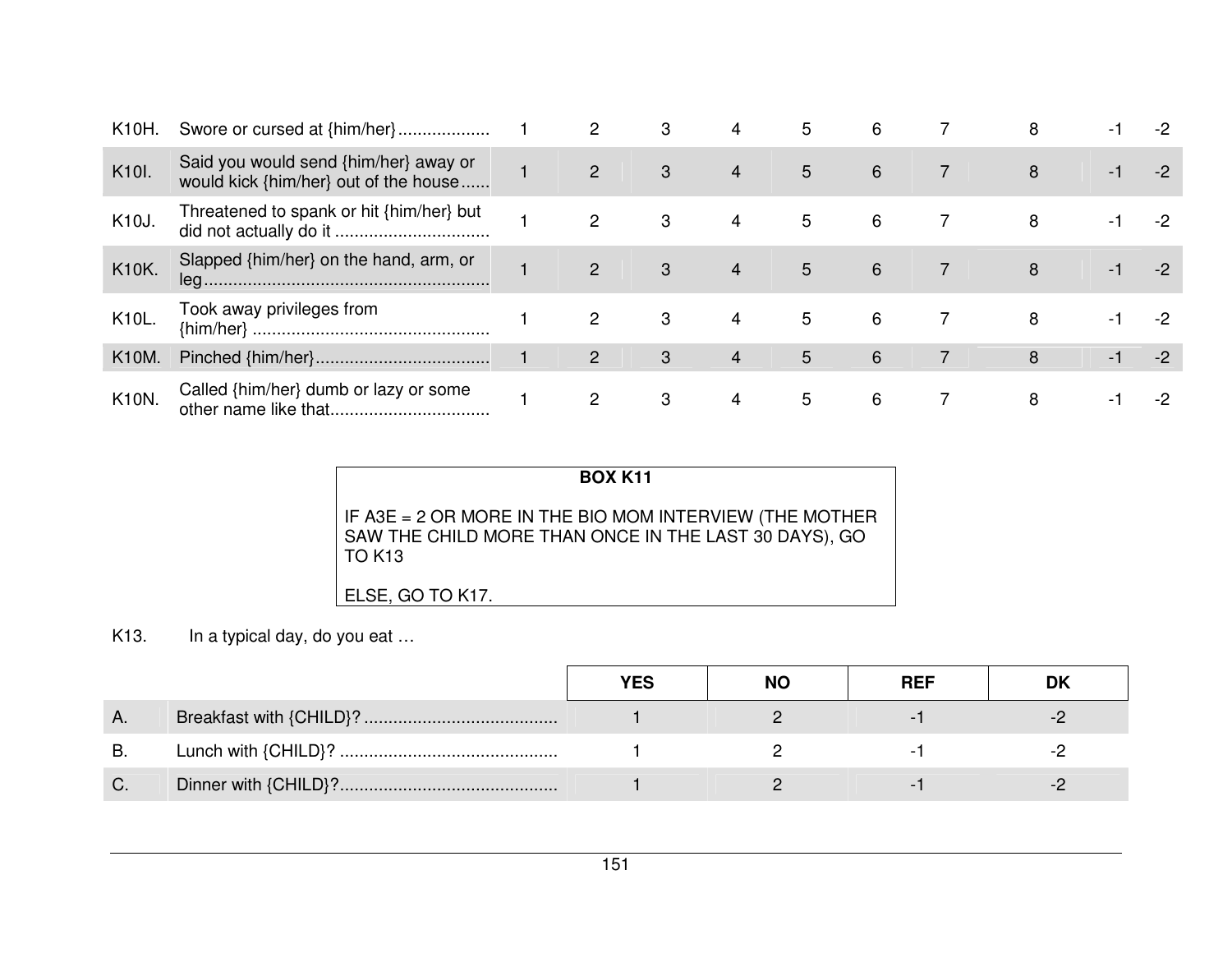K14. Now I would like to ask you some questions about things you may do with {CHILD}.

Please tell me how often you did this with {CHILD} in the past month. These things might be done together anywhere, they don't have to be done at home. In the past month, how often did you….

|                                                                                                                                                                                                            | <b>NOT</b><br><b>ONCE</b><br>IN<br><b>PAST</b><br><b>MONTH</b> | $1 - 2$<br><b>TIMES</b><br><b>PAST</b><br><b>MONTH</b> | <b>ONCE</b><br>A<br><b>WEEK</b> | <b>SEVERAL</b><br><b>TIMES A</b><br><b>WEEK</b> | <b>EVERY</b><br><b>DAY</b> | <b>REF</b> | <b>DK</b> |
|------------------------------------------------------------------------------------------------------------------------------------------------------------------------------------------------------------|----------------------------------------------------------------|--------------------------------------------------------|---------------------------------|-------------------------------------------------|----------------------------|------------|-----------|
| K14A. Do dishes, prepare food, or do other<br>household chores together? Would you say you did<br>this with {CHILD} not once in the past month, 1-2<br>times in the past month, about once a week, several | $\overline{0}$                                                 | $\mathbf{1}$                                           | $\overline{2}$                  | $\mathbf{3}$                                    | $\overline{4}$             | -1         | $-2$      |
| K14B. Play sports or do outdoor activities together?                                                                                                                                                       | $\overline{0}$                                                 | 1                                                      | $\overline{2}$                  | 3                                               | 4                          | $-1$       | $-2$      |
| K14C. Watch TV or videos together?                                                                                                                                                                         | $\mathbf{0}$                                                   | 1                                                      | 2                               | 3                                               | $\overline{4}$             | $-1$       | $-2$      |
| K14D. Play video or computer games together?                                                                                                                                                               | $\mathbf 0$                                                    | 1                                                      | $\overline{2}$                  | 3                                               | 4                          | $-1$       | $-2$      |
| K14E. Read books with {CHILD} or talk with                                                                                                                                                                 | $\overline{0}$                                                 | 1                                                      | $\overline{2}$                  | 3                                               | $\overline{4}$             | $-1$       | $-2$      |
| K14F. Participate in indoor activities together such                                                                                                                                                       | $\overline{0}$                                                 | 1                                                      | $\overline{2}$                  | 3                                               | $\overline{4}$             | $-1$       | $-2$      |
| K14G. Talk with {CHILD} about current events, like                                                                                                                                                         | $\overline{0}$                                                 | $\mathbf{1}$                                           | $\overline{2}$                  | 3                                               | $\overline{4}$             | $-1$       | $-2$      |
| K14H. Talk with {CHILD} about {his/her} day?                                                                                                                                                               | 0                                                              | 1                                                      | $\overline{c}$                  | 3                                               | $\overline{4}$             | $-1$       | $-2$      |
| K14I. Check to make sure {CHILD} has completed                                                                                                                                                             | $\overline{0}$                                                 | $\mathbf{1}$                                           | $\overline{2}$                  | 3                                               | $\overline{4}$             | $-1$       | $-2$      |
| K14J. Help {CHILD} with homework or school                                                                                                                                                                 | $\overline{0}$                                                 | 1                                                      | $\overline{2}$                  | 3                                               | $\overline{4}$             | $-1$       | $-2$      |

K15. In the past month, have you taken {CHILD} to or from school, after-school programs, or camp?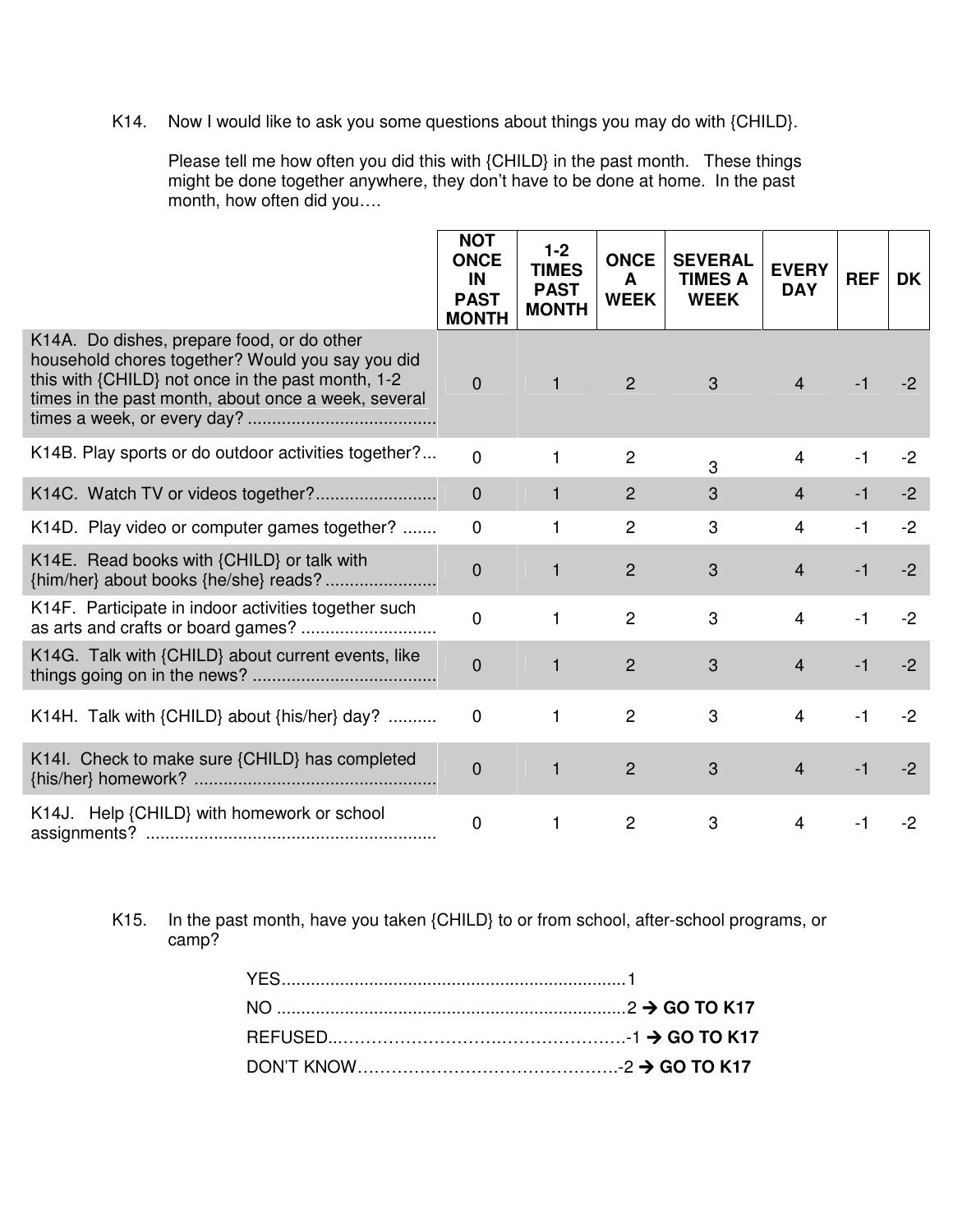K15A. On average, about how many times per month have you taken {CHILD} to or from school, after-school programs, or camp?

> $| \_|$  ENTER NUMBER OF TIMES OR REFUSED ......................................... -1 DON'T KNOW .................................... -2

K17. {Now I have a few questions about being a mother to {CHILD}.} Some mothers are unable to spend as much time as they want with their children. I'm going to read you a list of reasons some parents have given us. For each one, please tell me how much you agree that this is a reason you cannot spend more time with {CHILD}.

|              |                                                                                                         | <b>STRONGLY</b><br><b>AGREE</b> | <b>AGREE</b>   | <b>DISAGREE</b> | <b>STRONGLY</b><br><b>DISAGREE</b> | <b>REF</b> | <b>DK</b> |
|--------------|---------------------------------------------------------------------------------------------------------|---------------------------------|----------------|-----------------|------------------------------------|------------|-----------|
| K17A.        | I live too far away to see {CHILD}.<br>Do you strongly agree, agree,<br>disagree, or strongly disagree? |                                 | $\overline{2}$ | 3               | 4                                  | $-1$       | $-2$      |
| K17B.        | I don't have enough time                                                                                |                                 | $\overline{2}$ | 3               | $\overline{4}$                     | -1         | $-2$      |
| <b>K17C.</b> | I'm not good with children                                                                              |                                 | $\mathcal{P}$  | 3               | $\overline{4}$                     | -1         | $-2$      |
| <b>K17D.</b> | I don't get along well with<br>{CHILD}'s father                                                         |                                 | $\overline{2}$ | 3               | $\overline{4}$                     | -1         | -2        |
| <b>K17F.</b> | {CHILD}'s father won't let me see                                                                       |                                 | $\overline{2}$ | 3               | $\overline{4}$                     | $-1$       | $-2$      |
| K17G.        | I do not get along well with<br>members of {CHILD}'s father 's                                          |                                 | $\overline{2}$ | 3               | $\overline{4}$                     | -1         | $-2$      |
| <b>K17H.</b> | I cannot afford to provide financial                                                                    |                                 | $\overline{2}$ | 3               | $\overline{4}$                     | $-1$       | $-2$      |
| K17I.        | I want to avoid {CHILD}'s father 's<br>requests for financial support                                   |                                 | 2              | 3               | 4                                  |            | -2        |
| <b>K17J.</b> | I am afraid of child support                                                                            |                                 | $\mathcal{P}$  | 3               | $\overline{4}$                     | $-1$       | $-2$      |
| K17K.        | I have other family obligations                                                                         |                                 | $\overline{2}$ | 3               | $\overline{4}$                     | $-1$       | $-2$      |
| <b>K17L.</b> | My work hours prevent me from<br>visiting {CHILD}                                                       |                                 | 2              | 3               | 4                                  | $-1$       | $-2$      |